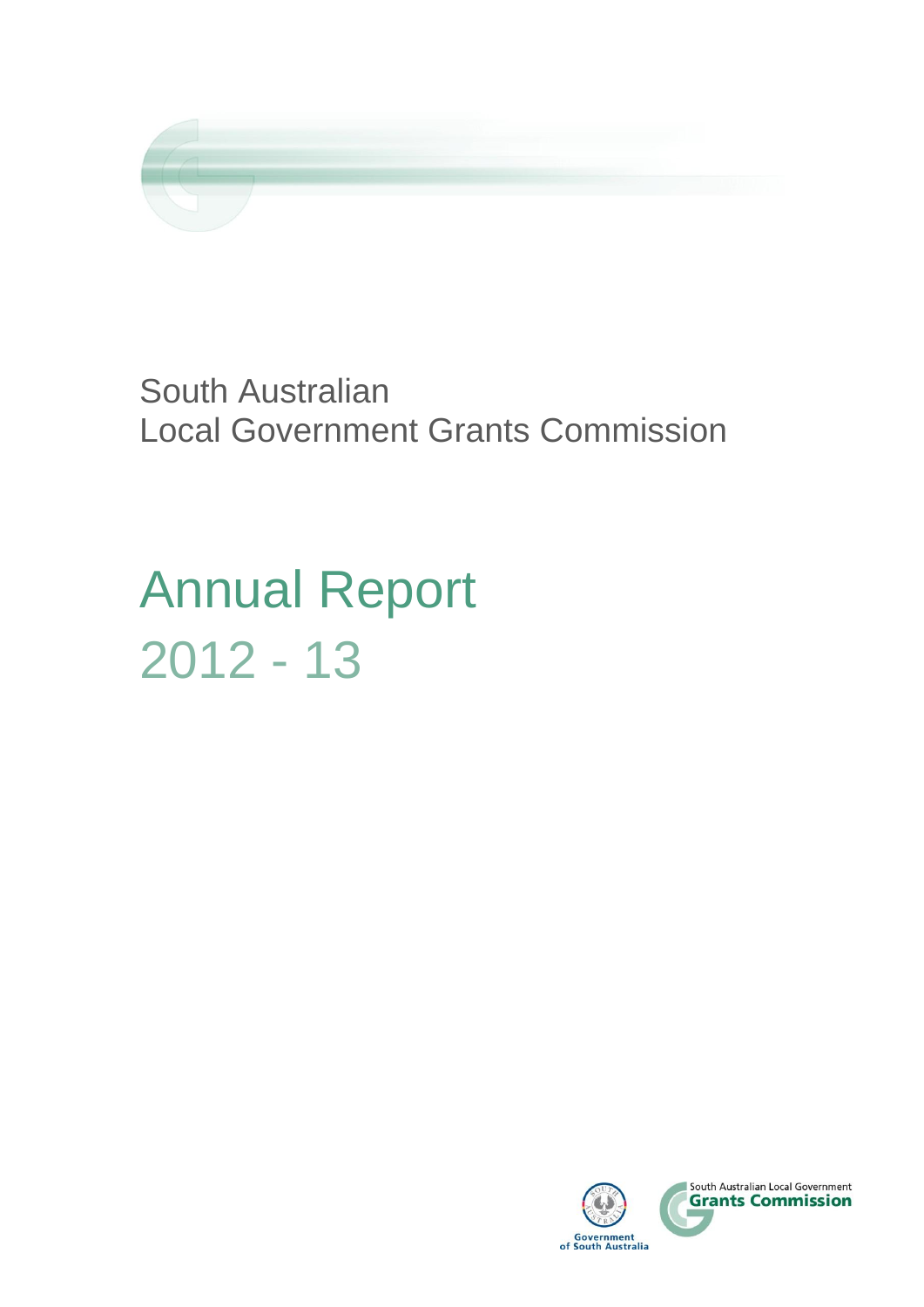The Hon Gail Gago MLC Minister for State/Local Government Relations Parliament House ADELAIDE SA 5000

Dear Minister

As Chair of the South Australian Local Government Grants Commission appointed under the *South Australian Local Government Grants Commission Act 1992*, I have pleasure in presenting you with the Commission's Annual Report for 2012-13.

Yours sincerely

Mary Patetsos **CHAIR**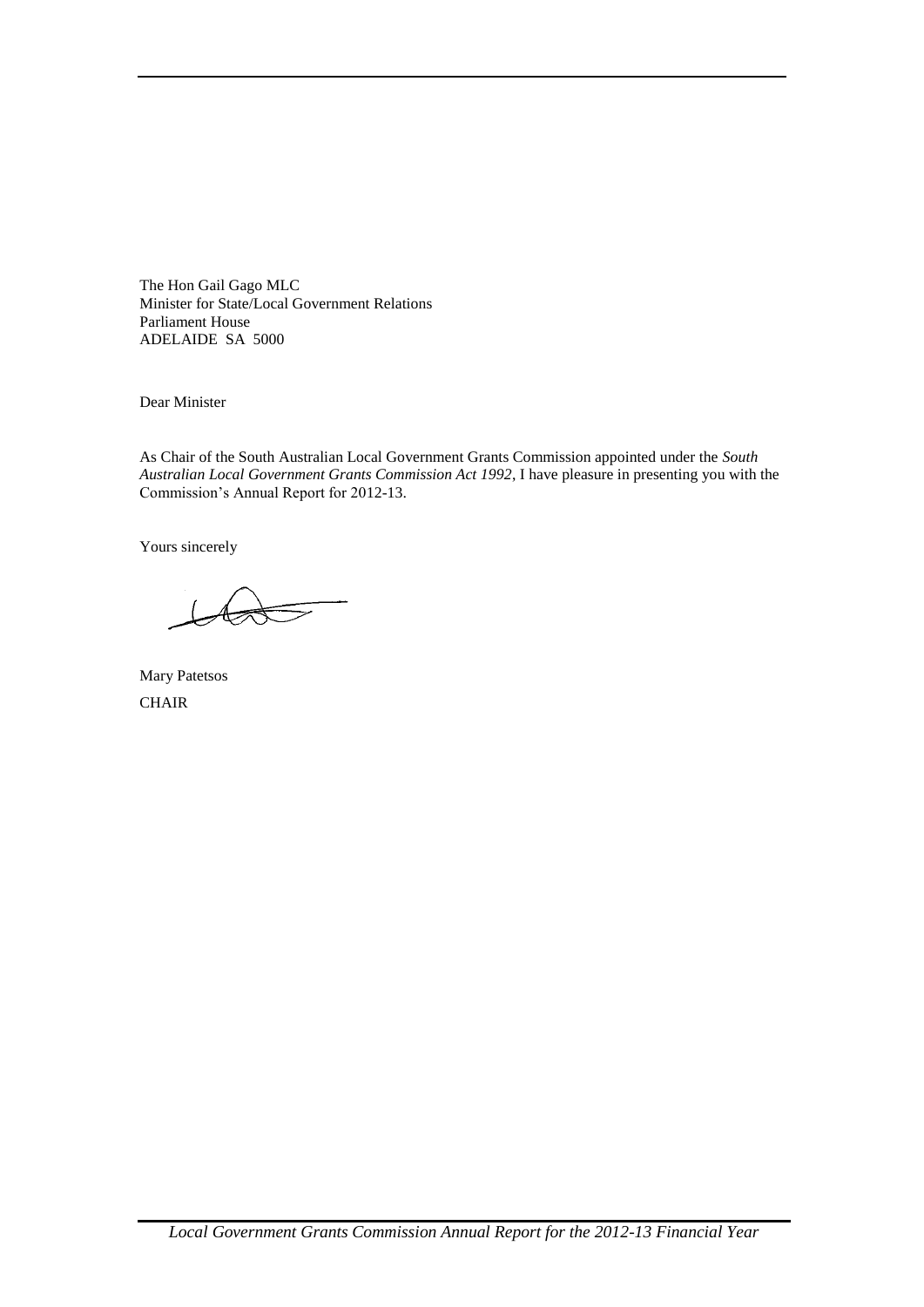## **TABLE OF CONTENTS**

| Special Local Roads Program and the Local Government Transport Advisory Panel 10 |  |
|----------------------------------------------------------------------------------|--|
|                                                                                  |  |
|                                                                                  |  |
|                                                                                  |  |
|                                                                                  |  |
|                                                                                  |  |
|                                                                                  |  |
|                                                                                  |  |
|                                                                                  |  |
|                                                                                  |  |
|                                                                                  |  |
| (i)                                                                              |  |
| (ii)<br>(iii)                                                                    |  |
| (iv)                                                                             |  |
| (v)                                                                              |  |
| (vi)                                                                             |  |
|                                                                                  |  |
| (vii)                                                                            |  |
|                                                                                  |  |
|                                                                                  |  |
|                                                                                  |  |
|                                                                                  |  |
|                                                                                  |  |
|                                                                                  |  |
|                                                                                  |  |
|                                                                                  |  |
|                                                                                  |  |
|                                                                                  |  |
|                                                                                  |  |
|                                                                                  |  |
|                                                                                  |  |
|                                                                                  |  |
|                                                                                  |  |
|                                                                                  |  |
|                                                                                  |  |
| APPENDIX IX - Background of Financial Assistance Grants to Local Government 35   |  |
|                                                                                  |  |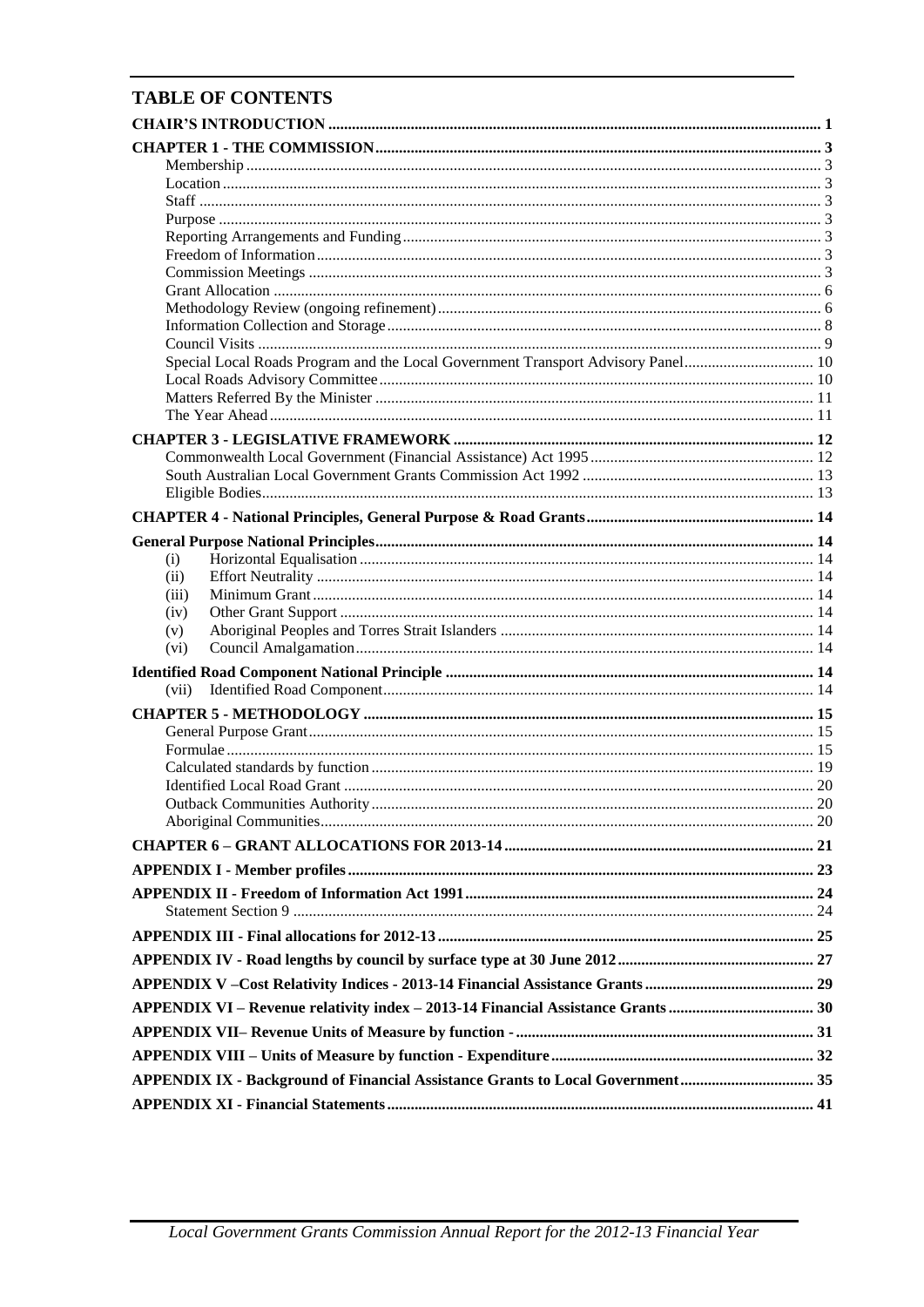## **CHAIR'S INTRODUCTION**

The main function of the South Australian Local Government Grants Commission is to make recommendations to the Minister for State/Local Government Relations on the distribution of untied Commonwealth Financial Assistance Grants to local governing authorities in South Australia. Recommendations are made in accordance with the Commonwealth *Local Government (Financial Assistance) Act 1995* (the Act).

In 2012-13, the Commission made recommendations on the distribution of Financial Assistance Grants for 2013-14 totalling almost \$153 million. Of this, \$114.5 million was provided for general purpose grants and \$38.4 million provided for identified road grants. This represents an increase in general purpose grants from the previous year of 3.19 percent and an increase in identified road grants of 4.22 percent over the previous year.

State shares for the distribution of the general purpose grants are determined on an equal per capita basis and the Act provides for the continuation of this arrangement. South Australia and the other less populous states have continued to maintain a firm stance on these arrangements for a number of years, holding the view that distribution of grant funding on an equalisation basis would be more equitable and economically efficient method of allocating Commonwealth funding.

The Commission endeavours to continually improve its methodology in allocating funds to local governing authorities and a major review of the Commission's methodology, the first major, "all encompassing" review since 1996-97 was undertaken during 2012-13.

The Commission developed Terms of Reference designed to take a broad look at the overall methodology and appointed KPMG using an open tender process to conduct the review.

In the interim, issues relating to the consistency of libraries data continued to concern the Commission, and the assessment of libraries on the Revenue and Expenditure sides of the Commissions calculations was excluded for 2013-14 pending the outcomes of the review.

In view of recent investigations into the effects of growth, the complexities of including traffic volumes, issues identified with airports and airstrips and Australian Governments review of Financial Assistance Grants, the Commission considered a full review timely. The existing methodology, although modified over time, has been in place since 1998-99.

The Commission recommended no council receive a decreased grant in 2013-14 greater than minus 5%, and increases in grant were generally capped at 12%. This approach has ensured that the outcomes of the expenditure review in 2006-07 were phased into the grant allocation process in the following years, which aims to minimise the impact on council budgetary processes.

Notwithstanding the caps applied above, significant changes in population data from the Australian Bureau of Statistics (ABS) following the 2011 Census, which impacted on the quantum of funding at the National level for 2012-13, began to filter down into the Commissions intrastate distributions for 2013-14. Reduced population data for a number of councils based on the Census data had an impact on grant outcomes and two per capita minimum councils had to have increases in general purpose grants above the 12% cap in order to maintain their per capita minimum grant.

The Commission annually collects a broad range of financial and other data from local governing authorities in South Australia. Fundamentally, this data is used in the grant calculations, but the Commission also provides data to assist councils and other levels of government (and the private sector) in planning, reporting and managing projects affecting the local government sector.

Information collected by the Commission is used by the Local Government Association (LGA), the Australian Bureau of Statistics, the State Government and other government organisations for planning and reporting services and the Commission continued to work closely with these organisations during 2012-13.

In 2012-13 further work was undertaken to ensure that the Commission's financial data collection form aligned with the sector's Model Financial Statements as they are updated each year. The Commission has worked closely with the Local Government Association of South Australia during the year to facilitate a data working group to provide continual improvement to the Supplementary Return and a greater level of assistance to Councils who experience difficulties in completing their Return.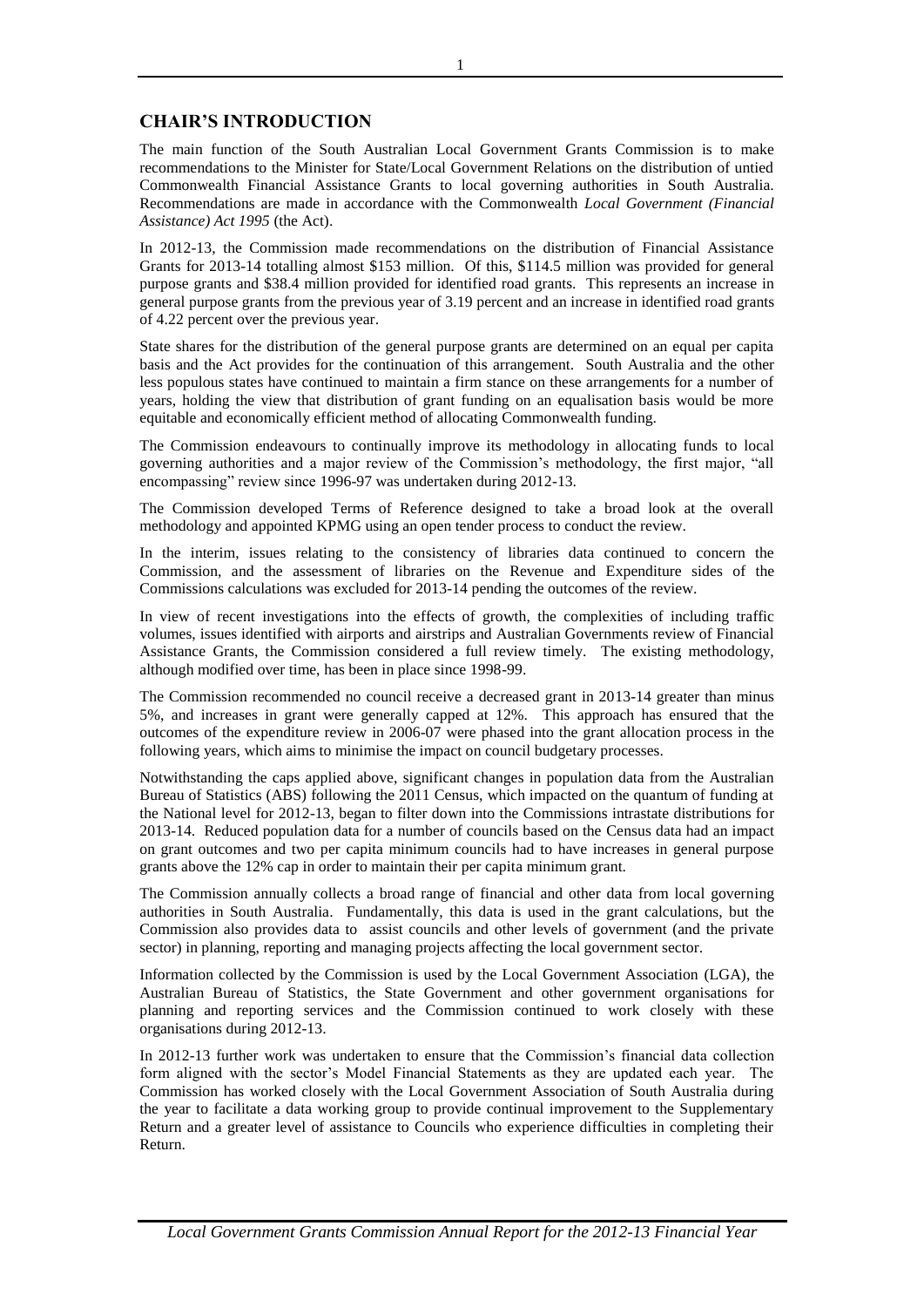Participants in the working group included representatives from the Commission, the Office for State/Local Government Relations, the Local Government Association, the SA Local Government Financial Management Group and the Australian Bureau of Statistics. A consultant with direct experience in the management of council finances has also been employed to provide workshops for council staff and a help desk service to assist with queries relating to the Supplementary Return. This strategy has proved very beneficial to the process of improving data collected by the Commission.

The Commission's work is supported by resources provided by the Department of the Premier and Cabinet (DPC) and staff provided to the Commission are State Government Employees. The Commission continued to receive administrative support under the terms of a Service Level Agreement with DPC.

Staff committed to support the Commission include our Executive Officer, Peter Ilee and part-time Project Officer, Lyn Skouborg. Other staff are provided to the Commission by negotiation with the Department, as needed, and Thi Le from DPC has provided valuable support in managing an upgrade of the Commission's database and the Supplementary Return.

The membership of the Commission has remained stable during the year with the terms of Commissioners Gascoigne and Ross not due to expire until the second half of 2013 and 2014 respectively.

In closing, I would like to acknowledge the efforts of Commissioners John Ross and Jane Gascoigne and thank Commission staff, Executive Officer Peter Ilee, Project Officer Lyn Skouborg and Thi Le from the Office for State/Local Government Relations for their contributions during the year.

MARY PATETSOS **CHAIR**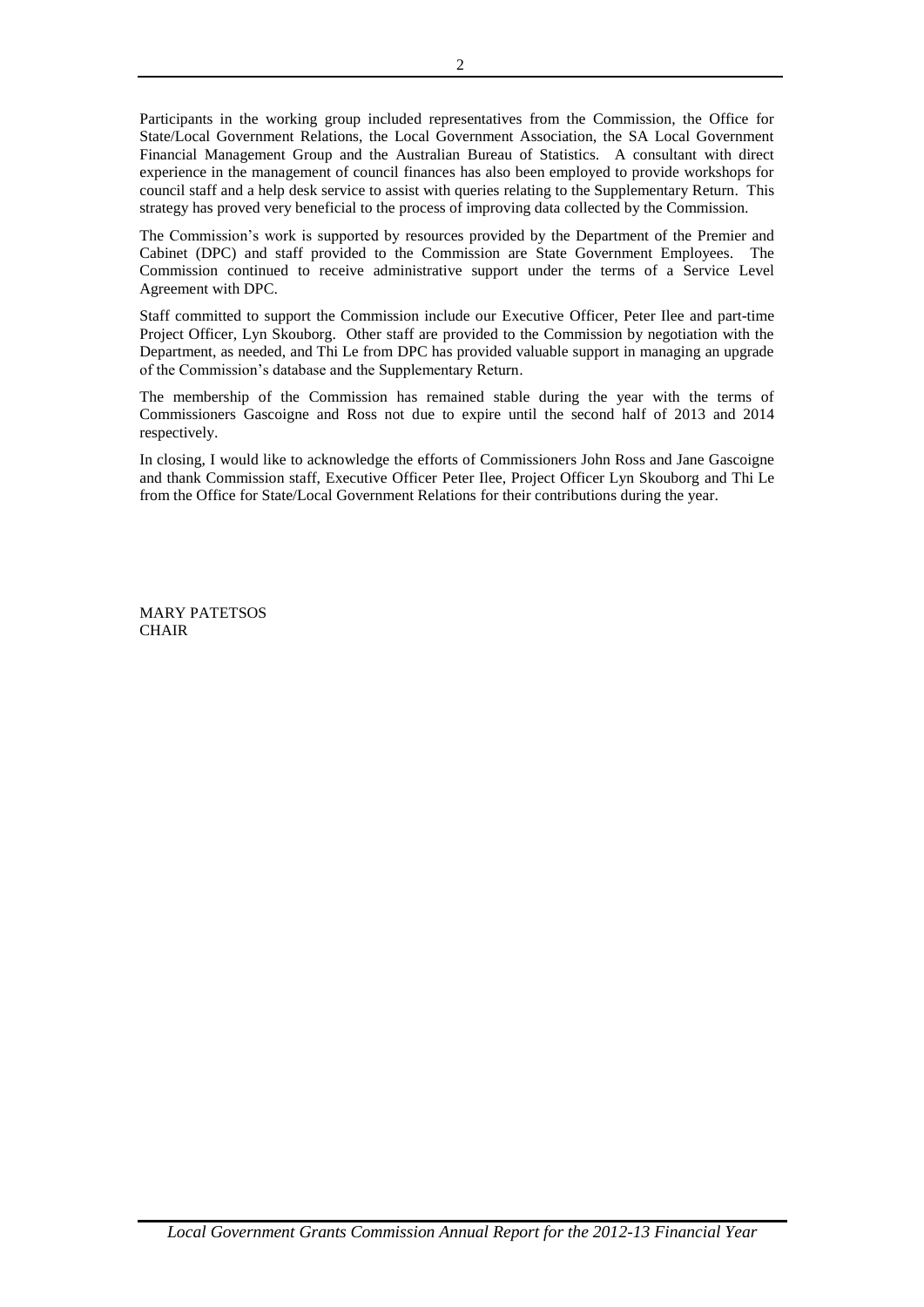## **CHAPTER 1 - THE COMMISSION**

## **Membership**

The South Australian Local Government Grants Commission is an independent statutory authority established under the *South Australian Local Government Grants Commission Act 1992*, which provides for three members who are appointed in a part-time capacity by the Governor. Members are appointed for terms of up to five years. At the conclusion of this time members are eligible for renomination.

Members during 2012-13 were:

- Mary Patetsos, Chair from 11 August 2010 until 10 August 2015, joint nominee of the Local Government Association and Minister for State/Local Government Relations and a Commissioner since 2002;
- John Ross, Commissioner from 23 September 2010 until 22 September 2014, nominee of the Local Government Association and a Commissioner since 2005; and
- Jane Gascoigne, Commissioner from 1 August 2010 to 31 July 2013, nominee of the Minster for State/Local Government Relations.

For member profiles see *Appendix 1.*

## **Location**

The Commission's offices are located on Level 7 Roma Mitchell House, 136 North Terrace, Adelaide. Telephone (08) 8204 8719, Fax (08) 8204 8735. E-mail: grants.commission@sa.gov.au

## **Staff**

The Commission is provided with support by the Department of the Premier and Cabinet. The Commission has a dedicated full time Executive Officer, Peter Ilee and a part-time Project Officer, Lyn Skouborg.

Additional support for the Commission is provided as needed by the Department under the terms of a Service Level Agreement. Staff supporting the Commission are employees of the Department of the Premier and Cabinet. Thi Le, of the Department of the Premier and Cabinet has provided additional support to the Commission during 2012-13.

## **Purpose**

The Commission is responsible for making recommendations to the Minister for State/Local Government Relations on the distribution of untied Commonwealth Financial Assistance Grants to local governing authorities in South Australia in accordance with State and Federal legislative requirements, which are set out in *Chapter 3*.

## **Reporting Arrangements and Funding**

Administratively, staff of the Commission report to the Director, Office for State/Local Government Relations (OSLGR).

The Commission's operations are funded by the State Government from annual budget appropriations. A copy of the Commission's Financial Statements is included in *Appendix XI* of this report.

## **Freedom of Information**

The Commission's Executive Officer is the Principal Officer as defined in the *Freedom of Information Act 1991*. An appointment can be made by phoning (08) 8204 8719 during office hours.

No requests under the *Freedom of Information Act 1991* were received in 2012-13. In accordance with Section 9 of the Act an information statement is provided at *Appendix II.*

## **Commission Meetings**

The Commission and its staff generally meet on a monthly basis and at other times, as required. A summary of Commission meetings held during 2012-13 is provided below.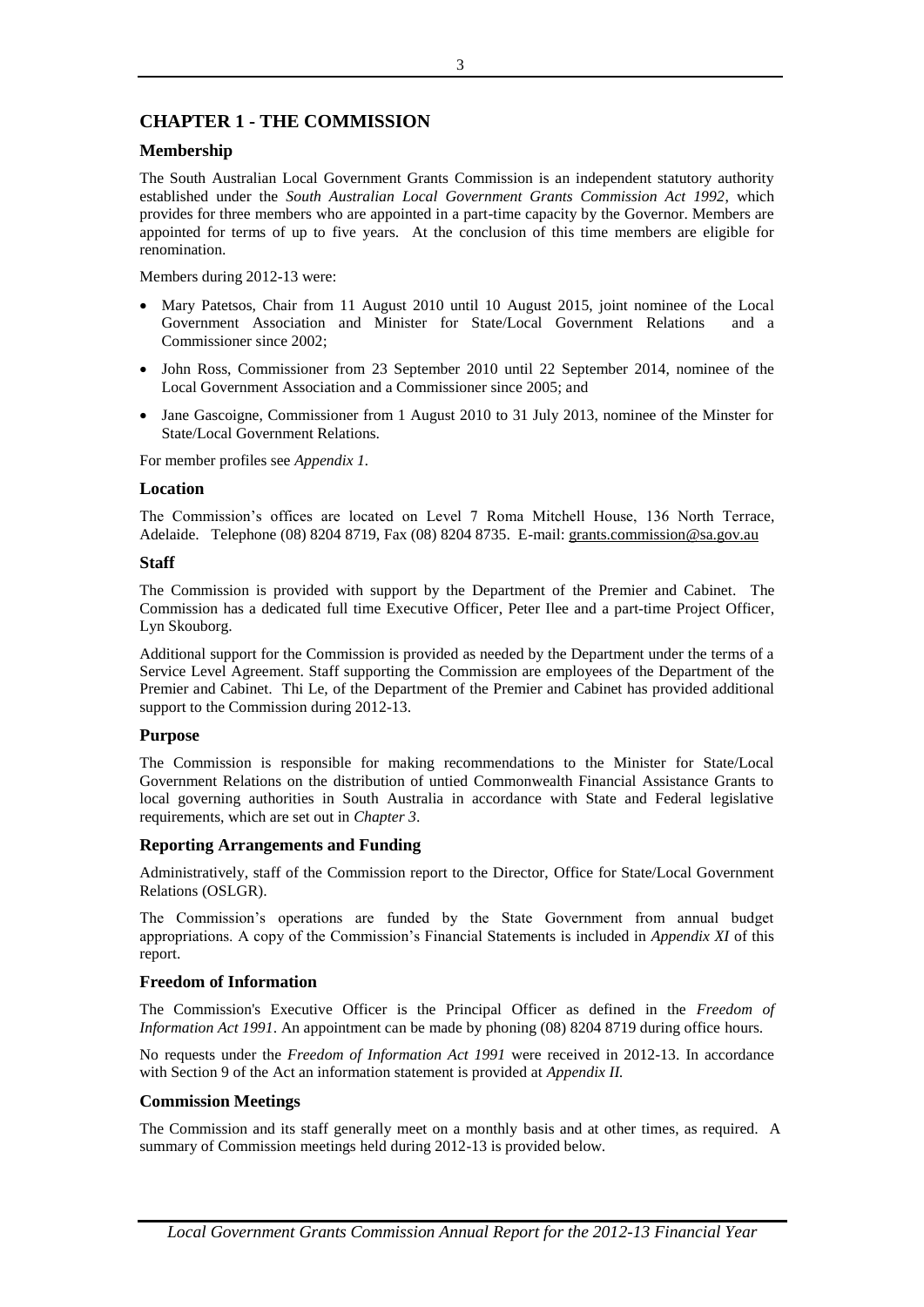| <b>Meeting Date</b> | <b>Meeting Participants</b>                                                                                                                                        |
|---------------------|--------------------------------------------------------------------------------------------------------------------------------------------------------------------|
| 30 July 2012        | <b>Commissioners</b><br>Ms Mary Patetsos (C), Ms Jane Gascoigne<br>Apologies: Mr John Ross.                                                                        |
|                     | <b>Attendees</b><br>Mr Peter Ilee (EO), Ms Lyn Skouborg and Mr Mick Petrovski.                                                                                     |
| 21 August 2012      | <b>Commissioners</b><br>Ms Mary Patetsos (C), Ms Jane Gascoigne<br>Apologies: Mr John Ross.                                                                        |
|                     | <b>Attendees</b><br>Mr Peter Ilee (EO), Ms Lyn Skouborg and Mr Mick Petrovski (part of meeting).                                                                   |
| 24 October 2012     | <b>Commissioners</b><br>Ms Mary Patetsos (C), Ms Jane Gascoigne<br>Apologies: Mr John Ross.                                                                        |
|                     | <b>Attendees</b><br>Mr Peter Ilee (EO), Ms Lyn Skouborg and Mr Mick Petrovski (part of meeting).                                                                   |
| 28 November 2012    | <b>Commissioners</b><br>Ms Mary Patetsos (C), Ms Jane Gascoigne<br>Apologies: Mr John Ross.                                                                        |
|                     | <b>Attendees</b><br>Mr Peter Ilee (EO), Ms Lyn Skouborg, Mr Mick Petrovski (part of meeting),<br>The Hon Greg Crafter and Mr Tony Lawson - Local Excellence Panel. |
| 23 January 2013     | <b>Commissioners</b><br>Ms Mary Patetsos (C), Ms Jane Gascoigne<br>Apologies: Mr John Ross.                                                                        |
|                     | <b>Attendees</b><br>Mr Peter Ilee (EO) and Ms Lyn Skouborg.<br>Apologies: Mr Mick Petrovski.                                                                       |
| 26 February 2013    | <b>Commissioners</b><br>Ms Mary Patetsos (C), Ms Jane Gascoigne<br>Apologies: Mr John Ross.                                                                        |
|                     | <b>Attendees</b><br>Mr Peter Ilee (EO) and Ms Lyn Skouborg. Mr Robin Holmes, Mr Andrew<br>Francis and Mr Jarred Mickan (KPMG).<br>Apologies: Mr Mick Petrovski.    |
| 26 March 2013       | <b>Commissioners</b><br>Ms Mary Patetsos (C), Ms Jane Gascoigne<br>Apologies: Mr John Ross.                                                                        |
|                     | <b>Attendees</b><br>Mr Peter Ilee (EO), Ms Lyn Skouborg and Mr Mick Petrovski. Mr Robin<br>Holmes and Mr Andrew Francis (KPMG).                                    |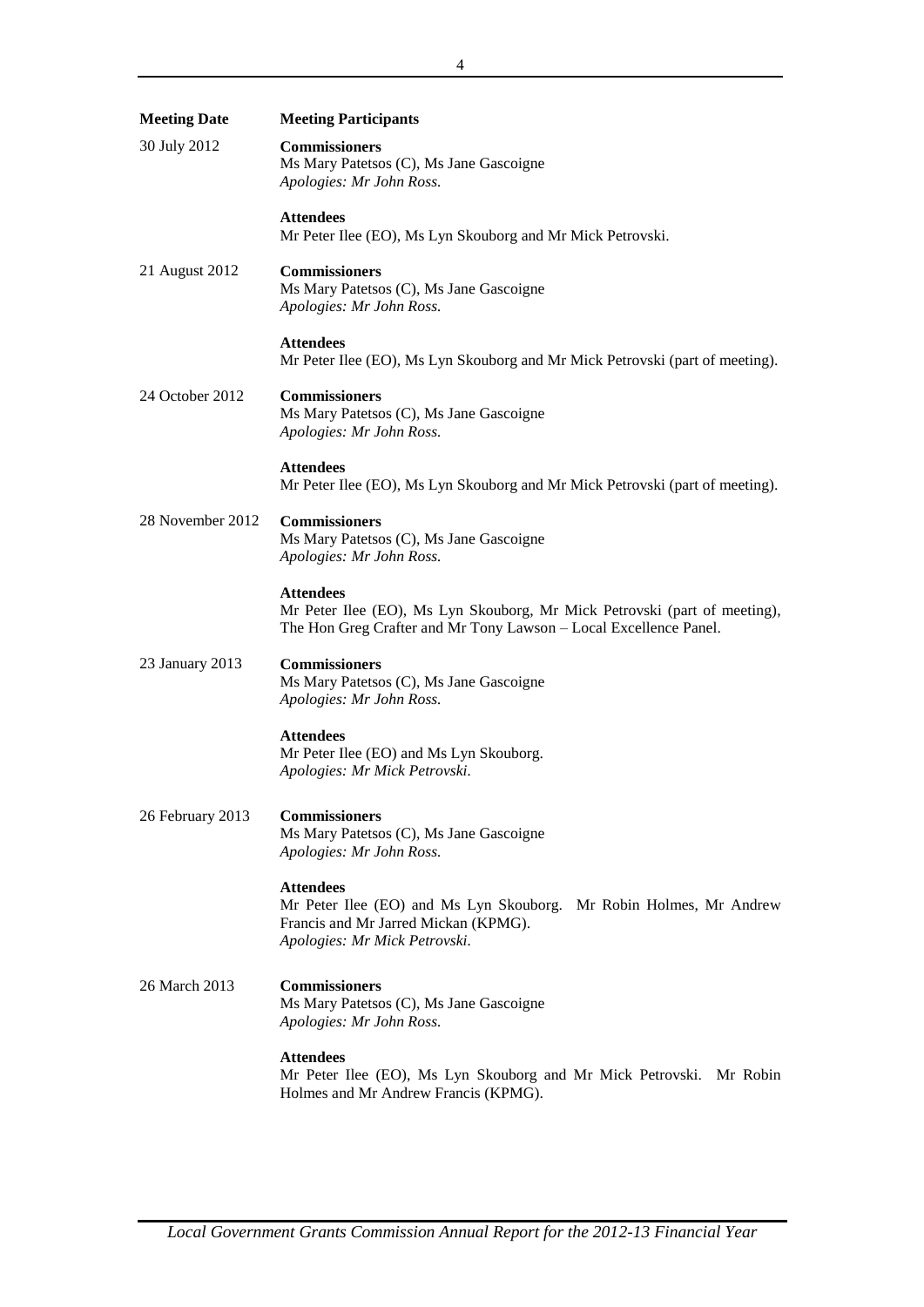| 24 April 2013 | <b>Commissioners</b><br>Ms Mary Patetsos (C), Ms Jane Gascoigne<br>Apologies: Mr John Ross.                                                                  |
|---------------|--------------------------------------------------------------------------------------------------------------------------------------------------------------|
|               | <b>Attendees</b><br>Mr Peter Ilee (EO) and Ms Lyn Skouborg.<br>Apologies: Mr Mick Petrovski and KPMG Representatives.                                        |
| 12 June 2013  | <b>Commissioners</b><br>Ms Mary Patetsos (C), Ms Jane Gascoigne<br>Absent: Mr John Ross.                                                                     |
|               | <b>Attendees</b><br>Mr Peter Ilee (EO) and Ms Lyn Skouborg. Mr Robin Holmes, Mr Jeff Byrne<br>and Mr Andrew Francis (KPMG).<br>Apologies: Mr Mick Petrovski. |
| 20 June 2013  | <b>Commissioners</b><br>Ms Mary Patetsos (C), Ms Jane Gascoigne<br>Apologies: Mr John Ross.                                                                  |
|               | <b>Attendees</b><br>Mr Peter Ilee (EO) and Ms Lyn Skouborg.                                                                                                  |
| 26 June 2013  | <b>Commissioners</b><br>Ms Mary Patetsos (C), Ms Jane Gascoigne<br>Apologies: Mr John Ross.                                                                  |
|               | <b>Attendees</b><br>Mr Peter Ilee (EO) and Ms Lyn Skouborg.<br>Apologies: Mr Mick Petrovski.                                                                 |

(C) Denotes Chair (or Presiding Member). (EO) Denotes Commission's Executive Officer.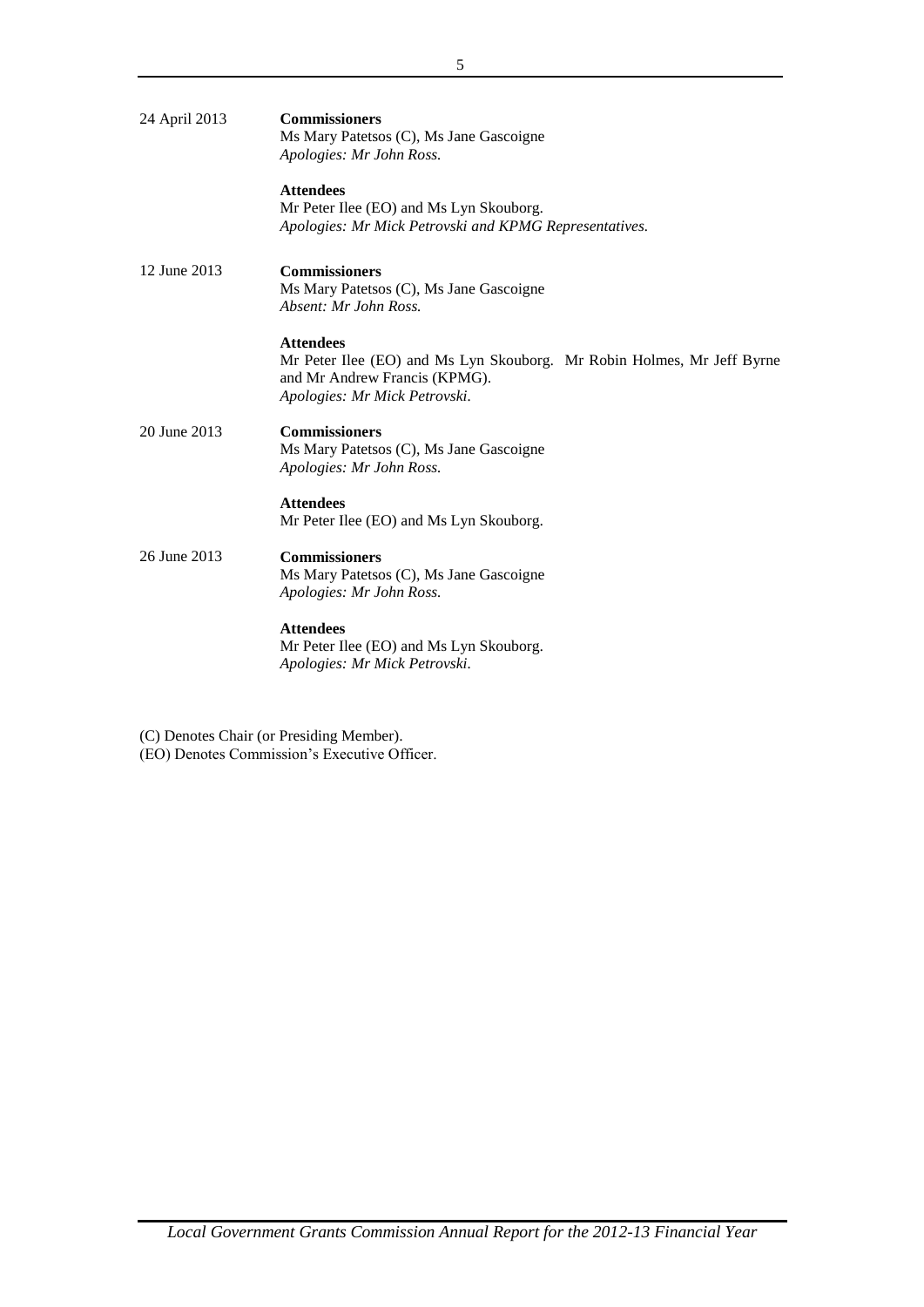## CHAPTER 2 - COMMISSION ACTIVITIES 2012-13

## **Grant Allocation**

The total 2012-13 allocation of \$148,000,416 was reduced following the end of the financial year by \$177,476 after adjustment for CPI and population. This reduction will be passed on to councils in the four quarterly instalments during 2013-14. The actual allocation figure, which includes the adjusted 2012-13 allocations, is shown in *Appendix III.*

For 2013-14 the Commission made recommendations on the distribution of \$152,919,403 that included both the general financial assistance and identified local road grants. A full list of allocations is contained in *Chapter 6*.

The general financial assistance component was \$114,476,555, an increase of 3.19 percent on 2012- 13. The identified local road component was \$38,442,848, an increase of 4.22 percent.

Allocations were prepared in accordance with national distribution principles, under the Commonwealth *Local Government (Financial Assistance) Act 1995*. The principles are detailed in *Chapter 4.*

The Grants Commission also distributed approximately two quarters of the estimated 2013-14 Financial Assistance Grants during 2012-13 in accordance with a request from the Commonwealth. On 12 June 2013, \$76,401,000 was forwarded by the Grants Commission to local governing authorities in South Australia.

## **Methodology Review (ongoing refinement)**

During 1997-98 the Grants Commission completed the first stage of a major review of its general purpose grant methodology. The new methodology was introduced in line with the grant allocations for 1998-99. Changes were phased in over a seven-year period, concluding in 2004-05.

This comprehensive review of the general purpose grant methodology highlighted the need to focus further work on a range of factors associated with roads, in particular the differences between councils in the cost of reconstruction and maintenance of roads and accurately reflecting councils' road lengths.

During 1999-00, the Commission sought the assistance of consultants in undertaking an audit of councils' road length data. This enabled the Commission to map all councils' hard copy road network data into a Geographical Information System (GIS) format. This consistently mapped framework provided a firm foundation for future work.

The consultants worked closely with the data councils supplied to the Commission as part of their General Information Return i.e. road maps and summary data on road lengths by type. The consultants then liaised with councils over the data, to ensure that the information the consultants were mapping was accurate.

While the Commission used the outcome of the road length audit in the allocation of the 2000-01 general purpose grants, the Commission believed that the data would need further refinements and an ongoing commitment to its maintenance.

Early in 2001, the Commission engaged the services of an Engineer on a part time basis to refine the road length data (following updates supplied to the Commission by councils), and address other ongoing engineering related concerns and to authenticate the data used in the calculation process.

The revisions to the road length data (as at 30 June 2010) were used in the calculation of the 2011-12 financial assistance grants. An updated list of road lengths can be found in *Appendix VIII - Units of Measure - Expenditure.*

A by-product of the road length audit process has been the production of detailed maps by council, prepared in a GIS format, consistently mapped across the State. The Commission was again able to give councils a copy of their map for their own use, either in hard copy or GIS format.

A listing of road lengths by council by surface type can be found at *Appendix IV.*

Work commenced in 1999 into the factors influencing councils' road reconstruction and maintenance costs and this was continued in 2003-04. The Cost Relativity Indices (CRI's) established in 1999, took into account four of the five factors the Commission believed were influencing councils' road reconstruction and maintenance costs.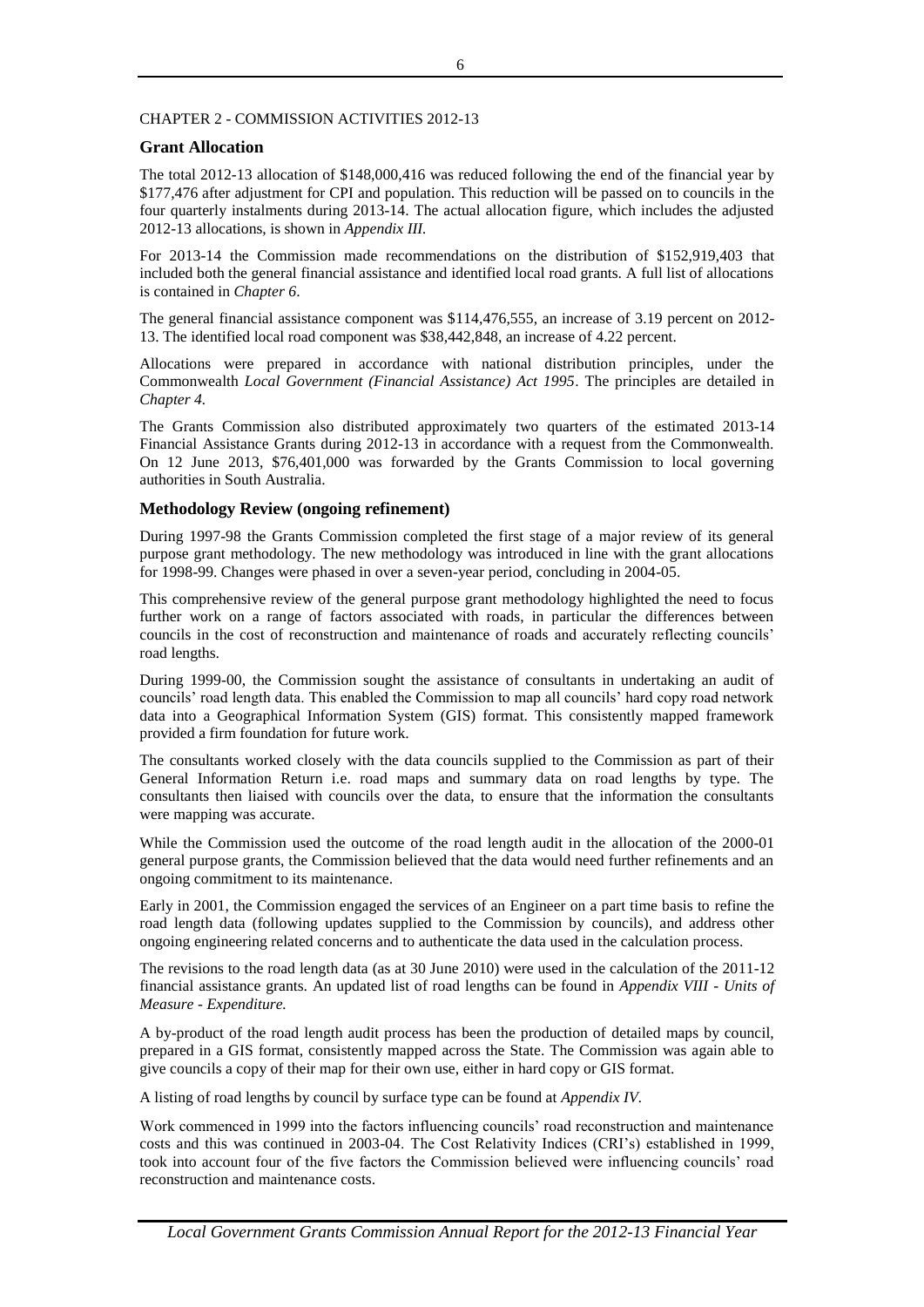These five factors were soil, rainfall, drainage, materials haulage and traffic volume. As a result of the 1999 review, the methodology used for calculating councils' CRI's was refined, however there has been insufficient data to reliably incorporate the influence of traffic volumes in the CRI's. The Commission continues to believe that traffic volume has a significant impact on the deterioration of the local road network and will continue to explore the use of traffic volume in the future.

A project was commenced in October 2002 to review the indicator used in the methodology to reflect councils' capacity to raise revenue from its community. At the time, the Commission used property values as the sole indicator. The objective of this project was to develop an alternative indicator or an index, which could be used in conjunction with property values, and which would provide, as far as possible, an objective reflection of the capacity of individual councils to raise revenue from their communities.

Following further research, the circulation of a summary of findings paper and a consultation workshop, the review concluded in early 2004, with the outcomes used in the calculations for the 2004-05 and 2005-06 grant recommendations.

2005-06 saw the Commission embark on a project to review the expenditure assessments used in the current methodology. Tony Ward of Milbur Consulting Pty Ltd worked with the Commission to review two related aspects of the expenditure assessment.

Part one of the project involved the examination and documentation of the method of depreciation used by local government in South Australia and the benefit, or otherwise, of its inclusion into the Commission's calculations.

Part two of the project required an examination of the range of expenditure functions included in the Commission's assessments at the time and the potential to either include additional expenditure functions or expand the existing functions to include an additional range of expenditure data.

A Reference Group comprising representatives from rural and metropolitan councils, the Local Government Association and Department of Treasury and Finance was formed to assist with the process. Two workshops were conducted which involved council consultation and participation.

Work undertaken in 2006-07 saw the Commission incorporate the results from the methodology review. The inclusion of depreciation in place of capital expenditure and an expansion of the range of expenditure functions were incorporated in the assessment for the 2007-08 grant calculations.

In 2007-08, staff continued to research and develop drivers for those expenditure functions where suitable drivers were not found. As a result, the expanded expenditure functions were included in the 2008-09 grant calculations.

The Commission also undertook a review of the cost relativity indices (previously known as disability factors) for the stormwater maintenance expenditure function. The object of the review was to enhance and update the cost relativity indices (CRI's) and review the cost driver to provide a more objective and accurate assessment of the relative advantage/disadvantage experienced by each local governing authority in the State in relation to maintaining stormwater. Rod Ellis and Drew Jacobi of Tonkin Consulting worked with the Commission to review the CRI's.

As part of the review, a reference group with representatives from councils and the Department of Transport, Energy and Infrastructure was established to assist with the development of the updated CRI's.

During 2009-10, the Commission examined the effects of drought and economic conditions on property valuations and responded to calls from a number of councils experiencing growth by commencing an investigation into the effects of growth in local government.

An analysis of the effects of decreasing property valuations, revealed that no significant impact had been felt by councils in the region and that the Commission's current methodology adequately accounted for changes in councils capacity to raise revenue if property valuations decreased.

In terms of growth within Local Government, the Commission consulted with a number of councils to gain an understanding of the impacts of growth, undertook an analysis of the use of growth within the methodologies of Grants Commissions in other jurisdictions and identified a number of options for modifying the Commissions current methodology to take into account the effects of growth.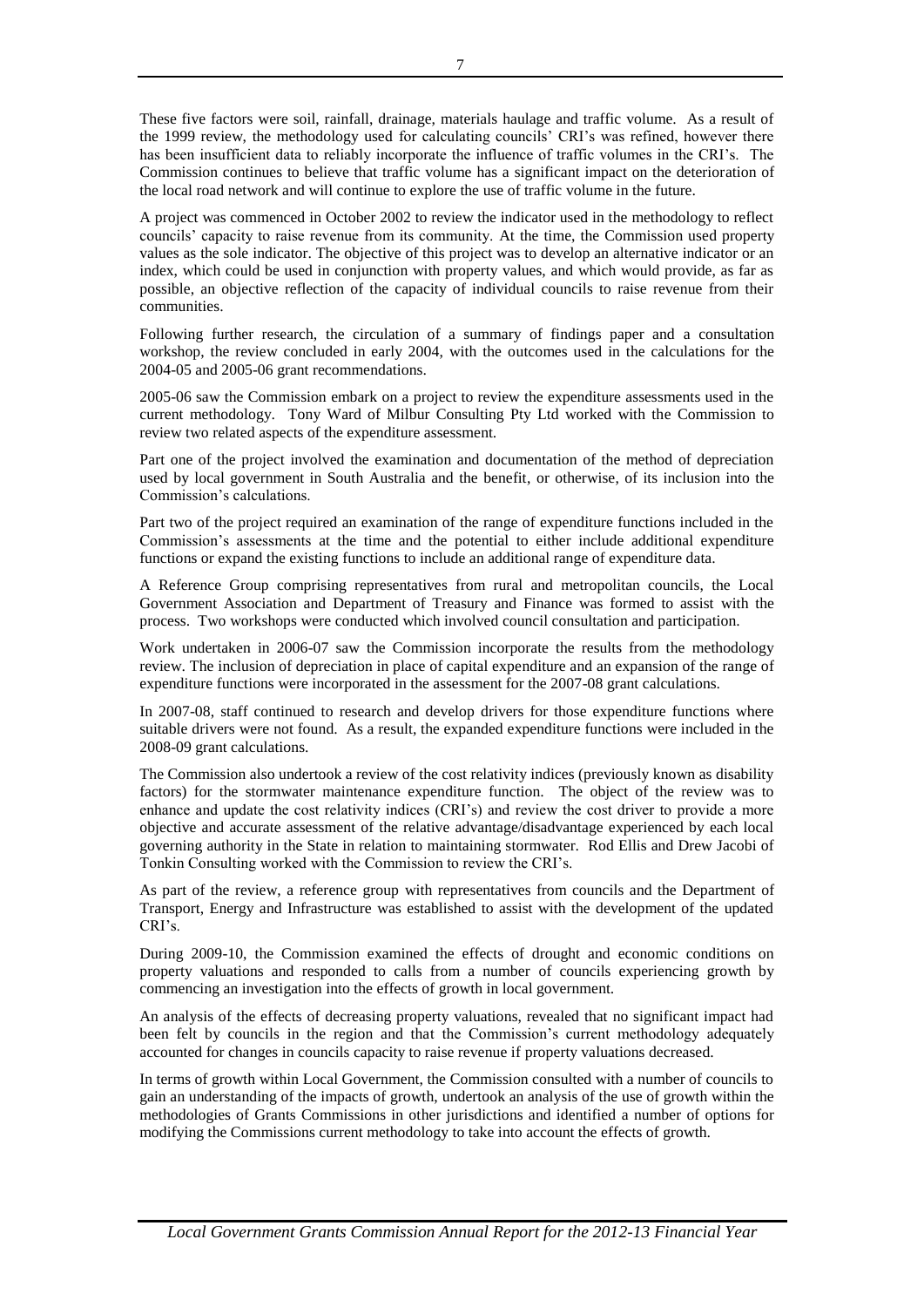In 2010-11, the Commission continued its work on the issue of growth within Local Government, engaging the services of the Emeritus Professor Cliff Walsh to continue the work of the previous year and make a final recommendation to the Commission. Professor Walsh undertook an in-depth investigation into the effects of growth, including the analysis of council financial data provided by the Commission, the Commission's existing methodology and population forecasts provided by the Department of Planning and Local Government. A workshop was held with Councils to identify those areas of Councils operations most effected by growth and further liaison took place with the South Australian Department of Treasury and Finance, the Department of Planning and Local Government and the Commonwealth Grants Commission.

Other methodological issues addressed in 2010-11 included an analysis of the costs of airports and airstrips to Local Government, a review of the Library Services and Sport and Recreation Expenditure Functions and further work on the issue of traffic volumes.

Data provided by councils on expenditure for airports and airstrips continue to indicate that the sector makes an overall profit from this activity and a resultant negative standard cost. The Commission has resolved to undertake further work on this issue.

In terms of traffic volumes, the Executive Officer reviewed previous work undertaken in 2002-03, surveyed councils to understand the availability of current datasets and also liaised with engineering firm Tonkin Consulting in an attempt to develop a cost relativity index to account for traffic volumes on local roads. The findings of this work identified a continued lack of consistent and regular traffic volume data from all councils as well as differing road hierarchy information across councils.

A review of the Library Services expenditure function raised significant concerns over the consistency of data on the number of library visitors provided to the Commission. The Commission decided that this function and its associated Revenue Assessment (library subsides) would be removed from the methodology for the 2011-12 round of grants.

Finally, a review of the Sport and Recreation Expenditure Function following feedback received at council visits resulted in a change to the Unit of Measure (or cost driver) for this function. The Unit of Measure changed from the proportion of the councils population aged between 5 and 49 years to the proportion of councils population aged between 5 and 64 years.

As a result of the significant amount of work done during 2010-11 and the results of the investigations into the effects of growth, the Commission resolved to undertake a major review of its methodology during the next two years.

During 2011-12, the Commission consulted with the Commonwealth Grants Commission to identify areas of the methodology that it might focus on for its full review. Terms of Reference were developed and the Commission received the approval of the Minister for State/Local Government Relations to go to open tender to engage a suitable consultant to conduct the review.

During 2012-13, KPMG were appointed to conduct the methodology review. In accordance with Terms of Reference established by the Commission, KPMG reviewed all elements of methodology used by the Commission to calculate the general purpose grants as well as grants provided to the 5 Aboriginal Communities and the Outback Communities Authority.

KPMG consulted widely during this process, engaging with stakeholders that included local governing authorities, the Local Government Association of South Australia and State and Australian Government agencies. KPMG completed the review in June 2013 are due to present its final reports and recommendations to the Commission for its consideration in July 2013.

## **Information Collection and Storage**

The Commission has forged a close relationship with the OSLGR to develop and maintain an electronic database for storing data relating to local government. This information is used by the Commission for calculating grants and by the Commission and the OSLGR for providing information to councils and other users.

The current database contains information including data from annual financial statements and supplements to those statements dating back to 2007-08. Data prior to 2007-08 is held in an older database, at pre-amalgamated council level where appropriate.

Other data maintained by the Commission and the OSLGR includes:

Rates information;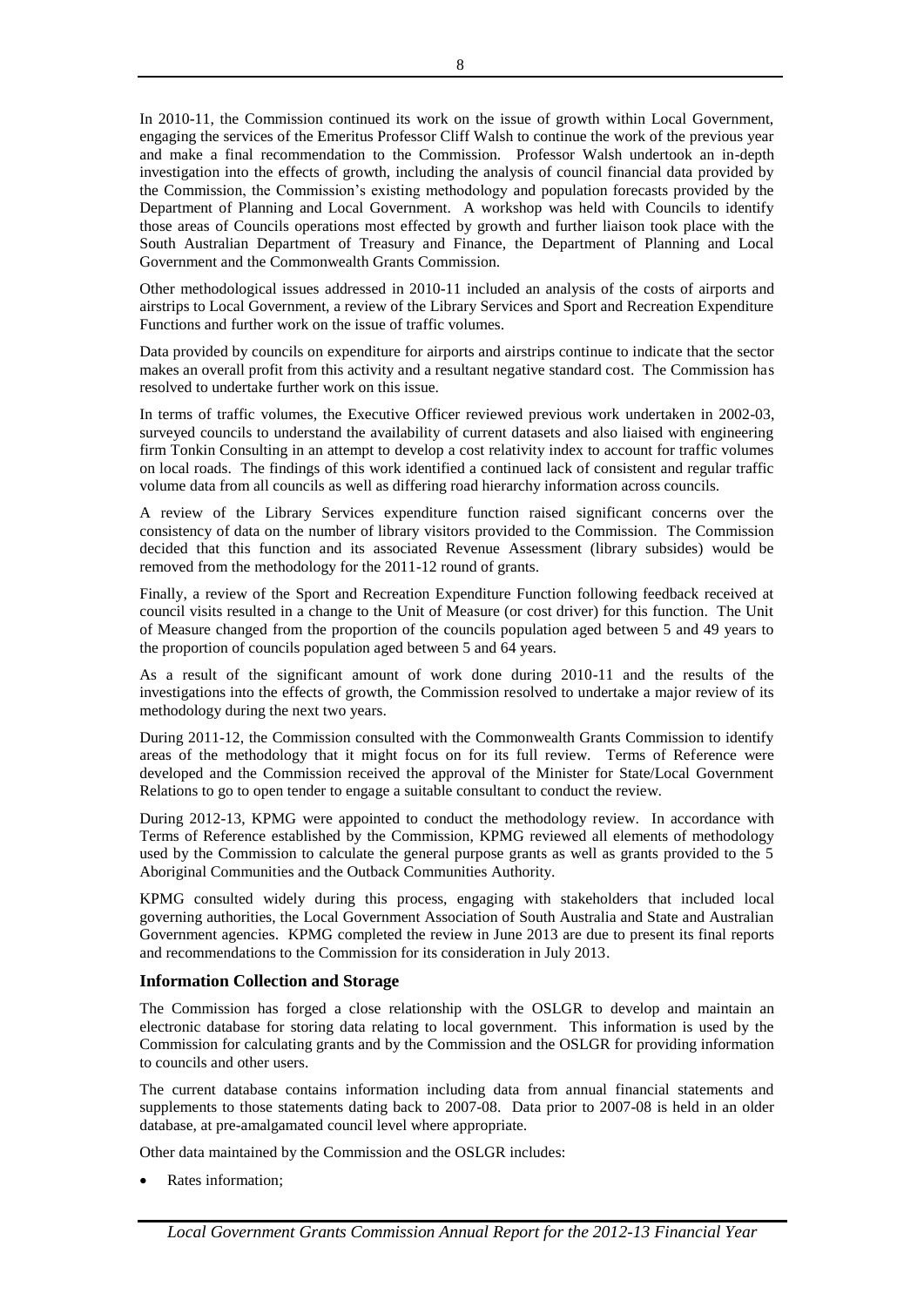- Estimated Resident Population;
- Council Area Data;
- Valuation Data;
- Council Employee Data;
- Road Length Data;
- Health Inspection Data;
- Development Application Data:
- Waste Management Data;
- Environmental Management Data;
- Subsidiary Data; and other data collected from Commonwealth and State Government agencies.

Data collected by the Commission in the Supplementary Return is reconciled with Audited Financial Statements for accuracy. Data provided in the General Information Return is checked against the previous year's data for variations before being loaded into the Commission's database and reconciled for accuracy. In addition to being used by the Commission to make recommendations on the distribution of grants, the Commission and the OSLGR provides a significant amount of data back to stakeholders, including (but not limited to):

- Councils;
- The Local Government Association;
- The Government of South Australia;
- The Commonwealth Department of Regional Australia, Regional Development and Local Government;
- The Commonwealth Department of Infrastructure and Transport; and
- The Australian Bureau of Statistics.

During 2012-13, the Commission continued work with the OSLGR on the development of the database for data collected by the Commission and the Department. A module for storage of the Supplementary Return data was completed during 2010-11 and further work to store data from the General Information Return and data from other sources was completed during 2012-13.

The Commission also maintains a Geographical Information System, road centreline database, off site at Tonkin Consulting, which is updated each year based on information provided by councils.

A by-product of the road length audit process was the development of the Geographical Information System (GIS) in ArcInfo. Each year, the Commission produces detailed hard copy maps and/or data files by council, prepared in a GIS format, consistently mapped across the State. GIS data is also available in other formats, e.g. MapInfo.

## **Council Visits**

The Commission undertakes regular visits to councils to provide information and the opportunity for discussion about the grant allocation process. The Commission greatly values these occasions because of the contribution they make to improve the relevance of the grant process.

During 2012-13, the Commission continued with its visiting program. Commission members and staff attended 19 meetings at the councils listed on the following page, including a meeting of the Metropolitan Mayors and Chief Executive Officers to address all metropolitan councils. In addition to these meetings, the Commission's Executive Officer met with some Chief Executive Officers and Finance Managers at the Commission's city offices to discuss methodological issues and grant allocations.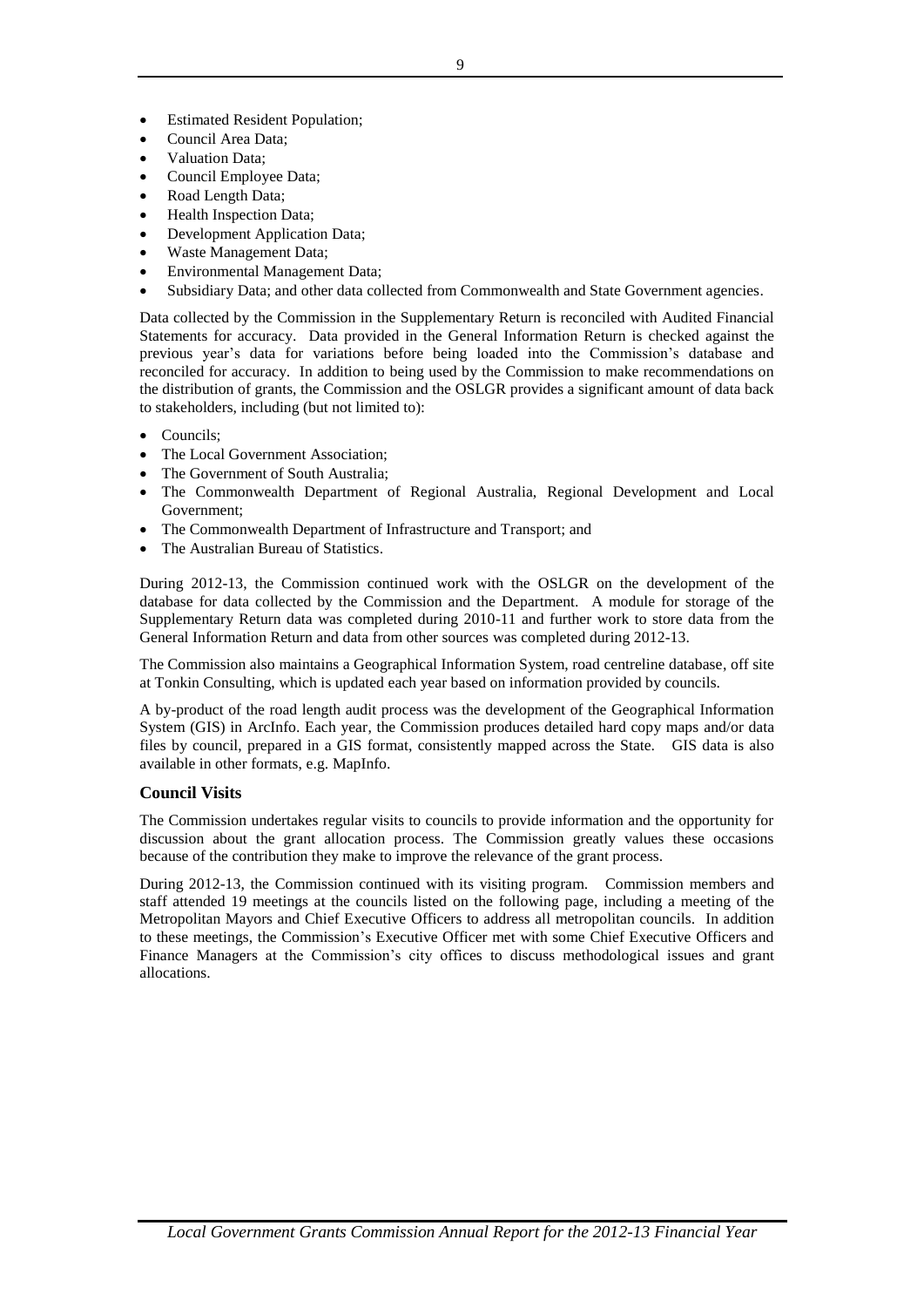| Visited in July 2012                    | Visited in November 2012                | Visited in February 2013                 |
|-----------------------------------------|-----------------------------------------|------------------------------------------|
| District Council of Grant               | City of Charles Sturt                   | Corporation of the City of Marion        |
| Kingston District Council               | Holdfast Bay City Council               |                                          |
| Maralinga Tjarutja Aboriginal Community | City of Mitcham                         | Visited in March 2013                    |
| City of Mount Gambier                   | City of Norwood, Payneham and St Peters | District Council of Cleve                |
| Naracoorte Lucindale Council            | City of Onkaparinga                     | District Council of Elliston             |
| District Council of Robe                | City of Playford                        | District Council of Lower Eyre Peninsula |
| Tatiara District Council                | City of Port Adelaide Enfield           | City of Port Lincoln                     |
| Wattle Range Council                    | City of Prospect                        | District Council of Tumby Bay            |
|                                         | City of Salisbury                       | District Council of Franklin Harbour     |
| Visited in November 2012                | City of Tea Tree Gully                  | District Council of Kimba                |
| Adelaide City Council                   | City of Unley                           | Distict Council of Streaky Bay           |
| Adelaide Hills Council                  | Corporation of the Town of Walkerville  | Wudinna District Council                 |
| City of Burnside                        | City of West Torrens                    |                                          |
| Campbelltown City Council               |                                         |                                          |

## **Special Local Roads Program and the Local Government Transport Advisory Panel**

The Special Local Roads Program was established under the joint approvals of the South Australian Government, Commonwealth Government and Local Government. The Special Local Roads Program commenced in 1985-86 and facilitates funding of significant works throughout the State.

Responsibility for preparation and monitoring of a continuing program of projects rested with the Local Roads Advisory Committee until December 2004, when at the request of the LGA, responsibility moved to the Local Government Transport Advisory Panel.

The Local Government Transport Advisory Panel is a Committee of the LGA, who provide executive support. The Committee's main role is to make recommendations to the Grants Commission on the allocation of the Special Local Roads component of the Financial Assistance Grants, the Supplementary Local Road Funding and the Commonwealth's Roads to Recovery Program. Formal reporting of funding allocations is contained within *Chapter 6* of this report.

The Committee comprises Mayor Brian Hurn, (Mayor, Barossa Council), as Chairperson, Mr Don Hogben (Director, Road Policy and Planning, Department of Planning, Transport and Infrastructure), Wally Iasiello (Director, Technical Services, City of Port Adelaide Enfield), Mayor Kym McHugh (Alexandrina Council) and Mr Peter Ilee (Executive Officer, SA Local Government Grants Commission). The Committee's Executive Officer is Mr David Hitchcock, an officer of the Local Government Association.

Each year the Committee calls for submissions from Local Government Regional Associations, which are asked to determine regional priorities within their areas.

For 2013-14, \$5.766 million will allocated to specific projects under the Financial Assistance Grants program, \$2.672 million under the Supplementary Local Road Funding Grant and \$4.260 million from the Special Projects component of the Roads to Recovery Grants. In total \$12.698 million will be allocated to 30 projects across the State for 2013-14.

## **Local Roads Advisory Committee**

The Local Roads Advisory Committee is a committee of Transport SA. It no longer has a role to play in making recommendations to the Grants Commission on the prioritisation of roads for funding under the Special Local Roads Program.

It does however still have responsibility for advising the Minister for Transport, Energy and Infrastructure on the reclassification of roads. For example, where a council wishes a road to be reclassified from local to arterial, this request would go to the Local Roads Advisory Committee.

The Committee comprises Mayor Brian Hurn, (Mayor of the Barossa Council) as Chairperson, Mr Don Hogben (Director, Road Policy and Planning, Department of Planning, Transport and Infrastructure), and Mr Peter Ilee (Executive Officer, SA Local Government Grants Commission). The Committee's Executive Officer is Mr Silvio Visentin, a Senior Project Officer of the Department of Planning, Transport and Infrastructure.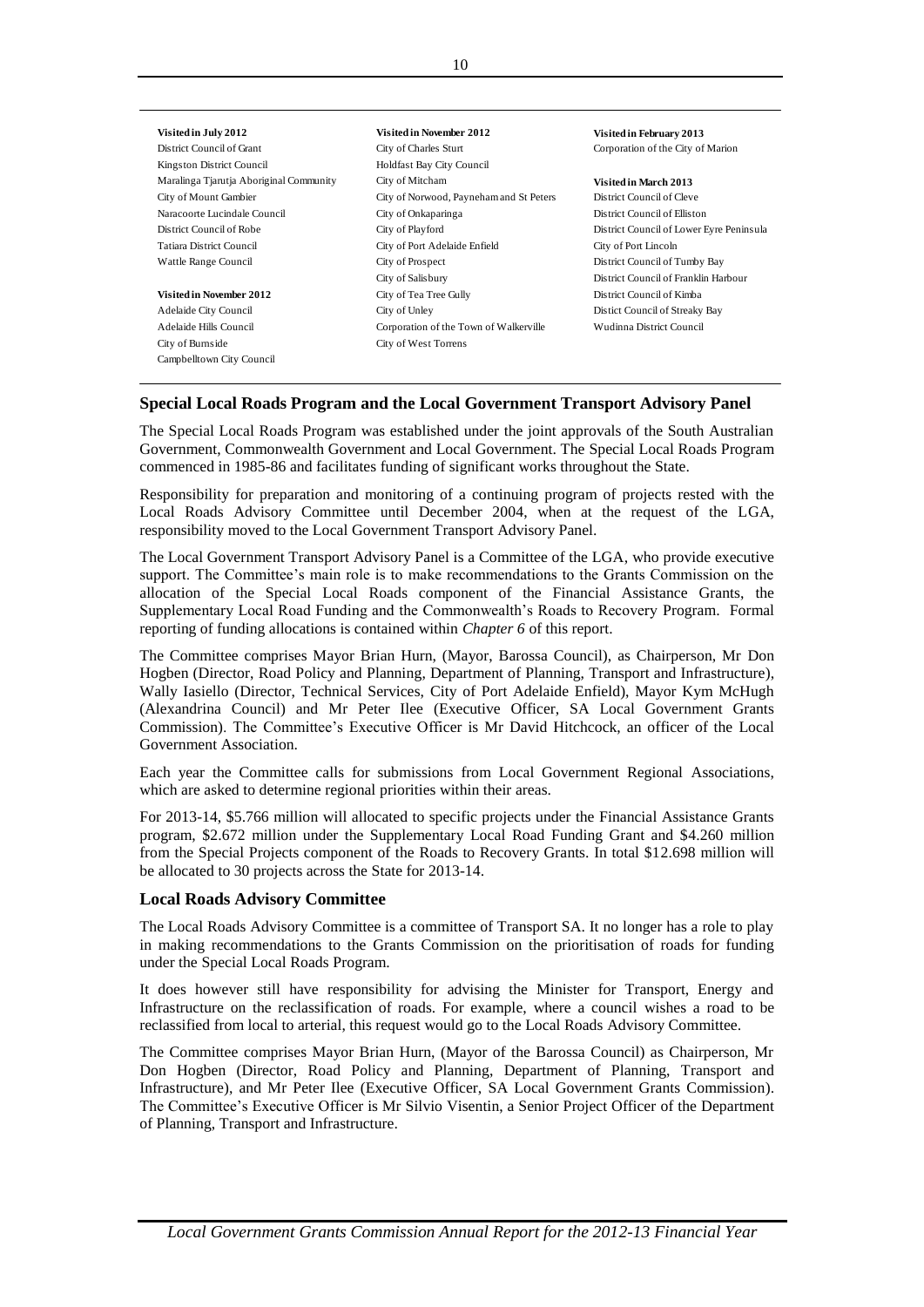## **Matters Referred By the Minister**

Under Section 20 of the State Act, the Minister for State/Local Government Relations may refer matters to the Commission for report. There were no references to the Commission under this section during 2012-13.

## **The Year Ahead**

The Commission endeavours to continually improve its methodology in allocating funds to local governing authorities. The Commission has conducted a major review of the current methodology during 2012-13.

The Terms of Reference for the review included the following areas of the Commission's methodology:

- Reviewing the current revenue assessments, including the use of use of property values;
- Reviewing the impact of the SEIFA (Socio Economic Index for Areas) Index from the Australian Bureau of Statistics in the current methodology;
- Investigating the impacts of fixed rates and variable charges on the revenue assessments;
- Investigating the impacts of water licensing on valuation data;
- Reviewing the current range of expenditure function calculations and their units of measure (cost driver) as a determinant of providing services;
- Reviewing the use of cost relativity indices in the methodology;
- Reviewing the weighting of individual expenditure function calculations on the overall assessment;
- Identifying the costs of services provided by Local Government that are not currently captured (or should no longer be captured) as part of the assessment process;
- Reviewing the current funding arrangements for the 5 Aboriginal Communities and the Outback Communities Authority; and
- Reviewing the distribution of the Identified Local Road Grants.

During 2013-14, the Commission will consider the recommendations of the review.

Working with its host State Government agency, the Commission will continue to provide assistance to the development of its database. Development of the database commenced in 2009-10 to provide a new platform for the Supplementary Return and was run in parallel with the old system for the 2009- 10 data collection. From the 2010-11 data collection onwards, the Supplementary Return data was stored entirely on the new system and work to put the same platform in place for the General Information Return and other data collected by the Commission was completed in 2012-13. Further development of the database will continue in 2013-14.

Collection and dissemination of South Australia's Local Government Finance Statistics will again be a major focus in 2013-14. The Commission will continue to work with the data working group (LGA, Office for State/Local Government Relations, Local Government Financial Management Group and the Australian Bureau of Statistics) on standardising data collection forms and making the provision of information as easy as possible for councils.

The Commission continued a strong collaborative relationship with the LGA during 2012-13, introducing a number of strategies to improve its data collection and reduce its reliance on the Australian Bureau of Statistics. This will continue in 2013-14.

Accurate road length data is an essential element in the grant calculations. Existing data stored on the Commission's offsite Geographical Information System (GIS) will continue to be refined in association with councils during the year. The Commission will offer the road length data to councils in either CD format or hard copy map.

Understanding the needs and funding requirements of Aboriginal Communities is an ongoing responsibility of the Commission. The Commission will continue to monitor developments in the administration of the Aboriginal Communities in 2013-14 and respond to changes in grant funding in line with the National Principles as necessary.

The Commission will also continue with its council visiting program in 2013-14 and is planning to visit the remote Aboriginal Communities, Coober Pedy and Roxby Downs councils. These sessions provide a unique opportunity to discuss the grant allocation process. The Commission values the chance to educate councils on methodology details, and to be educated on specific issues facing council.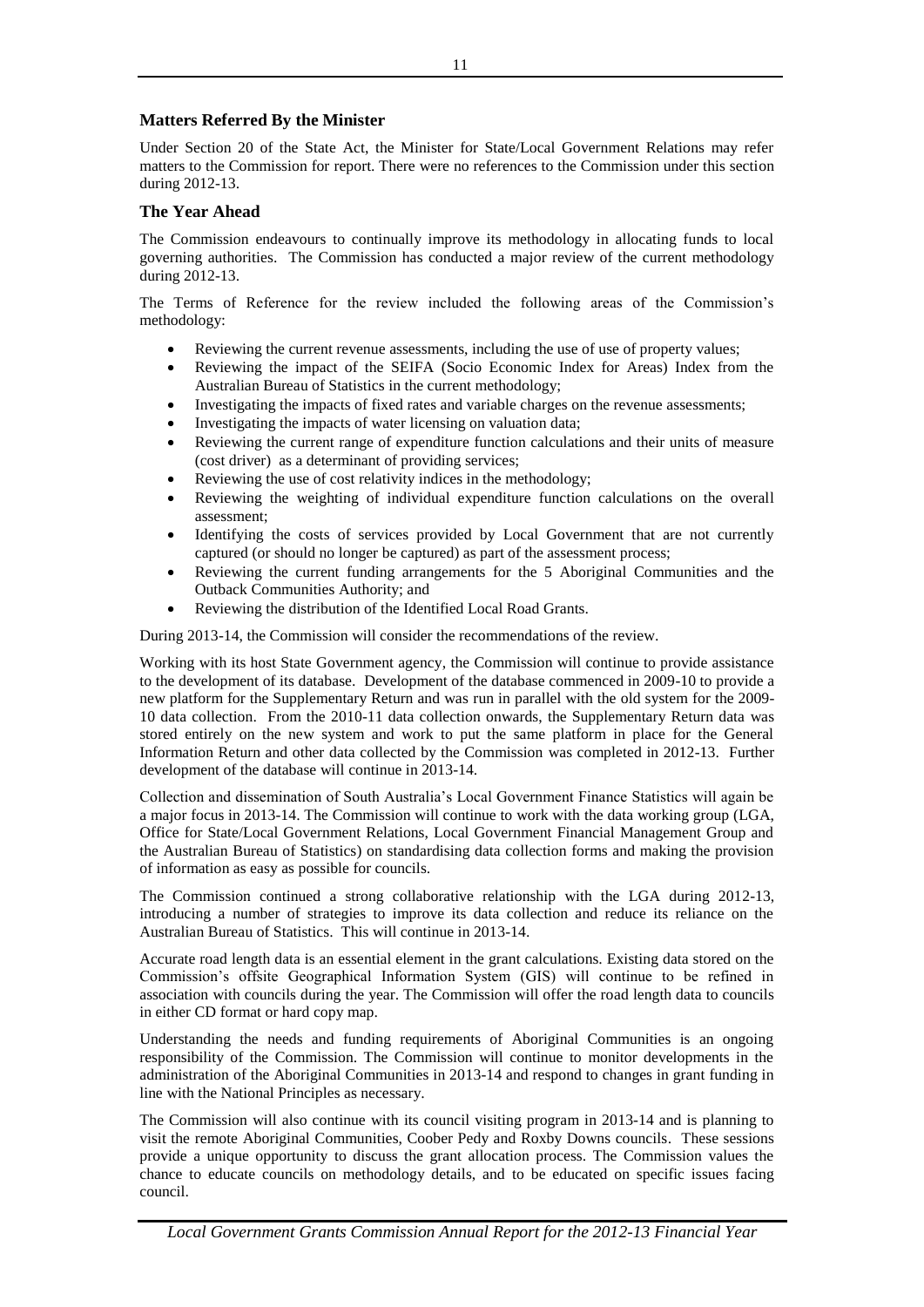## **CHAPTER 3 - LEGISLATIVE FRAMEWORK**

## **Commonwealth Local Government (Financial Assistance) Act 1995**

The Commonwealth *Local Government (Financial Assistance) Act 1995* came into effect on 1 July 1995.

The Act provides for:

- a per capita distribution (to the States) for the general financial assistance component;
- the continued separate identification of local road funding and maintenance of existing state shares for that funding;
- a national report on the operation of the Act, specifically the achievement of horizontal equalisation, the methods used by the Commissions, the performance of councils including their efficiency, and the provision of services to Aboriginal & Torres Strait Islander communities; and
- a set of national principles governing the distribution of grants between councils replacing the previous state by state principles. The principles, which provide for a distribution based on horizontal fiscal equalisation (subject to the minimum grant entitlement), are discussed in detail in *Chapter 4*.

The Commission allocated the grants for 2013-14 in accordance with these principles.

Detailed information about Financial Assistance Grants to Local Government since 1976 may be found in previous annual reports of the Commission, in special reports of the Commonwealth Grants Commission and in the report of the National Inquiry into Local Government Finance, 1985.

Distribution of the general financial assistance component to States is on a per capita basis. South Australia's share has been reducing as its population as a proportion of the Australian population declines, (see Table 1). State shares of identified local road funding are based on those existing prior to 1991-92, and South Australia receives less than a per capita share, see Table 2.

The total level of grants to Local Government in 2013-14 has increased in line with estimated inflation and the underlying growth in Commonwealth General Purpose payments to the States.

Entitlements for all States for 2012-13 and for 2013-14 are set out in Tables 1 and 2.

## **TABLE 1 - Commonwealth General Purpose Financial Assistance for Local Government, State and Territory Entitlements 2012-13 and 2013-14**

|                                     |            |                     |                        | 2012-13                   |            |                        |            |
|-------------------------------------|------------|---------------------|------------------------|---------------------------|------------|------------------------|------------|
| State                               | Proportion | Original Allocation | <b>Brought Fwd Pmt</b> | <b>Revised Allocation</b> | Adjustment | <b>Brought Fwd Pmt</b> | Allocation |
|                                     |            | (Estimate)          | Paid in 2011-12        | (Estimate)                |            | from 2013-14           | Actual     |
|                                     | $(\% )$    | (Smill)             | (Smill)                | (\$mill)                  | (Smill)    | (Smill)                | (Smill)    |
| New South Wales                     | 32.24      | 489.44              | 249.61                 | 239.83                    | (0.39)     | 252.52                 | 489.05     |
| Victoria                            | 24.79      | 376.92              | 192.46                 | 184.46                    | (1.53)     | 195.26                 | 375.39     |
| Queensland                          | 20.07      | 306.32              | 156.98                 | 149.34                    | (1.57)     | 158.48                 | 304.75     |
| Western Australia                   | 10.62      | 159.80              | 80.80                  | 78.99                     | (2.02)     | 84.99                  | 157.78     |
| South Australia                     | 7.32       | 110.98              | 56.54                  | 54.43                     | (0.04)     | 57.20                  | 110.94     |
| Tasmania                            | 2.28       | 34.35               | 17.41                  | 16.93                     | 0.12       | 17.65                  | 34.47      |
| Northern Territory                  | 1.03       | 15.58               | 7.89                   | 7.69                      | (0.06)     | 8.14                   | 15.52      |
| <b>Australian Capital Territory</b> | 1.65       | 24.79               | 12.53                  | 12.27                     | (0.15)     | 13.02                  | 24.65      |
| <b>TOTAL</b>                        | 100.00     | 1.518.17            | 774.23                 | 743.94                    | (5.63)     | 787.26                 | 1,512.55   |

|                                     |            |            | 2013-14         |                        |         | % change |
|-------------------------------------|------------|------------|-----------------|------------------------|---------|----------|
| State                               | Proportion | Allocation | Brought Fwd Pmt | <b>Allocation Plus</b> | Cash    | 12/13 to |
|                                     |            | (Estimate) | Paid in 2012-13 | Brought Fwd Pmt        | Payment | 13/14    |
|                                     | (%)        | (Smill)    | (Smill)         | (Smill)                | (Sm  )  | (%)      |
| New South Wales                     | 32.08      | 253.22     | 252.52          | 505.74                 | 252.83  | 3.41     |
| Victoria                            | 24.80      | 195.70     | 195.26          | 390.97                 | 194.18  | 4.15     |
| Queensland                          | 20.13      | 158.88     | 158.48          | 317.36                 | 157.31  | 4.14     |
| Western Australia                   | 10.80      | 85.20      | 84.99           | 170.19                 | 83.19   | 7.86     |
| South Australia                     | 7.26       | 57.27      | 57.20           | 114.48                 | 57.23   | 3.19     |
| Tasmania                            | 2.24       | 17.66      | 17.65           | 35.30                  | 17.78   | 2.41     |
| Northern Territory                  | 1.03       | 8.16       | 8.14            | 16.31                  | 8.10    | 5.08     |
| <b>Australian Capital Territory</b> | 1.66       | 13.08      | 13.02           | 26.10                  | 12.93   | 5.90     |
| <b>TOTAL</b>                        | 100.00     | 789.18     | 787.26          | 1.576.44               | 783.55  | 4.22     |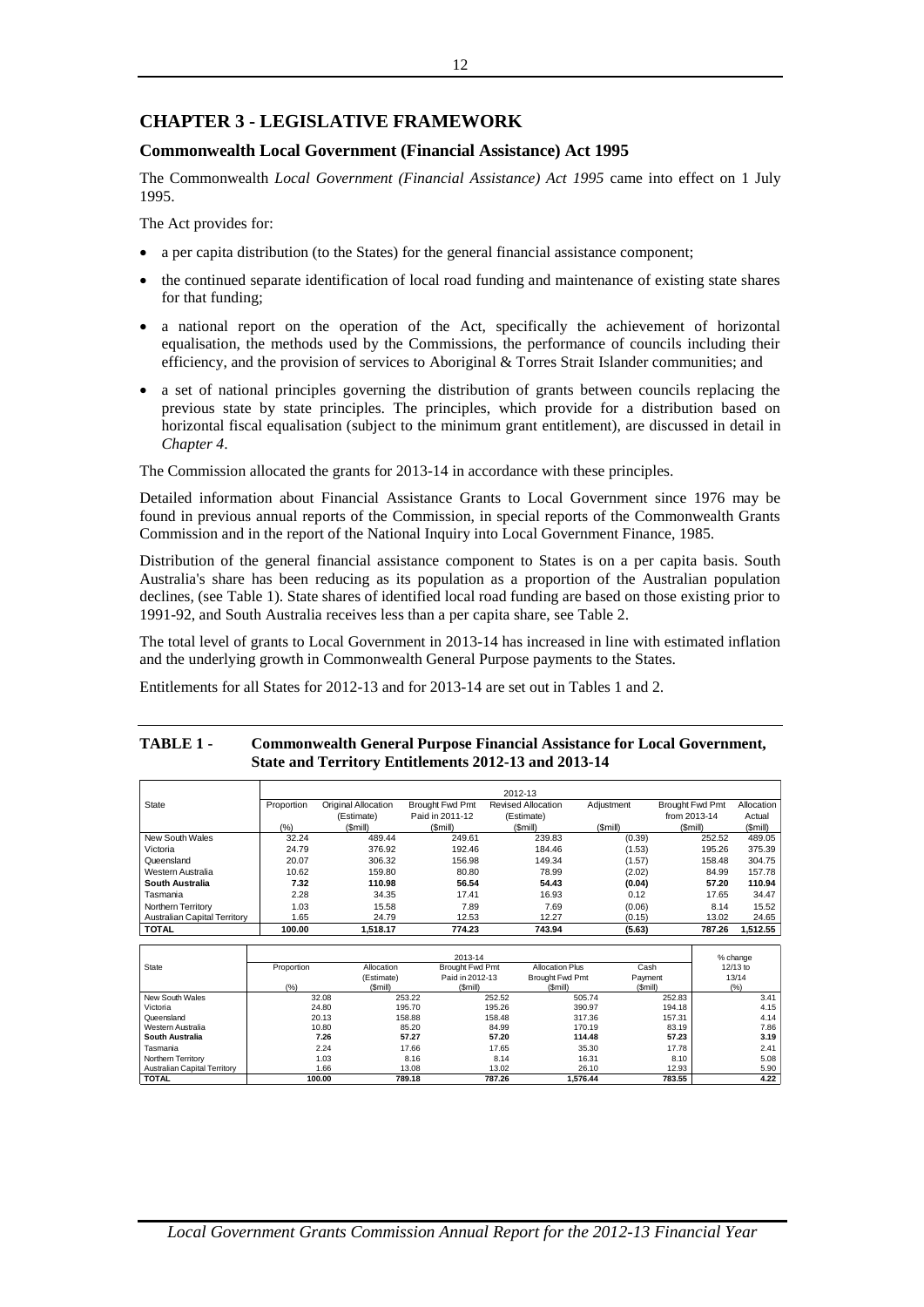## **TABLE 2 - Commonwealth Identified Local Road Grants for Local Government, State and Territory Entitlements 2012-13 and 2013-14**

|                                     | 2012-13    |                     |                 |                           |            |                        |            |  |
|-------------------------------------|------------|---------------------|-----------------|---------------------------|------------|------------------------|------------|--|
| State                               | Proportion | Original Allocation | Brought Fwd Pmt | <b>Revised Allocation</b> | Adiustment | <b>Brought Fwd Pmt</b> | Allocation |  |
|                                     |            | (Estimate)          | Paid in 2011-12 | (Estimate)                |            | from 2013-14           | Actual     |  |
|                                     | (%)        | (Smill)             | (Smill)         | (Smill)                   | (Smill)    | (Smill)                | (\$mill)   |  |
| New South Wales                     | 29.01      | 195.45              | 99.67           | 95.77                     | (0.72)     | 101.35                 | 194.72     |  |
| Victoria                            | 20.62      | 138.88              | 70.83           | 68.06                     | (0.51)     | 72.02                  | 138.37     |  |
| Queensland                          | 18.74      | 126.22              | 64.37           | 61.85                     | (0.47)     | 65.45                  | 125.75     |  |
| Western Australia                   | 15.29      | 103.00              | 52.53           | 50.47                     | (0.38)     | 53.41                  | 102.62     |  |
| South Australia                     | 5.50       | 37.02               | 18.88           | 18.14                     | (0.14)     | 19.20                  | 36.88      |  |
| Tasmania                            | 5.30       | 35.70               | 18.21           | 17.49                     | (0.13)     | 18.51                  | 35.57      |  |
| Northern Territory                  | 2.34       | 15.78               | 8.05            | 7.73                      | (0.06)     | 8.18                   | 15.72      |  |
| <b>Australian Capital Territory</b> | 3.21       | 21.60               | 11.02           | 10.59                     | (0.08)     | 11.20                  | 21.52      |  |
| <b>TOTAL</b>                        | 100.00     | 673.66              | 343.55          | 330.11                    | (2.50)     | 349.33                 | 671.16     |  |

|                                     | 2013-14    |            |                 |                        |         |          |
|-------------------------------------|------------|------------|-----------------|------------------------|---------|----------|
| State                               | Proportion | Allocation | Brought Fwd Pmt | <b>Allocation Plus</b> | Cash    | 12/13 to |
|                                     |            | (Estimate) | Paid in 2012-13 | Brought Fwd Pmt        | Payment | 13/14    |
|                                     | (% )       | (Smill)    | (Smill)         | (Smill)                | (Smill) | (%)      |
| New South Wales                     | 29.01      | 101.60     | 101.35          | 202.95                 | 100.87  | 4.22     |
| Victoria                            | 20.62      | 72.19      | 72.02           | 144.21                 | 71.68   | 4.22     |
| Queensland                          | 18.74      | 65.61      | 65.45           | 131.06                 | 65.14   | 4.22     |
| Western Australia                   | 15.29      | 53.54      | 53.41           | 106.96                 | 53.16   | 4.23     |
| South Australia                     | 5.50       | 19.24      | 19.20           | 38.44                  | 19.11   | 4.22     |
| Tasmania                            | 5.30       | 18.56      | 18.51           | 37.07                  | 18.42   | 4.22     |
| Northern Territory                  | 2.34       | 8.20       | 8.18            | 16.39                  | 8.14    | 4.22     |
| <b>Australian Capital Territory</b> | 3.21       | 11.23      | 11.20           | 22.43                  | 11.15   | 4.22     |
| <b>TOTAL</b>                        | 100.00     | 350.18     | 349.33          | 699.51                 | 347.69  | 4.22     |

## **South Australian Local Government Grants Commission Act 1992**

The original State Act was proclaimed in 1976 to establish the Commission, its membership, functions and responsibilities in accordance with the provisions of the Commonwealth Act.

It was repealed and replaced with the present Act in 1992 to, amongst other things, embody new arrangements agreed with Local Government in the areas of membership and reporting.

## **Eligible Bodies**

For the 2013-14 allocations there were 68 councils, the Outback Communities Authority and five Aboriginal communities eligible for grants*.*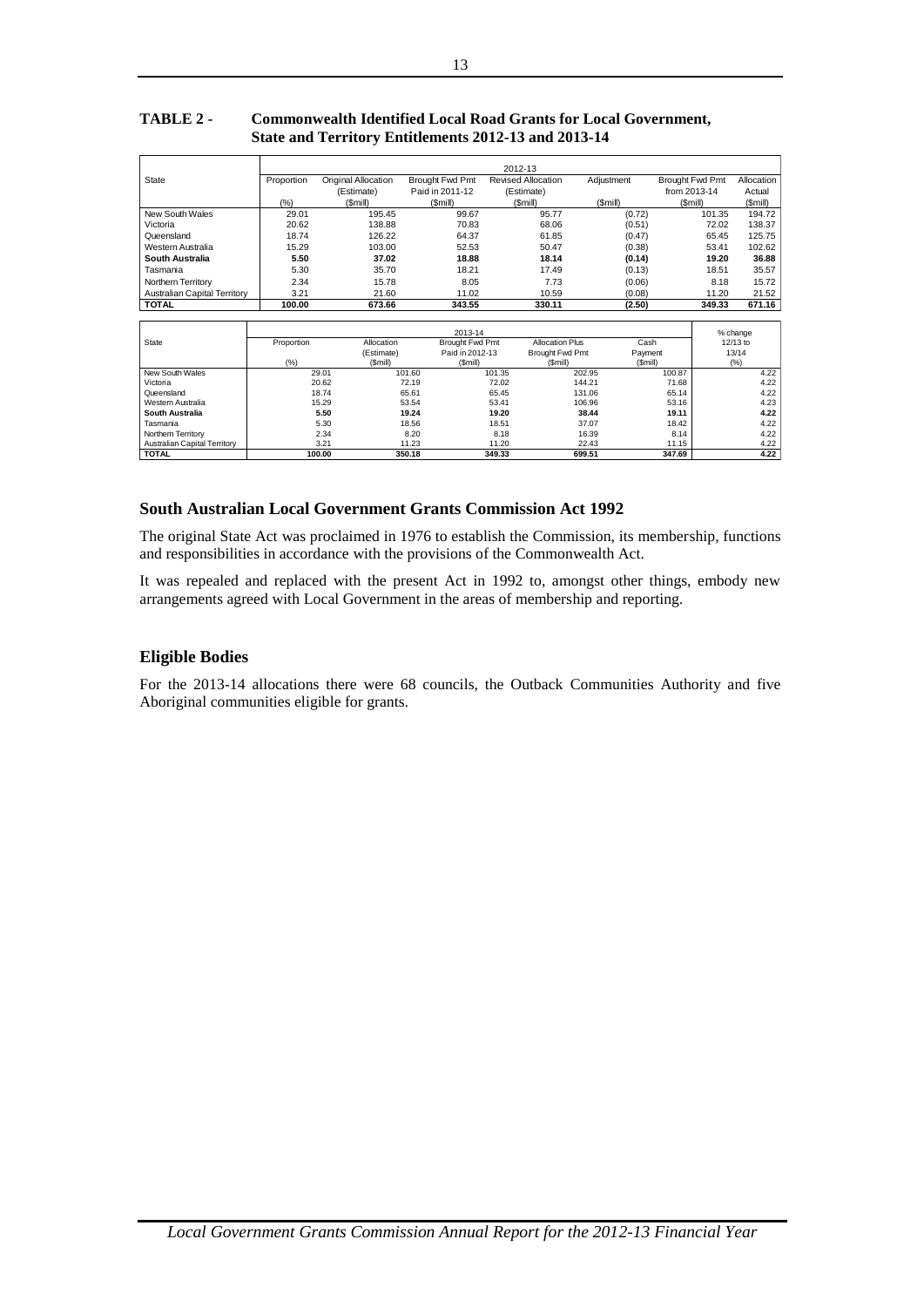## **CHAPTER 4 - National Principles, General Purpose & Road Grants**

The national principles contained within the *Commonwealth Local Government (Financial Assistance) Act 1995* underpin the methodology employed by the Commission in the distribution process.

There are six main principles for general purpose grants and an additional one for road grants. They are:

## **General Purpose National Principles**

## **(i) Horizontal Equalisation**

The equalisation component of the Financial Assistance Grants will be allocated to local governing bodies, as far as practicable, on a full horizontal equalisation basis as defined by the *Local Government (Financial Assistance) Act, 1995*. This is a basis that ensures that each local governing body in the State/Territory is able to function by reasonable effort, at a standard not lower than the average standard of other local governing bodies in the State. It takes account of differences in the expenditure required by those local governing bodies in the performance of their function and in the capacity of those local governing bodies to raise revenue.

## **(ii) Effort Neutrality**

An effort or policy neutral approach will be used in assessing expenditure requirements and revenue raising capacity of each local governing body. This means as far as practicable, policies of individual local governing bodies in terms of expenditure and revenue effort will not affect the grant determination.

## **(iii) Minimum Grant**

The minimum general purpose grant allocation for a local governing body will be not less than the amount to which the local governing body would be entitled if 30% of the total amount of equalisation component funds for the State/Territory were allocated on a per capita basis.

## **(iv) Other Grant Support**

Other relevant grant support provided to local governing bodies to meet any of the expenditure needs assessed should be taken into account using an inclusion approach.

## **(v) Aboriginal Peoples and Torres Strait Islanders**

Financial assistance shall be allocated to councils in a way that recognises the needs of Aboriginal and Torres Strait Islander people within their boundaries.

## **(vi) Council Amalgamation**

Where two or more local governing bodies are amalgamated into a single body, the general purpose grant provided to the new body for each of the four years following amalgamation, should be the total of the amounts that would have been provided to the former bodies in each of those years if they had remained separate entities.

## **Identified Road Component National Principle**

## **(vii) Identified Road Component**

The identified road component of the Financial Assistance Grants should be allocated to local governing bodies as far as practicable on the basis of the relative needs of each local governing body for roads expenditure and to preserve its road assets. In assessing roads needs relevant considerations include length, type and usage of roads in each local governing area.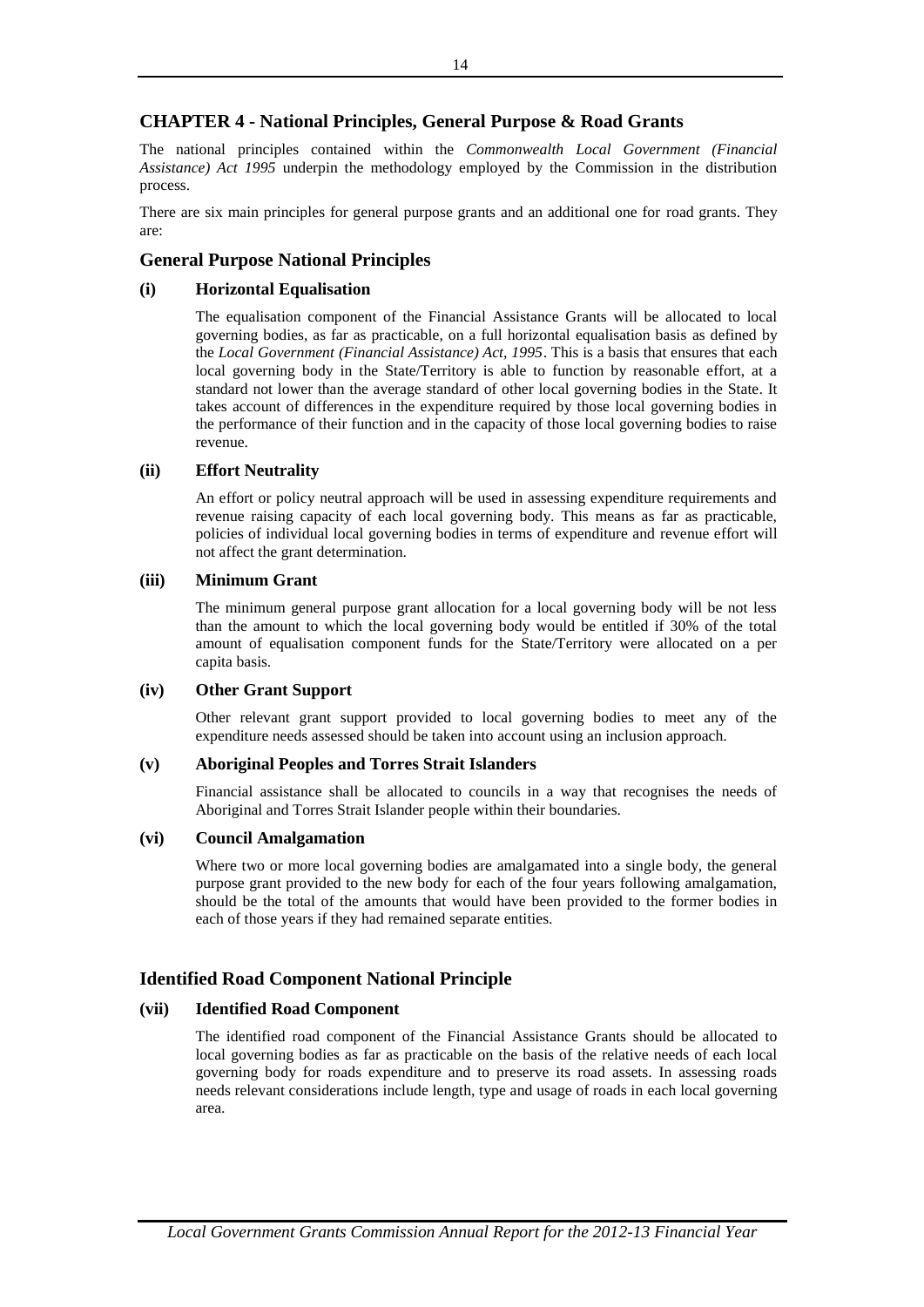## **CHAPTER 5 - METHODOLOGY**

## **General Purpose Grant**

The methodology used to assess the general purpose component of the Local Government Financial Assistance Grants is intended to achieve an allocation of grants to local governing bodies in the State consistent with the National Principles. The over-riding principle is one of Horizontal Fiscal Equalisation, which is constrained by a requirement that each local governing body must receive a minimum entitlement per head of population as prescribed in the Commonwealth legislation.

The South Australian Local Government Grants Commission uses a direct assessment approach to the calculations. This involves the separate estimation of a component revenue grant and a component expenditure grant for each council, which are aggregated to determine each council's overall equalisation need. Available funds are distributed in accordance with the relativities established through this process and adjustments are made as necessary to ensure the per capita minimum entitlement is met for each council. For local governing bodies outside the incorporated areas (the Outback Communities Authority and five Aboriginal Communities) allocations are made on a per capita basis.

A standard formula is used as a basis for both the revenue and expenditure component grants.

## **Formulae**

## *General financial assistance*

The formula for the calculation of the raw revenue grants can be expressed as:

$$
G = P c \times S \times \left[ \left( \frac{U_S}{P_S} \times R R I_S \right) - \left( \frac{U_c}{P_C} \times R R I_c \right) \right]
$$

Similarly, the formula for the calculation of the raw expenditure grants can be expressed as:

$$
G = Pc \times S \times \left[ \left( \frac{Uc}{P_c} \times CRIc \right) - \left( \frac{U_s}{P_s} \times CRI_s \right) \right]
$$

Subscripts of s or c are used to describe whether it applies to the State or a particular council.

 $G =$  council's calculated relative need assessment

 $P =$  population

 $U =$  unit of measure. Some units of measure are multiplied by a weight.

 $S =$  standard, be it cost or revenue  $=$  *expenditureorincome U*

 $RRI =$  Revenue Relativity Index.  $CRI =$  Cost Relativity Index (previously known as the disability factor). They are centred around 1.00, i.e. RRI<sub>s</sub> or CRI<sub>s</sub> equals 1.00. If more than one CRI exists for any function then they are multiplied together to give an overall CRI for that function.

In the revenue calculations for both residential and rural assessments, the Commission has calculated a revenue relativity index based on the SEIFA Index of Economic Resources. Where no revenue relativity index exists the *RRI<sup>c</sup>* = 1.0. For a list of the Revenue Relativity Indices applied to this year's valuation data, see *Appendix VI.*

Currently in all expenditure calculations with the exception of roads, stormwater and waste management there are no disability factors applied, and consequently  $CRI_c = 1.0$ .

The raw grants, calculated for all functions using the above formulae, both on the revenue and expenditure sides, are then totalled to give each council's total raw grant figure. Any council whose raw calculation per head is less than the per capita figure, (\$20.75 for 2013-14), then has the per capita figure applied. The balance of the allocated amount is then apportioned to the remaining councils based on their calculated proportion of the raw grant. Commission determined limits are then applied to minimise the impact on council's budgetary processes.

In the calculation of the 2013-14 grants, the Commission generally constrained changes to councils between positive 12% and minus 5%. Two per capita minimum councils had increases in grants slightly above the 12% cap in order to maintain their per capita minimum grant allocation due to adjustments to population data following the 2011 Census. An iterative process is then undertaken until the full allocation is determined.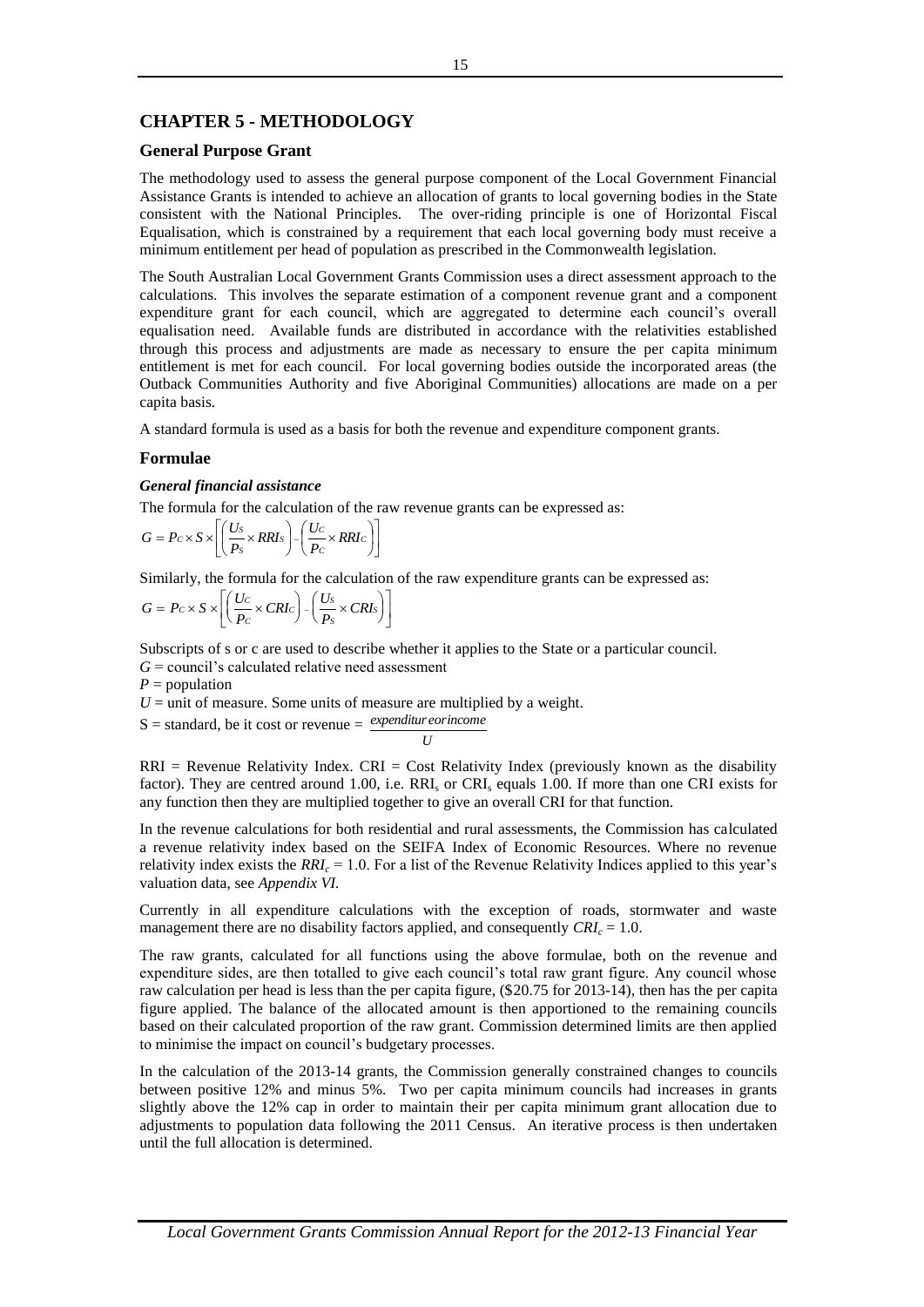## *Component Revenue Grants*

Component revenue grants compensate or penalise councils according to whether their **capacity to raise revenue** from rates is less than or greater than the State average. Councils with below average capacity to raise revenue receive positive component revenue grants and councils with above average capacity receive negative assessments.

The Commission estimates each council's component revenue grant by applying the State average rate in the dollar to the difference between the council's improved capital values per capita multiplied by the *RRI<sup>c</sup>* and those for the State as a whole, and multiplying this back by the council's population. The State average rate in the dollar is the ratio of total rate revenue to total improved capital values of rateable property. The result shows how much less (or more) rate revenue a council would be able to raise than the average for the State as a whole if it applied the State average rate in the dollar to the capital values of its rateable properties. This calculation is repeated for each of five land use categories, namely;

- residential;
- commercial;
- industrial;
- rural; and
- other.

To overcome fluctuations in the base data, valuations, rate revenue and population are averaged over three years. Revenue Relativity Indices (*RRIc)* are only applied to the residential and rural valuations.

#### *Subsidies*

Subsidies that are of the type that most council's receive and are not dependent upon their own special effort i.e. they are effort neutral, are treated by the "inclusion approach". That is, subsidies such as those for library services and roads are included as a revenue function.

#### *Component Expenditure Grants*

Component expenditure grants compensate or penalise councils according to whether the costs of providing a standard range of local government services can be expected to be greater than or less than the average cost for the State as a whole due to factors outside the control of councils. The Commission assesses expenditure needs and a component expenditure grant for each of a range of functions and these are aggregated to give a total component expenditure grant for each council.

The methodology compares each council per capita against the State average. This enables the comparison to be consistent and to compare like with like.

Each function is identified by a main driver or *unit of measure*. This is divided into the total expenditure on the function for the State as a whole to determine the average or *standard cost* for the particular function. For example, in the case of the expenditure function **built-up sealed roads**, "kilometres of built-up sealed roads" is the unit of measure.

Using this example, the length of built-up sealed roads per capita for each council is compared with the State's length of built-up sealed road per capita. The difference, be it positive, negative or zero, is then multiplied by the average cost per kilometre for construction and maintenance of built up sealed roads for the State as a whole (standard cost). This in turn is multiplied back by the council's population to give the component expenditure grant for the function. As already indicated this grant can be positive, negative or zero.

In addition, it is recognised that there may be other factors beyond a council's control which require it to spend more (or less) per unit of measure than the State average, in this example to reconstruct or maintain a kilometre of road. Accordingly, the methodology allows for a *cost relativity index (CRI)*, to be determined for each expenditure function for each council. Indices are centred around 1.0, and are used to inflate or deflate the component grant for each council. In the case of roads, CRI's measure relative costs of factors such as material haulage, soil type, rainfall and drainage.

To overcome fluctuations in the base data, inputs into the expenditure assessments (with the exception of the newly revised road lengths) are averaged over three years.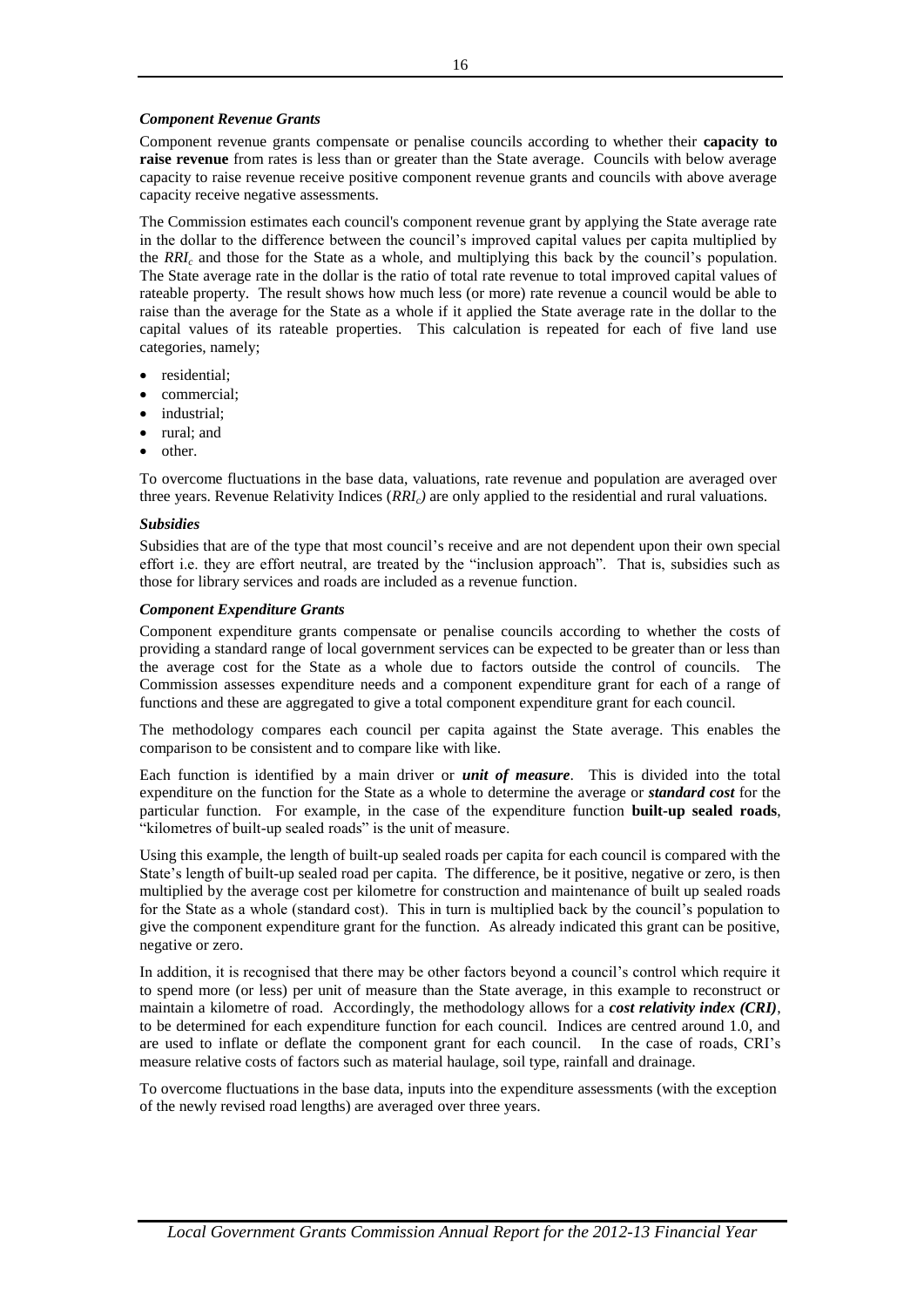| <b>Expenditure Function</b>                    | <b>Standard Cost</b>                  | <b>Units of Measure</b>                                                                        |
|------------------------------------------------|---------------------------------------|------------------------------------------------------------------------------------------------|
| Waste Management                               | Reported<br>expenditures <sup>1</sup> | Number of residential properties                                                               |
| <b>Aged Care Services</b>                      | Reported<br>expenditures <sup>1</sup> | Population aged 65+ from the ABS Census and<br>estimated resident population                   |
| Services to Families and<br>Children           | Reported<br>expenditures <sup>1</sup> | Population aged 0-14 yrs from the ABS Census<br>and estimated resident population              |
| <b>Health Inspection</b>                       | Reported<br>expenditures $1$          | Establishments to inspect                                                                      |
| Libraries                                      | Reported<br>expenditures $1$          | Number of library visitors                                                                     |
| Sport and Recreation                           | Reported<br>expenditures <sup>1</sup> | Population aged 5-64 years from the ABS Census<br>and estimated resident population            |
| Sealed Roads - Built-Up <sup>5</sup>           | Reported<br>expenditures $1$          | Kilometres of built-up sealed road as reported in<br><b>GIR</b>                                |
| Sealed Roads -<br>Non-built-up $5$             | Reported<br>expenditures <sup>1</sup> | Kilometres of non-built-up sealed road as<br>reported in GIR                                   |
| Sealed Roads - Footpaths etc                   | Reported<br>expenditures $1$          | Kilometres of built-up sealed road as reported in<br><b>GIR</b>                                |
| Unsealed Roads - Built-up <sup>5</sup>         | Reported<br>expenditures <sup>1</sup> | Kilometres of built-up unsealed road as reported<br>in GIR                                     |
| Unsealed Roads - Non-built-<br>up <sup>5</sup> | Reported<br>expenditures <sup>1</sup> | Kilometres of non-built-up unsealed road as<br>reported in GIR                                 |
| <b>Unformed Roads</b>                          | Reported<br>expenditures <sup>1</sup> | Kilometres of unformed road as reported in GIR<br>Roads                                        |
| <b>Stormwater Drainage</b><br>Maintenance 2,3  | Reported<br>expenditures <sup>1</sup> | Number of urban properties <sup>4</sup>                                                        |
| <b>Community Support</b>                       | Reported<br>expenditures <sup>1</sup> | 3yr average population * SEIFA Advantage<br>Disadvantage CRI                                   |
| Jetties and Wharves                            | Reported<br>expenditures $1$          | Number of jetties and wharves                                                                  |
| Public Order and Safety                        | Reported<br>expenditures <sup>1</sup> | Total number of properties                                                                     |
| Planning and Building<br>Control               | Reported<br>expenditures <sup>1</sup> | Number of new developments and additions                                                       |
| <b>Bridges</b>                                 | Reported<br>expenditures <sup>1</sup> | Number of bridges as reported in GIR                                                           |
| Other Needs Assessments                        | Set at 1.00.                          | Based on Commission determined relative<br>expenditure needs in a number of areas <sup>6</sup> |

The following table details the approach taken to expenditure functions included in the methodology.

1 Councils' expenditures reported in the Commission's Supplementary returns.

- 2 Includes both construction and maintenance activities.
- 3 The Commission has also decided, for these functions, to use CRI's based on the results of a previous consultancy by BC Tonkin and Associates.
- 4 Urban properties = sum [residential properties, commercial properties, industrial properties, exempt residential properties, exempt commercial properties, exempt industrial properties].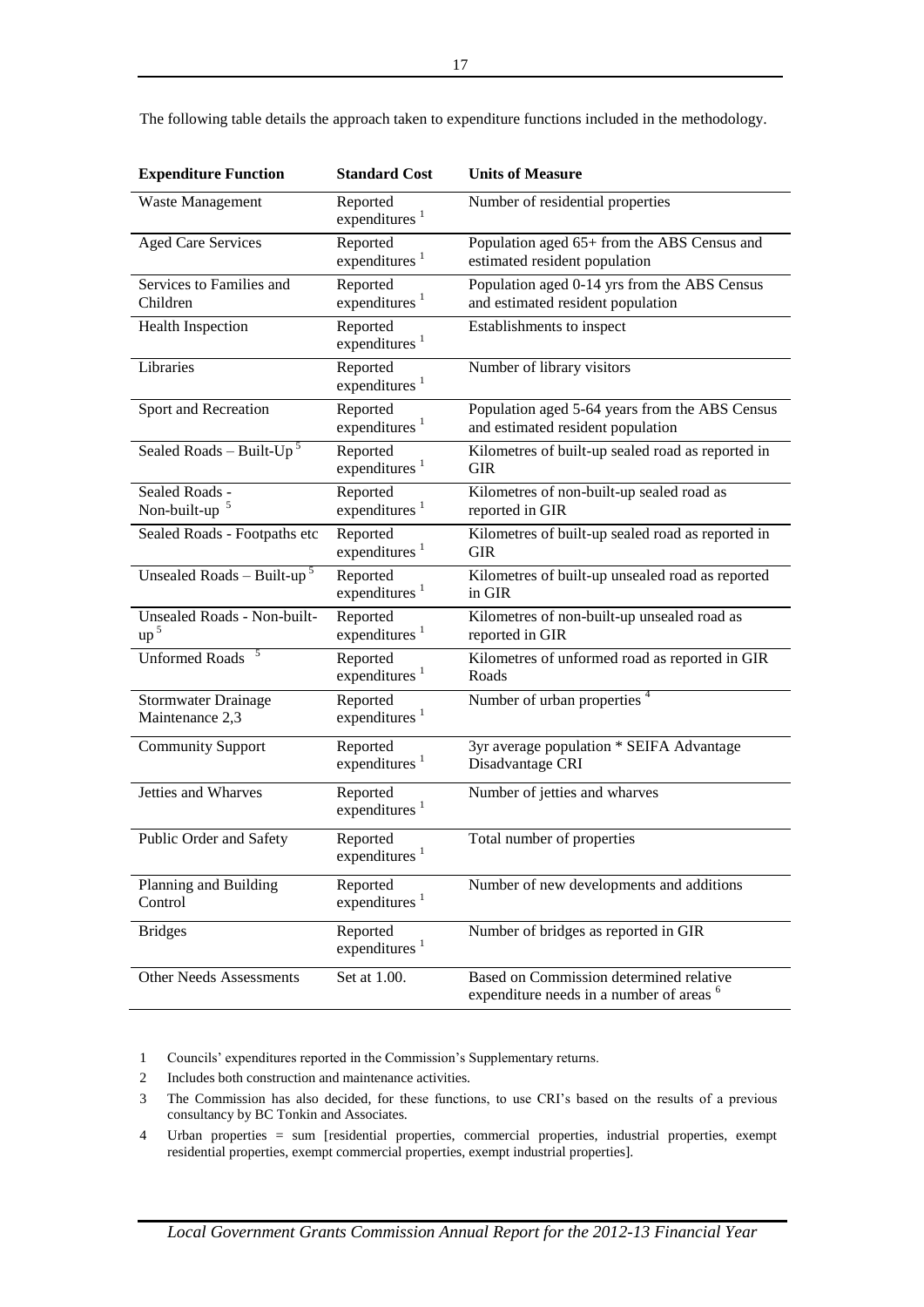- 5 The Commission has for these functions, used CRI's based on the results of a consultancy led by Emcorp and Associates, in association with PPK Environment and Infrastructure. Tonkin Consulting has since refined the results. For a breakdown of each cost relativity indices by type of road, refer *Appendix V*.
- 6 Comprises Commission determined relative expenditure needs with respect to the following:
	- Non-Resident Use / Tourism / Regional Centre assessed to be high, medium or low;
	- Duplication of Facilities identified by the number of urban centres and localities (as determined by the Australian Bureau of Statistics (ABS));
	- Isolation measured as distance from the GPO to the main service centre for the council (as determined by the RAA);
	- Additional recognition of needs of councils with respect to Aboriginal people identified by the proportion of the population identified as Aboriginal or Torres Strait Islander;
	- Unemployment identified by the proportion of the population unemployed;
	- Capital City status gives recognition to such things as the ability of the council to raise revenue from sources other than rates i.e. car parking and from the Wingfield dump, and their extraordinary expenditure need i.e. due to the requirement that they maintain the entire road network within the City, and due to the daily influx of non-resident population;
	- Environment and Coastal Protection assessed to be high, medium or low; and
	- The provision of Cultural and Tourist Facilities assessed to be high, medium or low.

This final factor *Other Needs Assessment* (also known as *Function 50*) originates from awareness by the Commission that there are many non-quantifiable factors, which may influence a council's expenditure, and that it is not always possible to determine objectively the extent to which a council's expenditure is affected by these factors. Therefore, in determining units of measure and cost relativity indices, the Commission must exercise its judgement based on experience, the evidence submitted to the Commission, and the knowledge gained by the Commission during visits to council areas and as a result of discussions with elected members and staff.

The calculated standards by function are outlined in the next section.-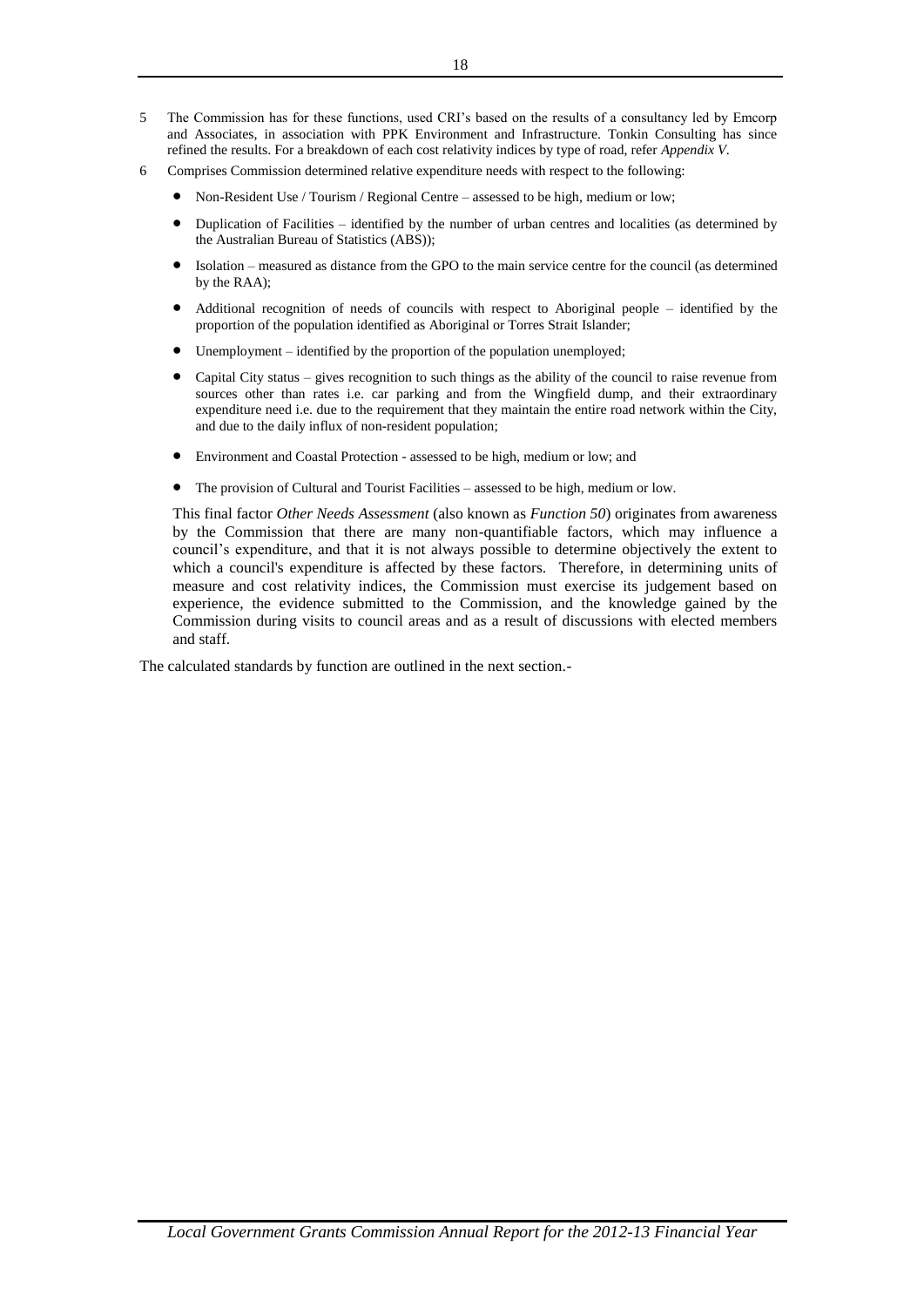## Summary of figures by function

| Total Population $= 1654778$                                                                                                                                                                                                                                                                                                                                                                                                                                                                                                                                                                                                                                                                                                                                                                                                               |                        |                                  |                              |                                                                                              |
|--------------------------------------------------------------------------------------------------------------------------------------------------------------------------------------------------------------------------------------------------------------------------------------------------------------------------------------------------------------------------------------------------------------------------------------------------------------------------------------------------------------------------------------------------------------------------------------------------------------------------------------------------------------------------------------------------------------------------------------------------------------------------------------------------------------------------------------------|------------------------|----------------------------------|------------------------------|----------------------------------------------------------------------------------------------|
| <b>Function</b>                                                                                                                                                                                                                                                                                                                                                                                                                                                                                                                                                                                                                                                                                                                                                                                                                            | in Dollars<br>Standard | per Capita<br>Measure<br>Unit of | Measure<br>Units of<br>Total | Measure<br>Unit of                                                                           |
| <b>Expenditure Functions</b>                                                                                                                                                                                                                                                                                                                                                                                                                                                                                                                                                                                                                                                                                                                                                                                                               |                        |                                  |                              |                                                                                              |
| Waste Management                                                                                                                                                                                                                                                                                                                                                                                                                                                                                                                                                                                                                                                                                                                                                                                                                           | 164.51                 | 0.41038                          |                              | 675,116 No of residential properties                                                         |
| <b>Aged Care Services</b>                                                                                                                                                                                                                                                                                                                                                                                                                                                                                                                                                                                                                                                                                                                                                                                                                  | 129.50                 | 0.15955                          |                              | 262,473 Population aged more than 65                                                         |
| Services To Families And Children                                                                                                                                                                                                                                                                                                                                                                                                                                                                                                                                                                                                                                                                                                                                                                                                          | 55.01                  | 0.17640                          |                              | 290,198 Population aged 0 to 14                                                              |
| Health Inspection<br>Libraries                                                                                                                                                                                                                                                                                                                                                                                                                                                                                                                                                                                                                                                                                                                                                                                                             | 271.36                 | 0.01289<br>$\overline{a}$        | $\overline{\phantom{a}}$     | 21,209 Establishments to inspect<br>Number of visitors                                       |
| Sport and Recreation                                                                                                                                                                                                                                                                                                                                                                                                                                                                                                                                                                                                                                                                                                                                                                                                                       | 137.15                 | 0.78107                          |                              | 1,284,932 Population aged 5 to 49                                                            |
| Sealed Roads - Built Up                                                                                                                                                                                                                                                                                                                                                                                                                                                                                                                                                                                                                                                                                                                                                                                                                    | 10,076.86              | 0.00640                          |                              | 10,533 Kilometres of sealed builtup                                                          |
| Sealed Roads - Non Built Up                                                                                                                                                                                                                                                                                                                                                                                                                                                                                                                                                                                                                                                                                                                                                                                                                | 10,076.86              | 0.00456                          |                              | 7,494 Kilometres of sealed non-builtup                                                       |
| Sealed Roads - Footpaths etc                                                                                                                                                                                                                                                                                                                                                                                                                                                                                                                                                                                                                                                                                                                                                                                                               | 12,833.81              | 0.00640                          |                              | 10,533 Kilometres of sealed builtup                                                          |
| Unsealed Roads - Built Up                                                                                                                                                                                                                                                                                                                                                                                                                                                                                                                                                                                                                                                                                                                                                                                                                  | 1,562.80               | 0.00044                          |                              | Kilometres of formed and surfaced,<br>725 and natural surface formed builtup<br>road         |
| Unsealed Roads - Non Built Up                                                                                                                                                                                                                                                                                                                                                                                                                                                                                                                                                                                                                                                                                                                                                                                                              | 1,562.80               | 0.02863                          |                              | Kilometres of formed and surfaced,<br>47,101 and natural surface formed non-<br>builtup road |
| Roads - Unformed                                                                                                                                                                                                                                                                                                                                                                                                                                                                                                                                                                                                                                                                                                                                                                                                                           | 122.41                 | 0.00534                          | 8.779                        | Kilometres of natural surfaced<br>unformed road                                              |
| Stormwater Drainage - Maintenance                                                                                                                                                                                                                                                                                                                                                                                                                                                                                                                                                                                                                                                                                                                                                                                                          | 68.42                  | 0.44292                          |                              | No of urban, industrial and<br>728,640 commercial properties including<br>exempt             |
| Community Support                                                                                                                                                                                                                                                                                                                                                                                                                                                                                                                                                                                                                                                                                                                                                                                                                          | 39.86                  | 0.99994                          | 1,644,993                    | 3yr average population * SEIFA<br>Advantage Disadvantage CRI                                 |
| Jetties and Wharves                                                                                                                                                                                                                                                                                                                                                                                                                                                                                                                                                                                                                                                                                                                                                                                                                        | 3,337.66               | 0.00005                          |                              | 77 Number of jetties and wharves                                                             |
| Public Order and Safety                                                                                                                                                                                                                                                                                                                                                                                                                                                                                                                                                                                                                                                                                                                                                                                                                    | 20.47                  | 0.56315                          |                              | 926,438 Total no of properties                                                               |
| Planning And Building Control                                                                                                                                                                                                                                                                                                                                                                                                                                                                                                                                                                                                                                                                                                                                                                                                              | 1,235.12               | 0.02819                          | 46.379                       | No of new developments and<br>additions                                                      |
| <b>Bridges</b><br>Other Special Needs                                                                                                                                                                                                                                                                                                                                                                                                                                                                                                                                                                                                                                                                                                                                                                                                      | 5,847.39<br>1.00       | 0.00067<br>28.65709              |                              | 1,103 Number of bridges<br>47,143,400 Total of dollars attributed                            |
|                                                                                                                                                                                                                                                                                                                                                                                                                                                                                                                                                                                                                                                                                                                                                                                                                                            |                        |                                  |                              |                                                                                              |
| <b>Revenue Functions</b>                                                                                                                                                                                                                                                                                                                                                                                                                                                                                                                                                                                                                                                                                                                                                                                                                   |                        |                                  |                              |                                                                                              |
| Rates - residential                                                                                                                                                                                                                                                                                                                                                                                                                                                                                                                                                                                                                                                                                                                                                                                                                        | 0.0031                 | 145,019                          |                              | 238,291,129,107 Valuation of residential                                                     |
| - commercial                                                                                                                                                                                                                                                                                                                                                                                                                                                                                                                                                                                                                                                                                                                                                                                                                               | 0.0058                 | 18,769                           |                              | 30,876,879,737 Valuation of commercial                                                       |
| - industrial                                                                                                                                                                                                                                                                                                                                                                                                                                                                                                                                                                                                                                                                                                                                                                                                                               | 0.0090                 | 2,763                            |                              | 4,546,070,265 Valuation of industrial                                                        |
| - rural                                                                                                                                                                                                                                                                                                                                                                                                                                                                                                                                                                                                                                                                                                                                                                                                                                    | 0.0029                 | 20,253                           |                              | 32,826,417,363 Valuation of rural                                                            |
| - other<br>Subsidies                                                                                                                                                                                                                                                                                                                                                                                                                                                                                                                                                                                                                                                                                                                                                                                                                       | 0.0024<br>1.00         | 10,186<br>19.37079               |                              | 16,756,361,634 Valuation of other<br>31,866,636 The total of the subsidies                   |
| <b>Calculated standards by function</b><br>The Commission uses the above table to enable it to calculate a council's raw grant for each of the<br>given functions. This is done by calculating each individual council's unit of measure per capita<br>comparing it with the similar figure from the table and then multiplying the difference by the standard<br>from the table and its own population. If CRIs are applicable then they must be included as a<br>multiplier against the council's unit of measure per capita.<br>It must be stressed that this only allows the calculation of the raw grant for the individual function, not<br>the estimated grant. The calculation of the estimated grant is not possible as per capita minimums<br>need to be applied and the total allocation apportioned to the remaining councils. |                        |                                  |                              |                                                                                              |
| <b>Aggregated Revenue and Expenditure Grants</b>                                                                                                                                                                                                                                                                                                                                                                                                                                                                                                                                                                                                                                                                                                                                                                                           |                        |                                  |                              |                                                                                              |
| Component grants for all revenue categories and expenditure functions, calculated for each counci<br>using the method outlined above, are aggregated to give each council's total raw grant figure. Where<br>the raw grant calculation per head of population for a council is less than the per capita minimum<br>established as set out in the Act, (\$20.75 for 2013-14), the grant is adjusted to bring it up to the per<br>capita minimum entitlement.                                                                                                                                                                                                                                                                                                                                                                                |                        |                                  |                              |                                                                                              |

## **Calculated standards by function**

#### *Aggregated Revenue and Expenditure Grants*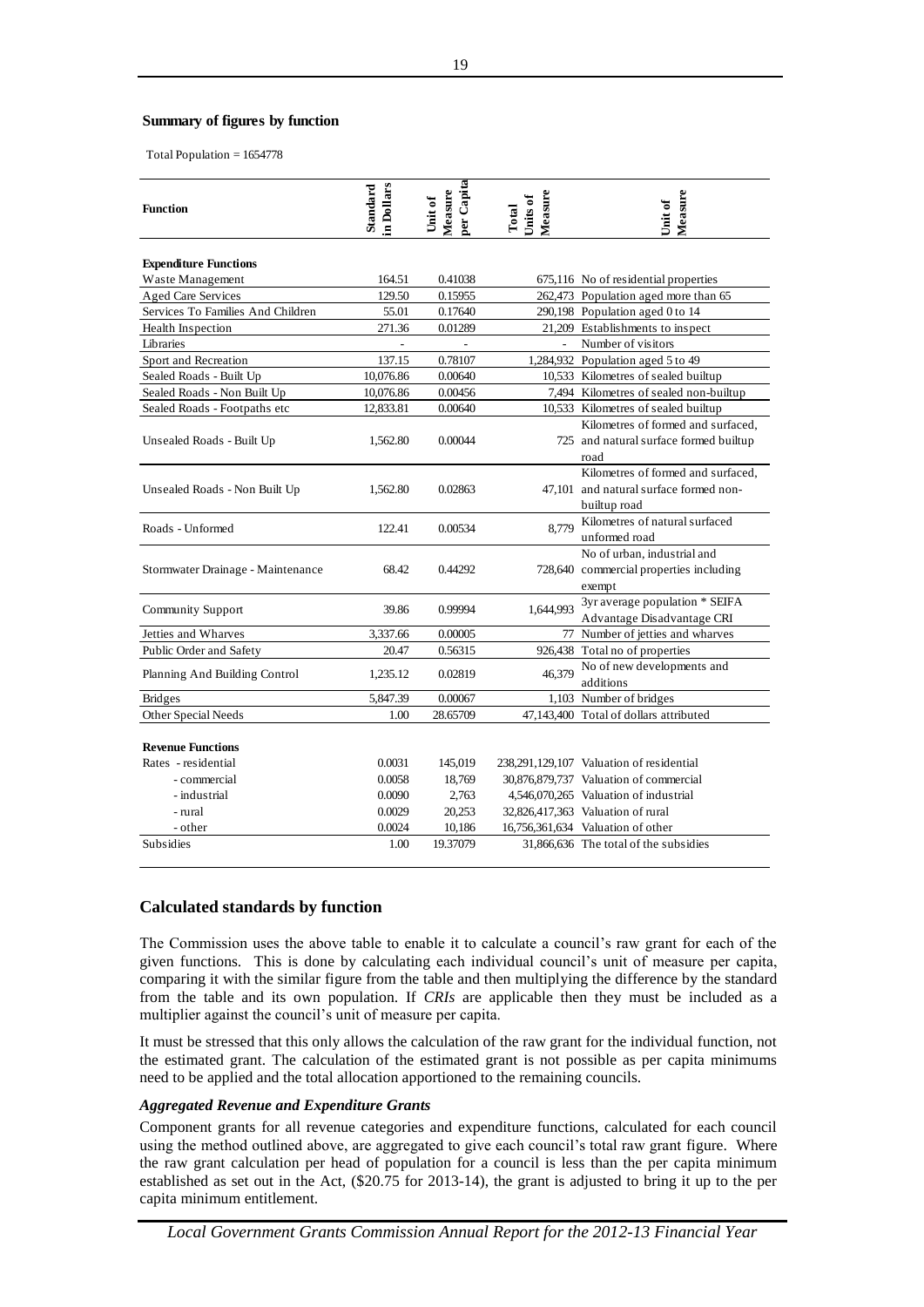The balance of the allocated amount, less allocation to other local governing bodies outside the incorporated areas, is then apportioned to the remaining councils based on their calculated proportion of the raw grant. Commission determined limits may then be applied to minimise the impact on council's budgetary processes. In the calculation of the 2013-14 grants, the Commission constrained changes between positive 12% and minus 5%. Two per capita minimum councils had increases in grants slightly above the 12% cap in order to maintain their per capita minimum grant allocation due to adjustments to population data following the 2011 Census. An iterative process is then undertaken until the full allocation is determined.

## **Identified Local Road Grant**

In South Australia, the identified local road grants pool is divided into formula grants (85%) and special local road grants (15%).

The formula component is divided between metropolitan and non-metropolitan councils on the basis of an equal weighting of road length and population.

In the metropolitan area, allocations to individual councils are determined again by an equal weighting of population and road length. In the non-metropolitan area, allocations are made on an equal weighting of population, road length and the area of the council.

Distribution of the special local road grants is based on recommendations from the Local Government Transport Advisory Panel. This Committee is responsible for assessing submissions from regional associations on local road projects of regional significance.

## **Outback Communities Authority**

The Outback Communities Authority is prescribed as a local governing body for the purposes of the Grants Commission's recommendations.

The Authority was established on 1 July 2010 under legislation of the South Australian Parliament, replacing the Outback Areas Community Development Trust as the management and governance authority for the outback.

The Authority provides support to outback communities for the provision of public services and facilities, addresses long term requirements and maintenance of outback infrastructure, plans and consults with outback communities, advocates on behalf of outback communities and manages and maintains public assets.

Due to the lack of comparable data, the Commission is not able to calculate the grant to the Authority in the same manner as grants to other local governing bodies. Rather, a per capita grant has been established. The 2013-14 per capita general purpose grant is \$365.96.

General purpose grants for the Authority increased by a dollar value of \$100,000 for 2012-13, an increase of 7.48%. The increase resulted from the Commissions assessment of the Authority's submission for additional funding based on increased service need following its commencement.

The Commission have continued to maintain grants to the Outback Communities Authority for 2013- 14 inclusive of the 2012-13 increase, subject to the outcomes of the methodology review.

## **Aboriginal Communities**

Since 1994-95 the Grants Commission has allocated grants to 5 Aboriginal communities recognised as local governing authorities for the purposes of the *Commonwealth Local Government (Financial Assistance) Act 1995*.

The Aboriginal communities are Anangu Pitjantjatjara Yankunytjatjara, Gerard Community Council Inc., Maralinga Tjarutja, Nipapanha Community Inc. and Yalata Community Council Inc.

Again, due to the unavailability of data, grants for these communities are not calculated in the same manner as grants to other local governing bodies. Initially, the Commission utilised the services of a consultant, Alan Morton, of Morton Consulting Services, who completed a study on the expenditure needs of the communities and their revenue raising capacities. Comparisons were made with communities in other states and per capita grants were established. Grants have gradually been increased since the initial study. For 2013-14 the per capita grant varied from \$182.35 for Gerard Community to \$1,147.81 for Maralinga Tjarutja Community.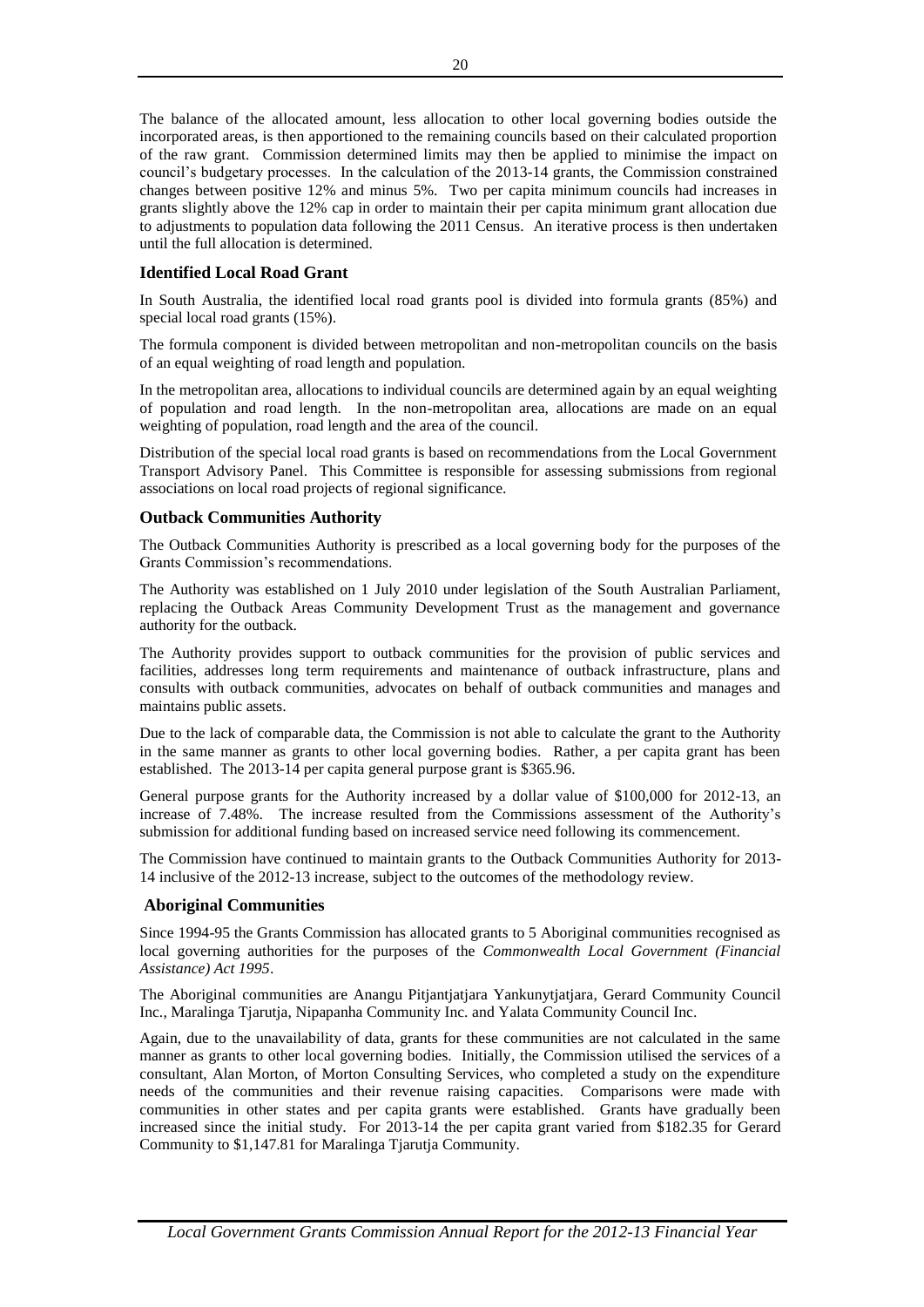|                                   | Population | <b>General Purpose</b> | <b>Identified</b> | <b>Special Local</b> | <b>Total</b>           |
|-----------------------------------|------------|------------------------|-------------------|----------------------|------------------------|
| <b>Local Government Authority</b> | as at      | <b>Grant</b>           | <b>Road Grant</b> | <b>Road Grant</b>    | <b>Estimated Grant</b> |
|                                   | 30-Jun-12  | \$)                    | \$)               | $(\$)$               | \$)                    |
| Adelaide                          | 21,618     | 448,574                | 235,418           |                      | 683,992                |
| <b>Adelaide Hills</b>             | 39,903     | 827,987                | 697,655           | 200,000              | 1,725,642              |
| Alexandrina                       | 24,529     | 642,329                | 553,768           |                      | 1,196,097              |
| <b>Barossa</b>                    | 22,611     | 533,381                | 444,292           |                      | 977,673                |
| Barunga West                      | 2,476      | 354,519                | 187,521           |                      | 542,040                |
| Berri Barmera                     | 10,781     | 2,448,101              | 211,113           |                      | 2,659,214              |
| <b>Burnside</b>                   | 44,207     | 917,295                | 464,803           |                      | 1,382,098              |
| Campbelltown                      | 50,250     | 1,042,688              | 517,748           |                      | 1,560,436              |
| Ceduna                            | 3,692      | 2,085,516              | 430,235           |                      | 2,515,751              |
| <b>Charles Sturt</b>              | 109,721    | 2,276,711              | 1,145,319         |                      | 3,422,030              |
| Clare & Gilbert Valleys           | 8,929      | 545,992                | 375,710           |                      | 921,702                |
| Cleve                             | 1,736      | 952,302                | 345,252           | 520,000              | 1,817,554              |
| Coober Pedy                       | 1,784      | 821,521                | 44,652            |                      | 866,173                |
| Coorong                           | 5,661      | 2,454,190              | 644,806           |                      | 3,098,996              |
| Copper Coast                      | 13,314     | 1,505,426              | 302,670           |                      | 1,808,096              |
| Elliston                          | 1,051      | 744,230                | 397,330           |                      | 1,141,560              |
| <b>Flinders Ranges</b>            | 1,709      | 1,225,913              | 291,434           | 1,067,000            | 2,584,347              |
| Franklin Harbour                  | 1,284      | 1,053,968              | 248,507           |                      | 1,302,475              |
| Gawler                            | 21,220     | 1,169,438              | 286,186           | 330,000              | 1,785,624              |
| Goyder                            | 4,193      | 2,708,360              | 655,718           |                      | 3,364,078              |
| Grant                             | 7,988      | 960,036                | 324,090           | 130,000              | 1,414,126              |
| <b>Holdfast Bay</b>               | 36,421     | 755,736                | 363,395           |                      | 1,119,131              |
| Kangaroo Island                   | 4,522      | 1,413,054              | 384,863           |                      | 1,797,917              |
| Karoonda East Murray              | 1,042      | 1,228,019              | 329,348           |                      | 1,557,367              |
| Kimba                             | 1,093      | 1,022,117              | 293,646           |                      | 1,315,763              |
| Kingston                          | 2,350      | 555,446                | 243,332           |                      | 798,778                |
| Light                             | 14,166     | 293,945                | 397,312           |                      | 691,257                |
| Lower Eyre Peninsula              | 5,072      | 475,144                | 399,984           |                      | 875,128                |
| Loxton Waikerie                   | 11,445     | 3,655,141              | 711,471           |                      | 4,366,612              |
| Mallala                           | 8,544      | 1,041,095              | 243,817           |                      | 1,284,912              |
| Marion                            | 86,396     | 1,792,717              | 921,600           |                      | 2,714,317              |
| Mid Murray                        | 8,230      | 3,134,096              | 627,227           |                      | 3,761,323              |
| Mitcham                           | 65,385     | 1,356,739              | 734,675           | 490,000              | 2,581,414              |
| <b>Mount Barker</b>               | 31,011     | 673,820                | 531,005           |                      | 1,204,825              |
| <b>Mount Gambier</b>              | 25,911     | 2,204,977              | 381,702           | 255,000              | 2,841,679              |
| Mount Remarkable                  | 2,907      | 1,685,243              | 354,921           |                      | 2,040,164              |

## **CHAPTER 6 – GRANT ALLOCATIONS FOR 2013-14**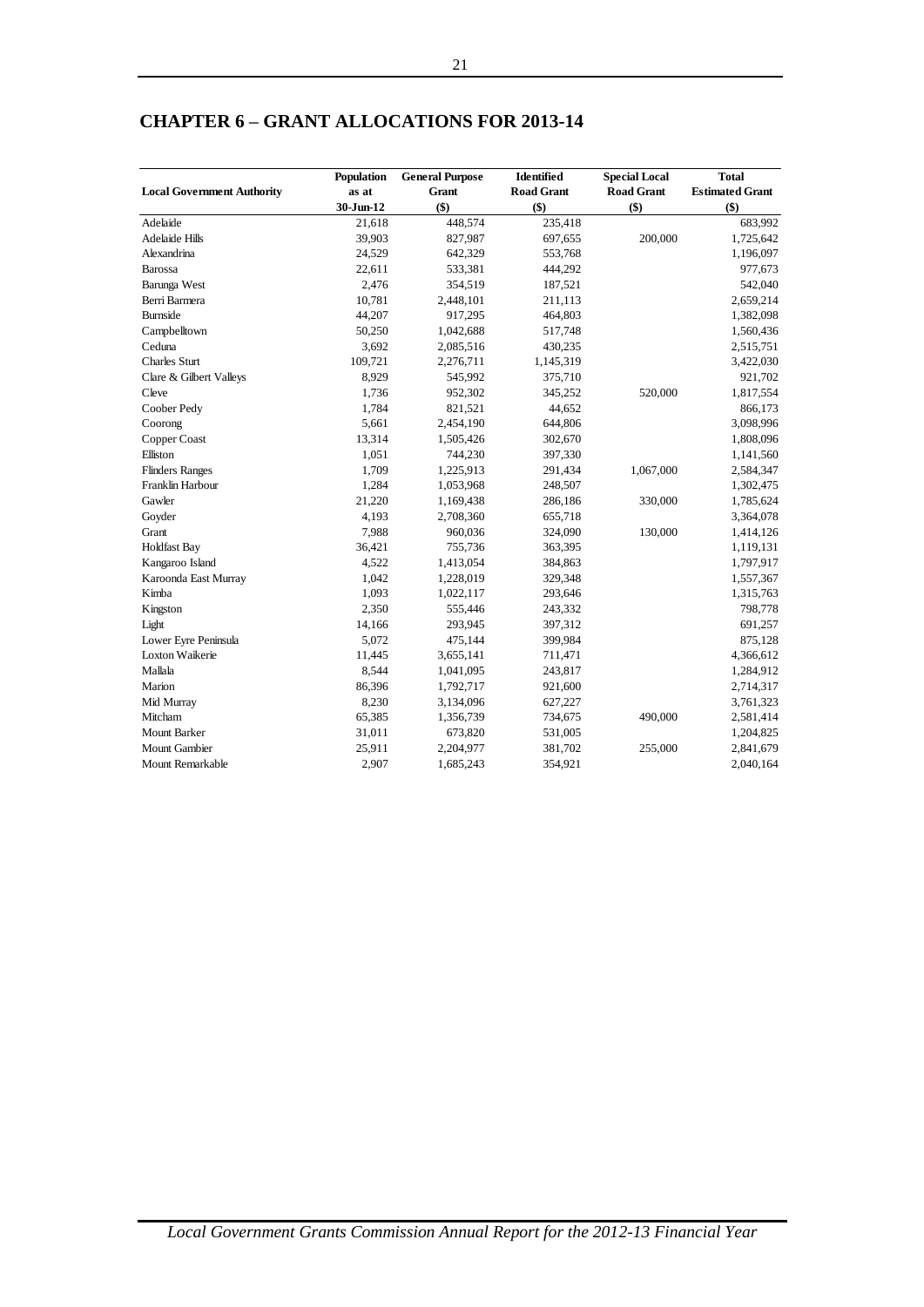|                                       | Population | <b>General Purpose</b> | Identified        | <b>Special Local</b> | <b>Total</b>           |
|---------------------------------------|------------|------------------------|-------------------|----------------------|------------------------|
| <b>Local Government Authority</b>     | as at      | <b>Grant</b>           | <b>Road Grant</b> | <b>Road Grant</b>    | <b>Estimated Grant</b> |
|                                       | 30-Jun-12  | \$)                    | $($)$             | $($)$                | $($ \$                 |
| Murray Bridge                         | 20,420     | 3,159,894              | 458,324           |                      | 3,618,218              |
| Naracoorte Lucindale                  | 8,333      | 2,210,481              | 469,340           | 315,000              | 2,994,821              |
| Northern Areas                        | 4,548      | 1,423,641              | 390,502           |                      | 1,814,143              |
| Norwood, Payneham & St Peters         | 36,706     | 761,650                | 354,253           |                      | 1,115,903              |
| Onkaparinga                           | 164,977    | 5,674,366              | 2,265,651         | 242,000              | 8,182,017              |
| Orroroo Carrieton                     | 889        | 986,199                | 247,775           |                      | 1,233,974              |
| Peterborough                          | 1,752      | 1,351,259              | 238,111           |                      | 1,589,370              |
| Playford                              | 83,067     | 8,700,491              | 1,205,330         |                      | 9,905,821              |
| Port Adelaide Enfield                 | 118,295    | 2,454,621              | 1,285,011         |                      | 3,739,632              |
| Port Augusta                          | 14,539     | 2,708,260              | 283,026           |                      | 2,991,286              |
| Port Lincoln                          | 14,629     | 1,102,094              | 219,514           |                      | 1,321,608              |
| Port Pirie                            | 17,635     | 4,001,423              | 419,223           |                      | 4,420,646              |
| Prospect                              | 20,969     | 435,107                | 198,621           |                      | 633,728                |
| Renmark Paringa                       | 9,400      | 2,579,614              | 214,083           |                      | 2,793,697              |
| Robe                                  | 1,422      | 29,786                 | 105,262           | 179,000              | 314,048                |
| <b>Roxby Downs</b>                    | 4,935      | 102,401                | 76,636            |                      | 179,037                |
| Salisbury                             | 133,905    | 6,499,193              | 1,485,336         |                      | 7,984,529              |
| Southern Mallee                       | 2,108      | 1,143,764              | 390,976           |                      | 1,534,740              |
| <b>Streaky Bay</b>                    | 2,210      | 1,492,274              | 448,947           | 600,000              | 2,541,221              |
| Tatiara                               | 6,582      | 2,358,992              | 541,554           | 398,000              | 3,298,546              |
| Tea Tree Gully                        | 98,399     | 2,041,779              | 1,094,985         |                      | 3,136,764              |
| Tumby Bay                             | 2,629      | 543,152                | 254,961           |                      | 798,113                |
| Unley                                 | 38,534     | 799,581                | 368,925           | 190,000              | 1,358,506              |
| Victor Harbor                         | 14,291     | 296,538                | 253,579           |                      | 550,117                |
| Wakefield                             | 6,771      | 1,776,001              | 513,261           |                      | 2,289,262              |
| Walkerville                           | 7,345      | 152,409                | 73,767            |                      | 226,176                |
| <b>Wattle Range</b>                   | 11,723     | 1,887,291              | 526,716           | 190,000              | 2,604,007              |
| West Torrens                          | 57,454     | 1,192,171              | 590,369           |                      | 1,782,540              |
| Whyalla                               | 22,734     | 3,926,132              | 387,067           |                      | 4,313,199              |
| Wudinna                               | 1,262      | 1,248,927              | 383,008           |                      | 1,631,935              |
| Yankalilla                            | 4,478      | 124,215                | 145,768           | 660,000              | 929,983                |
| Yorke Peninsula                       | 11,176     | 1,421,746              | 788,216           |                      | 2,209,962              |
| <b>Outback Communities Authority</b>  | 3,927      | 1,437,109              |                   |                      | 1,437,109              |
| Anangu Pitjantjatjara Yankunytjatjara | 2,840      | 1,126,081              | 144,491           |                      | 1,270,572              |
| Gerard Cty Council                    | 241        | 43,947                 | 19,251            |                      | 63,198                 |
| Maralinga Tjarutja                    | 80         | 91,825                 | 51,695            |                      | 143,520                |
| Nipapanha Community Inc.              | 117        | 28,191                 | 19,168            |                      | 47,359                 |
| Yalata Community Inc.                 | 304        | 158,184                | 41,621            |                      | 199,805                |
| <b>STATE TOTAL</b>                    | 1,654,778  | 114,476,555            | 32,676,848        | 5,766,000            | 152,919,403            |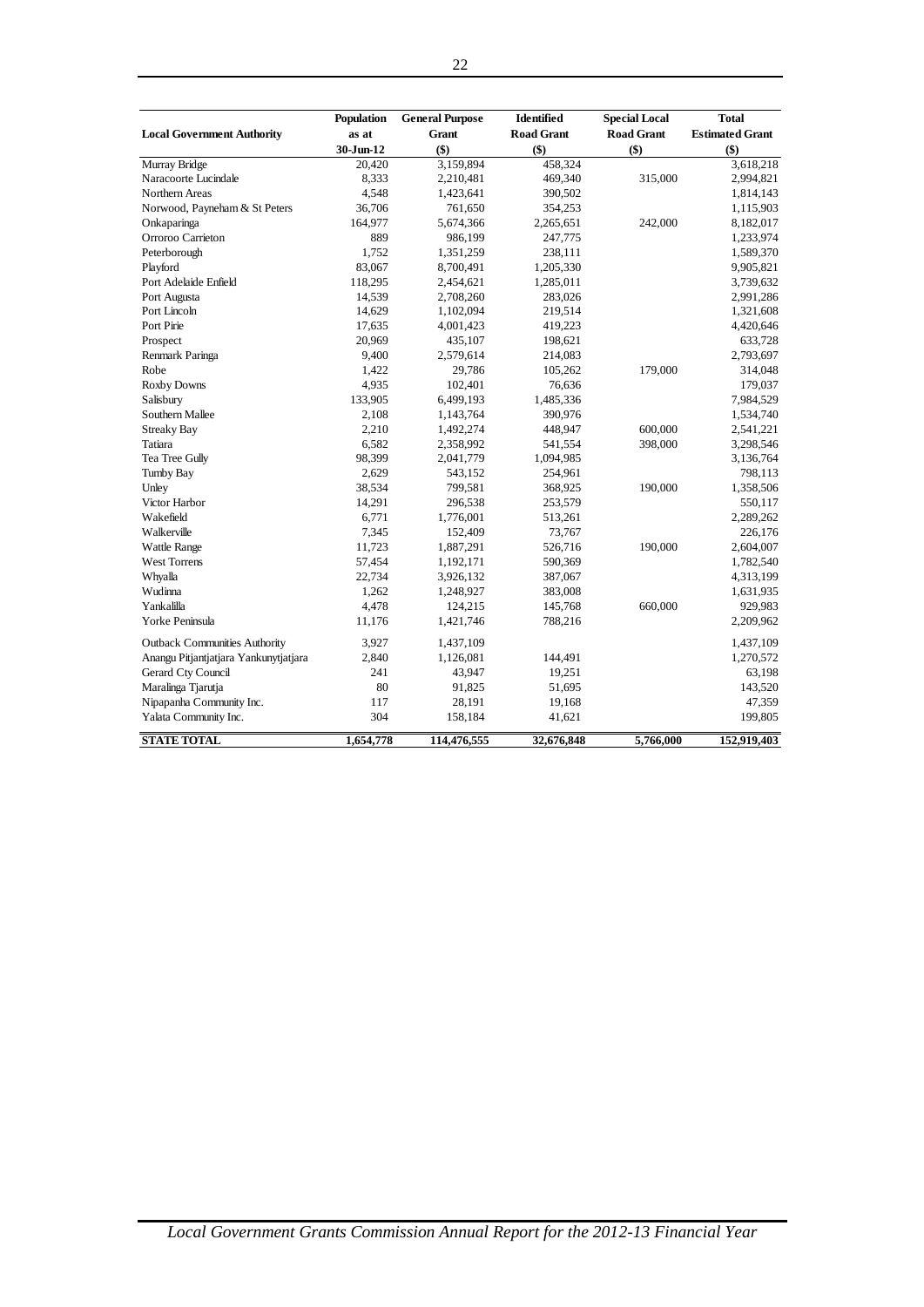## **APPENDIX I - Member profiles**

## **Mary Patetsos BSW Grad Dip Sociology, JP**

Commissioner of the Local Government Grants Commission since 2002 and Commission Chair since 2010. Current positions include Director ACH Group since 2009; Board Member SA Housing Trust, 2005, including Chair of Housing Audit and Finance Committees and Chair of Local Government Disaster Fund. She is a member SA Health Performance Council and the National Housing Supply Council since 2010. Mary is also a Director on numerous not for profit Boards including Director for Common Ground Adelaide, Aged Care Housing Group and Power Community Limited and Chair of the FECCA Healthy Ageing Reference Committee.

## **John Ross, Cr**

Commissioner of the Local Government Grants Commission since August 2005. Councillor of Tatiara Council since 1979; Chairman of Tatiara Council 1989-1992 and 2003 to 2005, President of the SA Local Government Association 1995-1997; President of the Australian Local Government Association 1999-2002; President of the South East Local Government Association 1990-1995; Chair of the Local Government Mutual Liability Scheme since 1997; Chair of the Local Government Workers Compensation Scheme since 1997; Australian Transport Council member 1997-2002; Austroads board member 1997-2002; Chair of Forestry SA board since 2003; Member of Council of Australian Governments 1999-2002; LGA representative on State Water Resources Council 1990-1996; Chairman of STEDs scheme 1992-1996; Chairman of South East Relief Trust 1993-1995; and Chairman of SA Council Purchasing Co-Op 1997-1998.

## **Jane Gascoigne, BBus BEd**

Commissioner of the SA Local Government Grants Commission since 2010. Currently, Executive Manager of the Institute of Public Works Engineering Australia (SA Division); Prior employment as Director, Local Government Grants and Regional Communities, Department of Planning and Local Government; Executive Officer, South Australia Local Government Grants Commission; Executive Officer, South Australian Local Government Disaster Fund; Lecturer, Department of Technical and Further Education. Previous Board Membership: National Steering Committee overseeing the implementation of the National Framework for Women in Local Government (ALGWA); National Steering Committee overseeing the implementation of the Year of Women in Local Government (LGMA); Local Roads Advisory Committee; Local Government Transport Advisory Panel; and South Australian Local Government Disaster Fund.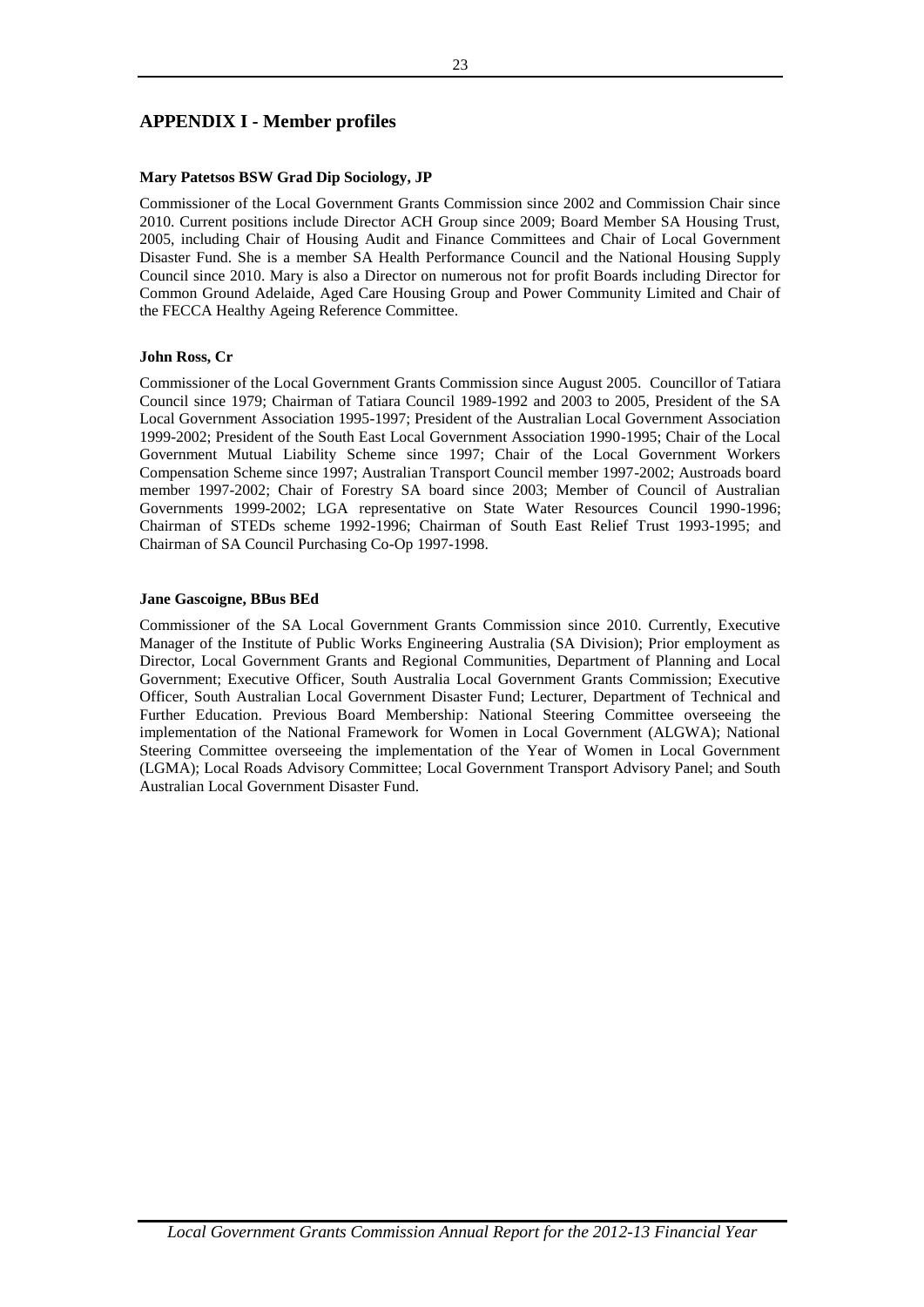## **APPENDIX II - Freedom of Information Act 1991**

**Statement Section 9**

## *Structure and functions of the Commission*

Refer Chapter 1 of this report.

## *Effect of Commission's decision making on members of the public*

The Commission's primary function is to make recommendations to the responsible Minister on the distribution of untied Commonwealth financial assistance grants to local governing authorities in South Australia. Consequently the Commission's decision making has no direct effect on members of the public.

## *Arrangements for members of the public to participate in Commission policy formulation*

As mentioned in Chapter 2 of this report, public hearings are incorporated into council visits. Members of the public are invited to attend these meetings and to make submissions to the Commission.

## *Categories of documents*

Annual reports of the Commission are available for perusal at the Commission's offices. Other documents held by the Commission:

- corporate files containing correspondence, memoranda, minutes etc on the Commission's operations;
- administrative Policies and Procedures (many of which are prepared by other agencies), and files;
- registry files containing information and data returns; and
- statistical and comparative reports prepared for councils and interested parties.

Information is stored both electronically and on hard copy.

In general, where information held by the Commission is available from a primary source, e.g. Australian Bureau of Statistics or individual councils, enquiries are redirected to that source.

## *Facilities for access and initial contact point*

Inquiries concerning access to the above-mentioned documents or other matters relating to Freedom of Information should be directed to:

| The Executive Officer                     |
|-------------------------------------------|
| <b>Local Government Grants Commission</b> |
| Level 7, Roma Mitchell House              |
| 136 North Terrace                         |
| ADELAIDE SA 5000                          |
| GPO Box 1815                              |
| ADELAIDE SA 5001                          |
| $(08)$ 8204 8719                          |
| $(08)$ 8204 8735                          |
| Grants.Commission@sa.gov.au               |
|                                           |

Business hours are 9.00 am to 5.00 pm. An appointment is necessary. The Executive Officer, as Principal Officer, has power under Section 20 of the *Freedom of Information Act 1991* to refuse access to a document.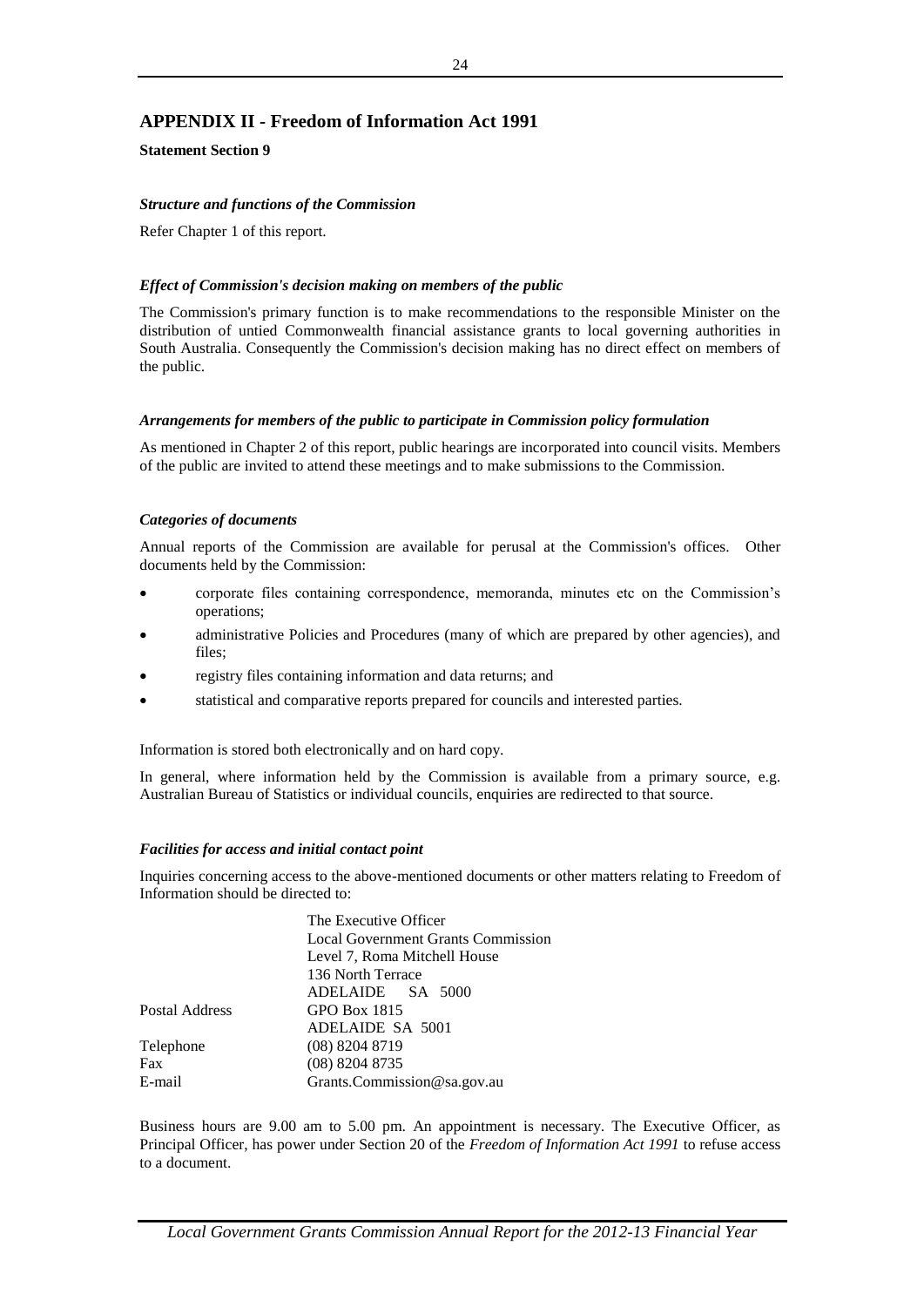|                                   | 2012-13        | 2012-13       | 2012-13        | 2012-13       |
|-----------------------------------|----------------|---------------|----------------|---------------|
|                                   | <b>Actual</b>  | <b>Actual</b> | <b>Special</b> | <b>Total</b>  |
|                                   | General        | Road          | <b>Road</b>    | <b>Actual</b> |
| <b>Local Government Authority</b> | <b>Purpose</b> | Grant         | Grant          | Grant         |
|                                   | <b>Grant</b>   | \$            | \$             | \$            |
|                                   | \$             |               |                |               |
|                                   |                |               |                |               |
| Adelaide                          | 402,819        | 217,099       | 230,000        | 849,918       |
| <b>Adelaide Hills</b>             | 811,424        | 669,681       |                | 1,481,105     |
| Alexandrina                       | 608,274        | 523,619       |                | 1,131,893     |
| <b>Barossa</b>                    | 489,340        | 429,808       |                | 919,148       |
| Barunga West                      | 359,917        | 182,417       |                | 542,334       |
| Berri Barmera                     | 2,339,063      | 207,546       |                | 2,546,609     |
| <b>Burnside</b>                   | 892,598        | 446,405       |                | 1,339,003     |
| Campbelltown                      | 1,001,562      | 493,881       | 160,000        | 1,655,443     |
| Ceduna                            | 2,117,276      | 415,568       |                | 2,532,844     |
| <b>Charles Sturt</b>              | 2,197,419      | 1,094,690     |                | 3,292,108     |
| Clare & Gilbert Valleys           | 487,493        | 360,810       |                | 848,303       |
| Cleve                             | 941,400        | 334,362       | 500,000        | 1,775,762     |
| Coober Pedy                       | 834,031        | 44,608        |                | 878,639       |
| Coorong                           | 2,251,551      | 621,494       |                | 2,873,045     |
| Copper Coast                      | 1,551,986      | 287,660       |                | 1,839,646     |
| Elliston                          | 744,585        | 383,782       |                | 1,128,367     |
| <b>Flinders Ranges</b>            | 1,192,024      | 281,769       | 763,000        | 2,236,793     |
| Franklin Harbour                  | 1,054,448      | 240,257       |                | 1,294,705     |
| Gawler                            | 1,093,214      | 272,155       | 79,000         | 1,444,369     |
| Goyder                            | 2,624,446      | 632,190       |                | 3,256,636     |
| Grant                             | 880,767        | 315,076       | 94,000         | 1,289,843     |
| <b>Holdfast Bay</b>               | 724,242        | 346,263       |                | 1,070,505     |
| Kangaroo Island                   | 1,345,393      | 371,789       |                | 1,717,182     |
| Karoonda East Murray              | 1,126,623      | 318,749       |                | 1,445,372     |
| Kimba                             | 993,324        | 283,256       |                | 1,276,579     |
| Kingston                          | 563,904        | 235,563       | 80,000         | 879,468       |
| Light                             | 284,955        | 380,060       |                | 665,014       |
| Lower Eyre Peninsula              | 435,912        | 382,900       |                | 818,812       |
| Loxton Waikerie                   | 3,441,775      | 691,183       |                | 4,132,958     |
| Mallala                           | 1,021,327      | 233,563       | 215,000        | 1,469,890     |
| Marion                            | 1,726,044      | 879,928       |                | 2,605,972     |
| Mid Murray                        | 3,067,031      | 607,425       |                | 3,674,456     |
| Mitcham                           | 1,324,089      | 704,036       | 374,000        | 2,402,125     |
| <b>Mount Barker</b>               | 624,240        | 501,047       |                | 1,125,287     |
| Mount Gambier                     | 2,022,915      | 365,774       |                | 2,388,689     |
| Mount Remarkable                  | 1,674,830      | 342,613       |                | 2,017,443     |

## **APPENDIX III - Final allocations for 2012-13**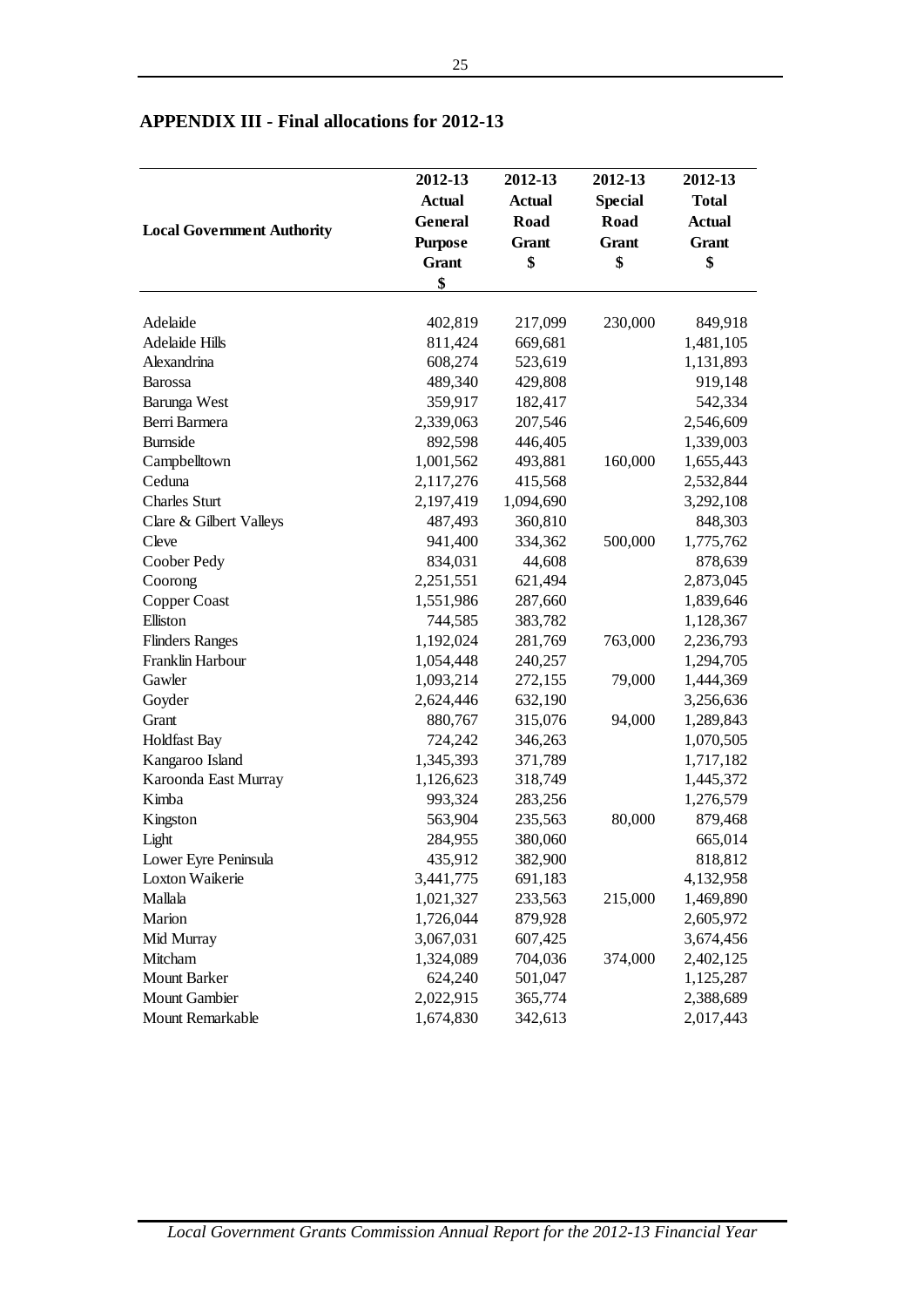| <b>Local Government Authority</b>     | 2012-13<br><b>Actual</b><br>General<br><b>Purpose</b><br><b>Grant</b><br>\$ | 2012-13<br><b>Actual</b><br>Road<br>Grant<br>\$ | 2012-13<br><b>Special</b><br>Road<br>Grant<br>\$ | 2012-13<br><b>Total</b><br><b>Actual</b><br>Grant<br>\$ |
|---------------------------------------|-----------------------------------------------------------------------------|-------------------------------------------------|--------------------------------------------------|---------------------------------------------------------|
| Murray Bridge                         | 2,989,858                                                                   | 427,960                                         |                                                  | 3,417,818                                               |
| Naracoorte Lucindale                  | 2,027,964                                                                   | 453,622                                         |                                                  | 2,481,586                                               |
| Northern Areas                        | 1,306,093                                                                   | 379,269                                         |                                                  | 1,685,362                                               |
| Norwood, Payneham & St Peters         | 735,453                                                                     | 338,981                                         |                                                  | 1,074,435                                               |
| Onkaparinga                           | 5,790,170                                                                   | 2,166,188                                       | 420,000                                          | 8,376,358                                               |
| Orroroo Carrieton                     | 896,545                                                                     | 239,167                                         |                                                  | 1,135,711                                               |
| Peterborough                          | 1,317,456                                                                   | 231,858                                         |                                                  | 1,549,313                                               |
| Playford                              | 8,125,461                                                                   | 1,142,614                                       | 395,000                                          | 9,663,075                                               |
| Port Adelaide Enfield                 | 2,306,301                                                                   | 1,209,170                                       |                                                  | 3,515,471                                               |
| Port Augusta                          | 2,749,502                                                                   | 271,814                                         |                                                  | 3,021,316                                               |
| Port Lincoln                          | 1,011,095                                                                   | 209,655                                         |                                                  | 1,220,750                                               |
| Port Pirie                            | 3,939,399                                                                   | 407,068                                         |                                                  | 4,346,468                                               |
| Prospect                              | 423,232                                                                     | 190,652                                         |                                                  | 613,884                                                 |
| Renmark Paringa                       | 2,479,065                                                                   | 209,877                                         |                                                  | 2,688,942                                               |
| Robe                                  | 30,240                                                                      | 102,227                                         | 204,000                                          | 336,467                                                 |
| <b>Roxby Downs</b>                    | 89,995                                                                      | 66,769                                          |                                                  | 156,764                                                 |
| Salisbury                             | 6,841,256                                                                   | 1,413,369                                       |                                                  | 8,254,625                                               |
| Southern Mallee                       | 1,078,915                                                                   | 376,727                                         |                                                  | 1,455,643                                               |
| <b>Streaky Bay</b>                    | 1,485,199                                                                   | 431,951                                         | 554,000                                          | 2,471,150                                               |
| Tatiara                               | 2,164,213                                                                   | 528,100                                         | 336,000                                          | 3,028,313                                               |
| Tea Tree Gully                        | 2,018,794                                                                   | 1,059,861                                       |                                                  | 3,078,656                                               |
| <b>Tumby Bay</b>                      | 551,423                                                                     | 246,732                                         |                                                  | 798,155                                                 |
| Unley                                 | 778,532                                                                     | 354,764                                         |                                                  | 1,133,297                                               |
| Victor Harbor                         | 285,698                                                                     | 240,085                                         |                                                  | 525,783                                                 |
| Wakefield                             | 1,629,359                                                                   | 471,730                                         |                                                  | 2,101,089                                               |
| Walkerville                           | 149,128                                                                     | 71,126                                          |                                                  | 220,253                                                 |
| <b>Wattle Range</b>                   | 1,715,719                                                                   | 515,329                                         |                                                  | 2,231,048                                               |
| <b>West Torrens</b>                   | 1,132,144                                                                   | 559,832                                         | 750,000                                          | 2,441,976                                               |
| Whyalla                               | 3,985,920                                                                   | 374,372                                         |                                                  | 4,360,293                                               |
| Wudinna                               | 1,260,845                                                                   | 369,536                                         |                                                  | 1,630,381                                               |
| Yankalilla                            | 112,923                                                                     | 141,630                                         | 399000                                           | 653,553                                                 |
| Yorke Peninsula                       | 1,437,742                                                                   | 765,575                                         |                                                  | 2,203,317                                               |
|                                       |                                                                             |                                                 |                                                  |                                                         |
| <b>Outback Communities Authority</b>  | 1,437,109                                                                   |                                                 |                                                  | 1,437,109                                               |
| Anangu Pitjantjatjara Yankunytjatjara | 1,091,270                                                                   | 138,542                                         |                                                  | 1,229,812                                               |
| <b>Gerard Cty Council</b>             | 42,589                                                                      | 18,458                                          |                                                  | 61,047                                                  |
| Maralinga Tjarutja                    | 88,987                                                                      | 49,567                                          |                                                  | 138,554                                                 |
| Nipapanha Community Inc.              | 27,319                                                                      | 18,379                                          |                                                  | 45,698                                                  |
| Yalata Community Inc.                 | 153,294                                                                     | 39,907                                          |                                                  | 193,202                                                 |
| <b>STATE TOTAL</b>                    | 110,938,451                                                                 | 31,331,489                                      | 5,553,000                                        | 147,822,940                                             |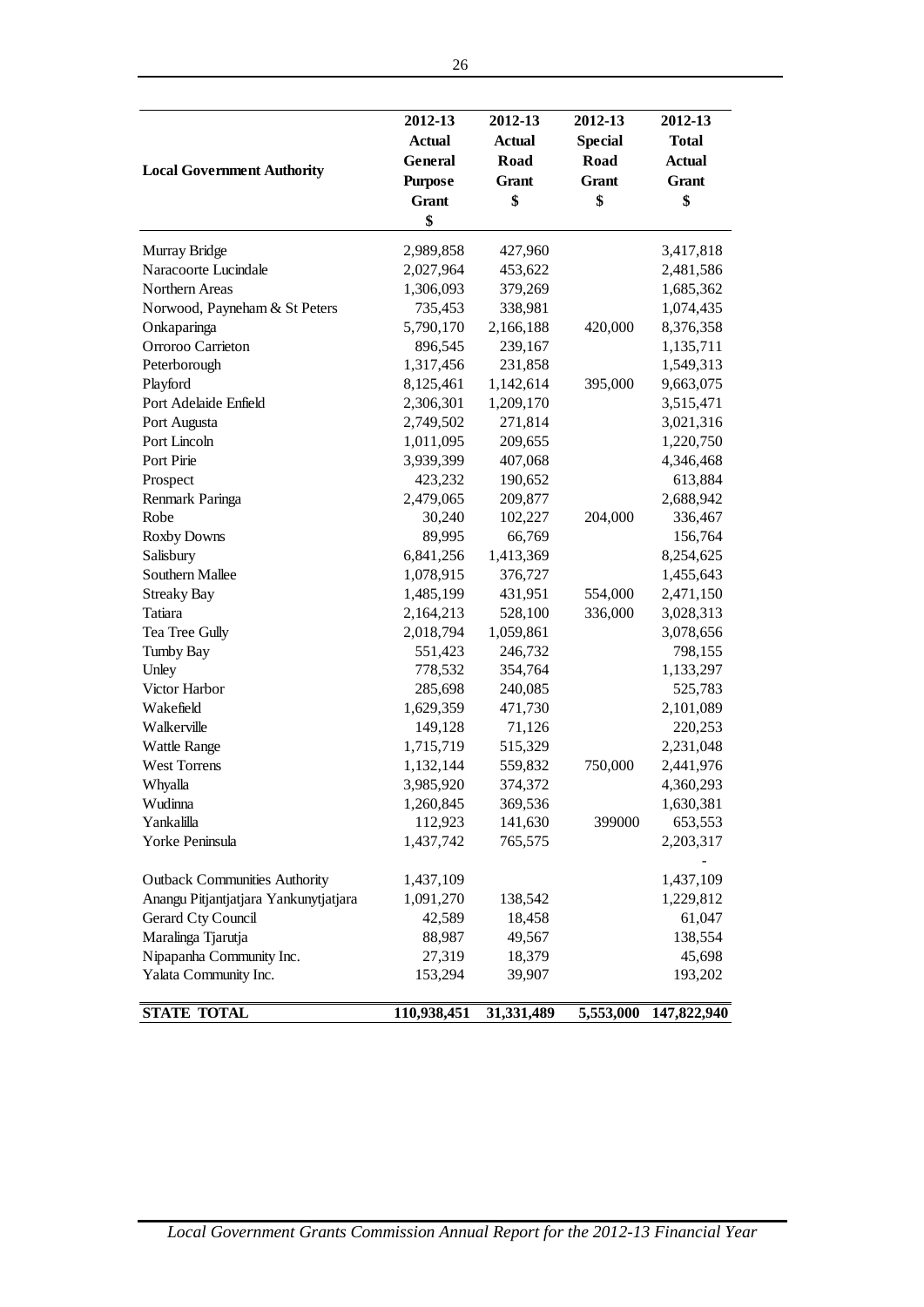## **APPENDIX IV - Road lengths by council by surface type at 30 June 2012**

(Road length data includes laneways)

| <b>Council name</b>     | <b>Sealed</b> | <b>Formed</b>    | <b>Unformed</b>  | <b>TOTAL</b> |
|-------------------------|---------------|------------------|------------------|--------------|
| Adelaide                | 127           | $\boldsymbol{0}$ | $\theta$         | 127          |
| <b>Adelaide Hills</b>   | 610           | 471              | 9                |              |
| Alexandrina             | 548           | 770              | 24               | 1,090        |
|                         |               |                  |                  | 1,342        |
| Barossa                 | 341<br>72     | 557              | 71               | 970          |
| Barunga West            |               | 754              | 105              | 931          |
| Berri Barmera           | 261           | 129              | 38               | 428          |
| Burnside                | 234           | 5                | $\boldsymbol{0}$ | 239          |
| Campbelltown            | 254           | $\boldsymbol{0}$ | $\boldsymbol{0}$ | 254          |
| Ceduna                  | 77            | 1381             | 257              | 1,715        |
| <b>Charles Sturt</b>    | 573           | 1                | $\boldsymbol{0}$ | 575          |
| Clare & Gilbert Valleys | 221           | 1418             | 187              | 1,826        |
| Cleve                   | 75            | 1204             | 116              | 1,396        |
| Coober Pedy             | 29            | 129              | 263              | 421          |
| Coorong                 | 349           | 1543             | $\mathbf{1}$     | 1,893        |
| Copper Coast            | 276           | 547              | 131              | 955          |
| Elliston                | 44            | 967              | 136              | 1,148        |
| <b>Flinders Ranges</b>  | 28            | 898              | 336              | 1,262        |
| Franklin Harbour        | 87            | 811              | 37               | 935          |
| Gawler                  | 165           | 21               | $\overline{2}$   | 187          |
| Goyder                  | 158           | 2864             | 226              | 3,248        |
| Grant                   | 470           | 795              | 313              | 1,578        |
| Holdfast Bay            | 178           | 1                | $\boldsymbol{0}$ | 179          |
| Kangaroo Island         | 255           | 1056             | 51               | 1,362        |
| Karoonda East Murray    | 111           | 1140             | 48               | 1,299        |
| Kimba                   | 90            | 990              | 636              | 1,716        |
| Kingston                | 126           | 558              | 60               | 744          |
| Light                   | 171           | 1230             | 57               | 1,459        |
| Lower Eyre Peninsula    | 141           | 1117             | 83               | 1,341        |
| Loxton Waikerie         | 415           | 1701             | 200              | 2,316        |
| Mallala                 | 140           | 681              | 136              | 958          |
| Marion                  | 472           | $\boldsymbol{0}$ | $\boldsymbol{0}$ | 472          |
| Mid Murray              | 350           | 2054             | 984              | 3,388        |
| Mitcham                 | 399           | 6                | 1                | 406          |
| <b>Mount Barker</b>     | 346           | 397              | 30               | 773          |
| Mount Gambier           | 214           | 3                | $\mathbf{1}$     | 219          |
| Mount Remarkable        | 97            | 1536             | 432              | 2,066        |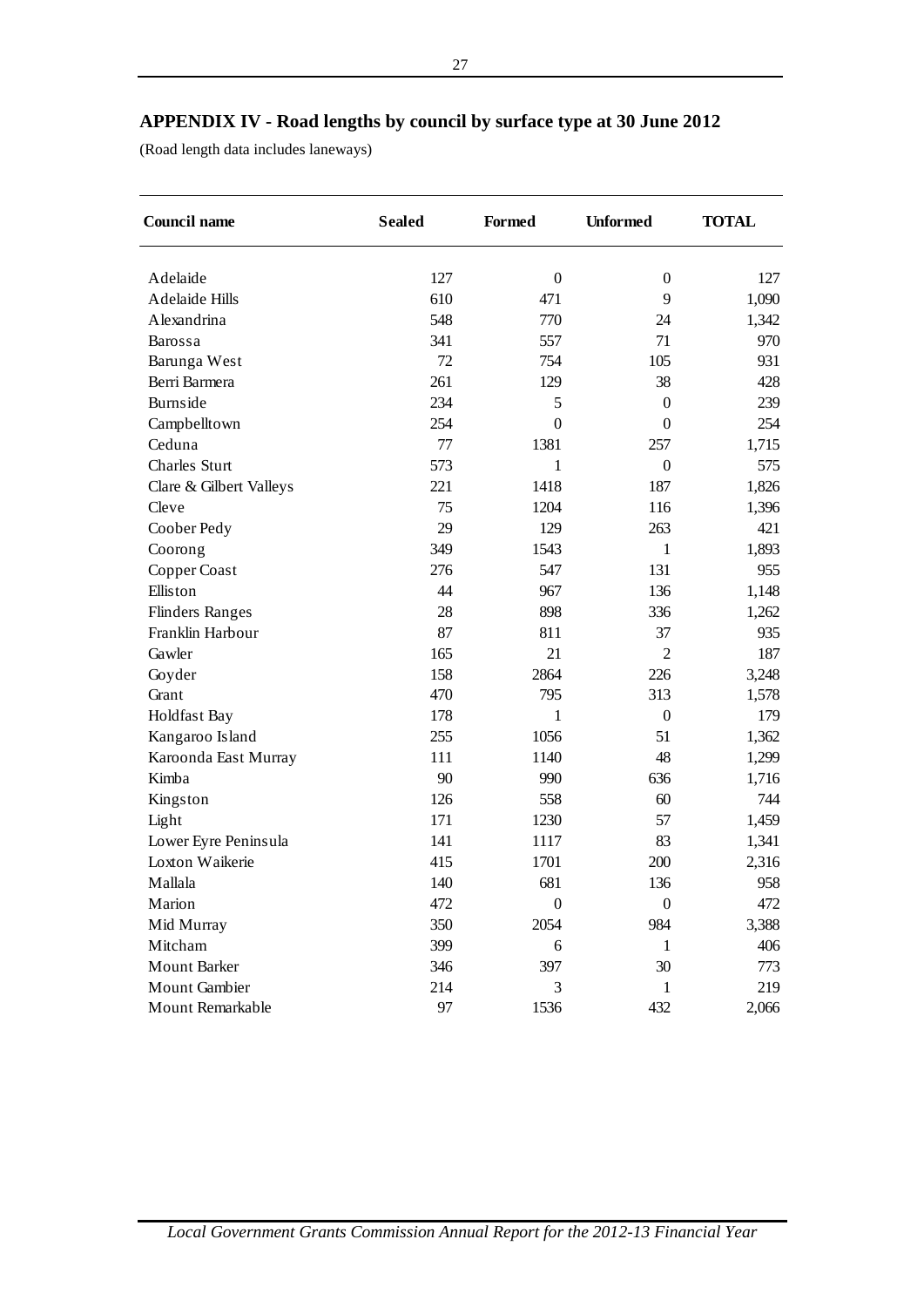| <b>Council name</b>                   | <b>Sealed</b> | <b>Formed</b> | <b>Unformed</b> | <b>TOTAL</b> |
|---------------------------------------|---------------|---------------|-----------------|--------------|
|                                       | 419           | 534           | 21              | 974          |
| Murray Bridge<br>Naracoorte Lucindale |               | 1086          | 41              | 1,615        |
|                                       | 488           |               |                 |              |
| Northern Areas                        | 135           | 1788          | 274             | 2,198        |
| Norwood, Payneham & St. Pet           | 172           | $\mathbf{0}$  | $\mathbf{0}$    | 172          |
| Onkaparinga                           | 1267          | 191           | 3               | 1,461        |
| Orroroo Carrieton                     | 53            | 878           | 696             | 1,628        |
| Peterborough                          | 40            | 805           | 385             | 1,230        |
| Playford                              | 712           | 95            | 6               | 813          |
| Port Adelaide Enfield                 | 669           | 4             | $\theta$        | 673          |
| Port Augusta                          | 192           | 124           | 92              | 409          |
| Port Lincoln                          | 150           | 6             | $\overline{2}$  | 158          |
| Port Pirie                            | 330           | 633           | 212             | 1,175        |
| Prospect                              | 90            | $\theta$      | $\Omega$        | 90           |
| Renmark Paringa                       | 307           | 138           | 51              | 496          |
| Robe                                  | 42            | 337           | 56              | 435          |
| Roxby Downs                           | 34            | 4             | $\theta$        | 39           |
| Salisbury                             | 790           | 6             | $\Omega$        | 796          |
| Southern Mallee                       | 115           | 1077          | 144             | 1,336        |
| <b>Streaky Bay</b>                    | 85            | 1429          | 219             | 1,733        |
| Tatiara                               | 516           | 1191          | 225             | 1,932        |
| Tea Tree Gully                        | 579           | 10            | 6               | 595          |
| Tumby Bay                             | 52            | 968           | 90              | 1,110        |
| Unley                                 | 170           | $\Omega$      | $\mathbf{0}$    | 170          |
| Victor Harbor                         | 248           | 134           | $\overline{2}$  | 384          |
| Wakefield                             | 205           | 2392          | 85              | 2,683        |
| Walkerville                           | 36            | $\theta$      | $\overline{0}$  | 36           |
| Wattle Range                          | 516           | 1387          | 559             | 2,461        |
| West Torrens                          | 292           | $\theta$      | $\theta$        | 292          |
| Whyalla                               | 221           | 126           | 3               | 350          |
| Wudinna                               | 81            | 1273          | 351             | 1,705        |
| Yankalilla                            | 129           | 367           | 48              | 543          |
| Yorke Peninsula                       | 469           | 3185          | 236             | 3,889        |
| <b>TOTAL</b>                          | 18,109        | 47,908.46     | 8,779           | 74,797       |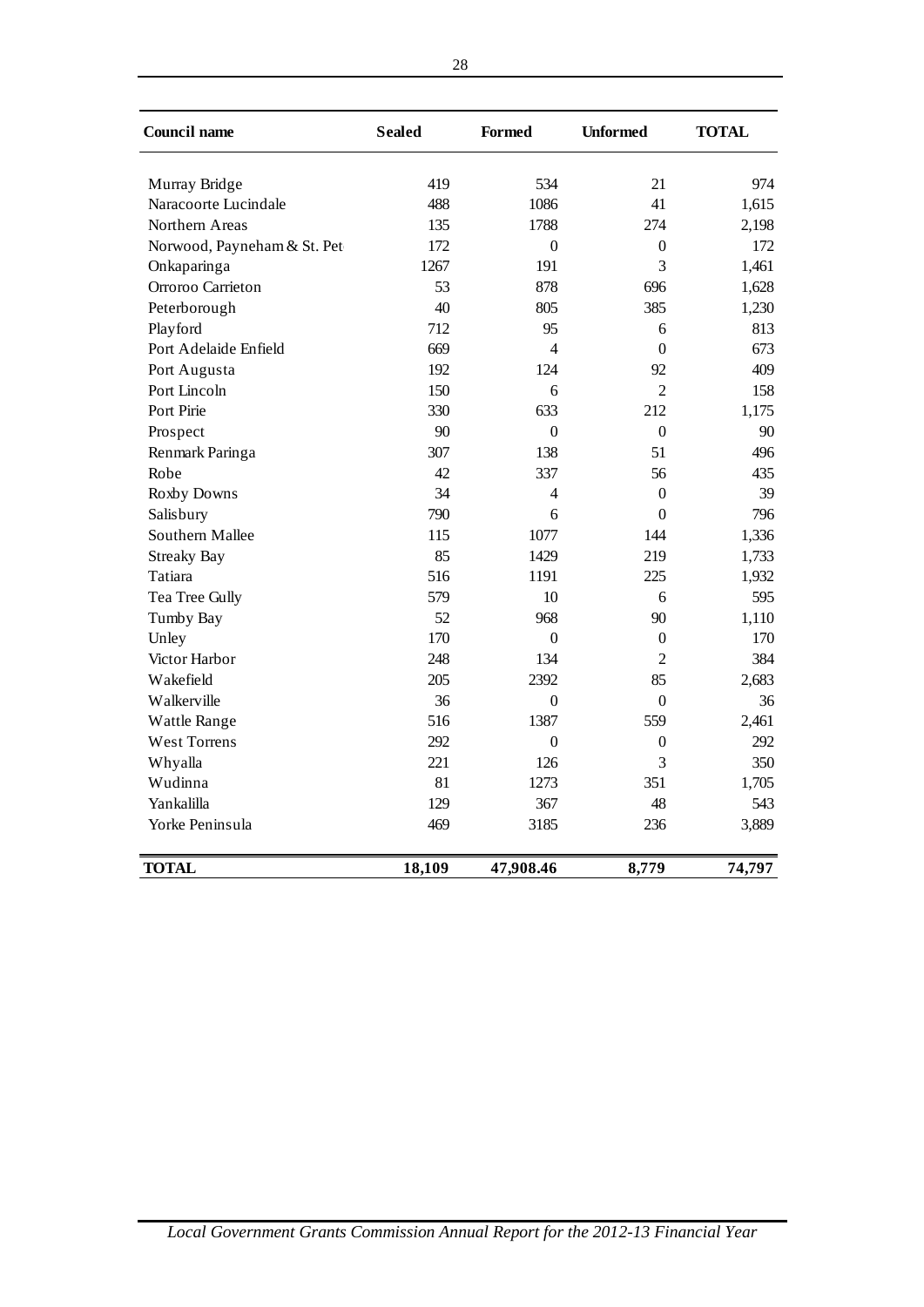|                               | <b>Sealed</b>   | <b>Sealed</b> | <b>Unsealed</b> | <b>Unsealed</b> |                 |       |                               |
|-------------------------------|-----------------|---------------|-----------------|-----------------|-----------------|-------|-------------------------------|
|                               | <b>Built-up</b> | Non-Built-up  | <b>Built-up</b> | Non-Built-up    | <b>Unformed</b> | Waste | <b>Stormwater</b>             |
|                               | <b>Roads</b>    | Roads         | <b>Roads</b>    | <b>Roads</b>    | <b>Roads</b>    |       | <b>Management Maintenance</b> |
|                               |                 |               |                 |                 |                 |       |                               |
| Adelaide                      | 1.02            | 0.96          | 1.00            | 1.00            | 1.00            | 0.97  | 0.99                          |
| Adelaide Hills                | 1.04            | 1.07          | 1.17            | 1.08            | 1.14            | 1.03  | 0.92                          |
| Alexandrina                   | 0.91            | 0.98          | 1.02            | 1.03            | 1.04            | 1.01  | 0.91                          |
| Barossa                       | 1.00            | 1.03          | 1.03            | 1.03            | 1.05            | 1.13  | 0.92                          |
| Barunga West                  | 0.87            | 0.92          | 0.98            | 0.98            | 1.00            | 1.02  | 0.90                          |
|                               |                 |               |                 |                 |                 |       |                               |
| Berri Barmera                 | 1.05            | 0.99          | 1.00            | 1.05            | 1.05            | 1.06  | 0.92                          |
| Burnside                      | 1.14            | 0.96          | 0.99            | 0.93            | 0.90            | 1.01  | 0.96                          |
| Campbelltown                  | 1.24            | 0.96          | 1.00            | 1.00            | 1.00            | 1.01  | 0.95                          |
| Ceduna                        | 0.89            | 0.95          | 1.01            | 1.01            | 1.00            | 1.08  | 0.90                          |
| Charles Sturt                 | 0.93            | 0.97          | 1.00            | 1.00            | 1.00            | 0.97  | 1.08                          |
| Clare & Gilbert Valleys       | 1.02            | 0.98          | 0.99            | 1.00            | 1.04            | 1.10  | 0.92                          |
| Cleve                         | 0.87            | 0.92          | 0.98            | 0.98            | 1.00            | 0.98  | 0.94                          |
| Coober Pedy                   | 0.90            | 0.94          | 0.98            | 0.98            | 1.00            | 1.13  | 0.84                          |
| Coorong                       | 0.90            | 0.95          | 1.00            | 1.00            | 1.02            | 1.11  | 0.95                          |
| Copper Coast                  | 0.87            | 0.92          | 0.98            | 0.98            | 1.00            | 1.01  | 0.92                          |
| Elliston                      | 0.84            |               |                 |                 | 0.92            |       |                               |
|                               |                 | 0.83          | 0.96            | 0.95            |                 | 1.31  | 0.94                          |
| <b>Flinders Ranges</b>        | 0.87            | 1.04          | 0.97            | 0.94            | 0.92            | 1.09  | 0.87                          |
| Franklin Harbour              | 0.87            | 0.92          | 0.99            | 0.98            | 1.00            | 1.05  | 0.93                          |
| Gawler                        | 0.90            | 1.00          | 1.01            | 1.04            | 1.11            | 1.01  | 0.98                          |
| Goyder                        | 0.89            | 0.91          | 0.99            | 0.99            | 1.00            | 1.12  | 0.89                          |
| Grant                         | 0.88            | 0.87          | 0.98            | 0.94            | 0.93            | 1.09  | 0.96                          |
| <b>Holdfast Bay</b>           | 1.09            | 0.99          | 1.00            | 0.00            | 1.00            | 0.97  | 1.07                          |
| Kangaroo Island               | 0.94            | 0.99          | 1.00            | 1.03            | 0.99            | 1.18  | 0.91                          |
| Karoonda East Murray          | 0.87            | 0.91          | 0.98            | 0.98            | 0.99            | 1.26  | 0.87                          |
| Kimba                         | 0.87            | 0.93          | 0.98            | 0.99            | 1.00            | 1.05  | 0.92                          |
| Kingston                      | 1.03            | 1.03          | 1.00            | 0.96            | 1.06            | 1.05  | 0.95                          |
|                               |                 |               |                 |                 | 1.02            |       |                               |
| Light                         | 0.85            | 0.94          | 0.98            | 0.99            |                 | 1.09  | 0.98                          |
| Lower Eyre Peninsula          | 0.91            | 0.95          | 0.98            | 0.99            | 1.00            | 1.18  | 0.95                          |
| Loxton Waikerie               | 0.88            | 0.98          | 0.98            | 0.98            | 0.98            | 1.15  | 0.90                          |
| Mallala                       | 0.84            | 0.90          | 0.98            | 0.98            | 1.00            | 1.13  | 0.95                          |
| Marion                        | 1.08            | 0.96          | 0.98            | 0.98            | 1.00            | 0.97  | 0.98                          |
| Mid Murray                    | 1.05            | 1.08          | 1.09            | 1.03            | 1.02            | 1.05  | 0.88                          |
| Mitcham                       | 1.11            | 0.99          | 0.94            | 0.98            | 1.01            | 0.98  | 0.96                          |
| Mount Barker                  | 0.96            | 0.99          | 0.98            | 1.00            | 1.03            | 1.03  | 0.99                          |
| Mount Gambier                 | 0.81            | 0.79          | 0.99            | 0.89            | 0.90            | 0.98  | 1.00                          |
| Mount Remarkable              | 0.88            | 0.93          | 0.99            | 0.99            | 0.99            | 1.17  | 0.87                          |
| Murray Bridge                 | 0.86            | 1.01          | 1.00            | 1.01            | 1.03            | 1.05  | 0.98                          |
| Naracoorte Lucindale          | 0.96            | 1.11          | 1.03            | 1.07            | 1.18            | 1.05  | 0.95                          |
|                               |                 |               |                 |                 |                 |       |                               |
| Northern Areas                | 0.88            | 0.92          | 1.01            | 1.01            | 1.01            | 1.10  | 0.91                          |
| Norwood, Payneham & St Peters | 1.19            | 0.96          | 1.00            | 1.00            | 1.00            | 0.98  | 0.95                          |
| Onkaparinga                   | 1.00            | 1.04          | 0.99            | 1.02            | 1.06            | 0.99  | 0.99                          |
| Orroroo Carrieton             | 0.87            | 0.90          | 0.98            | 0.97            | 0.96            | 1.22  | 0.85                          |
| Peterborough                  | 0.88            | 0.91          | 1.00            | 1.00            | 0.96            | 1.01  | 0.89                          |
| Playford                      | 1.10            | 1.03          | $1.07\,$        | 1.01            | $1.05\,$        | 0.97  | $1.08\,$                      |
| Port Adelaide Enfield         | 1.05            | 0.97          | 1.19            | 1.00            | 1.00            | 0.98  | 1.15                          |
| Port Augusta                  | 0.87            | 0.90          | 0.98            | 0.98            | 1.00            | 0.98  | 0.92                          |
| Port Lincoln                  | 0.78            | 0.90          | 0.95            | 0.99            | 0.95            | 1.00  | $0.98\,$                      |
| Port Pirie                    | 0.88            | 0.91          | 1.00            | 1.01            | 1.00            | 0.99  | 1.07                          |
| Prospect                      | 0.97            | 0.97          | 1.00            | 1.00            | 1.00            | 0.98  | 0.99                          |
|                               | 1.22            | 1.21          | 1.21            |                 | 1.09            | 0.99  | 0.99                          |
| Renmark Paringa               |                 |               |                 | 1.08            |                 |       |                               |
| Robe                          | 0.98            | 0.94          | 0.98            | 1.04            | 1.07            | 1.02  | 0.94                          |
| Roxby Downs                   | 0.88            | 0.90          | 0.99            | 0.98            | 1.00            | 0.98  | 0.91                          |
| Salisbury                     | 1.05            | 0.96          | 1.12            | 1.05            | 1.00            | 0.98  | 1.01                          |
| Southern Mallee               | 0.88            | 0.95          | 1.01            | 1.00            | 0.97            | 1.11  | 0.90                          |
| Streaky Bay                   | 0.76            | 0.82          | 0.95            | 0.95            | 0.97            | 1.02  | 0.90                          |
| Tatiara                       | 1.06            | 1.07          | 1.15            | 1.04            | 1.05            | 0.99  | 0.92                          |
| Tea Tree Gully                | 1.08            | 1.07          | 1.07            | 1.01            | 1.08            | 0.98  | 0.96                          |
| Tumby Bay                     | 0.88            | 0.93          | 1.01            | 1.01            | 1.00            | 1.07  | 0.94                          |
| Unley                         | 1.26            | 0.97          | 1.00            | 1.00            | 1.00            | 0.98  | 0.98                          |
| Victor Harbor                 | 0.88            | 0.95          | 0.94            | 0.98            | 0.92            | 1.00  | 0.99                          |
|                               | 0.88            | 0.90          |                 |                 |                 |       |                               |
| Wakefield                     |                 |               | 1.00            | 1.01            | 1.00            | 1.07  | 0.92                          |
| Walkerville                   | 1.06            | 0.96          | 1.00            | 1.00            | 1.00            | 0.97  | 0.97                          |
| Wattle Range                  | 0.98            | 1.15          | 1.00            | 1.04            | 1.11            | 1.13  | 0.99                          |
| West Torrens                  | 0.94            | 0.97          | 1.00            | 1.00            | 1.00            | 0.98  | 1.07                          |
| Whyalla                       | 0.84            | 0.89          | 1.00            | 1.01            | 1.00            | 0.99  | 0.99                          |
| Wudinna                       | 0.88            | 0.92          | 1.00            | 0.98            | 0.99            | 1.03  | 0.88                          |
| Yankalilla                    | 0.99            | 1.08          | 0.99            | 1.02            | 1.05            | 1.02  | 0.99                          |
| Yorke Peninsula               | 0.87            | 0.89          | 0.99            | 0.99            | 0.97            | 1.09  | 0.95                          |

## **APPENDIX V –Cost Relativity Indices - 2013-14 Financial Assistance Grants**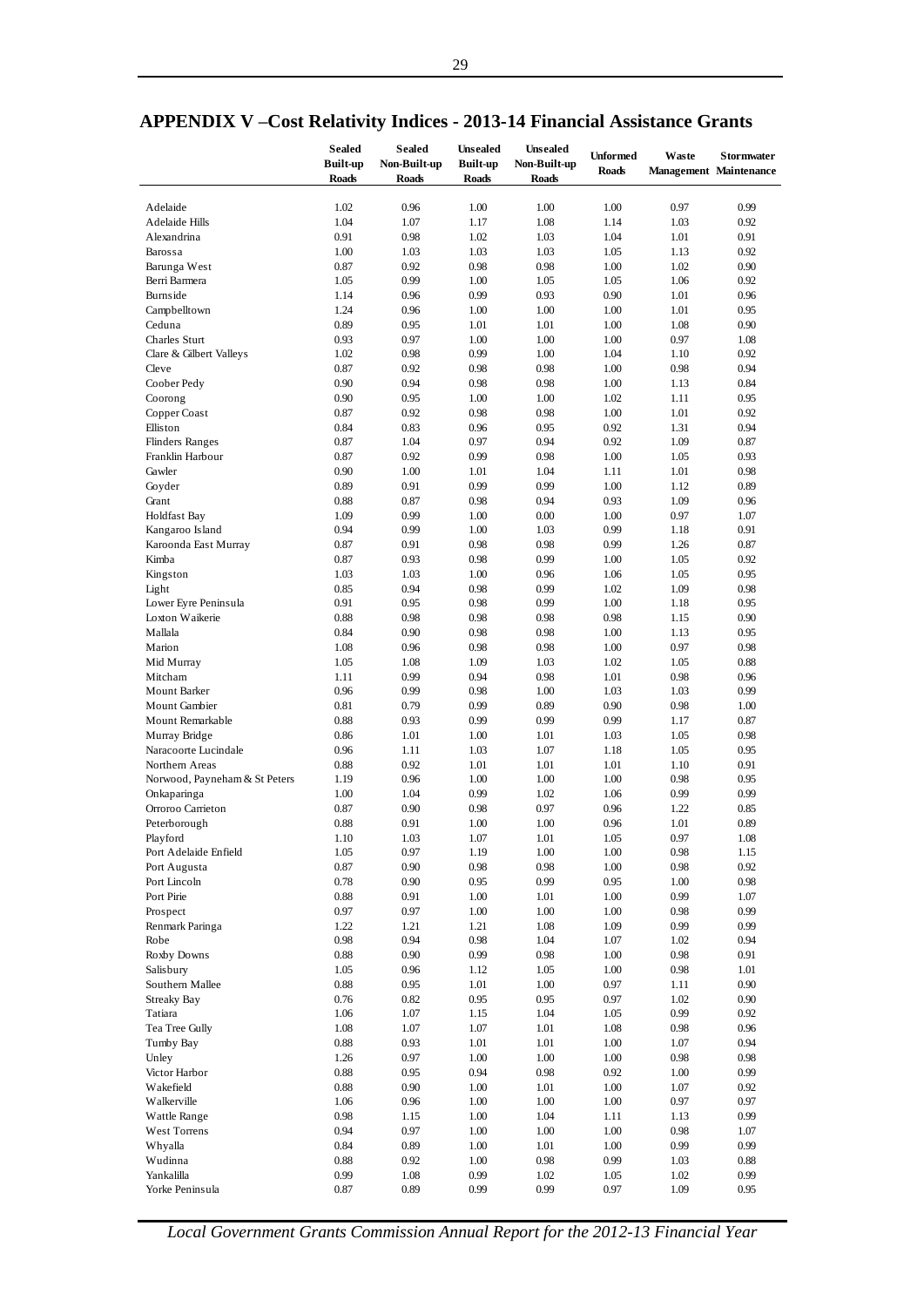## **APPENDIX VI – Revenue relativity index – 2013-14 Financial Assistance Grants**

|                                   | <b>SEIFA</b> Index of      | Converted to be      |
|-----------------------------------|----------------------------|----------------------|
|                                   | <b>Economic-Resources</b>  | centred around 1     |
| Adelaide                          | 874.303814                 | 0.891089             |
| Adelaide Hills                    | 1082.609514                | 1.103394             |
| Alexandrina                       | 1000.020953                | 1.019220             |
| Barossa                           | 1027.978887<br>980.9946496 | 1.047715<br>0.999828 |
| Barunga West<br>Berri Barmera     | 927.2674587                | 0.945070             |
| Burnside                          | 1044.495148                | 1.064548             |
| Campbelltown                      | 989.5761623                | 1.008575             |
| Ceduna                            | 940.5006614                | 0.958557             |
| Charles Sturt                     | 957.1495661                | 0.975525             |
| Clare & Gilbert Valleys           | 1003.054095                | 1.022311             |
| Cleve                             | 1021.336811                | 1.040945             |
| Coober Pedy                       | 870.3099372                | 0.887019             |
| Coorong                           | 965.6347135                | 0.984173             |
| Copper Coast                      | 955.1868559                | 0.973525             |
| Elliston                          | 977.6215957                | 0.996390             |
| <b>Flinders Ranges</b>            | 968.7272326                | 0.987325             |
| Franklin Harbour                  | 982.6914905                | 1.001558             |
| Gawler                            | 973.1754286                | 0.991859             |
| Goyder<br>Grant                   | 972.1563996<br>1046.171585 | 0.990820<br>1.066257 |
| Holdfast Bay                      | 991.2308372                | 1.010261             |
| Kangaroo Island                   | 981.868702                 | 1.000719             |
| Karoonda East Murray              | 999.3817604                | 1.018568             |
| Kimba                             | 1037.835826                | 1.057761             |
| Kingston                          | 988.2700091                | 1.007243             |
| Light                             | 1056.244704                | 1.076523             |
| Lower Eyre Peninsula              | 1033.366189                | 1.053205             |
| Loxton Waikerie                   | 960.8397234                | 0.979286             |
| Mallala                           | 1034.815823                | 1.054683             |
| Marion                            | 973.5054207                | 0.992195             |
| Mid Murray                        | 965.0141507                | 0.983541             |
| Mitcham                           | 1041.458803                | 1.061453             |
| <b>Mount Barker</b>               | 1036.286437                | 1.056182             |
| Mount Gambier                     | 930.5433756                | 0.948408             |
| Mount Remarkable<br>Murray Bridge | 990.4350978<br>932.0791852 | 1.009450<br>0.949974 |
| Naracoorte Lucindale              | 1004.369538                | 1.023652             |
| Northern Areas                    | 990.4230851                | 1.009438             |
| Norwood, Payneham & St Peters     | 964.4938816                | 0.983011             |
| Onkaparinga                       | 995.9685131                | 1.015090             |
| Orroroo Carrieton                 | 1008.015134                | 1.027368             |
| Peterborough                      | 872.5901497                | 0.889343             |
| Playford                          | 913.51491                  | 0.931053             |
| Port Adelaide Enfield             | 921.1271858                | 0.938811             |
| Port Augusta                      | 917.3554576                | 0.934967             |
| Port Lincoln                      | 943.5970164                | 0.961713             |
| Port Pirie                        | 914.110516                 | 0.931660             |
| Prospect                          | 997.2775652                | 1.016424             |
| Renmark Paringa                   | 943.422715                 | 0.961535             |
| Robe<br>Roxby Downs               | 1013.996017<br>1065.932651 | 1.033463<br>1.086397 |
| Salis bury                        | 960.0576162                | 0.978489             |
| Southern Mallee                   | 995.5140484                | 1.014626             |
| <b>Streaky Bay</b>                | 978.6484046                | 0.997437             |
| Tatiara                           | 1012.933867                | 1.032381             |
| Tea Tree Gully                    | 1026.322911                | 1.046027             |
| Tumby Bay                         | 988.6547181                | 1.007635             |
| Unley                             | 1012.910478                | 1.032357             |
| Victor Harbor                     | 974.4160325                | 0.993123             |
| Wakefield                         | 972.6787744                | 0.991353             |
| Walkerville                       | 1028.544517                | 1.048291             |
| Wattle Range                      | 968.5380501                | 0.987133             |
| West Torrens                      | 949.0343584                | 0.967254             |
| Whyalla                           | 904.5504938                | 0.921916             |
| Wudinna<br>Yankalilla             | 1007.87963<br>989.5225783  | 1.027229<br>1.008520 |
| Yorke Peninsula                   | 968.5541511                | 0.987149             |
|                                   |                            |                      |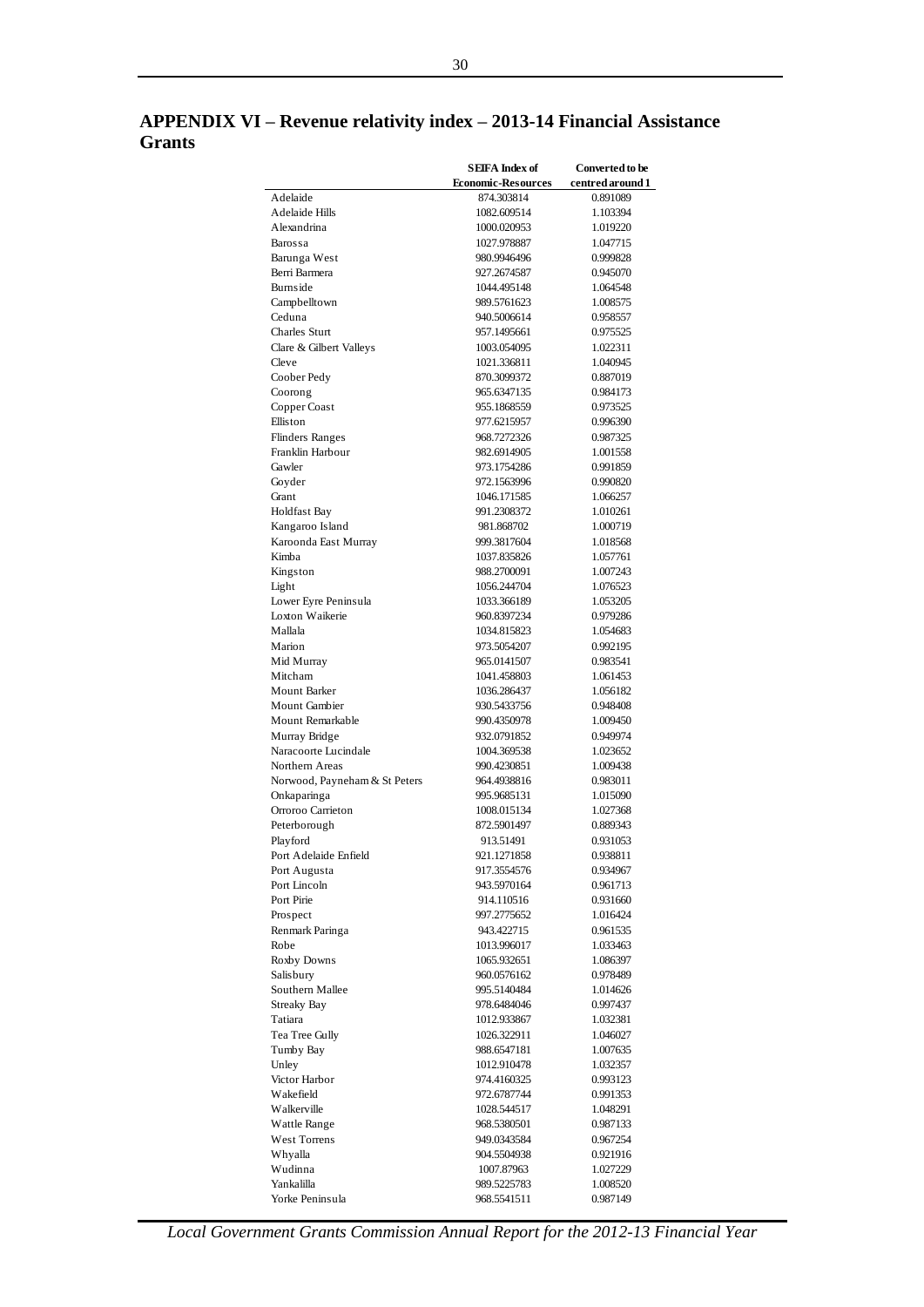## **APPENDIX VII– Revenue Units of Measure by function -**

Valuation per capita (incorporating the SEIFA index of Economic Resources)

Data sourced from Valuer General as at January each year (data from 2011, 2012 and 2013 averaged)

| Unit of Measure :                        | <b>Residential</b> | Commercial       | <b>Industrial</b> | Rural                               | Other           |
|------------------------------------------|--------------------|------------------|-------------------|-------------------------------------|-----------------|
| Adelaide                                 | 209,246            | 322,009          | 995               | 1                                   | 85,948          |
| Adelaide Hills                           | 167,294            | 5,481            | 638               | 46,025                              | 6,826           |
| Alexandrina                              | 169,650            | 6,863            | 1,408             | 65,367                              | 21,701          |
| Barossa                                  | 115,651            | 11,112           | 9,630             | 49,605                              | 8,968           |
| Barunga West                             | 130,080            | 5,780            | 1,654             | 233,301                             | 8,058           |
| Berri Barmera                            | 63,092             | 9,543            | 2,255             | 18,913                              | 7,404           |
| Burnside                                 | 306,432            | 19,417           | 181               | 120                                 | 10,758          |
| Campbelltown                             | 171,844            | 6,437            | 606               | 92                                  | 9,396           |
| Ceduna                                   | 74,703             | 13,608           | 547               | 21,830                              | 11,786          |
| Charles Sturt<br>Clare & Gilbert Valleys | 177,748<br>86,372  | 19,503<br>11,839 | 3,078<br>1,734    | 19<br>153,135                       | 8,201<br>8,200  |
| Cleve                                    | 69,356             | 14,003           | 37                | 170,129                             | 6,715           |
| Coober Pedy                              | 54,349             | 17,013           | 28                |                                     | 4,580           |
| Coorong                                  | 54,577             | 5,359            | 403               | 150,668                             | 8,550           |
| Copper Coast                             | 161,982            | 13,426           | 812               | 27,836                              | 29,937          |
| Elliston                                 | 99,426             | 10,684           | 127               | 177,584                             | 14,215          |
| <b>Flinders Ranges</b>                   | 68,882             | 6,114            | 303               | 49,782                              | 9,217           |
| Franklin Harbour                         | 97,722             | 8,768            | 542               | 77,365                              | 18,938          |
| Gawler                                   | 110,641            | 11,812           | 720               | 6,040                               | 10,983          |
| Goyder                                   | 52,244             | 4,484            | 505               | 185,072                             | 4,341           |
| Grant                                    | 71,373             | 2,060            | 2,613             | 185,527                             | 5,261           |
| <b>Holdfast Bay</b>                      | 256,300            | 22,629           | 816               | L,                                  | 12,320          |
| Kangaroo Island                          | 134,825            | 15,846           | 1,169             | 129,543                             | 40,070          |
| Karoonda East Murray                     | 27,239             | 5,380            | 2,469             | 179,764                             | 4,828           |
| Kimba                                    | 45,534             | 13,783           | ÷.                | 172,421                             | 6,315           |
| Kingston                                 | 123,750            | 9,329            | 633               | 220,410                             | 30,185          |
| Light                                    | 102,492            | 7,616            | 6,859             | 96,100                              | 6,821           |
| Lower Eyre Peninsula                     | 123,495            | 6,333            | 328               | 175,016                             | 25,695          |
| Loxton Waikerie                          | 65,359             | 6,091            | 1,656             | 55,553                              | 5,998           |
| Mallala<br>Marion                        | 93,580             | 2,206            | 638               | 75,456<br>73                        | 10,329          |
| Mid Murray                               | 156,190<br>143,714 | 17,096<br>5,175  | 1,606<br>787      | 66,093                              | 6,203<br>21,268 |
| Mitcham                                  | 201,928            | 10,934           | 1,227             | 667                                 | 9,102           |
| <b>Mount Barker</b>                      | 122,529            | 14,486           | 1,198             | 35,846                              | 10,887          |
| Mount Gambier                            | 89,127             | 16,267           | 2,814             | 866                                 | 7,530           |
| Mount Remarkable                         | 77,525             | 4,629            | 205               | 111,011                             | 9,420           |
| Murray Bridge                            | 77,995             | 13,147           | 4,113             | 23,282                              | 9,690           |
| Naracoorte Lucindale                     | 63,609             | 9,885            | 1,451             | 172,271                             | 5,763           |
| Northern Areas                           | 55,428             | 7,604            | 759               | 207,725                             | 6,191           |
| Norwood, Payneham & St Peters            | 224,864            | 43,771           | 2,352             | 15                                  | 11,876          |
| Onkaparinga                              | 125,290            | 8,487            | 1,651             | 7,171                               | 7,357           |
| Orroroo Carrieton                        | 46,748             | 3,715            | 281               | 132,283                             | 3,826           |
| Peterborough                             | 40,625             | 5,171            | 386               | 32,462                              | 3,085           |
| Playford                                 | 78,373             | 9,421            | 2,151             | 11,794                              | 6,082           |
| Port Adelaide Enfield                    | 133,832            | 25,441           | 12,719            | 40                                  | 12,011          |
| Port Augusta                             | 79,712             | 14,928           | 530               | 1,492                               | 7,714           |
| Port Lincoln                             | 113,799            | 21,946           | 3,493             | 1,145                               | 11,576          |
| Port Pirie                               | 71,889             | 9,734            | 1,376             | 18,214                              | 6,029           |
| Prospect                                 | 201,677            | 16,451           | 173               |                                     | 4,750           |
| Renmark Paringa<br>Robe                  | 65,768<br>339,016  | 9,214<br>28,578  | 1,675<br>1,422    | 34,706                              | 4,872<br>49,243 |
| Roxby Downs                              | 138,373            | 19,529           | 374               | 211,298<br>$\overline{\phantom{a}}$ | 9,908           |
| Salisbury                                | 104,405            | 14,646           | 3,174             | 722                                 | 6,277           |
| Southern Mallee                          | 34,879             | 7,144            | 382               | 167,413                             | 3,591           |
| <b>Streaky Bay</b>                       | 95,085             | 11,052           | 444               | 77,553                              | 24,166          |
| Tatiara                                  | 44,153             | 7,437            | 2,514             | 166,663                             | 5,267           |
| Tea Tree Gully                           | 137,611            | 11,264           | 932               | 918                                 | 5,534           |
| Tumby Bay                                | 113,037            | 10,678           | 199               | 183,362                             | 16,362          |
| Unley                                    | 258,103            | 28,847           | 348               | 3                                   | 11,720          |
| Victor Harbor                            | 193,389            | 16,301           | 848               | 23,779                              | 24,197          |
| Wakefield                                | 57,853             | 8,064            | 944               | 173,748                             | 5,957           |
| Walkerville                              | 316,345            | 11,400           |                   |                                     | 16,756          |
| Wattle Range                             | 67,041             | 6,316            | 7,535             | 149,740                             | 7,846           |
| West Torrens                             | 166,334            | 28,265           | 6,424             | 58                                  | 10,110          |
| Whyalla                                  | 77,870             | 10,940           | 1,122             | 493                                 | 5,074           |
| Wudinna                                  | 35,250             | 12,366           | 70                | 128,848                             | 4,005           |
| Yankalilla                               | 233,409            | 11,347           | 668               | 102,842                             | 39,010          |
| Yorke Peninsula                          | 201,104            | 9,086            | 899               | 200,227                             | 18,072          |
| <b>State</b>                             | 145,019            | 18,769           | 2,763             | 20,253                              | 10,186          |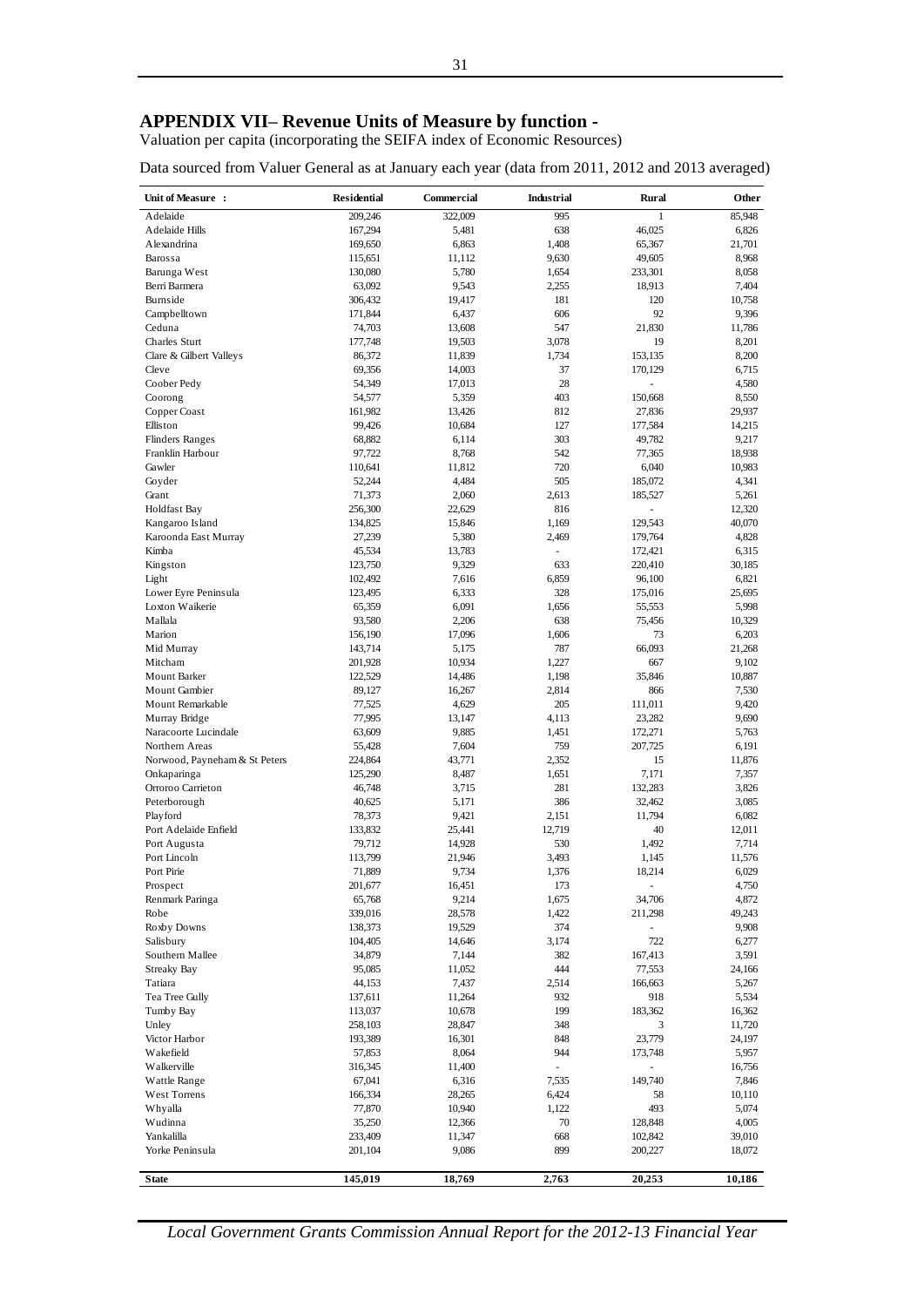## **APPENDIX VIII – Units of Measure by function - Expenditure**

Data sourced from Councils and the Australian Bureau of Statistics as at 30 June 2012.

| Number of<br>Population<br><b>Establishments</b><br>Number of<br>Population<br>Population<br><b>Residential</b><br>Unit of Measure :<br>Aged > 65 years<br>Aged 0-14 years<br>to Inspect<br><b>Library Visitors</b><br>Aged 5 64 years<br><b>Properties</b><br>Adelaide<br>9,583<br>2,278<br>1,203<br>1,654<br>17,672<br>÷,<br>7,693<br>988<br>32,509<br>Adelaide Hills<br>12,503<br>5,340<br>ä,<br>4,020<br>259<br>17,276<br>Alexandrina<br>11,639<br>5,631<br>Barossa<br>8,061<br>3,778<br>4,456<br>515<br>17,665<br>٠<br>Barunga West<br>1,593<br>664<br>399<br>62<br>1,782<br>177<br>8,537<br>Berri Barmera<br>4,149<br>1,912<br>2,149<br>8,893<br>442<br>33,693<br>Burnside<br>18,456<br>6,853<br>×<br>404<br>37,602<br>Campbelltown<br>20,216<br>9,680<br>8,139<br>803<br>43<br>Ceduna<br>1,282<br>460<br>3,102<br>19,782<br>16,985<br>83,583<br>Charles Sturt<br>47,635<br>1,136<br>J.<br>255<br>6,743<br>Clare & Gilbert Valleys<br>3,164<br>1,604<br>1,739<br>ä,<br>22<br>Cleve<br>641<br>349<br>384<br>1,369<br>1,234<br>356<br>307<br>45<br>Coober Pedy<br>1,412<br>٠<br>1,929<br>1,070<br>124<br>4,370<br>Coorong<br>1,108<br>×,<br>Copper Coast<br>7,905<br>3,200<br>2,239<br>157<br>9,277<br>204<br>15<br>927<br>Elliston<br>545<br>137<br>٠<br>742<br>339<br>336<br>57<br><b>Flinders Ranges</b><br>1,342<br>605<br>18<br>1,016<br>Franklin Harbour<br>242<br>248<br>3,762<br>3,773<br>466<br>Gawler<br>8,362<br>16,127<br>٠<br>907<br>763<br>60<br>3,105<br>Goyder<br>1,641<br>ä,<br>1,673<br>Grant<br>2,293<br>1,035<br>134<br>6,644<br>L,<br>472<br>26,949<br><b>Holdfast Bay</b><br>17,243<br>7,716<br>4,442<br>Kangaroo Island<br>2,359<br>772<br>817<br>165<br>3,589<br>٠<br>Karoonda East Murray<br>419<br>199<br>202<br>12<br>852<br>334<br>219<br>204<br>33<br>824<br>Kimba<br>1,176<br>521<br>383<br>35<br>1,786<br>Kingston<br>٠<br>239<br>Light<br>4,312<br>1,529<br>3,151<br>11,644<br>35<br>Lower Eyre Peninsula<br>1,813<br>672<br>1,067<br>4,028<br>Loxton Waikerie<br>4,397<br>2,184<br>2,224<br>203<br>9,020<br>J.<br>892<br>90<br>Mallala<br>2,648<br>1,722<br>7,144<br>688<br>66,886<br>Marion<br>36,956<br>14,154<br>13,802<br>5,202<br>1,298<br>205<br>6,372<br>Mid Murray<br>1,734<br>٠<br>25,214<br>731<br>50,549<br>Mitcham<br>11,427<br>11,209<br>×,<br>754<br>24,983<br>Mount Barker<br>10,140<br>3,701<br>6,628<br>5,397<br>322<br>20,214<br>Mount Gambier<br>11,390<br>4,023<br>÷.<br>648<br>490<br>2,171<br>Mount Remarkable<br>1,380<br>111<br>٠<br>196<br>15,258<br>7,469<br>3,380<br>3,747<br>Murray Bridge<br>212<br>6,577<br>Naracoorte Lucindale<br>2,758<br>1,312<br>1,664<br>×<br>946<br>870<br>52<br>3,527<br>Northern Areas<br>1,723<br>٠<br>4,996<br>621<br>28,378<br>Norwood, Payneham & St Peters<br>16,498<br>6,459<br>ä,<br>64,421<br>1,564<br>131,255<br>22,353<br>31,360<br>Onkaparinga<br>÷.<br>215<br>149<br>32<br>649<br>Orroroo Carrieton<br>388<br>ä,<br>58<br>Peterborough<br>969<br>431<br>327<br>1,364<br>596<br>65,495<br>30,342<br>9,482<br>18,463<br>Playford<br>49,738<br>1,170<br>91,345<br>Port Adelaide Enfield<br>17,094<br>19,490<br>$\overline{\phantom{a}}$<br>6,242<br>1,979<br>2,955<br>197<br>11,663<br>Port Augusta<br>6,329<br>2,297<br>2,971<br>197<br>11,377<br>Port Lincoln<br>Port Pirie<br>7,684<br>3,308<br>3,596<br>203<br>13,604<br>Prospect<br>8,658<br>186<br>17,139<br>2,636<br>3,466<br>Renmark Paringa<br>3,408<br>1,562<br>1,806<br>147<br>7,601<br>24<br>1,281<br>277<br>233<br>1,128<br>Robe<br>Roxby Downs<br>36<br>31<br>4,179<br>1,806<br>1,020<br>Salisbury<br>51,403<br>16,012<br>25,968<br>1,331<br>108,080<br>Southern Mallee<br>673<br>390<br>416<br>26<br>1,616<br>969<br>350<br>476<br>48<br><b>Streaky Bay</b><br>1,701<br>Tatiara<br>1,941<br>1,079<br>1,451<br>176<br>5,476<br>Tea Tree Gully<br>37,660<br>14,587<br>17,595<br>841<br>79,590<br>Tumby Bay<br>1,087<br>643<br>505<br>34<br>1,905<br>16,274<br>505<br>30,358<br>Unley<br>6,262<br>6,069<br>Victor Harbor<br>7,570<br>4,851<br>1,877<br>212<br>8,744<br>Wakefield<br>2,357<br>117<br>5,186<br>1,214<br>1,386<br>Walkerville<br>75<br>5,536<br>3,140<br>1,556<br>1,075<br>Wattle Range<br>4,397<br>2,044<br>2,381<br>84<br>9,510<br>West Torrens<br>25,462<br>10,057<br>8,100<br>709<br>43,589<br>Whyalla<br>10,565<br>3,347<br>189<br>18,184<br>4,567<br>Wudinna<br>371<br>207<br>317<br>20<br>996<br>Yankalilla<br>3,176<br>633<br>80<br>3,262<br>1,126<br>Yorke Peninsula<br>9,195<br>148<br>7,894<br>3,168<br>1,756<br>290,198<br>Total<br>675,116<br>262,473<br>21,209<br>1,284,932 | <b>Function:</b> | Waste<br><b>Management</b> | <b>Aged Care</b><br><b>Services</b> | <b>Services</b> to<br>Families &<br>Children | Health<br><b>Inspection</b> | Libraries | Sport and<br>Recreation |
|-------------------------------------------------------------------------------------------------------------------------------------------------------------------------------------------------------------------------------------------------------------------------------------------------------------------------------------------------------------------------------------------------------------------------------------------------------------------------------------------------------------------------------------------------------------------------------------------------------------------------------------------------------------------------------------------------------------------------------------------------------------------------------------------------------------------------------------------------------------------------------------------------------------------------------------------------------------------------------------------------------------------------------------------------------------------------------------------------------------------------------------------------------------------------------------------------------------------------------------------------------------------------------------------------------------------------------------------------------------------------------------------------------------------------------------------------------------------------------------------------------------------------------------------------------------------------------------------------------------------------------------------------------------------------------------------------------------------------------------------------------------------------------------------------------------------------------------------------------------------------------------------------------------------------------------------------------------------------------------------------------------------------------------------------------------------------------------------------------------------------------------------------------------------------------------------------------------------------------------------------------------------------------------------------------------------------------------------------------------------------------------------------------------------------------------------------------------------------------------------------------------------------------------------------------------------------------------------------------------------------------------------------------------------------------------------------------------------------------------------------------------------------------------------------------------------------------------------------------------------------------------------------------------------------------------------------------------------------------------------------------------------------------------------------------------------------------------------------------------------------------------------------------------------------------------------------------------------------------------------------------------------------------------------------------------------------------------------------------------------------------------------------------------------------------------------------------------------------------------------------------------------------------------------------------------------------------------------------------------------------------------------------------------------------------------------------------------------------------------------------------------------------------------------------------------------------------------------------------------------------------------------------------------------------------------------------------------------------------------------------------------------------------------------------------------------------------------------------------------------------------------------------------------------------------------------------------------------------------------------------------------------------------------------------------------------------------------------------------------------------------------------------------------------------------------------------------------------------------------------------------------------------------------------------------------------------|------------------|----------------------------|-------------------------------------|----------------------------------------------|-----------------------------|-----------|-------------------------|
|                                                                                                                                                                                                                                                                                                                                                                                                                                                                                                                                                                                                                                                                                                                                                                                                                                                                                                                                                                                                                                                                                                                                                                                                                                                                                                                                                                                                                                                                                                                                                                                                                                                                                                                                                                                                                                                                                                                                                                                                                                                                                                                                                                                                                                                                                                                                                                                                                                                                                                                                                                                                                                                                                                                                                                                                                                                                                                                                                                                                                                                                                                                                                                                                                                                                                                                                                                                                                                                                                                                                                                                                                                                                                                                                                                                                                                                                                                                                                                                                                                                                                                                                                                                                                                                                                                                                                                                                                                                                                                                                                                         |                  |                            |                                     |                                              |                             |           |                         |
|                                                                                                                                                                                                                                                                                                                                                                                                                                                                                                                                                                                                                                                                                                                                                                                                                                                                                                                                                                                                                                                                                                                                                                                                                                                                                                                                                                                                                                                                                                                                                                                                                                                                                                                                                                                                                                                                                                                                                                                                                                                                                                                                                                                                                                                                                                                                                                                                                                                                                                                                                                                                                                                                                                                                                                                                                                                                                                                                                                                                                                                                                                                                                                                                                                                                                                                                                                                                                                                                                                                                                                                                                                                                                                                                                                                                                                                                                                                                                                                                                                                                                                                                                                                                                                                                                                                                                                                                                                                                                                                                                                         |                  |                            |                                     |                                              |                             |           |                         |
|                                                                                                                                                                                                                                                                                                                                                                                                                                                                                                                                                                                                                                                                                                                                                                                                                                                                                                                                                                                                                                                                                                                                                                                                                                                                                                                                                                                                                                                                                                                                                                                                                                                                                                                                                                                                                                                                                                                                                                                                                                                                                                                                                                                                                                                                                                                                                                                                                                                                                                                                                                                                                                                                                                                                                                                                                                                                                                                                                                                                                                                                                                                                                                                                                                                                                                                                                                                                                                                                                                                                                                                                                                                                                                                                                                                                                                                                                                                                                                                                                                                                                                                                                                                                                                                                                                                                                                                                                                                                                                                                                                         |                  |                            |                                     |                                              |                             |           |                         |
|                                                                                                                                                                                                                                                                                                                                                                                                                                                                                                                                                                                                                                                                                                                                                                                                                                                                                                                                                                                                                                                                                                                                                                                                                                                                                                                                                                                                                                                                                                                                                                                                                                                                                                                                                                                                                                                                                                                                                                                                                                                                                                                                                                                                                                                                                                                                                                                                                                                                                                                                                                                                                                                                                                                                                                                                                                                                                                                                                                                                                                                                                                                                                                                                                                                                                                                                                                                                                                                                                                                                                                                                                                                                                                                                                                                                                                                                                                                                                                                                                                                                                                                                                                                                                                                                                                                                                                                                                                                                                                                                                                         |                  |                            |                                     |                                              |                             |           |                         |
|                                                                                                                                                                                                                                                                                                                                                                                                                                                                                                                                                                                                                                                                                                                                                                                                                                                                                                                                                                                                                                                                                                                                                                                                                                                                                                                                                                                                                                                                                                                                                                                                                                                                                                                                                                                                                                                                                                                                                                                                                                                                                                                                                                                                                                                                                                                                                                                                                                                                                                                                                                                                                                                                                                                                                                                                                                                                                                                                                                                                                                                                                                                                                                                                                                                                                                                                                                                                                                                                                                                                                                                                                                                                                                                                                                                                                                                                                                                                                                                                                                                                                                                                                                                                                                                                                                                                                                                                                                                                                                                                                                         |                  |                            |                                     |                                              |                             |           |                         |
|                                                                                                                                                                                                                                                                                                                                                                                                                                                                                                                                                                                                                                                                                                                                                                                                                                                                                                                                                                                                                                                                                                                                                                                                                                                                                                                                                                                                                                                                                                                                                                                                                                                                                                                                                                                                                                                                                                                                                                                                                                                                                                                                                                                                                                                                                                                                                                                                                                                                                                                                                                                                                                                                                                                                                                                                                                                                                                                                                                                                                                                                                                                                                                                                                                                                                                                                                                                                                                                                                                                                                                                                                                                                                                                                                                                                                                                                                                                                                                                                                                                                                                                                                                                                                                                                                                                                                                                                                                                                                                                                                                         |                  |                            |                                     |                                              |                             |           |                         |
|                                                                                                                                                                                                                                                                                                                                                                                                                                                                                                                                                                                                                                                                                                                                                                                                                                                                                                                                                                                                                                                                                                                                                                                                                                                                                                                                                                                                                                                                                                                                                                                                                                                                                                                                                                                                                                                                                                                                                                                                                                                                                                                                                                                                                                                                                                                                                                                                                                                                                                                                                                                                                                                                                                                                                                                                                                                                                                                                                                                                                                                                                                                                                                                                                                                                                                                                                                                                                                                                                                                                                                                                                                                                                                                                                                                                                                                                                                                                                                                                                                                                                                                                                                                                                                                                                                                                                                                                                                                                                                                                                                         |                  |                            |                                     |                                              |                             |           |                         |
|                                                                                                                                                                                                                                                                                                                                                                                                                                                                                                                                                                                                                                                                                                                                                                                                                                                                                                                                                                                                                                                                                                                                                                                                                                                                                                                                                                                                                                                                                                                                                                                                                                                                                                                                                                                                                                                                                                                                                                                                                                                                                                                                                                                                                                                                                                                                                                                                                                                                                                                                                                                                                                                                                                                                                                                                                                                                                                                                                                                                                                                                                                                                                                                                                                                                                                                                                                                                                                                                                                                                                                                                                                                                                                                                                                                                                                                                                                                                                                                                                                                                                                                                                                                                                                                                                                                                                                                                                                                                                                                                                                         |                  |                            |                                     |                                              |                             |           |                         |
|                                                                                                                                                                                                                                                                                                                                                                                                                                                                                                                                                                                                                                                                                                                                                                                                                                                                                                                                                                                                                                                                                                                                                                                                                                                                                                                                                                                                                                                                                                                                                                                                                                                                                                                                                                                                                                                                                                                                                                                                                                                                                                                                                                                                                                                                                                                                                                                                                                                                                                                                                                                                                                                                                                                                                                                                                                                                                                                                                                                                                                                                                                                                                                                                                                                                                                                                                                                                                                                                                                                                                                                                                                                                                                                                                                                                                                                                                                                                                                                                                                                                                                                                                                                                                                                                                                                                                                                                                                                                                                                                                                         |                  |                            |                                     |                                              |                             |           |                         |
|                                                                                                                                                                                                                                                                                                                                                                                                                                                                                                                                                                                                                                                                                                                                                                                                                                                                                                                                                                                                                                                                                                                                                                                                                                                                                                                                                                                                                                                                                                                                                                                                                                                                                                                                                                                                                                                                                                                                                                                                                                                                                                                                                                                                                                                                                                                                                                                                                                                                                                                                                                                                                                                                                                                                                                                                                                                                                                                                                                                                                                                                                                                                                                                                                                                                                                                                                                                                                                                                                                                                                                                                                                                                                                                                                                                                                                                                                                                                                                                                                                                                                                                                                                                                                                                                                                                                                                                                                                                                                                                                                                         |                  |                            |                                     |                                              |                             |           |                         |
|                                                                                                                                                                                                                                                                                                                                                                                                                                                                                                                                                                                                                                                                                                                                                                                                                                                                                                                                                                                                                                                                                                                                                                                                                                                                                                                                                                                                                                                                                                                                                                                                                                                                                                                                                                                                                                                                                                                                                                                                                                                                                                                                                                                                                                                                                                                                                                                                                                                                                                                                                                                                                                                                                                                                                                                                                                                                                                                                                                                                                                                                                                                                                                                                                                                                                                                                                                                                                                                                                                                                                                                                                                                                                                                                                                                                                                                                                                                                                                                                                                                                                                                                                                                                                                                                                                                                                                                                                                                                                                                                                                         |                  |                            |                                     |                                              |                             |           |                         |
|                                                                                                                                                                                                                                                                                                                                                                                                                                                                                                                                                                                                                                                                                                                                                                                                                                                                                                                                                                                                                                                                                                                                                                                                                                                                                                                                                                                                                                                                                                                                                                                                                                                                                                                                                                                                                                                                                                                                                                                                                                                                                                                                                                                                                                                                                                                                                                                                                                                                                                                                                                                                                                                                                                                                                                                                                                                                                                                                                                                                                                                                                                                                                                                                                                                                                                                                                                                                                                                                                                                                                                                                                                                                                                                                                                                                                                                                                                                                                                                                                                                                                                                                                                                                                                                                                                                                                                                                                                                                                                                                                                         |                  |                            |                                     |                                              |                             |           |                         |
|                                                                                                                                                                                                                                                                                                                                                                                                                                                                                                                                                                                                                                                                                                                                                                                                                                                                                                                                                                                                                                                                                                                                                                                                                                                                                                                                                                                                                                                                                                                                                                                                                                                                                                                                                                                                                                                                                                                                                                                                                                                                                                                                                                                                                                                                                                                                                                                                                                                                                                                                                                                                                                                                                                                                                                                                                                                                                                                                                                                                                                                                                                                                                                                                                                                                                                                                                                                                                                                                                                                                                                                                                                                                                                                                                                                                                                                                                                                                                                                                                                                                                                                                                                                                                                                                                                                                                                                                                                                                                                                                                                         |                  |                            |                                     |                                              |                             |           |                         |
|                                                                                                                                                                                                                                                                                                                                                                                                                                                                                                                                                                                                                                                                                                                                                                                                                                                                                                                                                                                                                                                                                                                                                                                                                                                                                                                                                                                                                                                                                                                                                                                                                                                                                                                                                                                                                                                                                                                                                                                                                                                                                                                                                                                                                                                                                                                                                                                                                                                                                                                                                                                                                                                                                                                                                                                                                                                                                                                                                                                                                                                                                                                                                                                                                                                                                                                                                                                                                                                                                                                                                                                                                                                                                                                                                                                                                                                                                                                                                                                                                                                                                                                                                                                                                                                                                                                                                                                                                                                                                                                                                                         |                  |                            |                                     |                                              |                             |           |                         |
|                                                                                                                                                                                                                                                                                                                                                                                                                                                                                                                                                                                                                                                                                                                                                                                                                                                                                                                                                                                                                                                                                                                                                                                                                                                                                                                                                                                                                                                                                                                                                                                                                                                                                                                                                                                                                                                                                                                                                                                                                                                                                                                                                                                                                                                                                                                                                                                                                                                                                                                                                                                                                                                                                                                                                                                                                                                                                                                                                                                                                                                                                                                                                                                                                                                                                                                                                                                                                                                                                                                                                                                                                                                                                                                                                                                                                                                                                                                                                                                                                                                                                                                                                                                                                                                                                                                                                                                                                                                                                                                                                                         |                  |                            |                                     |                                              |                             |           |                         |
|                                                                                                                                                                                                                                                                                                                                                                                                                                                                                                                                                                                                                                                                                                                                                                                                                                                                                                                                                                                                                                                                                                                                                                                                                                                                                                                                                                                                                                                                                                                                                                                                                                                                                                                                                                                                                                                                                                                                                                                                                                                                                                                                                                                                                                                                                                                                                                                                                                                                                                                                                                                                                                                                                                                                                                                                                                                                                                                                                                                                                                                                                                                                                                                                                                                                                                                                                                                                                                                                                                                                                                                                                                                                                                                                                                                                                                                                                                                                                                                                                                                                                                                                                                                                                                                                                                                                                                                                                                                                                                                                                                         |                  |                            |                                     |                                              |                             |           |                         |
|                                                                                                                                                                                                                                                                                                                                                                                                                                                                                                                                                                                                                                                                                                                                                                                                                                                                                                                                                                                                                                                                                                                                                                                                                                                                                                                                                                                                                                                                                                                                                                                                                                                                                                                                                                                                                                                                                                                                                                                                                                                                                                                                                                                                                                                                                                                                                                                                                                                                                                                                                                                                                                                                                                                                                                                                                                                                                                                                                                                                                                                                                                                                                                                                                                                                                                                                                                                                                                                                                                                                                                                                                                                                                                                                                                                                                                                                                                                                                                                                                                                                                                                                                                                                                                                                                                                                                                                                                                                                                                                                                                         |                  |                            |                                     |                                              |                             |           |                         |
|                                                                                                                                                                                                                                                                                                                                                                                                                                                                                                                                                                                                                                                                                                                                                                                                                                                                                                                                                                                                                                                                                                                                                                                                                                                                                                                                                                                                                                                                                                                                                                                                                                                                                                                                                                                                                                                                                                                                                                                                                                                                                                                                                                                                                                                                                                                                                                                                                                                                                                                                                                                                                                                                                                                                                                                                                                                                                                                                                                                                                                                                                                                                                                                                                                                                                                                                                                                                                                                                                                                                                                                                                                                                                                                                                                                                                                                                                                                                                                                                                                                                                                                                                                                                                                                                                                                                                                                                                                                                                                                                                                         |                  |                            |                                     |                                              |                             |           |                         |
|                                                                                                                                                                                                                                                                                                                                                                                                                                                                                                                                                                                                                                                                                                                                                                                                                                                                                                                                                                                                                                                                                                                                                                                                                                                                                                                                                                                                                                                                                                                                                                                                                                                                                                                                                                                                                                                                                                                                                                                                                                                                                                                                                                                                                                                                                                                                                                                                                                                                                                                                                                                                                                                                                                                                                                                                                                                                                                                                                                                                                                                                                                                                                                                                                                                                                                                                                                                                                                                                                                                                                                                                                                                                                                                                                                                                                                                                                                                                                                                                                                                                                                                                                                                                                                                                                                                                                                                                                                                                                                                                                                         |                  |                            |                                     |                                              |                             |           |                         |
|                                                                                                                                                                                                                                                                                                                                                                                                                                                                                                                                                                                                                                                                                                                                                                                                                                                                                                                                                                                                                                                                                                                                                                                                                                                                                                                                                                                                                                                                                                                                                                                                                                                                                                                                                                                                                                                                                                                                                                                                                                                                                                                                                                                                                                                                                                                                                                                                                                                                                                                                                                                                                                                                                                                                                                                                                                                                                                                                                                                                                                                                                                                                                                                                                                                                                                                                                                                                                                                                                                                                                                                                                                                                                                                                                                                                                                                                                                                                                                                                                                                                                                                                                                                                                                                                                                                                                                                                                                                                                                                                                                         |                  |                            |                                     |                                              |                             |           |                         |
|                                                                                                                                                                                                                                                                                                                                                                                                                                                                                                                                                                                                                                                                                                                                                                                                                                                                                                                                                                                                                                                                                                                                                                                                                                                                                                                                                                                                                                                                                                                                                                                                                                                                                                                                                                                                                                                                                                                                                                                                                                                                                                                                                                                                                                                                                                                                                                                                                                                                                                                                                                                                                                                                                                                                                                                                                                                                                                                                                                                                                                                                                                                                                                                                                                                                                                                                                                                                                                                                                                                                                                                                                                                                                                                                                                                                                                                                                                                                                                                                                                                                                                                                                                                                                                                                                                                                                                                                                                                                                                                                                                         |                  |                            |                                     |                                              |                             |           |                         |
|                                                                                                                                                                                                                                                                                                                                                                                                                                                                                                                                                                                                                                                                                                                                                                                                                                                                                                                                                                                                                                                                                                                                                                                                                                                                                                                                                                                                                                                                                                                                                                                                                                                                                                                                                                                                                                                                                                                                                                                                                                                                                                                                                                                                                                                                                                                                                                                                                                                                                                                                                                                                                                                                                                                                                                                                                                                                                                                                                                                                                                                                                                                                                                                                                                                                                                                                                                                                                                                                                                                                                                                                                                                                                                                                                                                                                                                                                                                                                                                                                                                                                                                                                                                                                                                                                                                                                                                                                                                                                                                                                                         |                  |                            |                                     |                                              |                             |           |                         |
|                                                                                                                                                                                                                                                                                                                                                                                                                                                                                                                                                                                                                                                                                                                                                                                                                                                                                                                                                                                                                                                                                                                                                                                                                                                                                                                                                                                                                                                                                                                                                                                                                                                                                                                                                                                                                                                                                                                                                                                                                                                                                                                                                                                                                                                                                                                                                                                                                                                                                                                                                                                                                                                                                                                                                                                                                                                                                                                                                                                                                                                                                                                                                                                                                                                                                                                                                                                                                                                                                                                                                                                                                                                                                                                                                                                                                                                                                                                                                                                                                                                                                                                                                                                                                                                                                                                                                                                                                                                                                                                                                                         |                  |                            |                                     |                                              |                             |           |                         |
|                                                                                                                                                                                                                                                                                                                                                                                                                                                                                                                                                                                                                                                                                                                                                                                                                                                                                                                                                                                                                                                                                                                                                                                                                                                                                                                                                                                                                                                                                                                                                                                                                                                                                                                                                                                                                                                                                                                                                                                                                                                                                                                                                                                                                                                                                                                                                                                                                                                                                                                                                                                                                                                                                                                                                                                                                                                                                                                                                                                                                                                                                                                                                                                                                                                                                                                                                                                                                                                                                                                                                                                                                                                                                                                                                                                                                                                                                                                                                                                                                                                                                                                                                                                                                                                                                                                                                                                                                                                                                                                                                                         |                  |                            |                                     |                                              |                             |           |                         |
|                                                                                                                                                                                                                                                                                                                                                                                                                                                                                                                                                                                                                                                                                                                                                                                                                                                                                                                                                                                                                                                                                                                                                                                                                                                                                                                                                                                                                                                                                                                                                                                                                                                                                                                                                                                                                                                                                                                                                                                                                                                                                                                                                                                                                                                                                                                                                                                                                                                                                                                                                                                                                                                                                                                                                                                                                                                                                                                                                                                                                                                                                                                                                                                                                                                                                                                                                                                                                                                                                                                                                                                                                                                                                                                                                                                                                                                                                                                                                                                                                                                                                                                                                                                                                                                                                                                                                                                                                                                                                                                                                                         |                  |                            |                                     |                                              |                             |           |                         |
|                                                                                                                                                                                                                                                                                                                                                                                                                                                                                                                                                                                                                                                                                                                                                                                                                                                                                                                                                                                                                                                                                                                                                                                                                                                                                                                                                                                                                                                                                                                                                                                                                                                                                                                                                                                                                                                                                                                                                                                                                                                                                                                                                                                                                                                                                                                                                                                                                                                                                                                                                                                                                                                                                                                                                                                                                                                                                                                                                                                                                                                                                                                                                                                                                                                                                                                                                                                                                                                                                                                                                                                                                                                                                                                                                                                                                                                                                                                                                                                                                                                                                                                                                                                                                                                                                                                                                                                                                                                                                                                                                                         |                  |                            |                                     |                                              |                             |           |                         |
|                                                                                                                                                                                                                                                                                                                                                                                                                                                                                                                                                                                                                                                                                                                                                                                                                                                                                                                                                                                                                                                                                                                                                                                                                                                                                                                                                                                                                                                                                                                                                                                                                                                                                                                                                                                                                                                                                                                                                                                                                                                                                                                                                                                                                                                                                                                                                                                                                                                                                                                                                                                                                                                                                                                                                                                                                                                                                                                                                                                                                                                                                                                                                                                                                                                                                                                                                                                                                                                                                                                                                                                                                                                                                                                                                                                                                                                                                                                                                                                                                                                                                                                                                                                                                                                                                                                                                                                                                                                                                                                                                                         |                  |                            |                                     |                                              |                             |           |                         |
|                                                                                                                                                                                                                                                                                                                                                                                                                                                                                                                                                                                                                                                                                                                                                                                                                                                                                                                                                                                                                                                                                                                                                                                                                                                                                                                                                                                                                                                                                                                                                                                                                                                                                                                                                                                                                                                                                                                                                                                                                                                                                                                                                                                                                                                                                                                                                                                                                                                                                                                                                                                                                                                                                                                                                                                                                                                                                                                                                                                                                                                                                                                                                                                                                                                                                                                                                                                                                                                                                                                                                                                                                                                                                                                                                                                                                                                                                                                                                                                                                                                                                                                                                                                                                                                                                                                                                                                                                                                                                                                                                                         |                  |                            |                                     |                                              |                             |           |                         |
|                                                                                                                                                                                                                                                                                                                                                                                                                                                                                                                                                                                                                                                                                                                                                                                                                                                                                                                                                                                                                                                                                                                                                                                                                                                                                                                                                                                                                                                                                                                                                                                                                                                                                                                                                                                                                                                                                                                                                                                                                                                                                                                                                                                                                                                                                                                                                                                                                                                                                                                                                                                                                                                                                                                                                                                                                                                                                                                                                                                                                                                                                                                                                                                                                                                                                                                                                                                                                                                                                                                                                                                                                                                                                                                                                                                                                                                                                                                                                                                                                                                                                                                                                                                                                                                                                                                                                                                                                                                                                                                                                                         |                  |                            |                                     |                                              |                             |           |                         |
|                                                                                                                                                                                                                                                                                                                                                                                                                                                                                                                                                                                                                                                                                                                                                                                                                                                                                                                                                                                                                                                                                                                                                                                                                                                                                                                                                                                                                                                                                                                                                                                                                                                                                                                                                                                                                                                                                                                                                                                                                                                                                                                                                                                                                                                                                                                                                                                                                                                                                                                                                                                                                                                                                                                                                                                                                                                                                                                                                                                                                                                                                                                                                                                                                                                                                                                                                                                                                                                                                                                                                                                                                                                                                                                                                                                                                                                                                                                                                                                                                                                                                                                                                                                                                                                                                                                                                                                                                                                                                                                                                                         |                  |                            |                                     |                                              |                             |           |                         |
|                                                                                                                                                                                                                                                                                                                                                                                                                                                                                                                                                                                                                                                                                                                                                                                                                                                                                                                                                                                                                                                                                                                                                                                                                                                                                                                                                                                                                                                                                                                                                                                                                                                                                                                                                                                                                                                                                                                                                                                                                                                                                                                                                                                                                                                                                                                                                                                                                                                                                                                                                                                                                                                                                                                                                                                                                                                                                                                                                                                                                                                                                                                                                                                                                                                                                                                                                                                                                                                                                                                                                                                                                                                                                                                                                                                                                                                                                                                                                                                                                                                                                                                                                                                                                                                                                                                                                                                                                                                                                                                                                                         |                  |                            |                                     |                                              |                             |           |                         |
|                                                                                                                                                                                                                                                                                                                                                                                                                                                                                                                                                                                                                                                                                                                                                                                                                                                                                                                                                                                                                                                                                                                                                                                                                                                                                                                                                                                                                                                                                                                                                                                                                                                                                                                                                                                                                                                                                                                                                                                                                                                                                                                                                                                                                                                                                                                                                                                                                                                                                                                                                                                                                                                                                                                                                                                                                                                                                                                                                                                                                                                                                                                                                                                                                                                                                                                                                                                                                                                                                                                                                                                                                                                                                                                                                                                                                                                                                                                                                                                                                                                                                                                                                                                                                                                                                                                                                                                                                                                                                                                                                                         |                  |                            |                                     |                                              |                             |           |                         |
|                                                                                                                                                                                                                                                                                                                                                                                                                                                                                                                                                                                                                                                                                                                                                                                                                                                                                                                                                                                                                                                                                                                                                                                                                                                                                                                                                                                                                                                                                                                                                                                                                                                                                                                                                                                                                                                                                                                                                                                                                                                                                                                                                                                                                                                                                                                                                                                                                                                                                                                                                                                                                                                                                                                                                                                                                                                                                                                                                                                                                                                                                                                                                                                                                                                                                                                                                                                                                                                                                                                                                                                                                                                                                                                                                                                                                                                                                                                                                                                                                                                                                                                                                                                                                                                                                                                                                                                                                                                                                                                                                                         |                  |                            |                                     |                                              |                             |           |                         |
|                                                                                                                                                                                                                                                                                                                                                                                                                                                                                                                                                                                                                                                                                                                                                                                                                                                                                                                                                                                                                                                                                                                                                                                                                                                                                                                                                                                                                                                                                                                                                                                                                                                                                                                                                                                                                                                                                                                                                                                                                                                                                                                                                                                                                                                                                                                                                                                                                                                                                                                                                                                                                                                                                                                                                                                                                                                                                                                                                                                                                                                                                                                                                                                                                                                                                                                                                                                                                                                                                                                                                                                                                                                                                                                                                                                                                                                                                                                                                                                                                                                                                                                                                                                                                                                                                                                                                                                                                                                                                                                                                                         |                  |                            |                                     |                                              |                             |           |                         |
|                                                                                                                                                                                                                                                                                                                                                                                                                                                                                                                                                                                                                                                                                                                                                                                                                                                                                                                                                                                                                                                                                                                                                                                                                                                                                                                                                                                                                                                                                                                                                                                                                                                                                                                                                                                                                                                                                                                                                                                                                                                                                                                                                                                                                                                                                                                                                                                                                                                                                                                                                                                                                                                                                                                                                                                                                                                                                                                                                                                                                                                                                                                                                                                                                                                                                                                                                                                                                                                                                                                                                                                                                                                                                                                                                                                                                                                                                                                                                                                                                                                                                                                                                                                                                                                                                                                                                                                                                                                                                                                                                                         |                  |                            |                                     |                                              |                             |           |                         |
|                                                                                                                                                                                                                                                                                                                                                                                                                                                                                                                                                                                                                                                                                                                                                                                                                                                                                                                                                                                                                                                                                                                                                                                                                                                                                                                                                                                                                                                                                                                                                                                                                                                                                                                                                                                                                                                                                                                                                                                                                                                                                                                                                                                                                                                                                                                                                                                                                                                                                                                                                                                                                                                                                                                                                                                                                                                                                                                                                                                                                                                                                                                                                                                                                                                                                                                                                                                                                                                                                                                                                                                                                                                                                                                                                                                                                                                                                                                                                                                                                                                                                                                                                                                                                                                                                                                                                                                                                                                                                                                                                                         |                  |                            |                                     |                                              |                             |           |                         |
|                                                                                                                                                                                                                                                                                                                                                                                                                                                                                                                                                                                                                                                                                                                                                                                                                                                                                                                                                                                                                                                                                                                                                                                                                                                                                                                                                                                                                                                                                                                                                                                                                                                                                                                                                                                                                                                                                                                                                                                                                                                                                                                                                                                                                                                                                                                                                                                                                                                                                                                                                                                                                                                                                                                                                                                                                                                                                                                                                                                                                                                                                                                                                                                                                                                                                                                                                                                                                                                                                                                                                                                                                                                                                                                                                                                                                                                                                                                                                                                                                                                                                                                                                                                                                                                                                                                                                                                                                                                                                                                                                                         |                  |                            |                                     |                                              |                             |           |                         |
|                                                                                                                                                                                                                                                                                                                                                                                                                                                                                                                                                                                                                                                                                                                                                                                                                                                                                                                                                                                                                                                                                                                                                                                                                                                                                                                                                                                                                                                                                                                                                                                                                                                                                                                                                                                                                                                                                                                                                                                                                                                                                                                                                                                                                                                                                                                                                                                                                                                                                                                                                                                                                                                                                                                                                                                                                                                                                                                                                                                                                                                                                                                                                                                                                                                                                                                                                                                                                                                                                                                                                                                                                                                                                                                                                                                                                                                                                                                                                                                                                                                                                                                                                                                                                                                                                                                                                                                                                                                                                                                                                                         |                  |                            |                                     |                                              |                             |           |                         |
|                                                                                                                                                                                                                                                                                                                                                                                                                                                                                                                                                                                                                                                                                                                                                                                                                                                                                                                                                                                                                                                                                                                                                                                                                                                                                                                                                                                                                                                                                                                                                                                                                                                                                                                                                                                                                                                                                                                                                                                                                                                                                                                                                                                                                                                                                                                                                                                                                                                                                                                                                                                                                                                                                                                                                                                                                                                                                                                                                                                                                                                                                                                                                                                                                                                                                                                                                                                                                                                                                                                                                                                                                                                                                                                                                                                                                                                                                                                                                                                                                                                                                                                                                                                                                                                                                                                                                                                                                                                                                                                                                                         |                  |                            |                                     |                                              |                             |           |                         |
|                                                                                                                                                                                                                                                                                                                                                                                                                                                                                                                                                                                                                                                                                                                                                                                                                                                                                                                                                                                                                                                                                                                                                                                                                                                                                                                                                                                                                                                                                                                                                                                                                                                                                                                                                                                                                                                                                                                                                                                                                                                                                                                                                                                                                                                                                                                                                                                                                                                                                                                                                                                                                                                                                                                                                                                                                                                                                                                                                                                                                                                                                                                                                                                                                                                                                                                                                                                                                                                                                                                                                                                                                                                                                                                                                                                                                                                                                                                                                                                                                                                                                                                                                                                                                                                                                                                                                                                                                                                                                                                                                                         |                  |                            |                                     |                                              |                             |           |                         |
|                                                                                                                                                                                                                                                                                                                                                                                                                                                                                                                                                                                                                                                                                                                                                                                                                                                                                                                                                                                                                                                                                                                                                                                                                                                                                                                                                                                                                                                                                                                                                                                                                                                                                                                                                                                                                                                                                                                                                                                                                                                                                                                                                                                                                                                                                                                                                                                                                                                                                                                                                                                                                                                                                                                                                                                                                                                                                                                                                                                                                                                                                                                                                                                                                                                                                                                                                                                                                                                                                                                                                                                                                                                                                                                                                                                                                                                                                                                                                                                                                                                                                                                                                                                                                                                                                                                                                                                                                                                                                                                                                                         |                  |                            |                                     |                                              |                             |           |                         |
|                                                                                                                                                                                                                                                                                                                                                                                                                                                                                                                                                                                                                                                                                                                                                                                                                                                                                                                                                                                                                                                                                                                                                                                                                                                                                                                                                                                                                                                                                                                                                                                                                                                                                                                                                                                                                                                                                                                                                                                                                                                                                                                                                                                                                                                                                                                                                                                                                                                                                                                                                                                                                                                                                                                                                                                                                                                                                                                                                                                                                                                                                                                                                                                                                                                                                                                                                                                                                                                                                                                                                                                                                                                                                                                                                                                                                                                                                                                                                                                                                                                                                                                                                                                                                                                                                                                                                                                                                                                                                                                                                                         |                  |                            |                                     |                                              |                             |           |                         |
|                                                                                                                                                                                                                                                                                                                                                                                                                                                                                                                                                                                                                                                                                                                                                                                                                                                                                                                                                                                                                                                                                                                                                                                                                                                                                                                                                                                                                                                                                                                                                                                                                                                                                                                                                                                                                                                                                                                                                                                                                                                                                                                                                                                                                                                                                                                                                                                                                                                                                                                                                                                                                                                                                                                                                                                                                                                                                                                                                                                                                                                                                                                                                                                                                                                                                                                                                                                                                                                                                                                                                                                                                                                                                                                                                                                                                                                                                                                                                                                                                                                                                                                                                                                                                                                                                                                                                                                                                                                                                                                                                                         |                  |                            |                                     |                                              |                             |           |                         |
|                                                                                                                                                                                                                                                                                                                                                                                                                                                                                                                                                                                                                                                                                                                                                                                                                                                                                                                                                                                                                                                                                                                                                                                                                                                                                                                                                                                                                                                                                                                                                                                                                                                                                                                                                                                                                                                                                                                                                                                                                                                                                                                                                                                                                                                                                                                                                                                                                                                                                                                                                                                                                                                                                                                                                                                                                                                                                                                                                                                                                                                                                                                                                                                                                                                                                                                                                                                                                                                                                                                                                                                                                                                                                                                                                                                                                                                                                                                                                                                                                                                                                                                                                                                                                                                                                                                                                                                                                                                                                                                                                                         |                  |                            |                                     |                                              |                             |           |                         |
|                                                                                                                                                                                                                                                                                                                                                                                                                                                                                                                                                                                                                                                                                                                                                                                                                                                                                                                                                                                                                                                                                                                                                                                                                                                                                                                                                                                                                                                                                                                                                                                                                                                                                                                                                                                                                                                                                                                                                                                                                                                                                                                                                                                                                                                                                                                                                                                                                                                                                                                                                                                                                                                                                                                                                                                                                                                                                                                                                                                                                                                                                                                                                                                                                                                                                                                                                                                                                                                                                                                                                                                                                                                                                                                                                                                                                                                                                                                                                                                                                                                                                                                                                                                                                                                                                                                                                                                                                                                                                                                                                                         |                  |                            |                                     |                                              |                             |           |                         |
|                                                                                                                                                                                                                                                                                                                                                                                                                                                                                                                                                                                                                                                                                                                                                                                                                                                                                                                                                                                                                                                                                                                                                                                                                                                                                                                                                                                                                                                                                                                                                                                                                                                                                                                                                                                                                                                                                                                                                                                                                                                                                                                                                                                                                                                                                                                                                                                                                                                                                                                                                                                                                                                                                                                                                                                                                                                                                                                                                                                                                                                                                                                                                                                                                                                                                                                                                                                                                                                                                                                                                                                                                                                                                                                                                                                                                                                                                                                                                                                                                                                                                                                                                                                                                                                                                                                                                                                                                                                                                                                                                                         |                  |                            |                                     |                                              |                             |           |                         |
|                                                                                                                                                                                                                                                                                                                                                                                                                                                                                                                                                                                                                                                                                                                                                                                                                                                                                                                                                                                                                                                                                                                                                                                                                                                                                                                                                                                                                                                                                                                                                                                                                                                                                                                                                                                                                                                                                                                                                                                                                                                                                                                                                                                                                                                                                                                                                                                                                                                                                                                                                                                                                                                                                                                                                                                                                                                                                                                                                                                                                                                                                                                                                                                                                                                                                                                                                                                                                                                                                                                                                                                                                                                                                                                                                                                                                                                                                                                                                                                                                                                                                                                                                                                                                                                                                                                                                                                                                                                                                                                                                                         |                  |                            |                                     |                                              |                             |           |                         |
|                                                                                                                                                                                                                                                                                                                                                                                                                                                                                                                                                                                                                                                                                                                                                                                                                                                                                                                                                                                                                                                                                                                                                                                                                                                                                                                                                                                                                                                                                                                                                                                                                                                                                                                                                                                                                                                                                                                                                                                                                                                                                                                                                                                                                                                                                                                                                                                                                                                                                                                                                                                                                                                                                                                                                                                                                                                                                                                                                                                                                                                                                                                                                                                                                                                                                                                                                                                                                                                                                                                                                                                                                                                                                                                                                                                                                                                                                                                                                                                                                                                                                                                                                                                                                                                                                                                                                                                                                                                                                                                                                                         |                  |                            |                                     |                                              |                             |           |                         |
|                                                                                                                                                                                                                                                                                                                                                                                                                                                                                                                                                                                                                                                                                                                                                                                                                                                                                                                                                                                                                                                                                                                                                                                                                                                                                                                                                                                                                                                                                                                                                                                                                                                                                                                                                                                                                                                                                                                                                                                                                                                                                                                                                                                                                                                                                                                                                                                                                                                                                                                                                                                                                                                                                                                                                                                                                                                                                                                                                                                                                                                                                                                                                                                                                                                                                                                                                                                                                                                                                                                                                                                                                                                                                                                                                                                                                                                                                                                                                                                                                                                                                                                                                                                                                                                                                                                                                                                                                                                                                                                                                                         |                  |                            |                                     |                                              |                             |           |                         |
|                                                                                                                                                                                                                                                                                                                                                                                                                                                                                                                                                                                                                                                                                                                                                                                                                                                                                                                                                                                                                                                                                                                                                                                                                                                                                                                                                                                                                                                                                                                                                                                                                                                                                                                                                                                                                                                                                                                                                                                                                                                                                                                                                                                                                                                                                                                                                                                                                                                                                                                                                                                                                                                                                                                                                                                                                                                                                                                                                                                                                                                                                                                                                                                                                                                                                                                                                                                                                                                                                                                                                                                                                                                                                                                                                                                                                                                                                                                                                                                                                                                                                                                                                                                                                                                                                                                                                                                                                                                                                                                                                                         |                  |                            |                                     |                                              |                             |           |                         |
|                                                                                                                                                                                                                                                                                                                                                                                                                                                                                                                                                                                                                                                                                                                                                                                                                                                                                                                                                                                                                                                                                                                                                                                                                                                                                                                                                                                                                                                                                                                                                                                                                                                                                                                                                                                                                                                                                                                                                                                                                                                                                                                                                                                                                                                                                                                                                                                                                                                                                                                                                                                                                                                                                                                                                                                                                                                                                                                                                                                                                                                                                                                                                                                                                                                                                                                                                                                                                                                                                                                                                                                                                                                                                                                                                                                                                                                                                                                                                                                                                                                                                                                                                                                                                                                                                                                                                                                                                                                                                                                                                                         |                  |                            |                                     |                                              |                             |           |                         |
|                                                                                                                                                                                                                                                                                                                                                                                                                                                                                                                                                                                                                                                                                                                                                                                                                                                                                                                                                                                                                                                                                                                                                                                                                                                                                                                                                                                                                                                                                                                                                                                                                                                                                                                                                                                                                                                                                                                                                                                                                                                                                                                                                                                                                                                                                                                                                                                                                                                                                                                                                                                                                                                                                                                                                                                                                                                                                                                                                                                                                                                                                                                                                                                                                                                                                                                                                                                                                                                                                                                                                                                                                                                                                                                                                                                                                                                                                                                                                                                                                                                                                                                                                                                                                                                                                                                                                                                                                                                                                                                                                                         |                  |                            |                                     |                                              |                             |           |                         |
|                                                                                                                                                                                                                                                                                                                                                                                                                                                                                                                                                                                                                                                                                                                                                                                                                                                                                                                                                                                                                                                                                                                                                                                                                                                                                                                                                                                                                                                                                                                                                                                                                                                                                                                                                                                                                                                                                                                                                                                                                                                                                                                                                                                                                                                                                                                                                                                                                                                                                                                                                                                                                                                                                                                                                                                                                                                                                                                                                                                                                                                                                                                                                                                                                                                                                                                                                                                                                                                                                                                                                                                                                                                                                                                                                                                                                                                                                                                                                                                                                                                                                                                                                                                                                                                                                                                                                                                                                                                                                                                                                                         |                  |                            |                                     |                                              |                             |           |                         |
|                                                                                                                                                                                                                                                                                                                                                                                                                                                                                                                                                                                                                                                                                                                                                                                                                                                                                                                                                                                                                                                                                                                                                                                                                                                                                                                                                                                                                                                                                                                                                                                                                                                                                                                                                                                                                                                                                                                                                                                                                                                                                                                                                                                                                                                                                                                                                                                                                                                                                                                                                                                                                                                                                                                                                                                                                                                                                                                                                                                                                                                                                                                                                                                                                                                                                                                                                                                                                                                                                                                                                                                                                                                                                                                                                                                                                                                                                                                                                                                                                                                                                                                                                                                                                                                                                                                                                                                                                                                                                                                                                                         |                  |                            |                                     |                                              |                             |           |                         |
|                                                                                                                                                                                                                                                                                                                                                                                                                                                                                                                                                                                                                                                                                                                                                                                                                                                                                                                                                                                                                                                                                                                                                                                                                                                                                                                                                                                                                                                                                                                                                                                                                                                                                                                                                                                                                                                                                                                                                                                                                                                                                                                                                                                                                                                                                                                                                                                                                                                                                                                                                                                                                                                                                                                                                                                                                                                                                                                                                                                                                                                                                                                                                                                                                                                                                                                                                                                                                                                                                                                                                                                                                                                                                                                                                                                                                                                                                                                                                                                                                                                                                                                                                                                                                                                                                                                                                                                                                                                                                                                                                                         |                  |                            |                                     |                                              |                             |           |                         |
|                                                                                                                                                                                                                                                                                                                                                                                                                                                                                                                                                                                                                                                                                                                                                                                                                                                                                                                                                                                                                                                                                                                                                                                                                                                                                                                                                                                                                                                                                                                                                                                                                                                                                                                                                                                                                                                                                                                                                                                                                                                                                                                                                                                                                                                                                                                                                                                                                                                                                                                                                                                                                                                                                                                                                                                                                                                                                                                                                                                                                                                                                                                                                                                                                                                                                                                                                                                                                                                                                                                                                                                                                                                                                                                                                                                                                                                                                                                                                                                                                                                                                                                                                                                                                                                                                                                                                                                                                                                                                                                                                                         |                  |                            |                                     |                                              |                             |           |                         |
|                                                                                                                                                                                                                                                                                                                                                                                                                                                                                                                                                                                                                                                                                                                                                                                                                                                                                                                                                                                                                                                                                                                                                                                                                                                                                                                                                                                                                                                                                                                                                                                                                                                                                                                                                                                                                                                                                                                                                                                                                                                                                                                                                                                                                                                                                                                                                                                                                                                                                                                                                                                                                                                                                                                                                                                                                                                                                                                                                                                                                                                                                                                                                                                                                                                                                                                                                                                                                                                                                                                                                                                                                                                                                                                                                                                                                                                                                                                                                                                                                                                                                                                                                                                                                                                                                                                                                                                                                                                                                                                                                                         |                  |                            |                                     |                                              |                             |           |                         |
|                                                                                                                                                                                                                                                                                                                                                                                                                                                                                                                                                                                                                                                                                                                                                                                                                                                                                                                                                                                                                                                                                                                                                                                                                                                                                                                                                                                                                                                                                                                                                                                                                                                                                                                                                                                                                                                                                                                                                                                                                                                                                                                                                                                                                                                                                                                                                                                                                                                                                                                                                                                                                                                                                                                                                                                                                                                                                                                                                                                                                                                                                                                                                                                                                                                                                                                                                                                                                                                                                                                                                                                                                                                                                                                                                                                                                                                                                                                                                                                                                                                                                                                                                                                                                                                                                                                                                                                                                                                                                                                                                                         |                  |                            |                                     |                                              |                             |           |                         |
|                                                                                                                                                                                                                                                                                                                                                                                                                                                                                                                                                                                                                                                                                                                                                                                                                                                                                                                                                                                                                                                                                                                                                                                                                                                                                                                                                                                                                                                                                                                                                                                                                                                                                                                                                                                                                                                                                                                                                                                                                                                                                                                                                                                                                                                                                                                                                                                                                                                                                                                                                                                                                                                                                                                                                                                                                                                                                                                                                                                                                                                                                                                                                                                                                                                                                                                                                                                                                                                                                                                                                                                                                                                                                                                                                                                                                                                                                                                                                                                                                                                                                                                                                                                                                                                                                                                                                                                                                                                                                                                                                                         |                  |                            |                                     |                                              |                             |           |                         |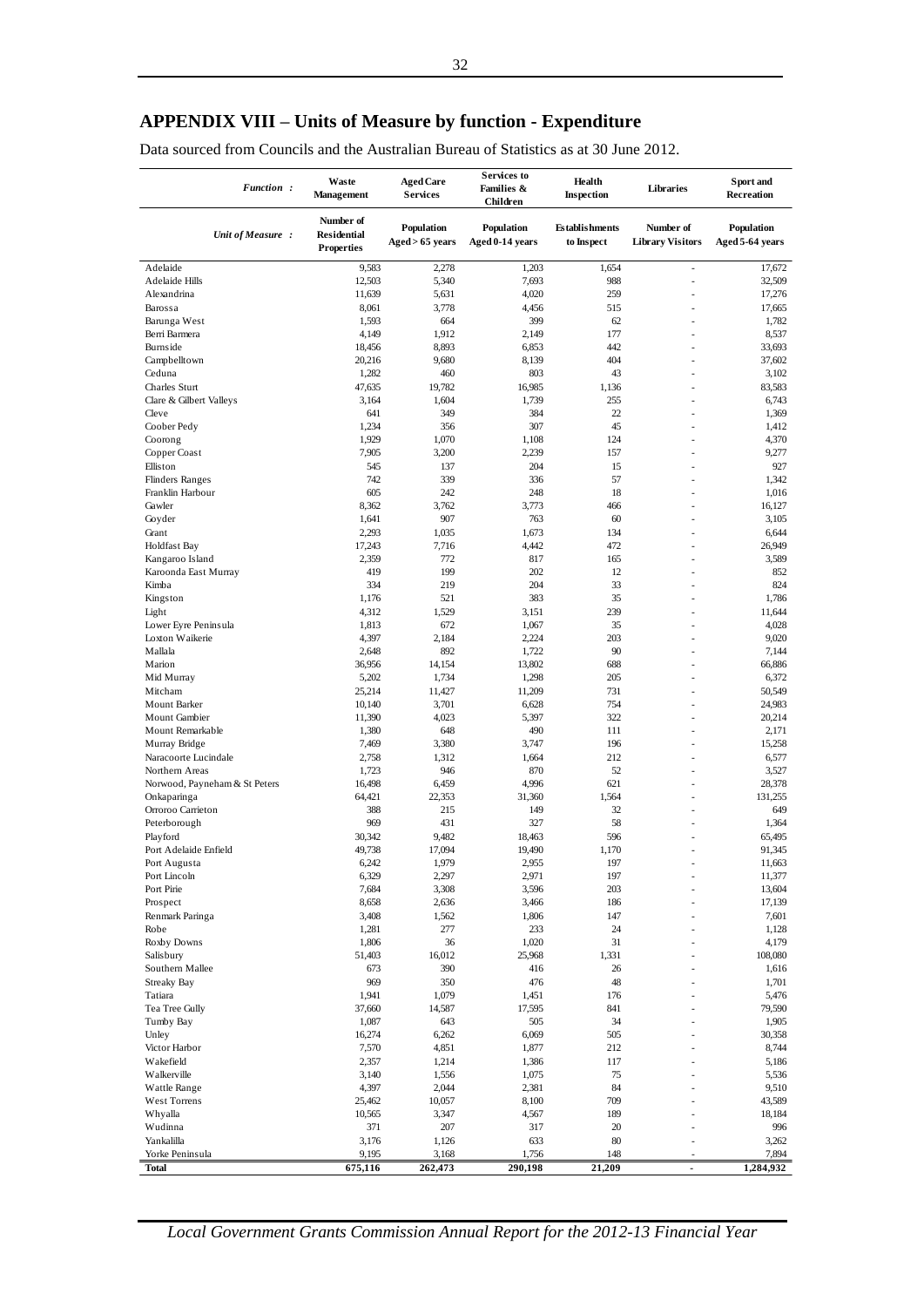| Function:                                | <b>Sealed Built</b><br><b>Up Roads</b> | <b>Sealed Non</b><br><b>Built Up Roads</b> | <b>Sealed Built-Up Roads</b><br>(Footpaths, kerbing,<br>street lighting etc) | <b>Unsealed</b><br><b>Built Up</b><br><b>Roads</b> | <b>Unsealed Non</b><br><b>Built Up Roads</b> | <b>Unformed</b><br><b>Roads</b> |
|------------------------------------------|----------------------------------------|--------------------------------------------|------------------------------------------------------------------------------|----------------------------------------------------|----------------------------------------------|---------------------------------|
| Unit of Measure:                         | <b>Sealed Built</b><br><b>Up Kms</b>   | <b>Sealed Non</b><br><b>Built Up Kms</b>   | <b>Sealed Built Up Kms</b>                                                   | <b>Unsealed</b><br><b>Built Up Kms</b>             | <b>Unsealed Non</b><br><b>Built Up Kms</b>   | <b>Unformed</b><br>Kms          |
| Adelaide                                 | 123                                    | $\blacksquare$                             | 123                                                                          | ä,                                                 | $\blacksquare$                               |                                 |
| Adelaide Hills                           | 205                                    | 402                                        | 205                                                                          | 6                                                  | 464                                          | 9                               |
| Alexandrina<br>Barossa                   | 247<br>144                             | 299<br>197                                 | 247<br>144                                                                   | 16<br>10                                           | 754<br>547                                   | 24<br>71                        |
| Barunga West                             | 34                                     | 38                                         | 34                                                                           | 7                                                  | 748                                          | 105                             |
| Berri Barmera                            | 70                                     | 191                                        | 70                                                                           | 14                                                 | 115                                          | 38                              |
| Burnside                                 | 229                                    | ä,                                         | 229                                                                          |                                                    | 5                                            | $\boldsymbol{0}$                |
| Campbelltown                             | 254                                    |                                            | 254                                                                          |                                                    | $\boldsymbol{0}$                             |                                 |
| Ceduna                                   | 42                                     | 35                                         | 42                                                                           | $\overline{4}$                                     | 1,377                                        | 257                             |
| Charles Sturt<br>Clare & Gilbert Valleys | 570<br>76                              | $\overline{\phantom{a}}$<br>144            | 570<br>76                                                                    | 1<br>13                                            | $\overline{\phantom{a}}$<br>1,406            | $\boldsymbol{0}$<br>187         |
| Cleve                                    | 21                                     | 54                                         | 21                                                                           | 8                                                  | 1,197                                        | 116                             |
| Coober Pedy                              | 25                                     | 3                                          | 25                                                                           | 28                                                 | 101                                          | 263                             |
| Coorong                                  | 54                                     | 295                                        | 54                                                                           | 14                                                 | 1,528                                        | 1                               |
| Copper Coast                             | 174                                    | 100                                        | 174                                                                          | 42                                                 | 501                                          | 131                             |
| Elliston                                 | 22                                     | 22                                         | 22                                                                           | 8                                                  | 960                                          | 136                             |
| <b>Flinders Ranges</b>                   | 22                                     | 6                                          | 22                                                                           | 10                                                 | 888                                          | 336                             |
| Franklin Harbour<br>Gawler               | 18<br>134                              | 69<br>29                                   | 18<br>134                                                                    | ä,<br>$\mathbf{1}$                                 | 811<br>17                                    | 37<br>2                         |
| Goyder                                   | 67                                     | 91                                         | 67                                                                           | 33                                                 | 2,831                                        | 226                             |
| Grant                                    | 27                                     | 443                                        | 27                                                                           | $\overline{c}$                                     | 793                                          | 313                             |
| Holdfast Bay                             | 171                                    | $\overline{\phantom{a}}$                   | 171                                                                          |                                                    | $\overline{\phantom{a}}$                     |                                 |
| Kangaroo Island                          | 52                                     | 203                                        | 52                                                                           | 56                                                 | 1,000                                        | 51                              |
| Karoonda East Murray                     | 10                                     | 101                                        | 10                                                                           | 5                                                  | 1,135                                        | 48                              |
| Kimba                                    | 12                                     | 78                                         | 12                                                                           | 10                                                 | 980                                          | 636                             |
| Kingston<br>Light                        | 43<br>77                               | 83<br>94                                   | 43<br>77                                                                     | $\overline{4}$<br>23                               | 554<br>1,207                                 | 60<br>57                        |
| Lower Eyre Peninsula                     | 44                                     | 97                                         | 44                                                                           | 17                                                 | 1,100                                        | 83                              |
| Loxton Waikerie                          | 68                                     | 347                                        | 68                                                                           | 16                                                 | 1,686                                        | 200                             |
| Mallala                                  | 75                                     | 65                                         | 75                                                                           | 44                                                 | 637                                          | 136                             |
| Marion                                   | 472                                    | $\overline{\phantom{a}}$                   | 472                                                                          | $\boldsymbol{0}$                                   |                                              |                                 |
| Mid Murray                               | 74                                     | 274                                        | 74                                                                           | 27                                                 | 2,027                                        | 984                             |
| Mitcham<br>Mount Barker                  | 380<br>176                             | 16<br>168                                  | 380<br>176                                                                   | $\boldsymbol{0}$<br>17                             | $\overline{2}$<br>380                        | 1<br>30                         |
| Mount Gambier                            | 198                                    | 16                                         | 198                                                                          | $\boldsymbol{0}$                                   | 3                                            | $\mathbf{1}$                    |
| Mount Remarkable                         | 26                                     | 70                                         | 26                                                                           | 15                                                 | 1,521                                        | 432                             |
| Murray Bridge                            | 146                                    | 273                                        | 146                                                                          | $\tau$                                             | 527                                          | 21                              |
| Naracoorte Lucindale                     | 80                                     | 407                                        | 80                                                                           | 3                                                  | 1,083                                        | 41                              |
| Northern Areas                           | 62                                     | 73                                         | 62                                                                           | 31                                                 | 1,756                                        | 274                             |
| Norwood, Payneham & St Peters            | 160                                    | ÷,<br>248                                  | 160                                                                          |                                                    |                                              | 3                               |
| Onkaparinga<br>Orroroo Carrieton         | 1,017<br>18                            | 35                                         | 1,017<br>18                                                                  | 6<br>7                                             | 185<br>871                                   | 696                             |
| Peterborough                             | 31                                     | 8                                          | 31                                                                           | 7                                                  | 799                                          | 385                             |
| Playford                                 | 464                                    | 245                                        | 464                                                                          | $\mathbf{1}$                                       | 94                                           | 6                               |
| Port Adelaide Enfield                    | 667                                    | $\sim$                                     | 667                                                                          | $\overline{4}$                                     | ÷,                                           |                                 |
| Port Augusta                             | 140                                    | 52                                         | 140                                                                          | 27                                                 | 98                                           | 92                              |
| Port Lincoln<br>Port Pirie               | 143<br>182                             | 7<br>148                                   | 143<br>182                                                                   | 3<br>11                                            | 3<br>622                                     | $\overline{c}$<br>212           |
| Prospect                                 | 87                                     | ÷.                                         | 87                                                                           | L,                                                 | $\omega$                                     | $\overline{\phantom{a}}$        |
| Renmark Paringa                          | 50                                     | 257                                        | 50                                                                           | 5                                                  | 133                                          | 51                              |
| Robe                                     | 29                                     | 13                                         | 29                                                                           | $\overline{c}$                                     | 336                                          | 56                              |
| Roxby Downs                              | 29                                     | 6                                          | 29                                                                           | ÷,                                                 | $\overline{4}$                               | $\frac{1}{2}$                   |
| Salisbury                                | 765                                    | 23                                         | 765                                                                          | 3                                                  | $\mathfrak{Z}$                               | $\frac{1}{2}$                   |
| Southern Mallee                          | 25                                     | 90                                         | 25                                                                           | $\tau$                                             | 1,070                                        | 144                             |
| <b>Streaky Bay</b><br>Tatiara            | 44<br>82                               | 41<br>434                                  | 44<br>82                                                                     | 10<br>11                                           | 1,418<br>1,180                               | 219<br>225                      |
| Tea Tree Gully                           | 560                                    | 17                                         | 560                                                                          | $\mathbf{2}$                                       | 8                                            | 6                               |
| Tumby Bay                                | 31                                     | 21                                         | 31                                                                           | $\overline{4}$                                     | 964                                          | 90                              |
| Unley                                    | 164                                    | $\sim$                                     | 164                                                                          | ä,                                                 | $\overline{\phantom{a}}$                     |                                 |
| Victor Harbor                            | 135                                    | 112                                        | 135                                                                          | 10                                                 | 124                                          | $\overline{c}$                  |
| Wakefield                                | 72                                     | 133                                        | 72                                                                           | 9                                                  | 2,383                                        | 85                              |
| Walkerville<br>Wattle Range              | 35<br>143                              | $\omega$<br>371                            | 35<br>143                                                                    | 34                                                 | $\overline{\phantom{a}}$<br>1,350            | 559                             |
| West Torrens                             | 289                                    | $\sim$                                     | 289                                                                          | $\boldsymbol{0}$                                   | $\blacksquare$                               |                                 |
| Whyalla                                  | 201                                    | 17                                         | 201                                                                          | 5                                                  | 54                                           | 3                               |
| Wudinna                                  | 17                                     | 64                                         | 17                                                                           | 8                                                  | 1,266                                        | 351                             |
| Yankalilla                               | 53                                     | 76                                         | 53                                                                           | 3                                                  | 363                                          | 48                              |
| Yorke Peninsula                          | 173                                    | 296                                        | 173                                                                          | 53                                                 | 3,132                                        | 236                             |
| Total                                    | 10,533                                 | 7,494                                      | 10,533                                                                       | 725                                                | 47,101                                       | 8,779                           |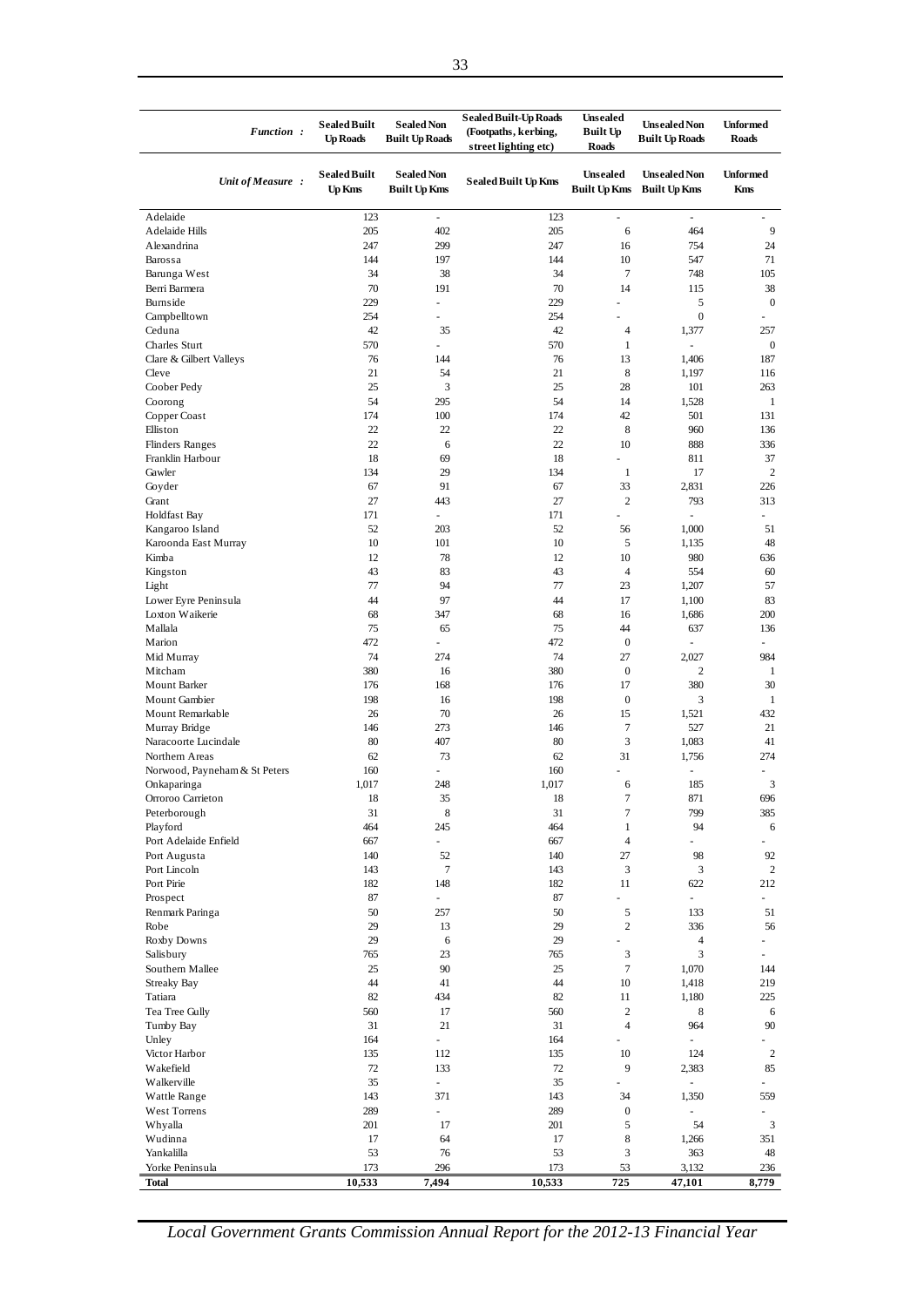| <b>Function:</b>                        | <b>Stormwater Drainage -</b><br>Maintenance                                                 | <b>Commuity Support</b>                                               | <b>Jetties</b> and<br><b>Wharves</b>    | <b>Public Order</b><br>and Safety    | Planning &<br><b>Building Control</b>                      | <b>Bridges</b>           |
|-----------------------------------------|---------------------------------------------------------------------------------------------|-----------------------------------------------------------------------|-----------------------------------------|--------------------------------------|------------------------------------------------------------|--------------------------|
|                                         | No. of Urban, Industrial<br>Unit of Measure : & Commercial Properties<br>(excluding exempt) | <b>Population x CRI</b><br>(SEIFA Index of<br>Advantage/Disadvantage) | <b>Number of Jetties</b><br>and Wharves | <b>Total Number</b><br>of Properties | <b>Number of New</b><br>Developments &<br><b>Additions</b> | <b>Number of Bridges</b> |
| Adelaide                                | 18,800                                                                                      | 19,239                                                                | ÷.                                      | 23,104                               | 1,110                                                      | 11                       |
| Adelaide Hills                          | 13,133                                                                                      | 35,913                                                                | ÷,                                      | 18,468                               | 1,164                                                      | 72                       |
| Alexandrina                             | 12,186                                                                                      | 24,335                                                                | $\overline{4}$<br>÷,                    | 18,958                               | 1,251<br>884                                               | 35                       |
| Barossa<br>Barunga West                 | 8,751<br>1,654                                                                              | 22,372<br>2,657                                                       |                                         | 12,864<br>2,946                      | 101                                                        | 63                       |
| Berri Barmera                           | 4,597                                                                                       | 11,982                                                                | $\overline{4}$                          | 6,723                                | 204                                                        |                          |
| Burnside                                | 19,498                                                                                      | 39,122                                                                | ٠                                       | 21,891                               | 1,385                                                      | 6                        |
| Campbelltown                            | 20,858                                                                                      | 48,531                                                                |                                         | 23,429                               | 1,229                                                      | 58                       |
| Ceduna                                  | 1,459                                                                                       | 3,991                                                                 | 3                                       | 2,640                                | 123                                                        |                          |
| <b>Charles Sturt</b>                    | 51,021                                                                                      | 109,625                                                               |                                         | 56,870                               | 3,188                                                      | 5                        |
| Clare & Gilbert Valleys<br>Cleve        | 3,545<br>728                                                                                | 8,844<br>1,810                                                        | $\mathbf{1}$                            | 7,365<br>1,701                       | 272<br>57                                                  | 30                       |
| Coober Pedy                             | 1,355                                                                                       | 2,086                                                                 |                                         | 1,979                                | 68                                                         | ÷                        |
| Coorong                                 | 2,104                                                                                       | 5,994                                                                 | $\overline{4}$                          | 4,879                                | 175                                                        | ÷                        |
| Copper Coast                            | 8,368                                                                                       | 14,115                                                                | $\mathbf{1}$                            | 12,368                               | 667                                                        |                          |
| Elliston                                | 602                                                                                         | 1,116                                                                 | $\mathbf{1}$                            | 1,570                                | 28                                                         |                          |
| <b>Flinders Ranges</b>                  | 797                                                                                         | 1,827                                                                 |                                         | 2,237                                | 44                                                         |                          |
| Franklin Harbour                        | 643                                                                                         | 1,372                                                                 |                                         | 1,331                                | 118                                                        | $\boldsymbol{2}$         |
| Gawler<br>Goyder                        | 8,875<br>1,802                                                                              | 21,652<br>4,437                                                       |                                         | 10,661<br>5,012                      | 700<br>131                                                 | 10<br>10                 |
| Grant                                   | 2,392                                                                                       | 8,028                                                                 |                                         | 5,732                                | 265                                                        | 1                        |
| <b>Holdfast Bay</b>                     | 18,632                                                                                      | 33,952                                                                | $\overline{c}$                          | 21,839                               | 952                                                        | $\overline{4}$           |
| Kangaroo Island                         | 2,561                                                                                       | 4,674                                                                 | $\mathbf{1}$                            | 5,961                                | 179                                                        | 25                       |
| Karoonda East Murray                    | 452                                                                                         | 1,128                                                                 | ٠                                       | 1,482                                | 28                                                         | ÷.                       |
| Kimba                                   | 389                                                                                         | 1,069                                                                 |                                         | 1,074                                | 33                                                         |                          |
| Kingston                                | 1,272                                                                                       | 2,485                                                                 | $\mathbf{1}$                            | 2,845                                | 115                                                        | ÷                        |
| Light                                   | 4,681                                                                                       | 13,611                                                                |                                         | 7,890                                | 532                                                        | 21                       |
| Lower Eyre Peninsula<br>Loxton Waikerie | 1,913<br>4,795                                                                              | 4,905<br>12,386                                                       | 3<br>$\mathbf{1}$                       | 4,269<br>8,806                       | 307<br>334                                                 | $\boldsymbol{2}$         |
| Mallala                                 | 2,727                                                                                       | 8,662                                                                 | ÷                                       | 4,924                                | 336                                                        | 3                        |
| Marion                                  | 38,706                                                                                      | 84,604                                                                | ÷,                                      | 42,949                               | 1,764                                                      | 3                        |
| Mid Murray                              | 5,392                                                                                       | 8,980                                                                 | 11                                      | 11,182                               | 398                                                        | 12                       |
| Mitcham                                 | 26,481                                                                                      | 59,432                                                                |                                         | 29,640                               | 1,622                                                      | 21                       |
| Mount Barker                            | 10,993                                                                                      | 29,416                                                                | ÷,                                      | 15,547                               | 1,265                                                      | 173                      |
| Mount Gambier                           | 12,547                                                                                      | 27,793                                                                |                                         | 14,463                               | 464                                                        | $\,1$<br>9               |
| Mount Remarkable<br>Murray Bridge       | 1,459<br>8,040                                                                              | 2,973<br>21,695                                                       | 1<br>6                                  | 3,602<br>11,969                      | 114<br>442                                                 | 6                        |
| Naracoorte Lucindale                    | 3,094                                                                                       | 8,478                                                                 |                                         | 6,734                                | 267                                                        | 24                       |
| Northern Areas                          | 1,890                                                                                       | 4,791                                                                 |                                         | 4,652                                | 244                                                        | 18                       |
| Norwood, Payneham & St Peters           | 18,789                                                                                      | 34,540                                                                | ÷,                                      | 20,851                               | 1,067                                                      |                          |
| Onkaparinga                             | 67,657                                                                                      | 164,303                                                               | $\,1$                                   | 78,459                               | 3,524                                                      | 49                       |
| Orroroo Carrieton                       | 432                                                                                         | 910                                                                   | ÷                                       | 1,658                                | 27                                                         | 224                      |
| Peterborough<br>Playford                | 1,049<br>31,514                                                                             | 2,221<br>90,717                                                       |                                         | 1,939<br>38,781                      | 27<br>2,881                                                | 9<br>12                  |
| Port Adelaide Enfield                   | 54,349                                                                                      | 120,843                                                               |                                         | 62,732                               | 3,233                                                      | 1                        |
| Port Augusta                            | 6,741                                                                                       | 15,857                                                                | 3                                       | 8,093                                | 307                                                        | $\tau$                   |
| Port Lincoln                            | 7,138                                                                                       | 15,360                                                                | $\sqrt{2}$                              | 8,736                                | 457                                                        | 1                        |
| Port Pirie                              | 8,209                                                                                       | 19,743                                                                | 5                                       | 11,173                               | 368                                                        | 10                       |
| Prospect                                | 9,264                                                                                       | 19,640                                                                |                                         | 10,159                               | 300                                                        |                          |
| Renmark Paringa                         | 3,741                                                                                       | 10,385                                                                | $\mathbf{1}$<br>$\mathbf{1}$            | 5,722                                | 167<br>118                                                 | 5                        |
| Robe<br>Roxby Downs                     | 1,392<br>1,926                                                                              | 1,454<br>4,101                                                        |                                         | 2,669<br>2,197                       | 109                                                        | $\mathbf{1}$<br>L,       |
| Salisbury                               | 54,045                                                                                      | 140,398                                                               | ÷,                                      | 59,317                               | 3,910                                                      | 22                       |
| Southern Mallee                         | 769                                                                                         | 2,147                                                                 |                                         | 2,021                                | 15                                                         |                          |
| Streaky Bay                             | 1,053                                                                                       | 2,230                                                                 | $\mathbf{1}$                            | 2,666                                | 101                                                        |                          |
| Tatiara                                 | 2,220                                                                                       | 6,974                                                                 | $\overline{a}$                          | 5,103                                | 137                                                        | 16                       |
| Tea Tree Gully                          | 39,122                                                                                      | 95,360                                                                | ÷,                                      | 42,870                               | 2,474                                                      | 5                        |
| Tumby Bay                               | 1,162                                                                                       | 2,764                                                                 | $\overline{c}$                          | 2,493                                | 60                                                         | $\overline{4}$           |
| Unley<br>Victor Harbor                  | 17,792<br>8,048                                                                             | 34,892<br>14,555                                                      | ÷,                                      | 19,577<br>10,960                     | 473<br>657                                                 | $\,$ 8 $\,$<br>26        |
| Wakefield                               | 2,556                                                                                       | 7,188                                                                 | ÷,                                      | 5,889                                | 209                                                        | 24                       |
| Walkerville                             | 3,266                                                                                       | 6,625                                                                 | ÷,                                      | 3,669                                | 278                                                        |                          |
| Wattle Range                            | 4,816                                                                                       | 12,896                                                                | ÷,                                      | 9,955                                | 310                                                        | $\,1$                    |
| West Torrens                            | 27,831                                                                                      | 55,853                                                                |                                         | 31,456                               | 1,215                                                      | 18                       |
| Whyalla                                 | 11,211                                                                                      | 24,901                                                                | 3                                       | 12,527                               | 397                                                        | ÷.                       |
| Wudinna                                 | 441                                                                                         | 1,299                                                                 |                                         | 1,345                                | 47                                                         |                          |
| Yankalilla<br>Yorke Peninsula           | 3,327<br>9,586                                                                              | 4,678<br>12,079                                                       | $\boldsymbol{2}$<br>12                  | 5,781<br>15,086                      | 315<br>636                                                 | 35                       |
| <b>Total</b>                            | 728,640                                                                                     | 1,644,993                                                             | 77                                      | 926,438                              | 46,379                                                     | 1,103                    |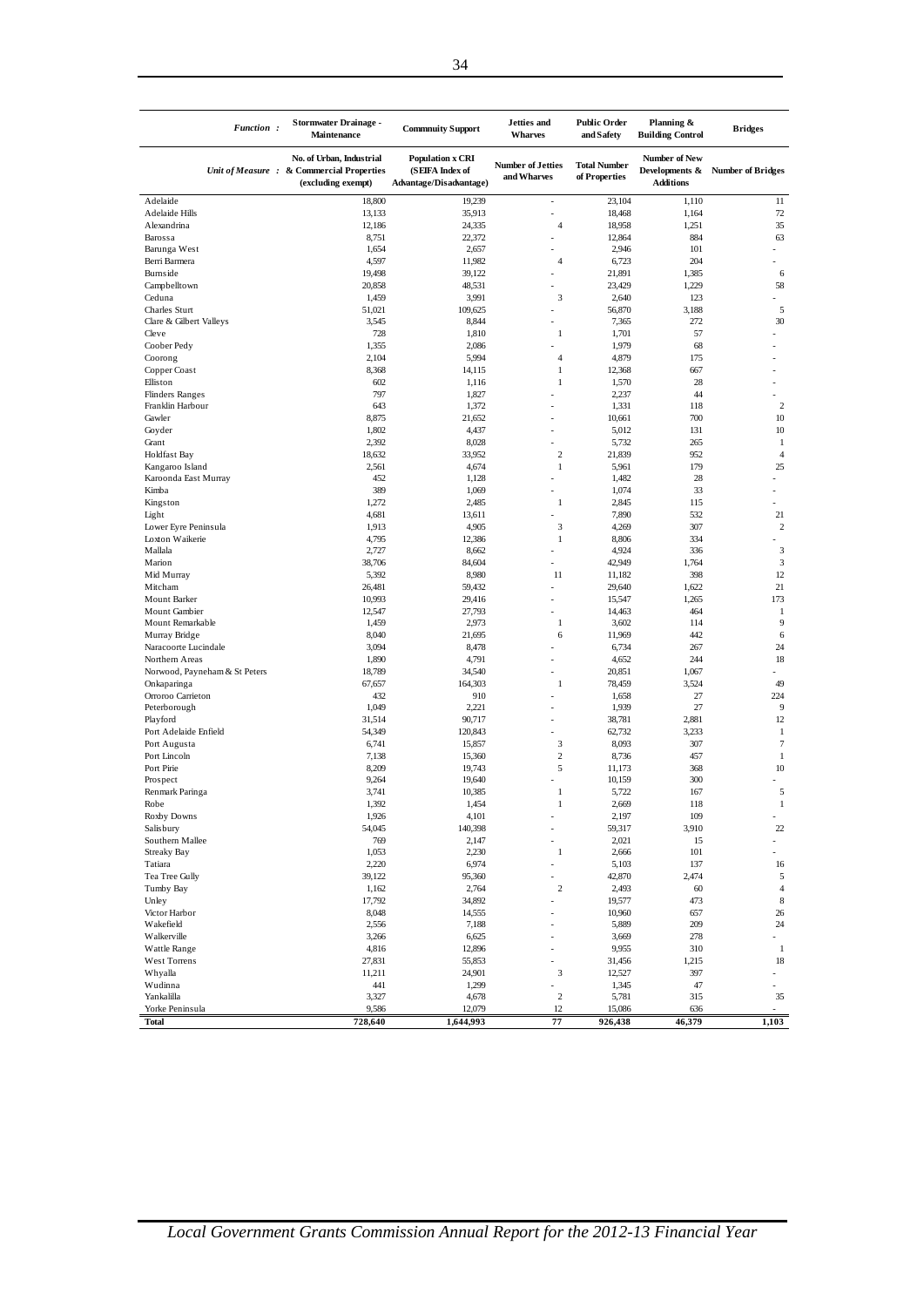## **APPENDIX IX - Background of Financial Assistance Grants to Local Government**

- i) Annual reports of the interim State Grants Commission and the South Australian Local Government Grants Commission presented since 1976 have contained detailed information on the history of the provision of Commonwealth Financial Assistance Grants to Local Government in Australia.
- ii) Further information particularly with regard to the general methodology is also available in the 1974, 1975, 1976 and 1977 reports of the Commonwealth Grants Commission dealing with financial assistance for Local Government, the Report of the National Inquiry into Local Government Finance (Self Report) published in 19851 and the 1991 report of the Commonwealth Grants Commission on the Distribution of General Purpose Grants for Local Government. 2
- iii) The following is a summary of important events since the commencement of the Commonwealth's involvement in the provision of financial assistance to Local Government:
- *Commonwealth Grants Commission Act, 1973 –* the Commonwealth Grants Commission was given the power to assess Financial Assistance Grants to Local Government with a view to promoting fiscal equalisation between regions. Applications for assistance under Section 96 of the Constitution could be made by 'approved regional organisations' of Local Government.
- *1974-75 -* First Commonwealth general-purpose grant of \$56.345 million distributed to local government authorities on the basis of recommendations by the Commonwealth Grants Commission. South Australia received \$4.774 million or 8.4728 per cent of the total allocation.
- *1975-76*  \$79.908 million distributed by the Commonwealth Grants Commission. South Australia received \$6.785 million or 8.4910 per cent of the total allocation.
- *May 1976 -* Special report of the Commonwealth Grants Commission included recommendations on tax-sharing grants to Local Government.
- *Commonwealth Grants Commission Act, 1976 -* Replaced the 1973 Act. Deleted reference to 'approved regional organisations'. Introduced new definition of a grant of assistance to a State or Local Government purposes.
- *Local Government (Personal Income Tax Sharing) Act, 1976 -* Provided for continuation of general-purpose grants to Local Government with the level of funding being linked to Commonwealth personal income tax collections. Relevant percentages were:

| 1976 to 1978-79    | 1.52% |
|--------------------|-------|
| 1979-80            | 1.75% |
| 1980-81 to 1984-85 | 2.00% |

South Australia's share of funds set at 8.5178 per cent from 1 July 1976.

Each State was required to establish a Local Government Grants Commission to make recommendations on the distribution of funds. Allowed for a per capita minimum grant to councils based on at least 30 per cent of funds, with the remaining funds to be allocated on a fiscal equalisation basis.

- *July 1976 -* Interim SA Grants Commission established to recommend allocation of \$11.925 million in South Australia for 1976-77.
- *South Australian Local Government Grants Commission Act, 1976 -* Enacted 21 October 1976 and proclaimed 19 May 1977. The Commission's main function was to recommend on the distribution of grants.
- *May 1977 -* Special report by Commonwealth Grants Commission concerned with the interstate distribution of funds, which established an apportionment of funds between the States and increased the share of funds to South Australia to 8.6010 per cent from 1 July 1977.

 $\overline{a}$ 

<sup>1</sup> National Inquiry into Local Government Finance Report, AGPS, Canberra, 1985; Peter Self, Chairman

 $2$  Report on the Interstate Distribution of General Purpose Grants for Local Government, Commonwealth Grants Commission, AGPS, Canberra 1991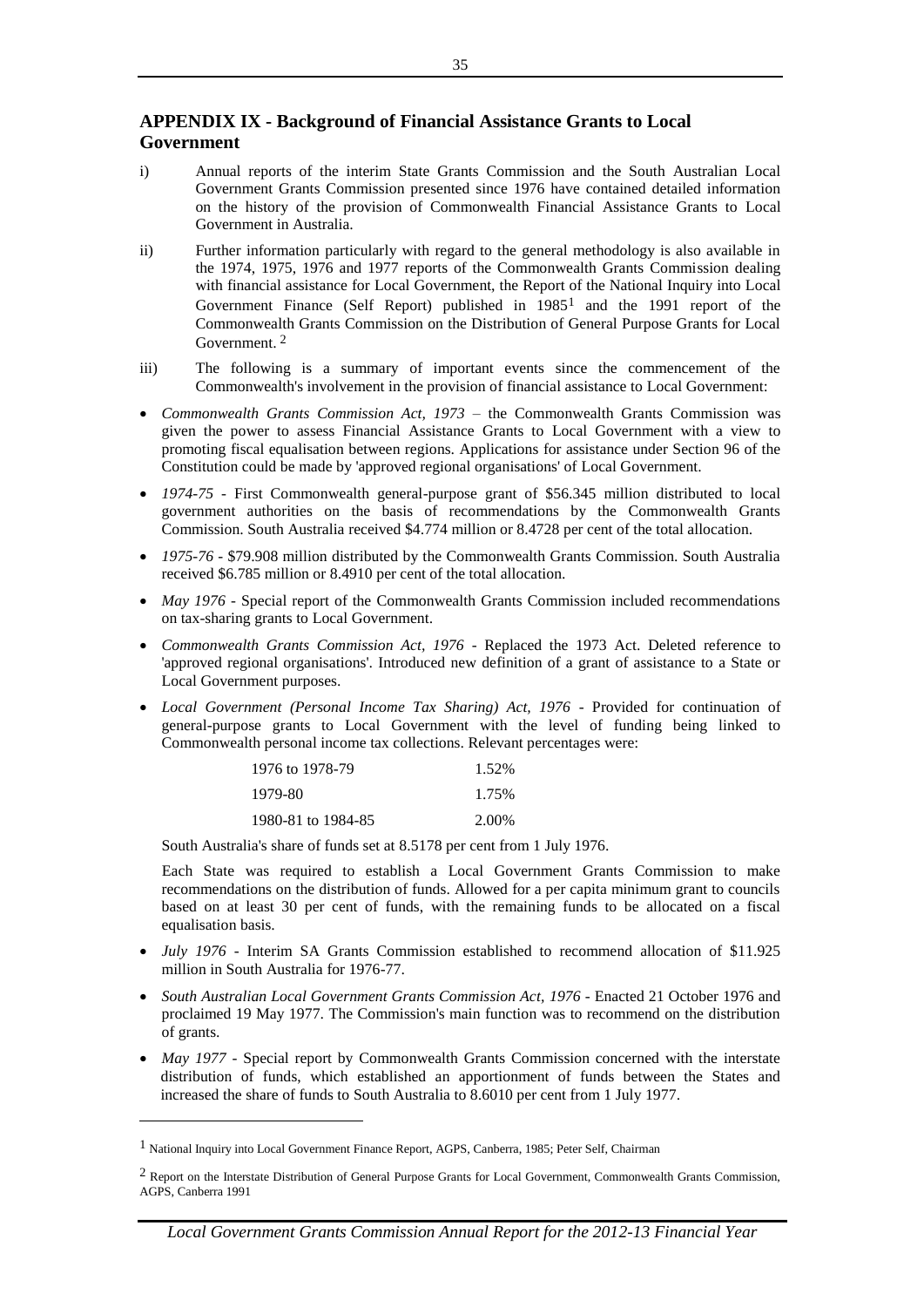- *May 1984 -* Commonwealth Government set up National Inquiry into Local Government Finance, chaired by Professor Peter Self.
- *May 1985 -* Commonwealth Local Government (Personal Income Tax Sharing) Act amended to provide for an increase in funding for 1985-86 based on the 1984-85 allocation adjusted for any changes in the Consumer Price Index in the year ended March 1986, plus a 2 per cent real increase.
- *October 1985 -* Self Inquiry report presented to Commonwealth Government.
- *Local Government (Financial Assistance) Act, 1986 -* Came into operation on 1 July 1986 and replaced the Local Government (Personal Income Tax Sharing) Act, 1976.

It embodied a number of the recommendations of the Self Inquiry and changed the basis of funding by the Commonwealth and included a requirement that each State develop and submit to the Commonwealth by 1 July 1987 principles for the distribution of funds amongst local governing authorities.

South Australia's share of funds set at 8.5212 per cent for 1986-87 rising to 8.7890 per cent in 1988-89. Thereafter funds to be distributed between the States on an equal per capita basis using estimated resident populations at 31 December in the previous year.

Amended in June 1988 and June 1989 to provide new base funding levels for 1988-89 and 1989-90 respectively.

Amended in June 1991 to give effect to the Special Premiers' Conference decision to untie local roads funds and pay these through general purpose grants, and to provide the Treasurer with a discretion to set base funding at a level consistent with the underlying growth in general revenue assistance to the States.

- *February 1991* Report by the Commonwealth Grants Commission on the Interstate Distribution of General Purpose Grants for Local Government.
- *South Australian Local Government Grants Commission Act 1992,* was assented to on 21 May 1992, and replaced the South Australian Local Government Grants Commission Act 1976.
- *Local Government (Financial Assistance) Act 1995 -* Came into operation on 1 July 1995, replaced the Local Government (Financial Assistance) Act 1986 and embodied recommended arrangements contained in the Discussion Paper conducted as part of the review of the previous Act.

It retained horizontal fiscal equalisation (subject to a minimum grant entitlement) as the primary mechanism for grant distribution and an equal per capita interstate distribution and replaced state by state principles with a set of national principles prepared by the Commonwealth Minister. It provided for the making of an annual report to the Federal Parliament on the operation of the Act and the performance of councils including their efficiency and services provided for Aboriginal & Torres Strait Islander Communities.

- *April 1998* The South Australian Local Government Grants Commission's comprehensive methodology review of the general-purpose grant calculation was completed. The revised methodology was used, albeit constrained to minus 10% and plus 20% change, for the first time for the 1998-99 allocations.
- *April 1999*  refinement of the South Australian methodology, as it relates to the differences between councils in the cost associated with the reconstruction and maintenance of roads, was completed. The newly calculated cost relativity indices (previously known as disability factors) were used in the calculation of the South Australian grant allocations for 1999-2000.
- *May 2000* refinement of the South Australian methodology, in relation to road lengths. The Commission with the assistance of a consultant mapped all councils' roads into a Geographical Information System format. The newly calculated road lengths were used in the calculation of the South Australian grant allocations for 2001-2002.
- *June 2000* the Commonwealth Minister announced the review into the Local Government (Financial Assistance) Act 1995. The Commonwealth Grants Commission was commissioned to undertake the review. The final report was completed in June 2001.
- *June 2001* the Commonwealth Minister received the report from the Commonwealth Grants Commission into the operations of the Commonwealth Local Government (Financial Assistance) Act 1995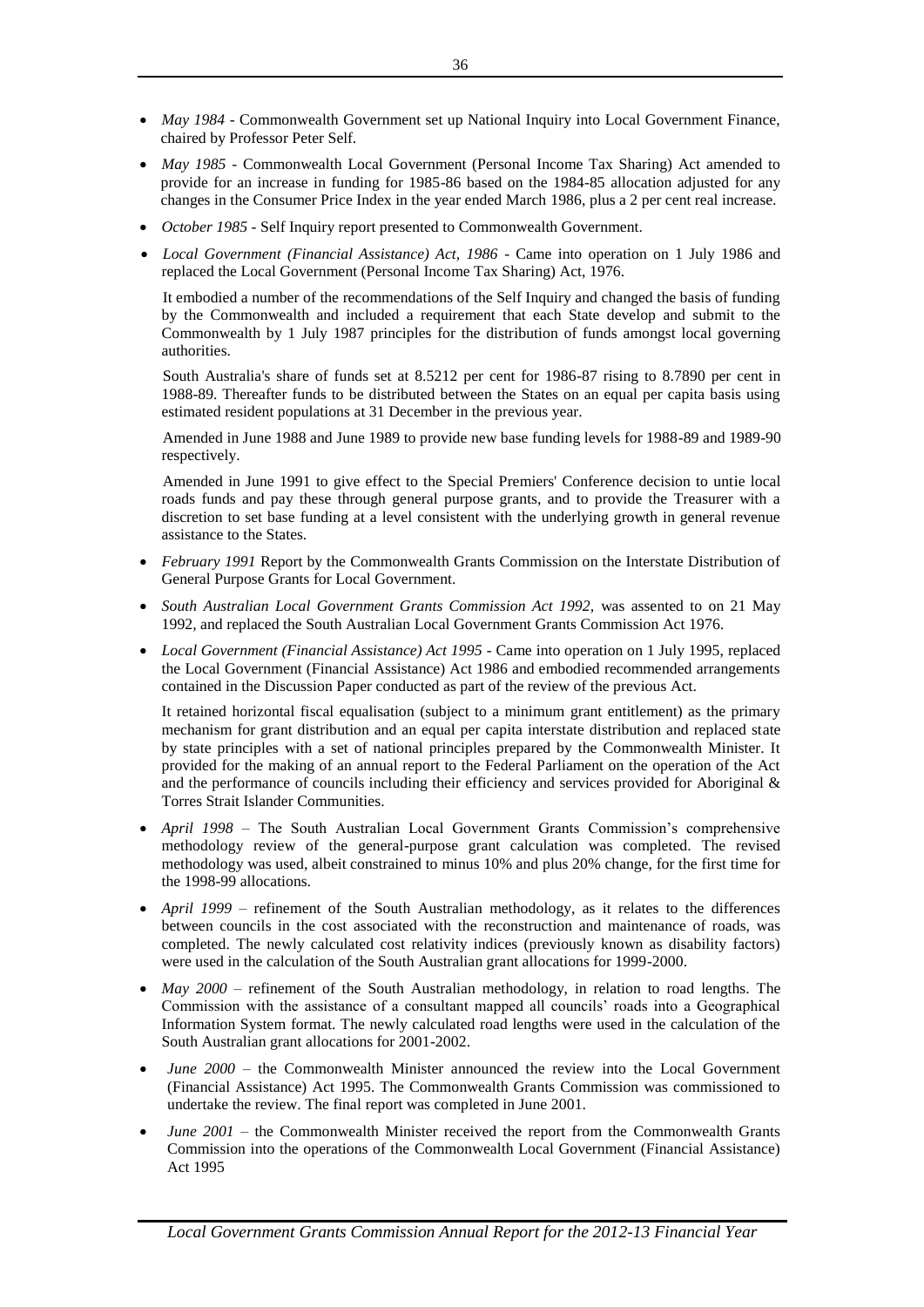*June 2002* – the Commonwealth Minister announced the *'Inquiry into Local Government and Cost Shifting'*. The inquiry was conducted by the House of Representatives Standing Committee on Economics, Finance and Public Administration and was requested to inquire into, and report upon, cost shifting onto Local Government by State Governments and the financial position of Local Government.

This included an examination of: Local Government's current roles and responsibilities and current funding arrangements. It also included an assessment of the findings of the Commonwealth Grants Commission's review of the *Local Government (Financial Assistance) Act 1995* of June 2001.

- *February 2003*  the House of Representatives Standing Committee on Economics, Finance and Public Administration, as part of its "*Inquiry into Local Government and Cost Shifting'* issued a discussion paper entitled 'At the Crossroads.'
- *October 2003 -* the House of Representatives Standing Committee on Economics, Finance and Public Administration, "Rates and Taxes: A Fair Share for Responsible Local Government, Final Report.
- *March 2004* the Prime Minister announced \$26.25 million (over three years) in financial assistance to Local Government in South Australia to supplement the Identified Local Road Grants. This was made up of \$4.25 million in 2004-05, \$9 million in 2005-06 and \$13 million in 2006-07.
- *June 2005 –* Government Response to the Report of the House of Representatives Standing Committee on Economics, Finance and Public Administration, *Rates and Taxes.*
- *August 2005 - Rising to the Challenge, Towards: Financially Sustainable Local Government in South Australia – final report. Overview and supporting analysis.* Commissioned by the SA Local Government Association with the support of Local Government.
- *September 2005 –* Commonwealth Grants Commission asked by the Commonwealth Government to review the interstate distribution of the Identified Local Road Grants
- *June 2006 –* Commonwealth Grants Commission presented its report to the Commonwealth Government into the interstate distribution of the Identified Local Road Grants.
- *November 2006 –* Issues Paper *"Review of the Interstate Distribution of Local Road Grants"*  circulated by the Commonwealth Grants Commission.
- *January 2006 –* Submission by South Australia to the Commonwealth Grants Commission regarding the review of the interstate distribution of Local Road Grants.
- *June 2006* Commonwealth Grants Commission report to the Commonwealth Government completed.
- *June 2007* Commonwealth Government's response to the Commonwealth Grants Commission Report.
- *June 2007 –* announcement of the continuation of the Roads to Recovery 2 program for the next four years (2005-06 to 2008-09). South Australia's share is worth over \$57 million indexed in line, to reflect the change in the Financial Assistance Grants.
- *July 2007* The Commission's methodology review of the general-purpose grant calculation (inclusion of depreciation and additional expenditure functions) was completed. The revised methodology was used, albeit constrained to 0% no change and plus 10% change, for the first time for the 2007-08 allocations.
- *September 2007*  The Executive Officer and Staff of the Commission visited the Victorian Grants Commission to assess Victoria's "Balanced Budget" methodology against the "Direct Assessment" methodology used in South Australia. Outcomes of the assessment demonstrated clear similarities between the two methodologies.
- *March 2008*  the Commission undertook a project in conjunction with the Local Government to provide grant support (approximately \$8,000) to councils identified as needing assistance with the development of their Asset Management Plans.
- *June 2008* The Commission's methodological review of the stormwater maintenance expenditure function was completed. The review re-assessed the cost driver for stormwater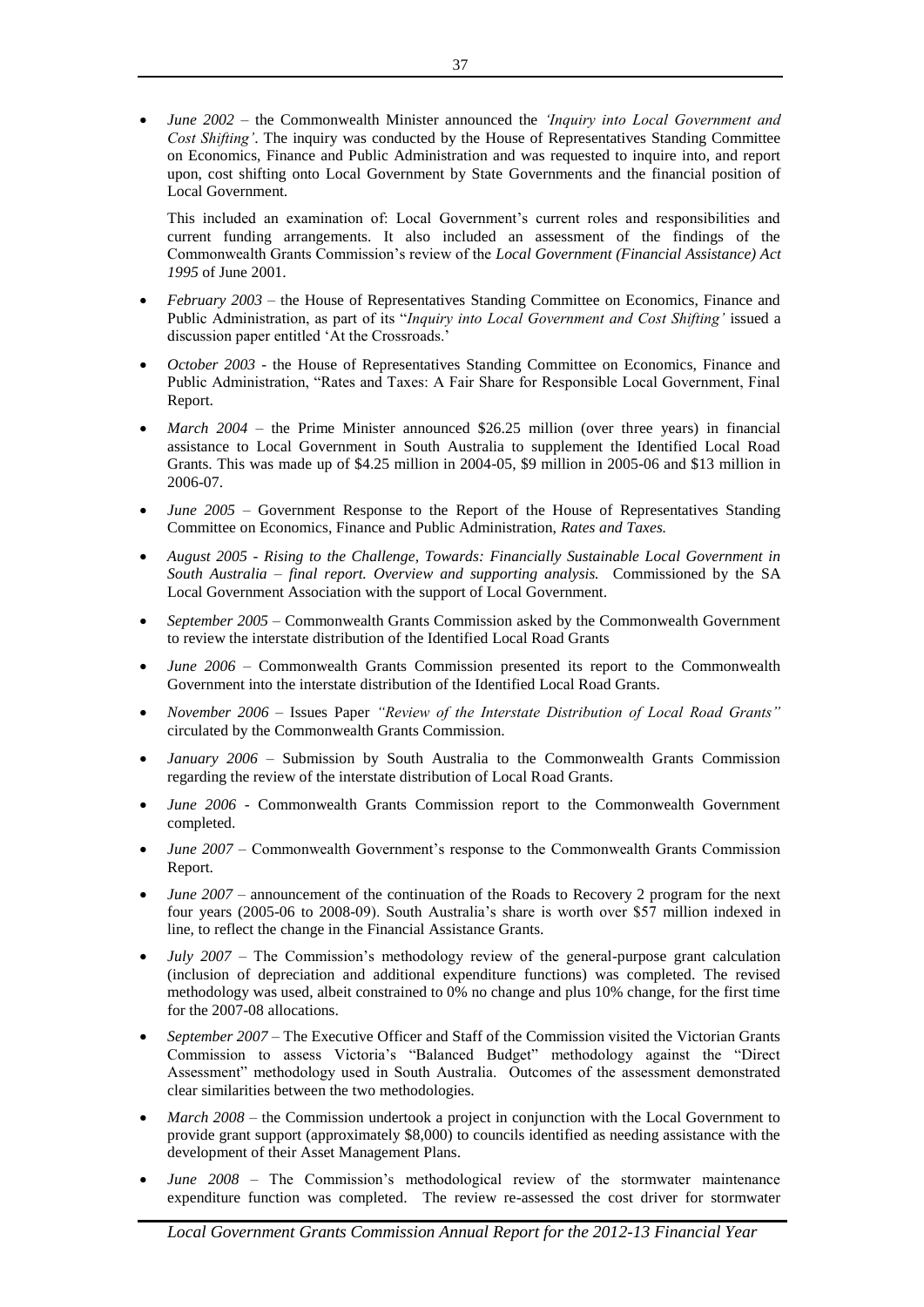maintenance and the factors, which influence the costs associated with the maintenance of stormwater. The revised methodology was used for the 2008-09 allocations. Changes in grants were constrained to minus 1% and positive 10% as a result of the changes.

- *March 2009* announcement of the continuation of the third Roads to Recovery program for the next 5 years (2009-10 to 2013-14). South Australia's share over life of the program will exceed \$145 million and \$21 million will be distributed by the Grants Commission under the Special Local Roads Program.
- *June 2009*  approximately one quarter of the 2009-10 Financial Assistance Grants were brought forward by the Commonwealth and paid in 2008-09. Allocation of the early payment of the 2009- 10 grants was based on the 2008-09 distribution.
- *May 2010* the Commission completed an investigation into the effects of decreasing property valuations on councils affected by drought and reductions in the availability of water for irrigation. The Commission found that while councils in the Riverland region were affected by drought, no specific services had been provided by councils to address the issue. The Commission concluded that its current methodology accounts for decreased capacity to raise revenue a result of decreases in property values.
- *June 2010 approximately one quarter of the 2010-11 Financial Assistance Grants were brought* forward by the Commonwealth and paid in 2009-10. Allocation of the early payment of the 2010- 11 grants was based on the 2009-10 distribution.
- *May 2011* the Commission's investigation into the effects of growth within local government was completed. Commencing in 2009-10, the investigation looked at the effects of the State Government's *30 Year Plan for Greater Adelaide* and its associated regional plans on population growth within local governing authorities. The investigations included consulting with councils to establish the costs associated with population increases, residential development, the need for increased infrastructure and services and the opportunities to raise additional revenue from expanding communities. The investigation also assessed the Commissions current methodology to recognise growth within local government.
- *May 2011* The Commission completed a review of the effects of including depreciation into its methodology for 2007-08 and associated withdrawal of capital expenditure from its methodology.
- *May2011*  the Commission updated the unit of measure for the Sport and Recreation expenditure function calculation by increasing the population range from 5-49 years of age to 5-64 years of age.
- *May 2011* The Commission completed a review on work undertaken in 2002-03 to assess the costs associated with the provision of airports and airstrips by local government. Investigations confirmed earlier work that the local government sector, on average, makes a profit from the provision of airstrips and airports.
- *May 2011*  The Commission reviewed the incorporation of Cost Relativity Indices into the expenditure function calculations for roads by revisiting its work from 2002-03. The Commission was able to confirm that there continues to be a lack of clear data available across the sector to measure traffic volumes. Investigations also found that the classification of roads can vary significantly across councils based on information obtained from a survey of council's Asset Management Plans.
- *May 2011*  The Commission withdrew all calculations (on both the revenue and expenditure sides of the methodology) relating to libraries for a period of one year, based on inconsistencies found with libraries data.
- *May 2011* The Commonwealth announced the extension of the Supplementary Local Road Funding for a further three years from 2011-12 to 2013-14, providing an additional \$50.9 million to South Australian councils.
- *June 2011* approximately one quarter of the 2011-12 Financial Assistance Grants were brought forward by the Commonwealth and paid in 2010-11. Allocation of the early payment of the 2011- 12 grants was based on the 2010-11 distribution.
- *May 2012* For the  $2<sup>nd</sup>$  year, the Commission withdrew all calculations (on both the revenue and expenditure sides of the methodology) relating to libraries due to ongoing concerns over inconsistencies found with libraries data.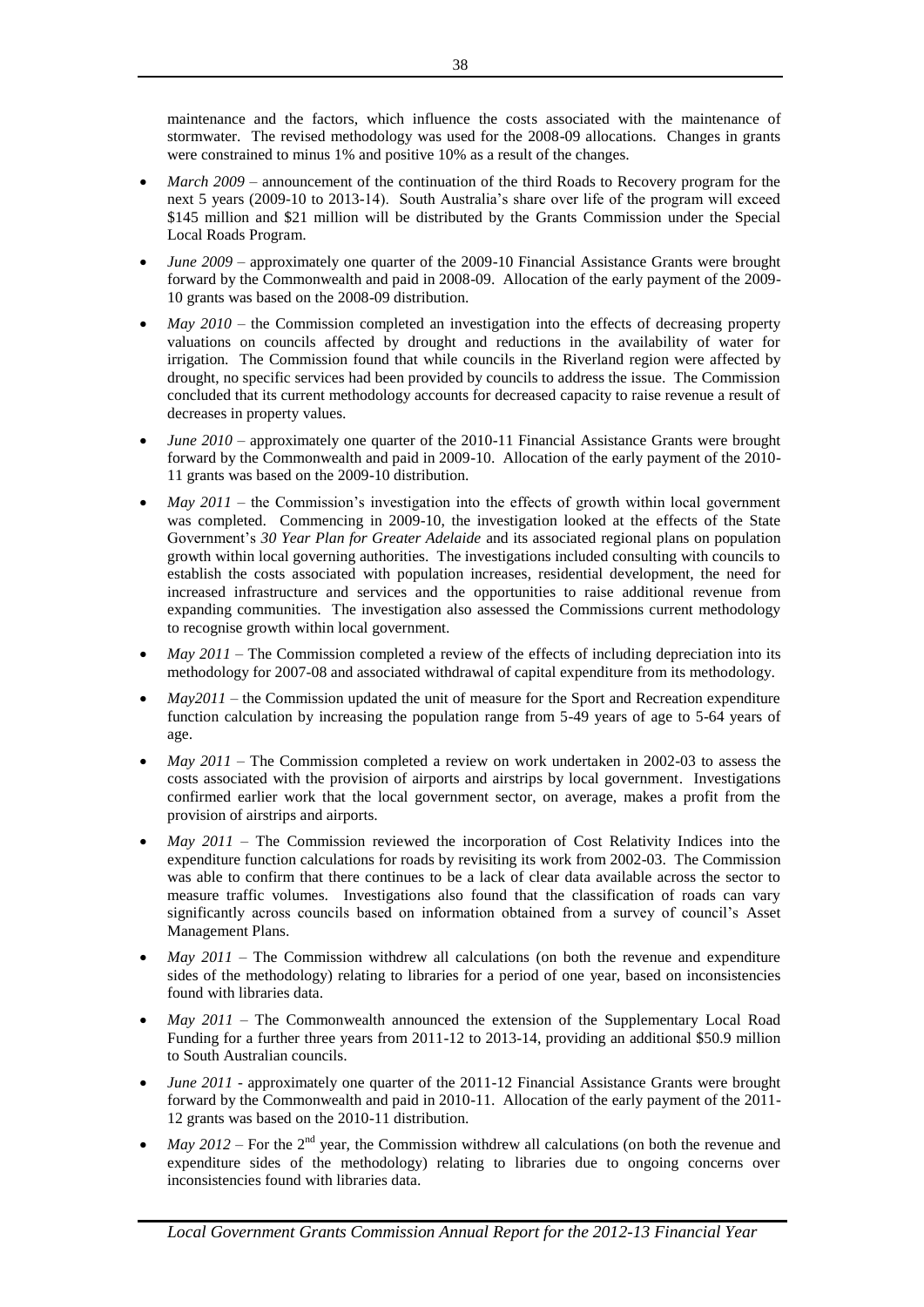- *May 2012*  as part of the 2012-13 Federal Budget, the Australian Government announced the continuation of the Roads to Recovery Program, providing \$1.75 billion over five years from 2014-15 to 2018-19 (\$350.0 million per annum).
- *June 2012* approximately two quarters of the 2012-13 Financial Assistance Grants were brought forward by the Commonwealth and paid in 2011-12. Allocation of the early payment of the 2012- 13 grants was based on the 2011-12 distribution.
- *August 2012*  the Commission commenced work on its first full review of its methodology since 1996-97. Terms of reference were established and the Commission went out to open tender to appoint a suitable consultant. KPMG were appointed to undertake the review and the review commenced in November 2012.
- *November 2012*  Issues Paper *"Review into Improving the impact of Financial Assistance Grants on Local Government Financial Sustainability"* circulated by the Commonwealth Grants Commission.
- *February 2013*  the Commission presented it's submission to the Commonwealth Grants Commission on the review of Financial Assistance Grants.
- *June 2013*  approximately two quarters of the 2013-14 Financial Assistance Grants were brought forward by the Commonwealth and paid in 2012-13. Allocation of the early payment of the 2013- 14 grants was based on the 2012-13 distribution.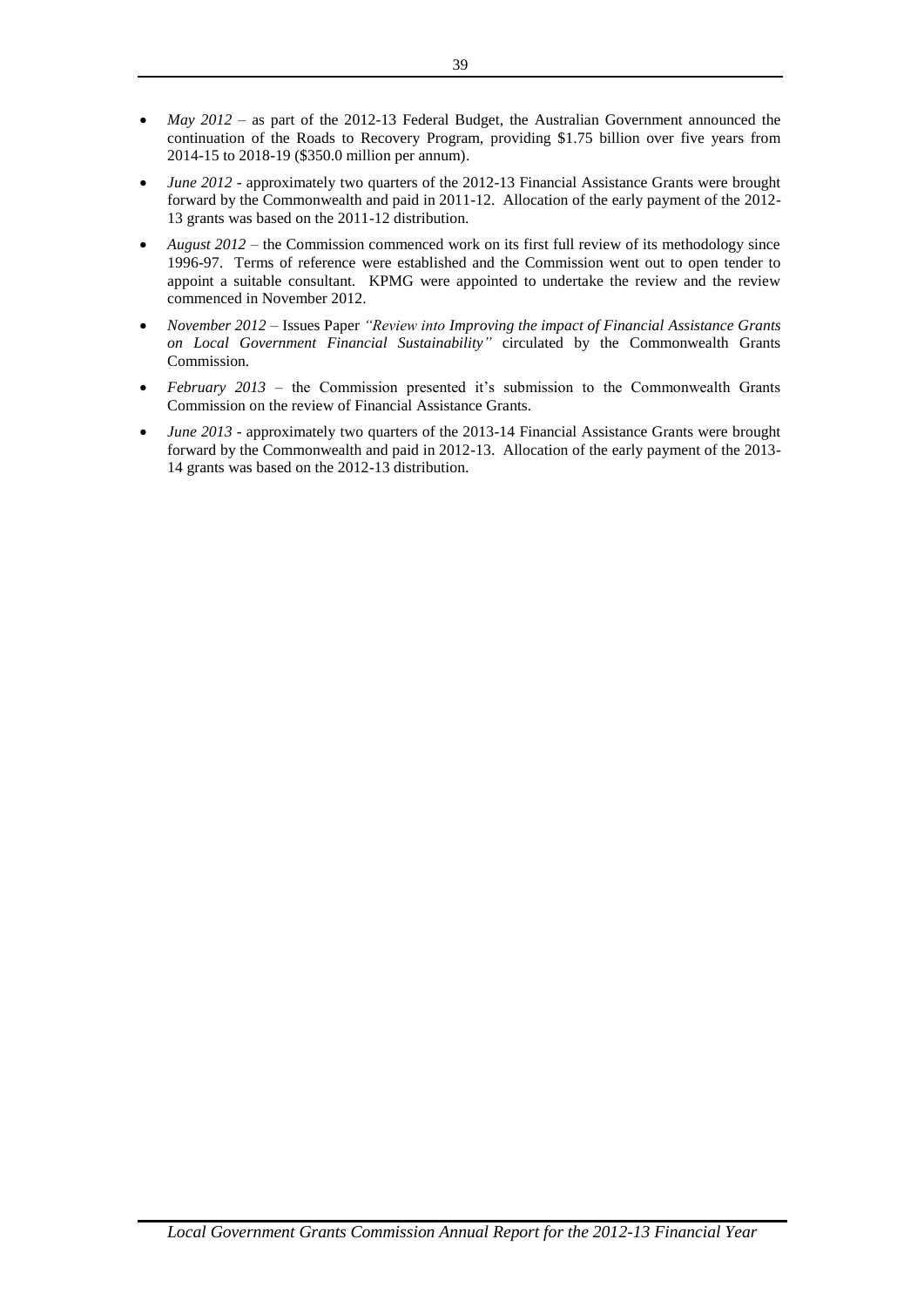APPENDIX X - 2012 General Information, Supplementary Return & Financial Statements

The South Australian Local Government Grants Commission would like to extend its sincere thanks to the following councils who submitted their 2011-12 General Information, Supplementary Returns and their Audited Financial Statements by the due date of 30 November 2012 and thereby facilitated the timely determination of grants.

- 1. Adelaide City
- 2. Alexandrina
- 3. Barunga West
- 4. Burnside
- 5. Charles Sturt
- 6. Clare and Gilbert Valleys
- 7. Coorong
- 8. Copper Coast
- 9. Flinders Ranges
- 10. Franklin Harbour
- 11. Goyder
- 12. Grant
- 13. Kangaroo Island
- 14. Kingston
- 15. Light Regional
- 16. Loxton Waikerie
- 17. Mallala
- 18. Marion
- 19. Mid Murray
- 20. Mitcham
- 21. Mount Gambier
- 22. Murray Bridge
- 23. Orroroo Carrieton
- 24. Port Augusta
- 25. Port Lincoln
- 26. Port Pirie
- 27. Tatiara
- 28. Tumby Bay
- 29. Unley
- 30. Victor Harbor
- 31. Wakefield Regional
- 32. Walkerville
- 33. Wattle Range
- 34. West Torrens
- 35. Whyalla
- 36. Wudinna
- 37. Yankalilla
- 38. Yorke Peninsula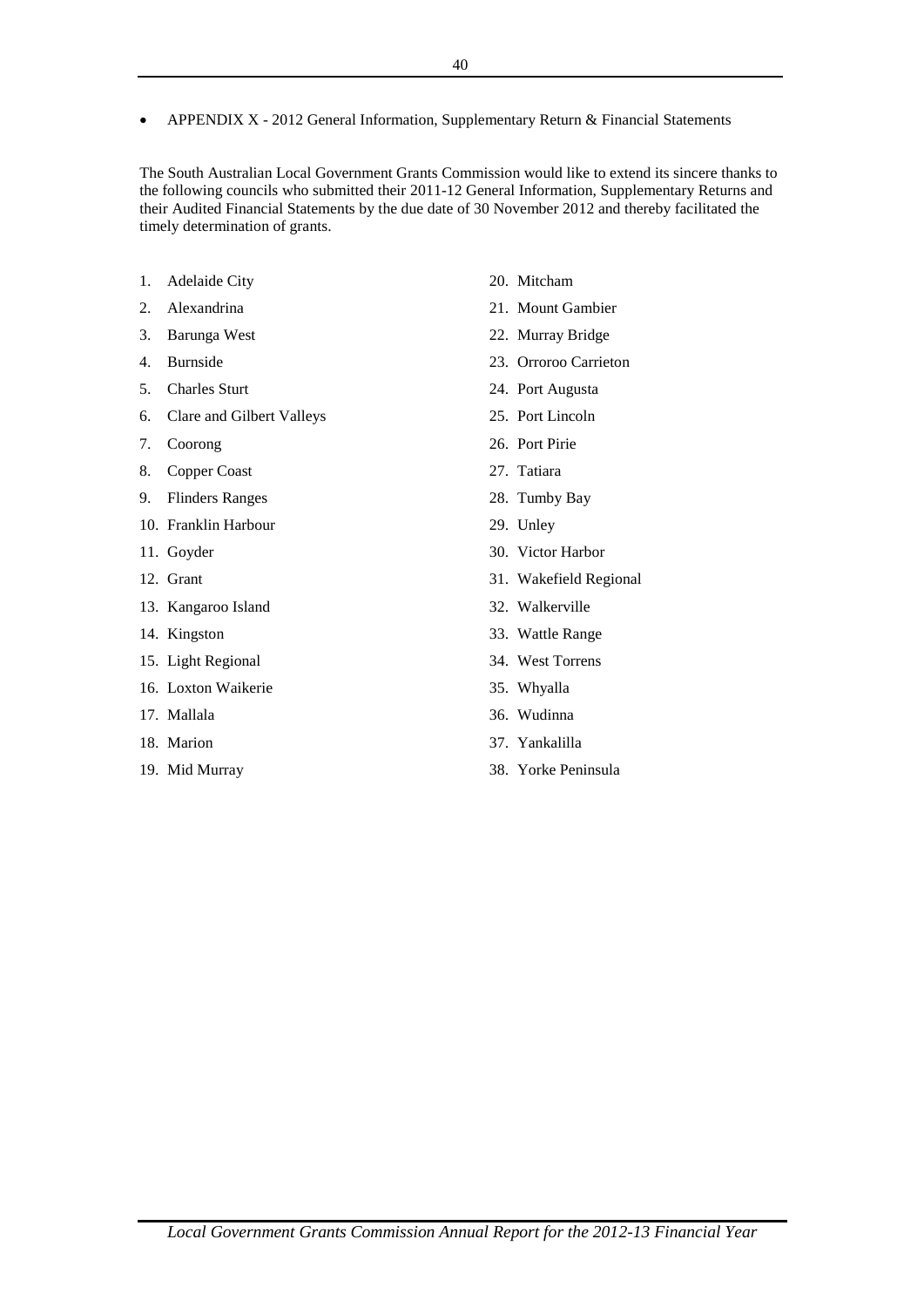**APPENDIX XI - Financial Statements**

**SOUTH AUSTRALIAN LOCAL GOVERNMENT GRANTS COMMISSION**

# **FINANCIAL STATEMENTS**

## **For the year ended**

**30 June 2013**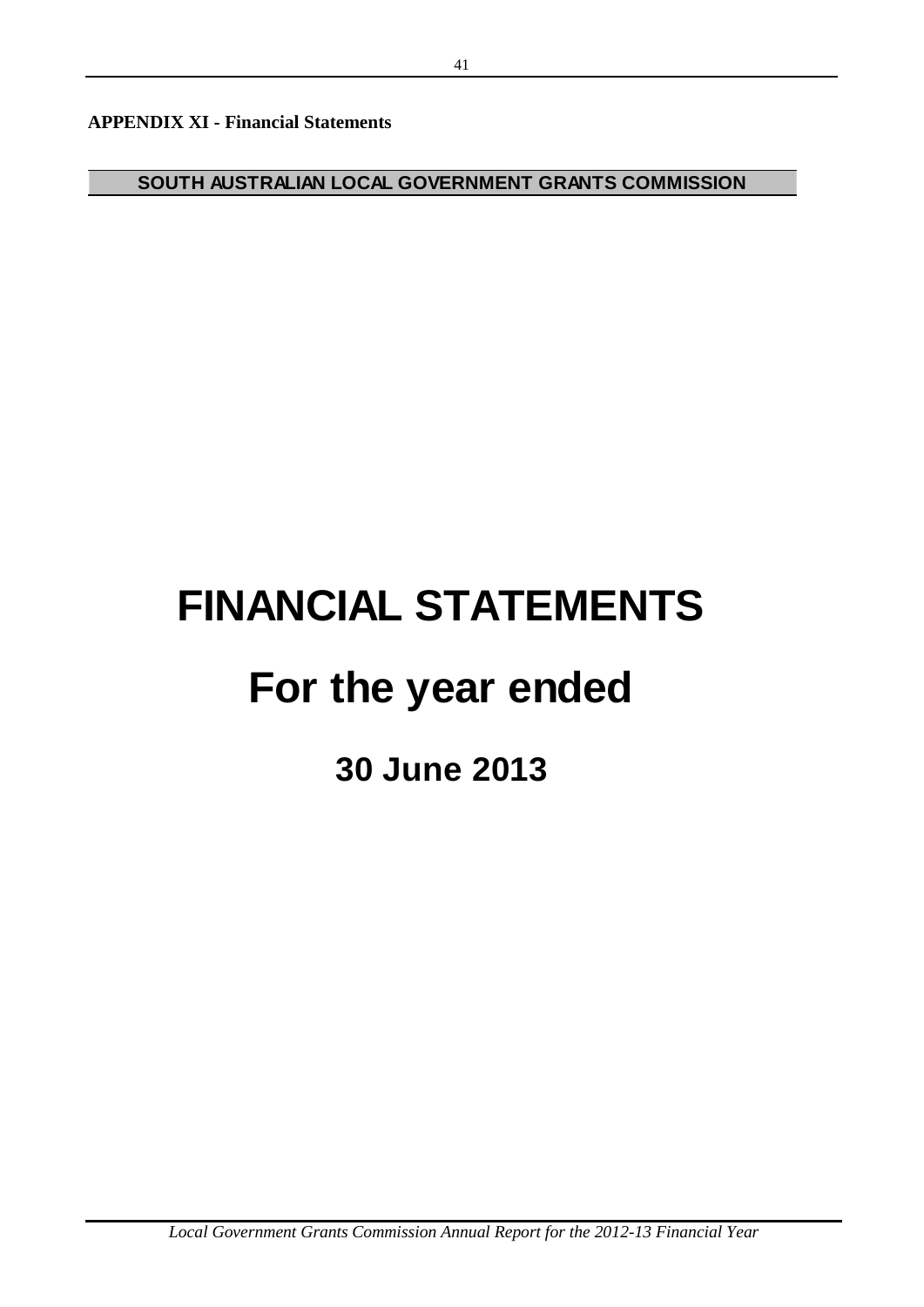| STATEMENT OF COMPREHENSIVE INCOME  |             |                  |                |
|------------------------------------|-------------|------------------|----------------|
| For the year ended 30 June 2013    |             |                  |                |
|                                    | <b>Note</b> | 2013<br>$$'$ 000 | 2012<br>\$'000 |
| <b>Expenses</b>                    |             |                  |                |
| Employee benefits expenses         | 4           | 360              | 235            |
| Supplies and services              | 5           | 324              | 152            |
| Grants and subsidies               | 6           | 116              |                |
| Total expenses                     |             | 800              | 387            |
| Income                             |             |                  |                |
| Interest revenue                   | 8           | 54               | 86             |
| Sale of goods                      | 9           | 6                | 7              |
| Grants refund                      |             |                  | 116            |
| Other income                       | 10          |                  | 5              |
| <b>Total income</b>                |             | 60               | 214            |
| Net cost of providing services     |             | 740              | 173            |
| <b>Revenues from SA Government</b> |             |                  |                |
| Revenues from SA Government        | 11          | 485              | 476            |
| Net result                         |             | (255)            | 303            |
| Total comprehensive result         |             | (255)            | 303            |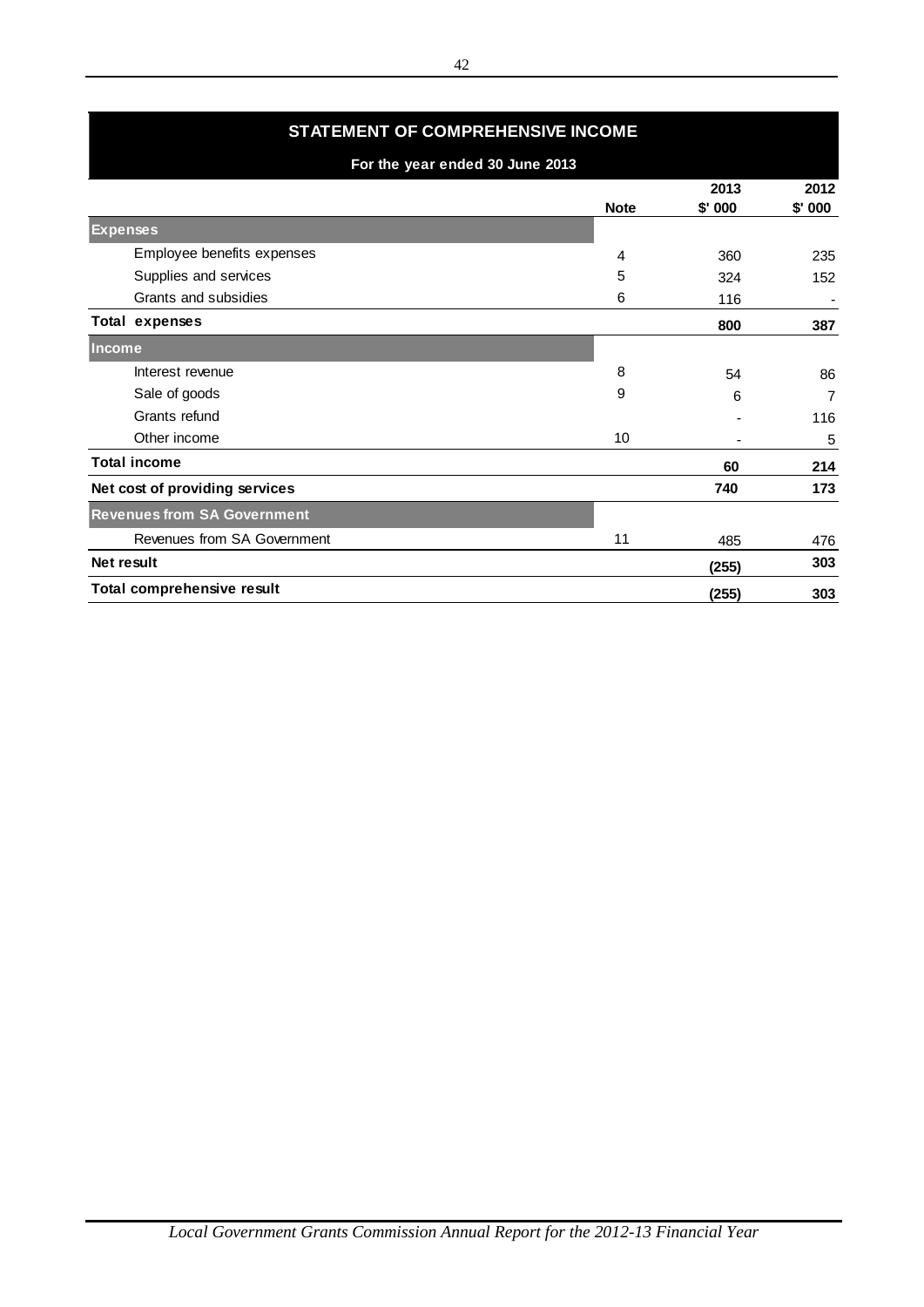| <b>STATEMENT OF FINANCIAL POSITION</b>                          |             |                  |                |
|-----------------------------------------------------------------|-------------|------------------|----------------|
| As at 30 June 2013                                              |             |                  |                |
|                                                                 | <b>Note</b> | 2013<br>$$'$ 000 | 2012<br>\$'000 |
| <b>Current Assets</b>                                           |             |                  |                |
| Cash                                                            | 12          | 807              | 983            |
| Receivables                                                     | 13          | $\overline{2}$   | 3              |
| <b>Total current assets</b>                                     |             | 809              | 986            |
| <b>Total assets</b>                                             |             | 809              | 986            |
| <b>Current liabilities</b>                                      |             |                  |                |
| Payables                                                        | 14          | 73               | 13             |
| Employee benefits                                               | 15          | 43               | 33             |
| <b>Total current liabilities</b>                                |             | 116              | 46             |
| <b>Non-current liabilities</b>                                  |             |                  |                |
| Payables                                                        | 14          | $\overline{7}$   | 6              |
| Employee benefits                                               | 15          | 70               | 63             |
| <b>Total non-current liabilities</b>                            |             | 77               | 69             |
| <b>Total liabilities</b>                                        |             | 193              | 115            |
| <b>Net assets</b>                                               |             | 616              | 871            |
| <b>Equity</b>                                                   |             |                  |                |
| Retained earnings                                               |             | 616              | 871            |
| <b>Total equity</b>                                             |             | 616              | 871            |
| The total equity is attributable to the SA Government as owner. |             |                  |                |
| Unrecognised contractual commitments                            | 16          |                  |                |

Contingent assets and liabilities 17

The above statement should be read in conjunction with the accompanying notes.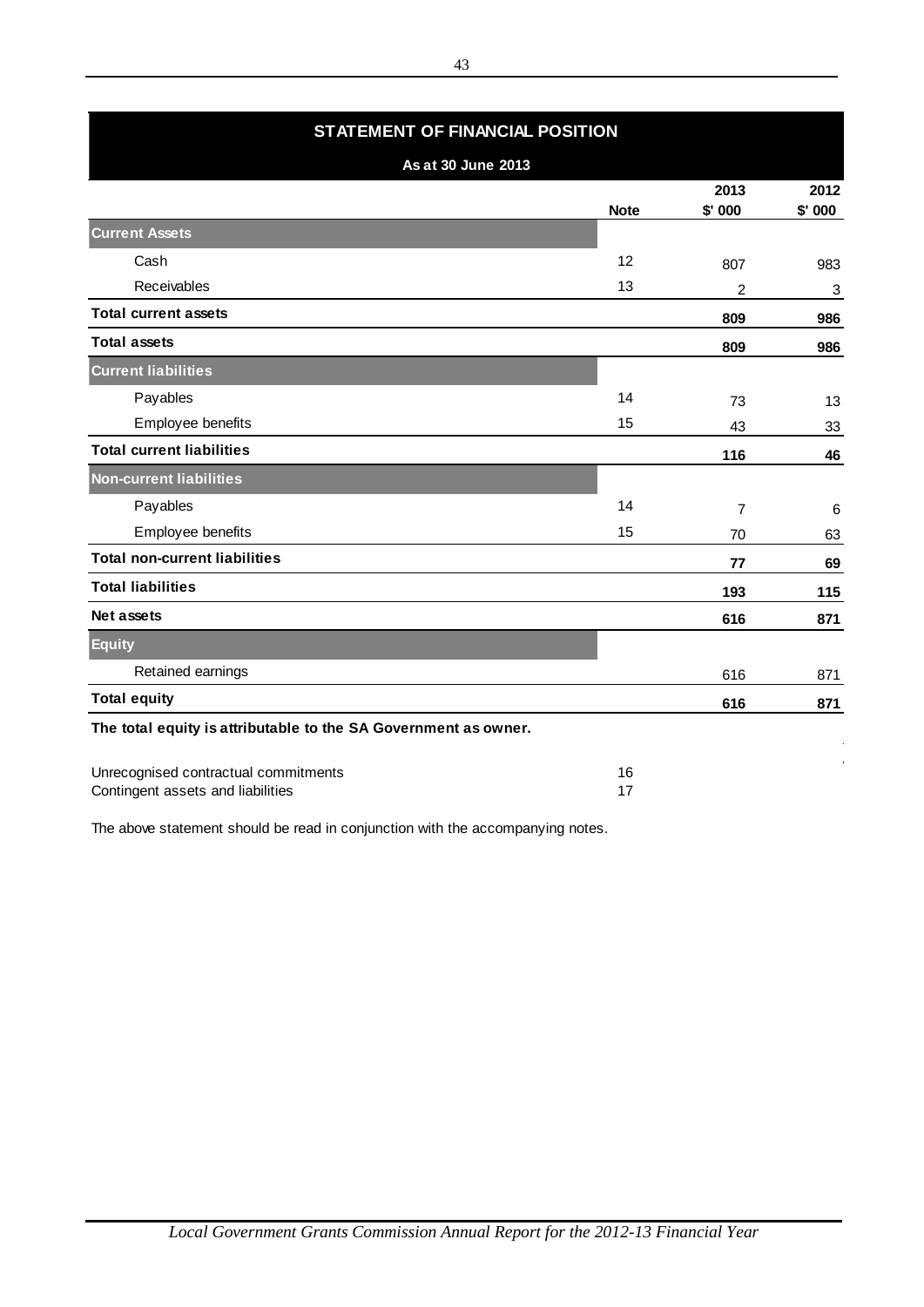## **STATEMENT OF CHANGES IN EQUITY**

## **For the year ended 30 June 2013**

|                                                                                 | Retained                  | Total                   |
|---------------------------------------------------------------------------------|---------------------------|-------------------------|
|                                                                                 | <b>Earnings</b><br>\$'000 | <b>Equity</b><br>\$'000 |
| Balance at 30 June 2011                                                         | 568                       | 568                     |
| Total comprehensive result for 2011-12                                          | 303                       | 303                     |
| Balance at 30 June 2012                                                         | 871                       | 871                     |
| Total comprehensive result for 2012-13                                          | (255)                     | (255)                   |
| Balance at 30 June 2013                                                         | 616                       | 616                     |
|                                                                                 |                           |                         |
|                                                                                 |                           |                         |
| All changes in equity are attributable to the SA Government as owner.           |                           |                         |
| The above statement should be read in conjunction with the accompanying notes.  |                           |                         |
|                                                                                 |                           |                         |
|                                                                                 |                           |                         |
|                                                                                 |                           |                         |
|                                                                                 |                           |                         |
|                                                                                 |                           |                         |
|                                                                                 |                           |                         |
|                                                                                 |                           |                         |
|                                                                                 |                           |                         |
|                                                                                 |                           |                         |
|                                                                                 |                           |                         |
|                                                                                 |                           |                         |
|                                                                                 |                           |                         |
|                                                                                 |                           |                         |
|                                                                                 |                           |                         |
|                                                                                 |                           |                         |
|                                                                                 |                           |                         |
|                                                                                 |                           |                         |
|                                                                                 |                           |                         |
|                                                                                 |                           |                         |
|                                                                                 |                           |                         |
|                                                                                 |                           |                         |
|                                                                                 |                           |                         |
|                                                                                 |                           |                         |
|                                                                                 |                           |                         |
|                                                                                 |                           |                         |
|                                                                                 |                           |                         |
|                                                                                 |                           |                         |
|                                                                                 |                           |                         |
|                                                                                 |                           |                         |
| Local Government Grants Commission Annual Report for the 2012-13 Financial Year |                           |                         |

## **All changes in equity are attributable to the SA Government as owner.**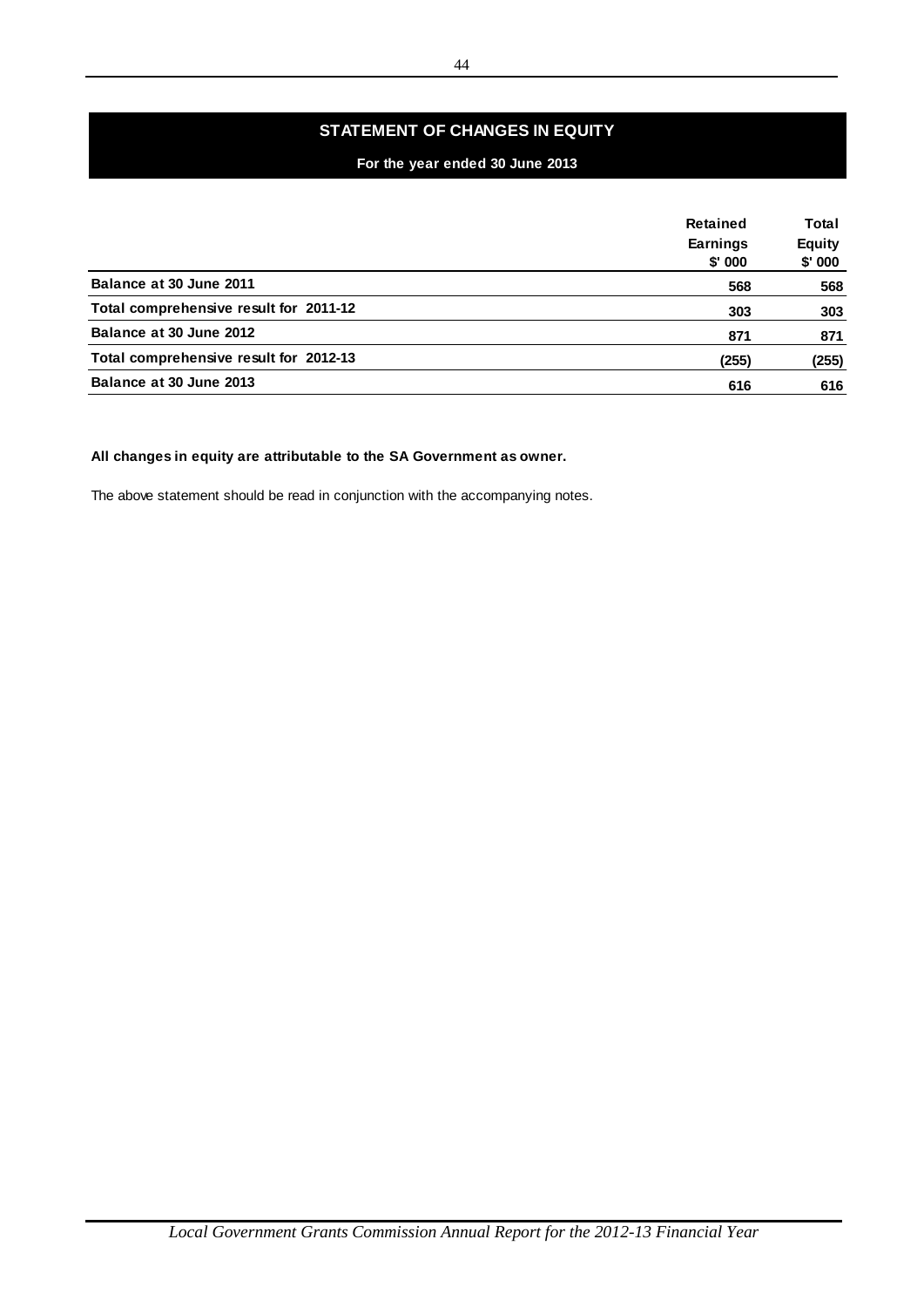## **STATEMENT OF CASH FLOWS**

| For the year ended 30 June 2013                       |             |                  |                  |
|-------------------------------------------------------|-------------|------------------|------------------|
|                                                       | <b>Note</b> | 2013<br>$$'$ 000 | 2012<br>$$'$ 000 |
|                                                       |             | <b>Inflows</b>   | <b>Inflows</b>   |
|                                                       |             | (Outflows)       | (Outflows)       |
| Cash flows from operating activities                  |             |                  |                  |
| <b>Cash outflows</b>                                  |             |                  |                  |
| Employee benefit payments                             |             | (342)            | (220)            |
| Payments for supplies and services                    |             | (264)            | (152)            |
| Payments of grants and subsidies                      |             | (116)            |                  |
| Cash used in operations                               |             | (722)            | (372)            |
| <b>Cash inflows</b>                                   |             |                  |                  |
| Interest received                                     |             | 55               | 90               |
| Sale of goods                                         |             | 6                | $\overline{7}$   |
| Advances and grants                                   |             |                  | 116              |
| Other receipts                                        |             |                  | 5                |
| Cash generated from operations                        |             | 61               | 218              |
| <b>Cash flows from SA Government</b>                  |             |                  |                  |
| Receipts from SA Government                           |             | 485              | 476              |
| <b>Cash generated from SA Government</b>              |             | 485              | 476              |
| Net cash (used in) / provided by operating activities | 18          | (176)            | 322              |
| Net (decrease) / increase in cash                     |             | (176)            | 322              |
| Cash at 1 July                                        |             | 983              | 661              |
| Cash at 30 June                                       | 12          | 807              | 983              |

The above statement should be read in conjunction with the accompanying notes.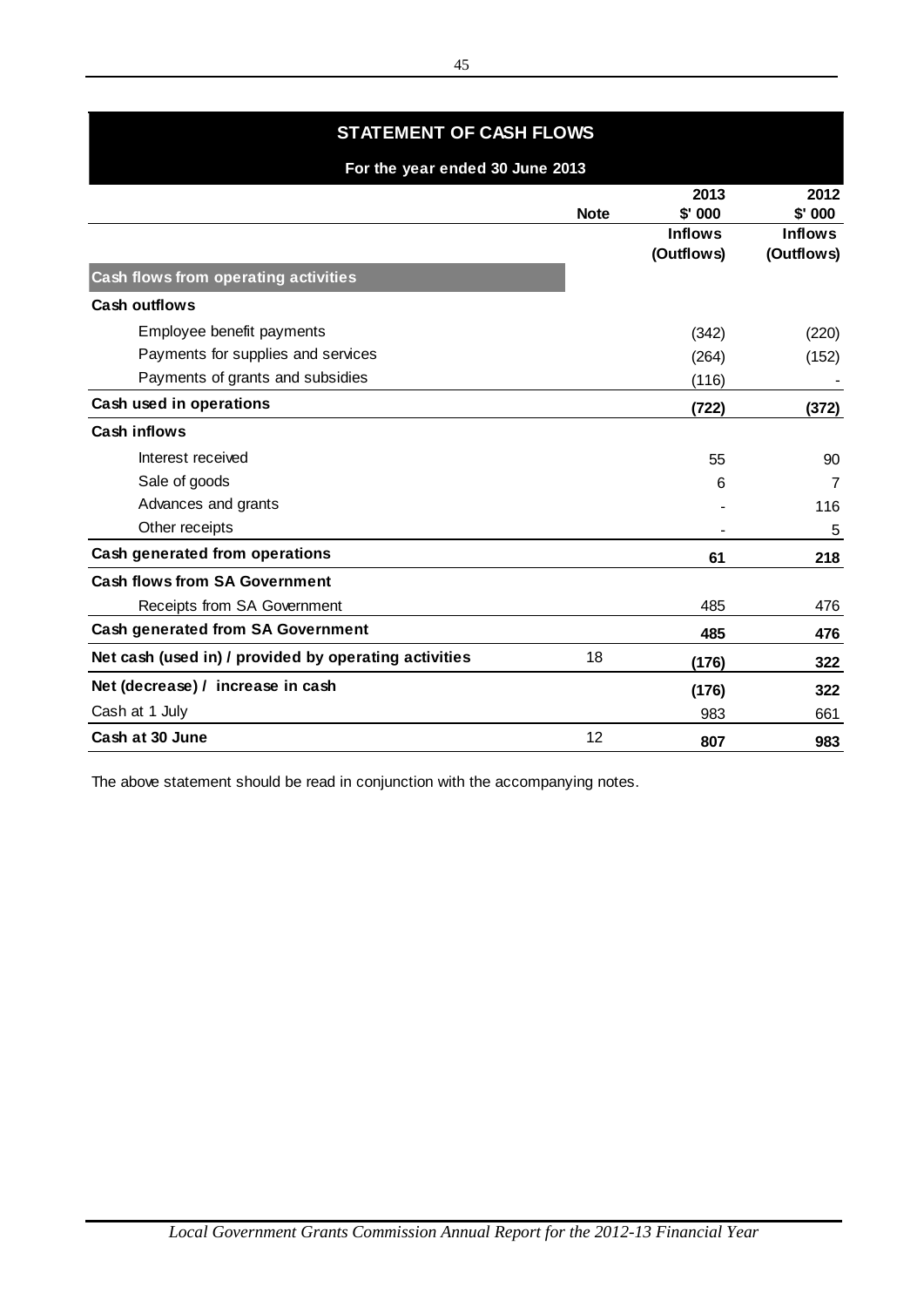**SOUTH AUSTRALIAN LOCAL GOVERNMENT GRANTS COMMISSION**

# NOTES TO & FORMING PART OF THE FINANCIAL STATEMENTS

Financial Year Ended 30 June 2013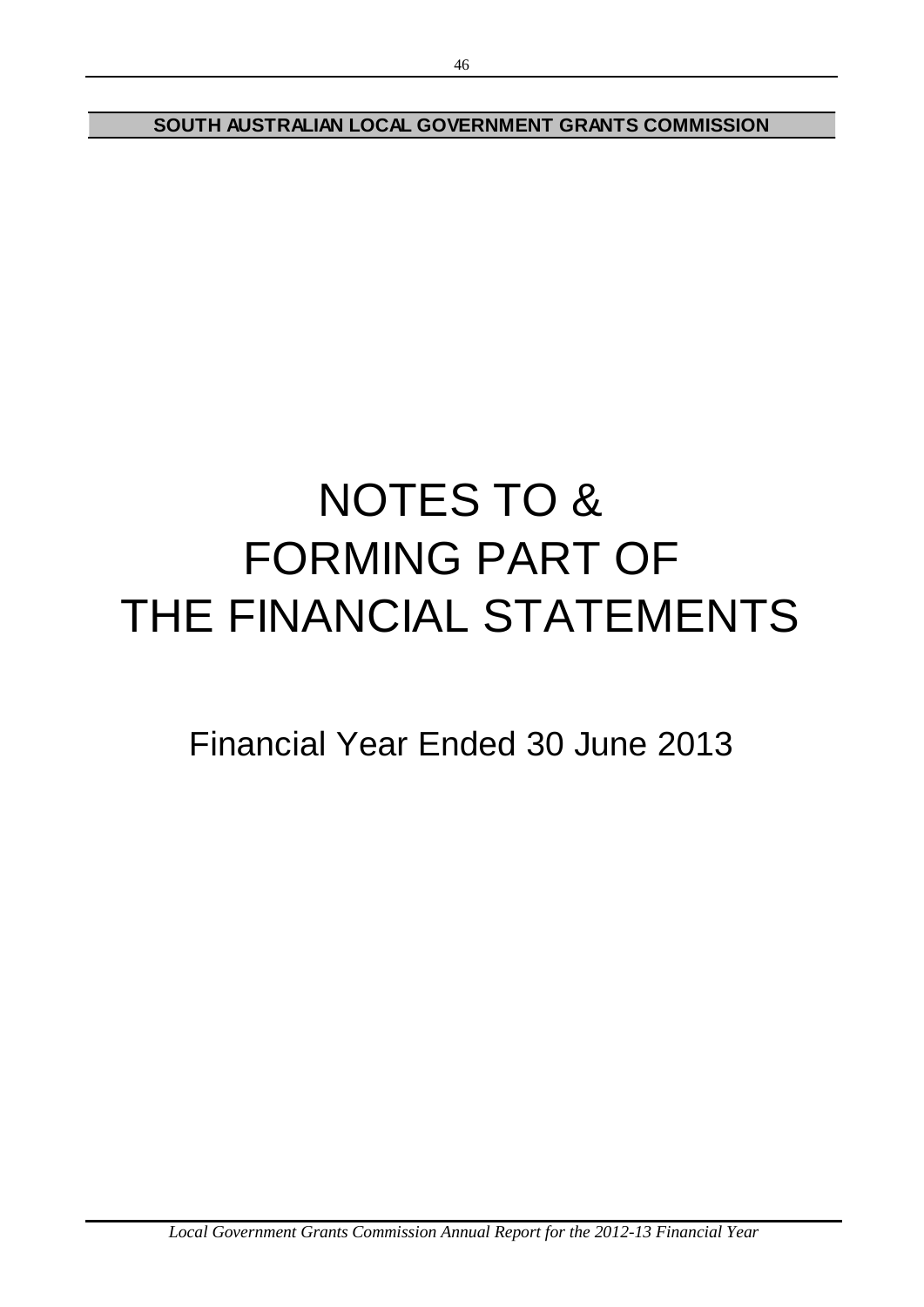## **NOTE INDEX**

| Objectives of the South Australian Local Government Grants | Note 1            |
|------------------------------------------------------------|-------------------|
| Summary of significant accounting policies                 | Note 2            |
| New and revised accounting standards and policies          | Note <sub>3</sub> |
| <b>Expense notes</b>                                       |                   |
| Employee benefits expenses                                 | Note 4            |
| Supplies and services                                      | Note <sub>5</sub> |
| Grants and subsidies                                       | Note <sub>6</sub> |
| Auditor's remuneration                                     | Note 7            |
| <b>Income notes</b>                                        |                   |
| Interest revenue                                           | Note 8            |
| Sale of goods                                              | Note 9            |
| Other income                                               | Note 10           |
| <b>Revenues from SA Government</b>                         | Note 11           |
| <b>Asset notes</b>                                         |                   |
| Cash                                                       | Note 12           |
| Receivables                                                | Note 13           |
| <b>Liability notes</b>                                     |                   |
| Payables                                                   | Note 14           |
| <b>Employee benefits</b>                                   | Note 15           |
| <b>Other notes</b>                                         |                   |
| Unrecognised contractual commitments                       | Note 16           |
| Contingent assets and liabilities                          | Note 17           |
| Cash flow reconciliation                                   | Note 18           |
| Remuneration of commission members                         | Note 19           |
| Disclosure of administered items                           | Note 20           |
| Events after the reporting period                          | Note 21           |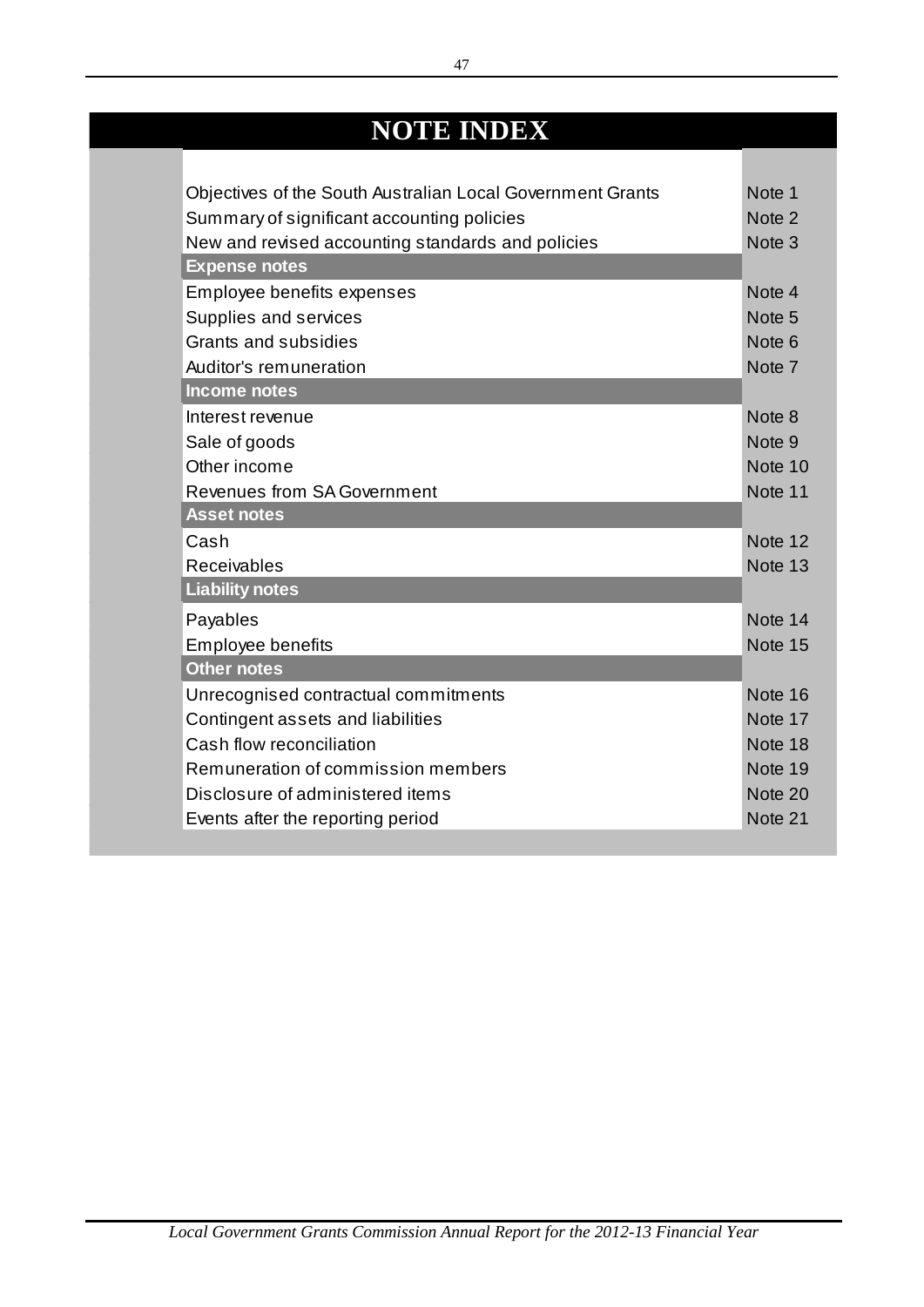## **1 Objectives of the South Australian Local Government Grants Commission**

The South Australian Local Government Grants Commission (the Commission) is responsible for making **Objectives of the South Australian Local Government Grants Commission**<br>The South Australian Local Government Grants Commission (the Commission) is responsible for making<br>recommendations to the Minister for State/Local Gov Objectives of the South Australian Local Government Grants Commission<br>The South Australian Local Government Grants Commission (the Commission) is responsible for making<br>recommendations to the Minister for State/Local Gover with State and Federal legislative requirements.

#### ı **2 Summary of significant accounting policies**

## **a ) Statement of compliance**

The financial statements are general purpose financial statements. The accounts have been prepared in<br>accordance with relevant Australian Accounting Standards, and comply with Treasurer's Instructions and<br>Accounting Policy The financial statements are general purpose financial statements. The accounts have been prepared in accordance with relevant Australian Accounting Standards, and comply with Treasurer's Instructions and Accounting Policy Statements promulgated under the provision of the *Public Finance and Audit Act 1987.*

as the Comission is a not-for-profit entity.

Australian Accounting Standards and interpretations that have recently been issued or amended but are not yet effective have not been adopted by the Commission for the reporting period ending 30 June 2013. (Refer to Note 3).

## **b) Basis of preparation**

The preparation of the financial statements requires:

- **●** is of preparation<br>preparation of the financial statements requires:<br>The use of certain accounting estimates where management is required to exercise its judgement in<br>the process of applying the Commission's accounting poli the process of applying the Commission's accounting policies. The areas involving a higher degree of preparation of the financial statements requires:<br>The use of certain accounting estimates where management is required to exercise its judgement in<br>the process of applying the Commission's accounting policies. The areas in in the applicable notes. the process of applying the Commission's accounting policies. The areas involving a higher degree of judgement or where assumptions and estimates are significant to the financial statements are outlined in the applicable n
- Accounting policies to be selected and applied in a manner which ensures that the resulting financial information satisfies the concepts of relevance and reliability, thereby ensuring that the substance of the underlying transactions or other events are reported. Accounting policies to be selected and applied in a manner which ensures that the resulting financia<br>information satisfies the concepts of relevance and reliability, thereby ensuring that the substance of<br>the underlying tr
- **●** *and Audit Act 1987* . In the interest of public accountability and transparency the accounting policy statements require the following note disclosures, which have been included in these financial statements:
	- a) Revenues, expenses, financial assets and liabilities where the counterparty/ transaction is with an entity within the SA Government as at reporting date, classified according to their nature. Board members, expenses, financial assets and liabilities where the counterparty/ transaction is with an<br>entity within the SA Government as at reporting date, classified according to their nature.<br>Board member and remunera
	- b) Board member and remuneration information where a board member is entitled to receive income from membership other than a direct out-of-pocket reimbursement.

The Commission's Statement of Comprehensive Income, Statement of Financial Position and Statement of Changes in Equity have been prepared on an accrual basis and are in accordance with the historical cost convention, except for certain assets that were valued in accordance with the applicable valuation policy.

The Statement of Cash Flows has been prepared on a cash basis.

The financial statements have been prepared on a twelve month operating cycle and presented in Australian currency.

The accounting policies set out below have been applied in preparing the financial statements for the year ended 30 June 2013 and the comparative information presented.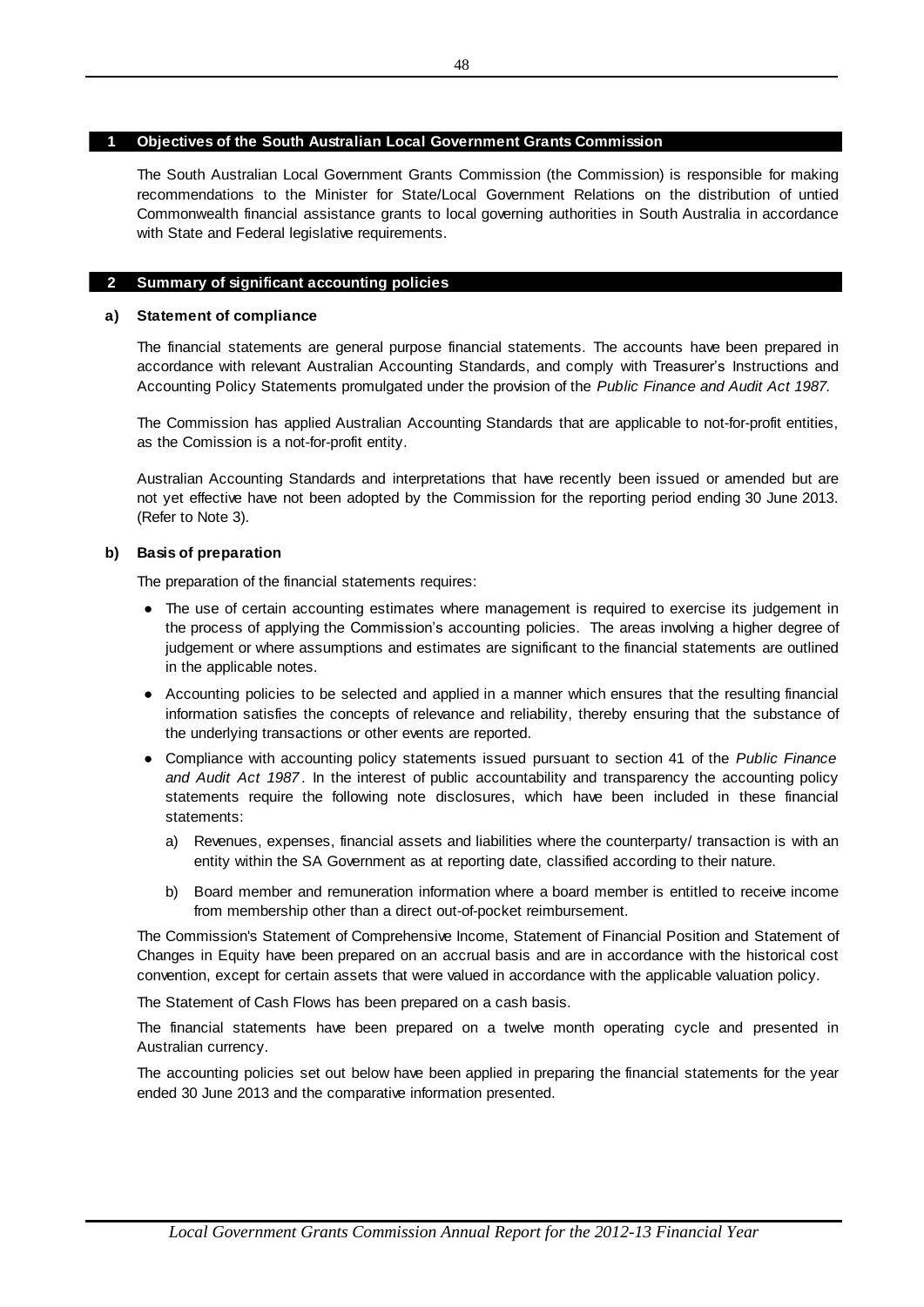## **c) Reporting Entity**

The Commission was established pursuant to the *South Australian Local Government Commission Act 1992*, which prescribes its responsibilities in accordance with the provisions of the *Commonwealth Local*  **Reporting Entity<br>
The Commission was established pursuant to<br>
1992, which prescribes its responsibilities in a<br>** *Government (Financial Assistance) Act 1995***.<br>
The Commission distributes Commonuselth fi** 

The Commission distributes Commonwealth financial assistance grants to local governing authorities in South Australia in accordance with State and Federal legislative requirements. The assistance grants are an administered function of the Commission. All revenues and expenditures from the receipt and disbursement of grant funds, and any year end cash balances are reflected separately in Note 20.

## **d) Comparative Information**

The presentation and classification of items in the financial statements are consistent with prior periods except where specific accounting standards and/or accounting policy statements have required a change.

The restated comparative amounts do not replace the original financial statements for the preceding period.

**e) Rounding**<br>All amounts in the financial statements and accompanying notes have been rounded to the nearest except where specific accounting standards and/or accounting policy statements have required a change.<br>The restated comparative amounts do not replace the original financial statements for the preceding period.<br>All amounts thousand dollars (\$'000).

## **f) Taxation**

The Commission is not subject to income tax. The Commission is liable for payroll tax, fringe benefits tax, goods and services tax (GST) and the emergency services levy.

Income, expenses and assets are recognised net of the amount of GST except:

- when the GST incurred on a purchase of goods or services is not recoverable from the Australian Taxation Office (ATO), in which case the GST is recognised as part of the cost of acquisition of the asset or as part of the expense item applicable
- **●** receivables and payables which are stated with the amount of GST included.

The net amount of the GST receivable/payable to the ATO is not recognised as a receivable/payable in the Statement of Financial Position as the Commission is a member of an approved GST group of which the Department of the Premier and Cabinet is responsible for the remittance and collection of GST.

There are no cash flows relating to GST transactions with the ATO in the Statement of Cash Flows.

Unrecognised contractual commitments and contingencies are disclosed net of the amount of GST recoverable from, or payable to the ATO. If GST is not payable to, or recoverable from the ATO, the commitments and contingencies are disclosed on a gross basis.

## **g) Events after the reporting period**

As a result of restructuring of administrative arrangements outlined in the Government Gazette on 1 August 2013, the Local Government Grants Commission administrative reponsibility would transfer from the Department of the Premier and Cabinet to the Department of Primary Industries and Regions SA.

## **h) Income**

Income is recognised to the extent that it is probable that the flow of economic benefits to the Commission will occur and can be reliably measured.

Income has been aggregated according to its nature and has not been offset unless required or permitted by a specific accounting standard, or where offsetting reflects the substance of the transaction or other event.

The following are specific recognition criteria:

## *Sale of goods*

Form the following are specific recognition criteria:<br> **Sale of goods<br>
Revenue from the sale of goods are derived from the provision of goods to other SA Government agencies<br>
and to the public. This revenue is recognised u** The following are specific recognition criteria:<br> **Sale of goods**<br>
Revenue from the sale of goods are derived from the provision of goods to other SA Government agencies<br>
and to the public. This revenue is recognised upon stage of completion.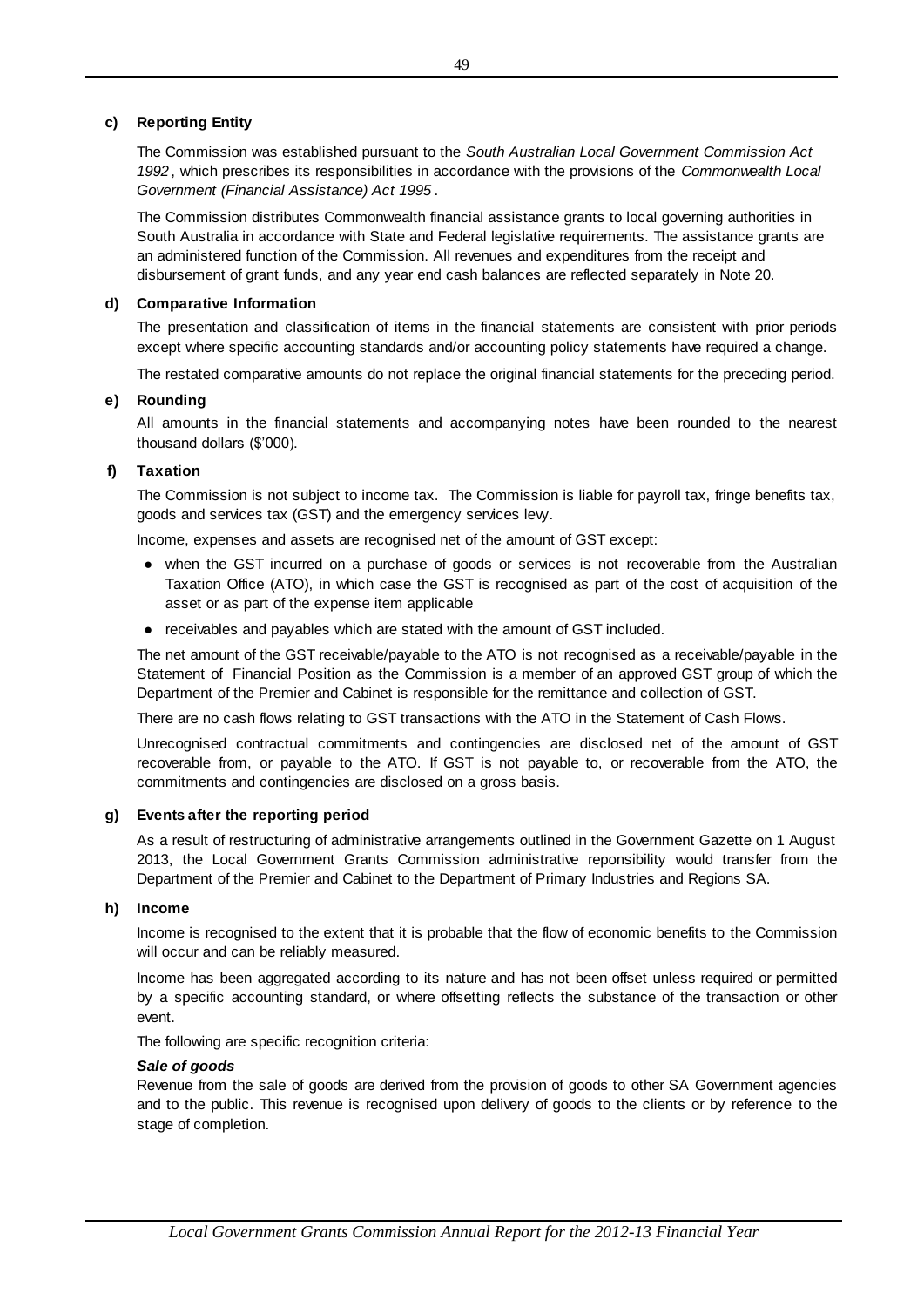## *Interest*

Interest is recognised on a time proportionate basis as it accrues, taking into account the effective yield on the financial asset.

## *Revenues from SA Government*

Appropriations for program funding are recognised as revenues when the Commission obtains control over the funding. Control over appropriations is normally obtained upon receipt.

Where money has been appropriated in the form of a loan, the Commission has recorded a loan

**EXECUTE**<br>Where money has been appropriated in the form of an equity contribution, the Treasurer has acquired a financial interest in the net assets of the Commission and the appropriation is recorded as contributed equity.

#### *Other Income*

Other income consists of insurance recoveries, registration fees and other miscellaneous revenue.

## **Expenses**

Other income consists of insurance recoveries, registration fees and other miscellaneous revenue.<br> **Expenses**<br>
Expenses are recognised to the extent that it is probable that the flow of economic benefits from the<br>
Commissi Commission will occur and can be reliably measured. Expenses are recognised to the extent that it is probable that the flow of economic benefits from the<br>Commission will occur and can be reliably measured.<br>Expenses have been aggregated according to their nature and have not

permitted by a specific accounting standard, or where offsetting reflects the substance of the transaction or other event.

The following are specific recognition criteria:

#### *Employee benefits expenses*

Employee benefit expenses includes all costs related to employment including wages and salaries, nonmonetary benefits and leave entitlements. These are recognised when incurred.

#### *Superannuation*

**Other Income**<br> **Charge Transfer Commission** of insurance recoveries, registration for a single particular commission Charge Expenses are recognised to the extern that it is probable that the flow of economic benefictance Employee benefit experises includes all costs related to employment including wages and salaries, non-<br>monetary benefits and leave entitlements. These are recognised when incurred.<br>The amount charged to the Statement of Co **Superannuation**<br>
The amount charged to the Statement of Comprehensive Income represents the contributions made by the<br>
Commission to the superannuation plan in respect of services of current staff. The Department of Treas and Finance centrally recognises the superannuation liability in the whole of government financial statements.

#### *Grants and subsidies*

For grants and subsidies payable, the grants and subsidies will be recognised as a liability and expense Grants and subsidies<br>For grants and subsidies payable, the grants and subsidies will be recognised as a liability and expense<br>when the entity has a present obligation to pay the grants and subsidies and the expense recogni criteria are met.

All contributions paid by the Commission have been contributions with unconditional stipulations attached.

# **j ) Current and non-current classification**

Assets and liabilities are characterised as either current or non-current in nature. Assets and liabilities that are sold, consumed or realised as part of the 12 month operating cycle have been classified as current assets or current liabilities. All other assets and liabilities are classified as non-current.

#### **k) Assets**

Assets have been classified according to their nature and have not been offset unless required or permitted by a specific accounting standard, or where offsetting reflects the substance of the transaction or other event.

## *Cash*

Cash in the Statement of Financial Position includes cash at bank and on hand.

Cash is measured at nominal value. For the purpose of the Statement of Cash Flows, cash consists of cash as defined above.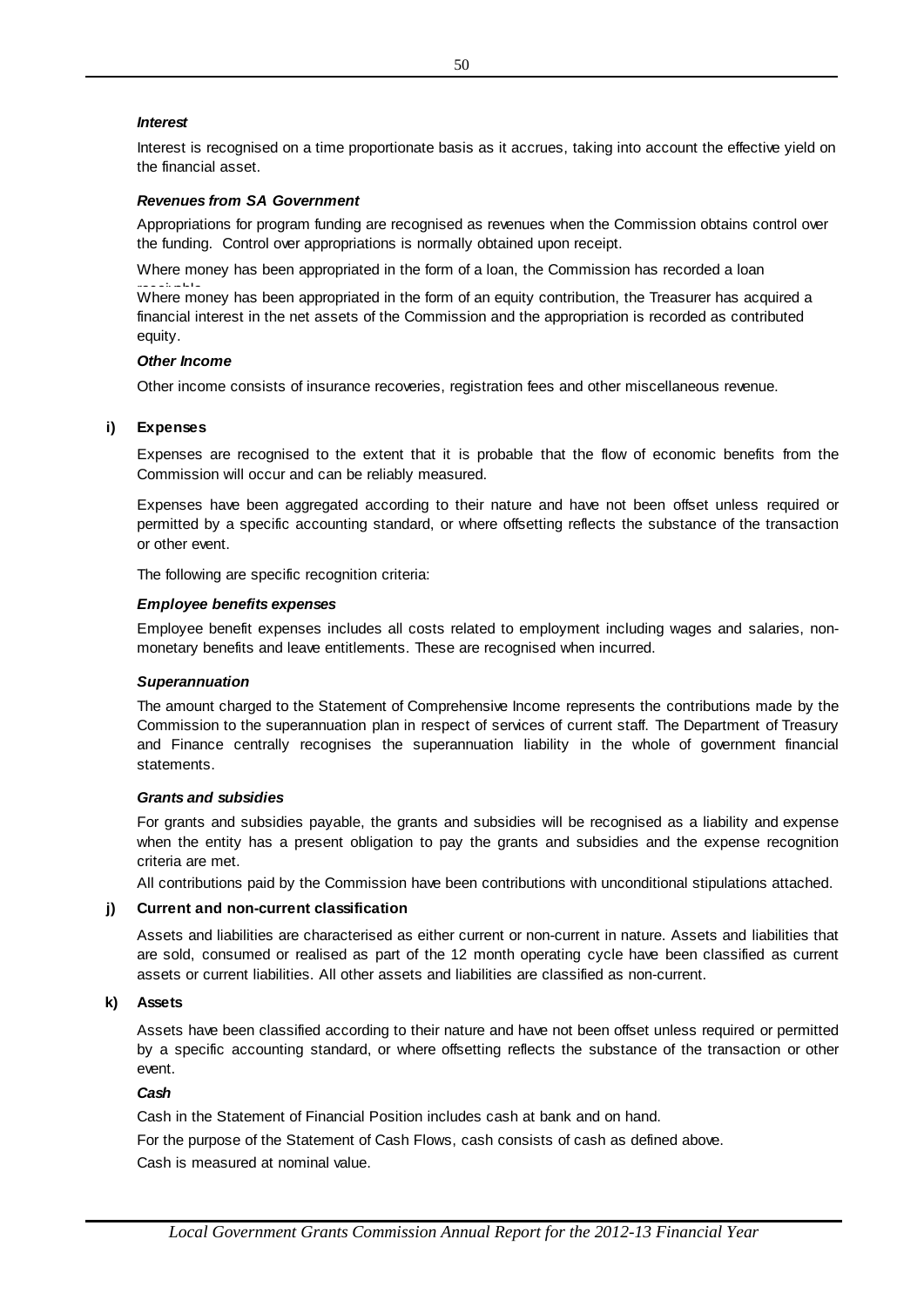## *Receivables*

Receivables include amounts receivable from goods and services, prepayments and other accruals.

Receivables arise in the normal course of selling goods and services to other government agencies and to<br>the public. Receivables are generally settled within 30 days after the issue of an invoice or the<br>goods/services have **Receivables**<br>Receivables include amounts receivable from goods and services, prepayments and other accruals.<br>Receivables arise in the normal course of selling goods and services to other government agencies and to<br>the pub the public. Receivables are generally settled within 30 days after the issue of an invoice or the goods/services have been provided under a contractual arrangement.

Collectability of receivables is reviewed on an ongoing basis. An allowance for doubtful debts is raised when there is objective evidence that the Commission will not be able to collect the debt. Bad debts are written off when identified.

#### **l) Liabilities**

Liabilities have been classified according to their nature and have not been offset unless required or permitted by a specific accounting standard, or where offsetting reflects the substance of the transaction or other event.

## *Payables*

Payables include creditors, accrued expenses and employment on-costs.

Creditors represent the amounts owing for goods and services received prior to the end of the reporting period that are unpaid at the end of the reporting period. Creditors include all unpaid invoices received relating to the normal operations of the Commission.

Accrued expenses represent goods and services provided by other parties during the period that are unpaid at the end of the reporting period and where an invoice has not been received.

All payables are measured at their nominal amount, are unsecured and are normally settled within 30 days from the date of the invoice or date the invoice is first received.

from the date of the invoice or date the invoice is first received.<br>
Employee benefit on-costs include payroll tax, workcover levies and superannuation contributions in<br>
respect to outstanding liabilities for salaries and Employee benefit on-costs include payroll tax, workcover levies and superannuation contributions in respect to outstanding liabilities for salaries and wages, long service leave and annual leave.

superannuation schemes. These contributions are treated as an expense when they occur. There is no The Commission makes contributions to several State Government and externally managed superannuation schemes. These contributions are treated as an expense when they occur. There is no liability for payments to beneficiari schemes. The only liability outstanding at reporting date relates to contributions due but not yet paid to the superannuation scheme managers.

## *Employee benefits*

These benefits accrue for employees as a result of services provided up to the reporting date that remain unpaid. Long-term employee benefits are measured at present value and short-term employee benefits are measured at nominal amounts.

#### Wages, salaries, annual leave and sick leave

Wages, salaries, annual leave and sick leave<br>The liability for salaries and wages is measured as the amount unpaid at the reporting date at current<br>remuneration rates.<br>The annual leave liability is expected to be payable w remuneration rates.

The liability for salaries and wages is measured as the amount unpaid at the reporting date at current<br>remuneration rates.<br>The annual leave liability is expected to be payable within twelve months and is measured at the<br>un leave are payable later than 12 months, the liability will be measured at present value.

No provision has been made for sick leave as all sick leave is non-vesting and the average sick leave taken in future years by employees is estimated to be less than the annual entitlement for sick leave.

## Skills and experience retention leave

A liability for skills and experience retention leave is calculated by determining the amount unpaid at the reporting date at remuneration rates current at reporting date. The liability is expected to be payable within twelve months and is measured at the undiscounted amount expected to be paid. In the unusual event where skills and experience retention leave is payable later than twelve months, the liability will be measured at present value.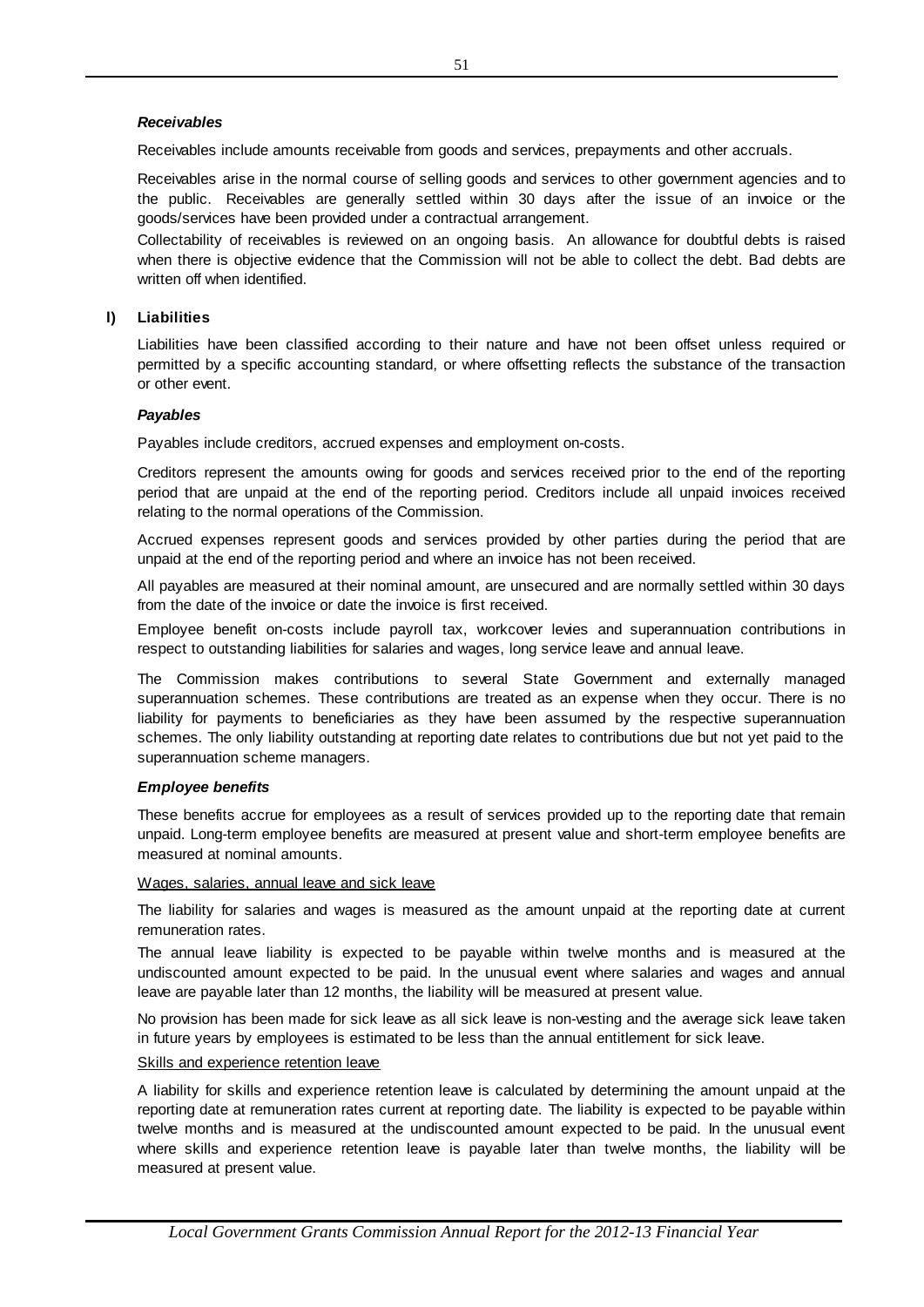## Long service leave

The liability for long service leave is measured as the present value of expected future payments to be<br>The liability for long service leave is measured as the present value of expected future payments to be<br>made in respec Long service leave<br>The liability for long service leave is measured as the present value of expected future payments to be<br>made in respect of services provided by employees up to the end of the reporting period using the<br>p projected unit credit method.

The estimated liability for long service leave is based on actuarial assumptions over expected future salary and wage levels, experience of employee departures and periods of service. These assumptions are based projected unit credit method.<br>The estimated liability for long service leave is based on actuarial assumptions over expected future salary<br>and wage levels, experience of employee departures and periods of service. These as discounted using market yields at the end of the reporting period on government bonds with durations that match, as closely as possible, the estimated future cash outflows.

## **Unrecognised contractual commitments and contingent assets and liabilities**

Commitments include operating, capital and outsourcing arrangements arising from contractual or statutory sources and are disclosed at their nominal value.

Contingent assets and contingent liabilities are not recognised in the Statement of Financial Position, but are disclosed by way of a note and, if quantifiable, are measured at nominal value.

Unrecognised contractual commitments and contingencies are disclosed net of the amount of GST Contingent assets and contingent liabilities are not recognised in the Statement of Financial Position, but<br>are disclosed by way of a note and, if quantifiable, are measured at nominal value.<br>Unrecognised contractual commi commitments and contingencies are disclosed on a gross basis.

## **3 New and revised accounting standards and policies**

## **Issued or amended but not yet effective**

or employee data one: 3A government emitties access government. Expected future products and one of the experiment Expected future products with match, as closely as possible, the estimated future candom others, and the an Australian Accounting Standards and Interpretations that have recently been issued or amended but are not yet effective, have not been adopted by the Commission for the period ending 30 June 2013. The Commission has assessed the impact of the new and amended standards and Interpretations and considers there will be no impact on the accounting policies or the financial statements of the Commission.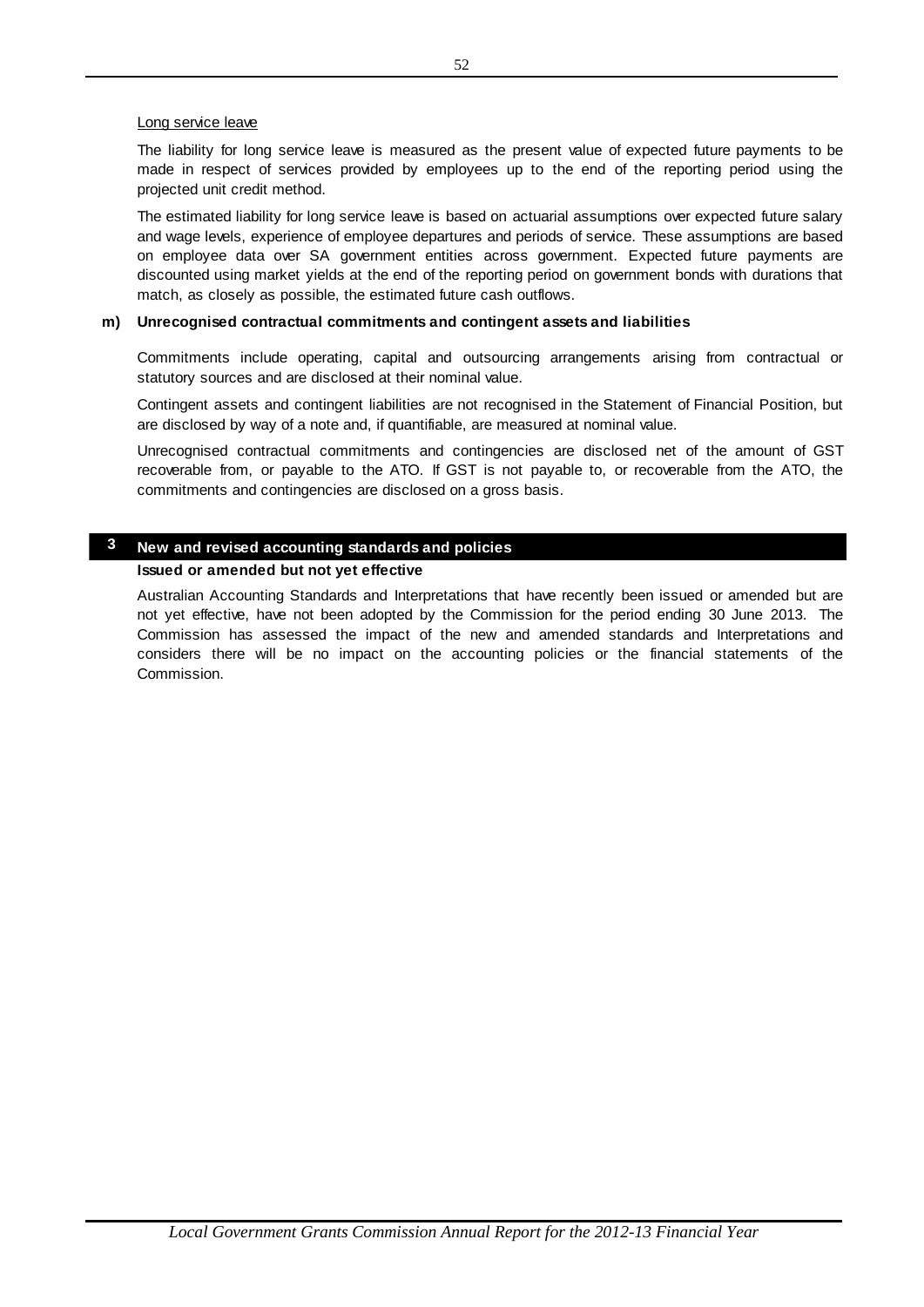| 4 Employee benefits expenses          |                  |                          |
|---------------------------------------|------------------|--------------------------|
|                                       | 2013<br>$$'$ 000 | 2012<br>$$'$ 000         |
| Salaries and wages                    | 215              | 135                      |
| Annual leave                          | 28               | 15                       |
| Long service leave                    | 13               | 10                       |
| Skills and experience retention leave | າ                | $\overline{\phantom{a}}$ |
| Employment on-costs - other           | 27               | 18                       |
| Employment on-costs - payroll tax     | 16               | 11                       |
| Comission fees fees                   | 46               | 46                       |
| Other employee expenses               | 13               |                          |

| 5 Supplies and services                                                  | 2013    | 2012    |
|--------------------------------------------------------------------------|---------|---------|
|                                                                          | \$' 000 | \$' 000 |
| Supplies and services provided by entities within SA Government          |         |         |
| Administrative and operating costs                                       | 105     | 79      |
| Computing and communications costs                                       | 27      |         |
| Total supplies and services - SA Government entities                     | 132     | 79      |
| Supplies and services provided by entities external to the SA Government |         |         |
| Professional and technical services                                      | 173     | 31      |
| Travel and accommodation                                                 | 13      | 13      |
| Administrative and operating costs                                       | 6       | 8       |
| National conference                                                      |         | 18      |
| Staff development and safety                                             |         | 3       |
| Total supplies and services - non SA Government entities                 | 192     | 73      |
| Total supplies and services                                              | 324     | 152     |

Other employee expenses 13 - **Total employee benefits expenses 360 235**

| The number and dollar amount of consultancies<br>paid/payable (included in supplies and services expense)<br>fell within the following bands: | 2013          |                          | 2012          |          |
|-----------------------------------------------------------------------------------------------------------------------------------------------|---------------|--------------------------|---------------|----------|
|                                                                                                                                               | <b>Number</b> | $$'$ 000                 | <b>Number</b> | $$'$ 000 |
| Below \$10,000                                                                                                                                |               |                          |               |          |
| Between \$10,000 and \$50,000                                                                                                                 |               | $\overline{\phantom{0}}$ |               |          |
| Above \$50,000                                                                                                                                |               |                          |               |          |
| Total paid / payable to the consultants engaged                                                                                               |               |                          |               |          |

| <b>Grants and subsidies</b><br>6                                                     |          |        |
|--------------------------------------------------------------------------------------|----------|--------|
|                                                                                      | 2013     | 2012   |
|                                                                                      | $$'$ 000 | \$'000 |
| Grants and subsides paid/payable to entities external to the SA Government           |          |        |
| Refunded grant applied to Local Government Financial Assistance Grants (See Note 20) | 116      |        |
| Total grants and subsidies - non SA Government entities                              | 116      |        |
| <b>Total grants and subsidies</b>                                                    | 116      |        |
| <b>Auditor's remuneration</b>                                                        |          |        |
|                                                                                      | 2013     | 2012   |
|                                                                                      | $$'$ 000 | \$'000 |
| Audit fees payable to the Auditor-General's Department                               | 9        | 9      |
| <b>Total audit fees</b>                                                              | 9        | 9      |

## **Other services**

No other services were provided by the Auditor-General's Department.

| 2013                                                   | 2012 |
|--------------------------------------------------------|------|
|                                                        |      |
| $$'$ 000<br>$$'$ 000                                   |      |
| Interest from Department of Treasury and Finance<br>54 | 86   |
| 54<br><b>Total interest revenue</b>                    | 86   |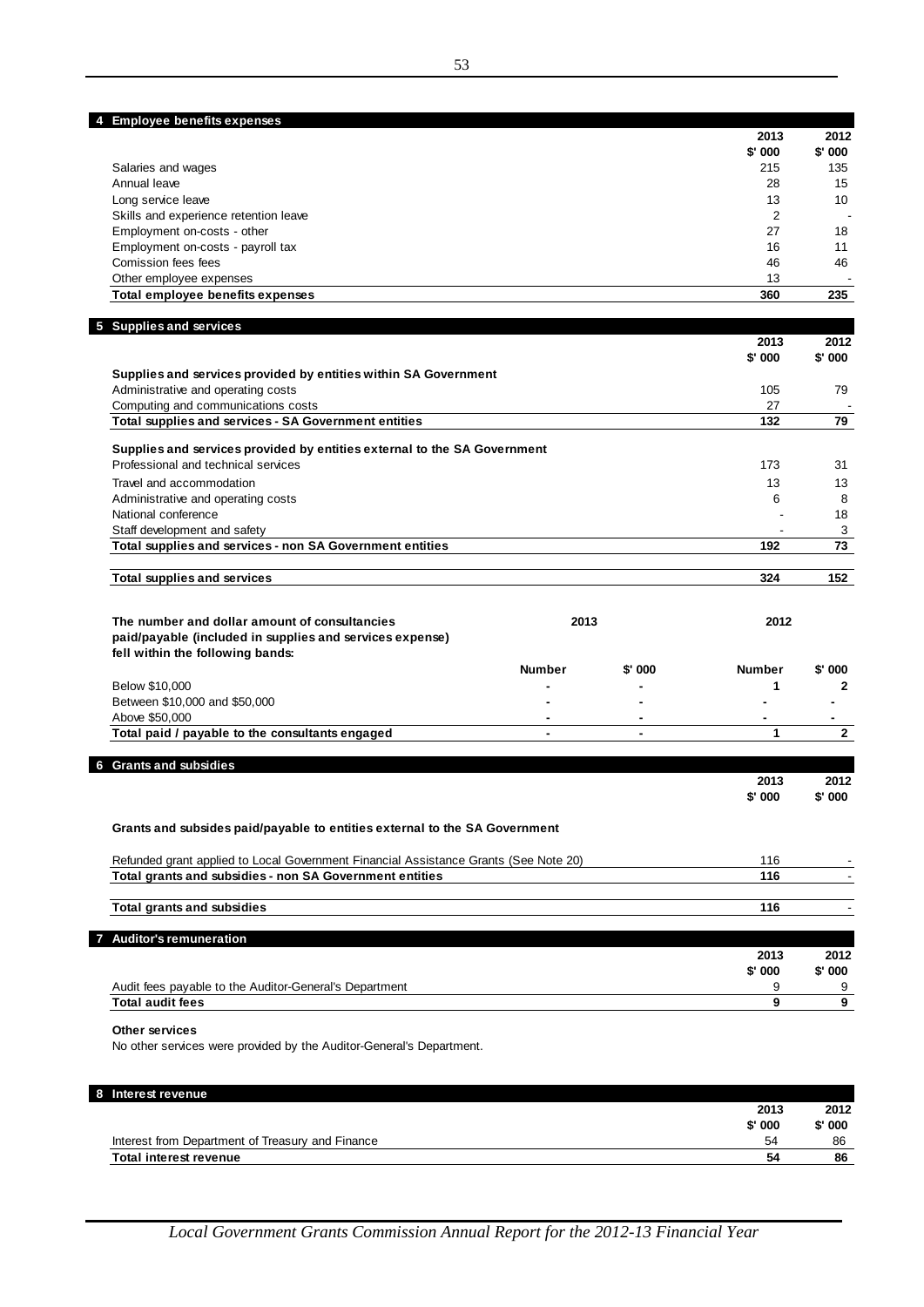| 9 Sale of goods                                                            | 2013           | 2012           |
|----------------------------------------------------------------------------|----------------|----------------|
|                                                                            | \$'000         | $$'$ 000       |
| Sale of goods received/receivable from entities external to SA Government  |                |                |
| Sale of database reports                                                   | 6              | 7              |
| Total sale of goods - non SA Government entities                           | 6              | $\overline{7}$ |
| Total sale of goods                                                        | 6              | $\overline{7}$ |
| 10 Other income                                                            |                |                |
|                                                                            | 2013           | 2012           |
|                                                                            | \$' 000        | $$'$ 000       |
| Other income received/receivable from entities external to SA Government   |                |                |
| Recoveries                                                                 |                | 5              |
| <b>Total other income</b>                                                  |                | 5              |
| <b>Total other income</b>                                                  | $\blacksquare$ | 5              |
| 11 Revenues from SA Government                                             |                |                |
|                                                                            | 2013           | 2012           |
|                                                                            | \$' 000        | $$'$ 000       |
| <b>Revenues from SA Government</b>                                         |                |                |
| Appropriations from Consolidated Account pursuant to the Appropriation Act | 485            | 476            |
| <b>Total revenues from SA Government</b>                                   | 485            | 476            |
| 12 Cash                                                                    |                |                |
|                                                                            | 2013           | 2012           |
|                                                                            | \$'000         | $$'$ 000       |
| Deposits with the Treasurer                                                | 807            | 983            |
| <b>Total cash</b>                                                          | 807            | 983            |
| 13 Receivables                                                             | 2013           | 2012           |
|                                                                            | \$' 000        | \$' 000        |
| <b>Current</b>                                                             |                |                |
| Accrued interest                                                           | 2              | 3              |
| <b>Total current receivables</b>                                           | $\overline{2}$ | 3              |
| <b>Receivables from SA Government entities</b>                             |                |                |
| Accrued interest                                                           | $\overline{2}$ | 3              |
| <b>Total receivables from SA Government entities</b>                       | $\overline{2}$ | 3              |
| <b>Total receivables</b>                                                   | $\overline{2}$ | 3              |

There were no bad debts or doubtful debts recognised during the year (2012: Nil).

| 14 Payables                       |          |          |
|-----------------------------------|----------|----------|
|                                   | 2013     | 2012     |
|                                   | $$'$ 000 | $$'$ 000 |
| <b>Current</b>                    |          |          |
| Creditors and accruals            | 68       | 9        |
| Employment on-costs               | 5        | 4        |
| <b>Total current payables</b>     | 73       | 13       |
| Non-current                       |          |          |
| Employment on-costs               |          | 6        |
| <b>Total non-current payables</b> |          | 6        |
| <b>Total payables</b>             | 80       | 19       |
|                                   |          |          |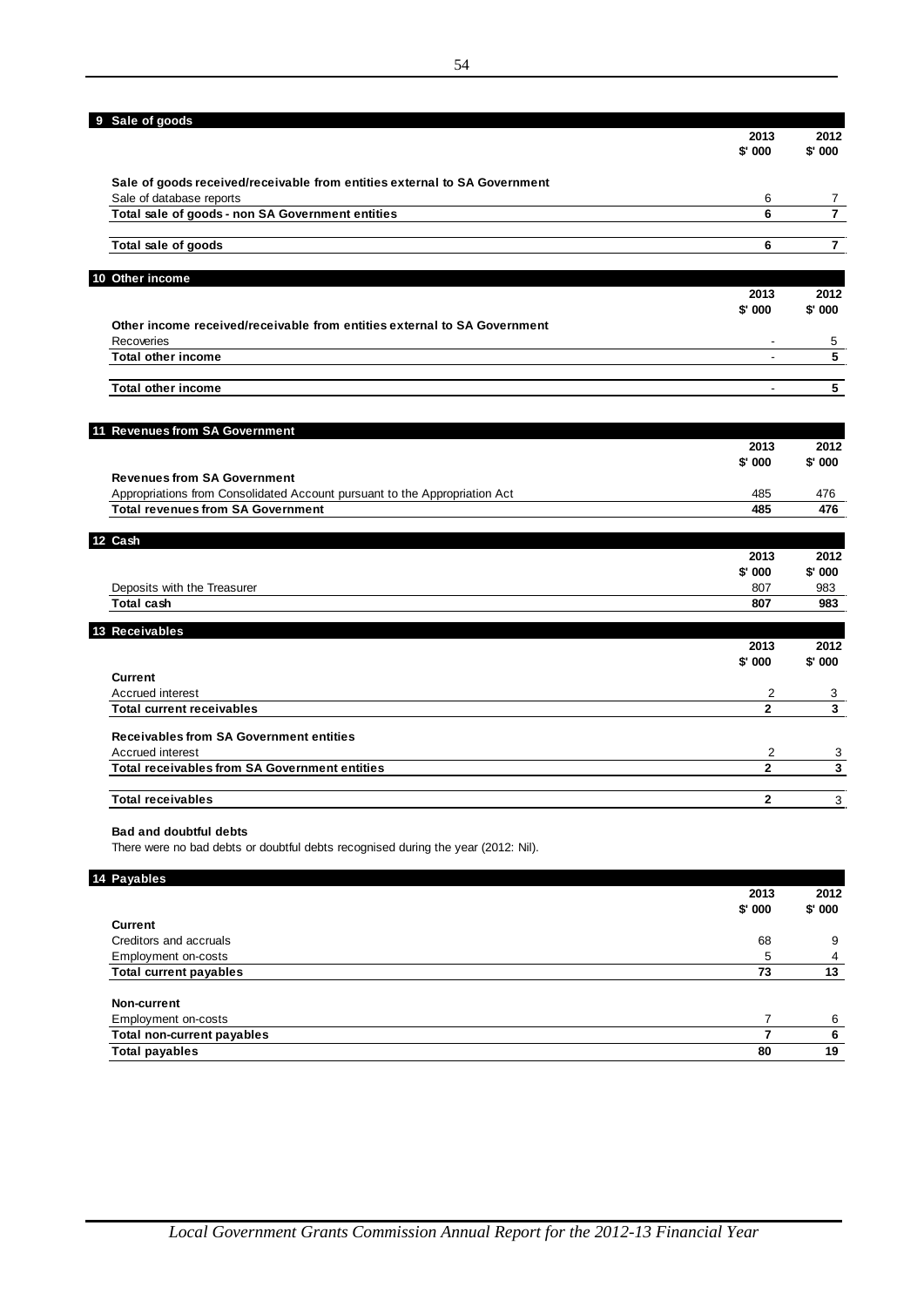| <b>Government / Non Government Payables</b>         |    |    |
|-----------------------------------------------------|----|----|
| <b>Payables to SA Government entities</b>           |    |    |
| Creditors and accruals                              | 20 | 10 |
| Employment on-costs                                 | 6  | 9  |
| Total payables to other SA Government entities      | 26 | 19 |
| <b>Payables to non SA Government entities</b>       |    |    |
| Creditors and accruals                              | 48 |    |
| Employment on-costs                                 | 6  |    |
| <b>Total payables to Non-SA Government entities</b> | 54 |    |
|                                                     |    |    |
| Total payables                                      | 80 | 19 |

#### **15 Employee benefits**

| $\sim$                                | 2013     | 2012<br>$$'$ 000 |
|---------------------------------------|----------|------------------|
|                                       | $$'$ 000 |                  |
| <b>Current</b>                        |          |                  |
| Annual leave                          | 23       | 18               |
| Long service leave                    | 18       | 15               |
| Skills and experience retention leave | 2        | -                |
| Total current employee benefits       | 43       | 33               |
| Non-current                           |          |                  |
| Long service leave                    | 70       | 63               |
| Total non-current employee benefits   | 70       | 63               |
| <b>Total employee benefits</b>        | 113      | 96               |

AASB 119 contains the calculation methodolgy for long service leave liability. This year, the actuarial assessment performed by the Department of Treasury and Finance has provided a set level of liability rather than a benchmark for the measurement of long service leave. The effect of the change relating to the current period is immaterial.

AASB 119 requires the use of the yield on long term Commonwealth bonds as the discount rate in the measurement of the long service leave liability. The yield on long term Commonwealth Government bonds has increased in 2013 to 3.75% (3.0%).

The salary inflation rate remained unchanged at 4.0%.

The Public Sector Skills and Experience Retention leave entitlement applies as from 1 July 2012 to public sector employees who have completed 15 or more years of effective service who are employed under the *Public Sector Act 2009* .

The skills and experience retention leave entitlement provides eligible employees up to two working days transitional entitlement for 2011- 12, and up to 2 working days entitlement for 2012-13. Eligible employees are able to apply for and take the leave on or after 1 July 2013.

## **16 Unrecognised contractual commitments**

No materal commitments exist at 30 June 2013.

#### **17 Contingent assets and liabilities**

The Commission is not aware of any contingent assets or liabilities as at 30 June 2013.

## **18 Cash flow reconciliation**

|                                                                                                          | 20 I J   | 20 I 2   |
|----------------------------------------------------------------------------------------------------------|----------|----------|
|                                                                                                          | $$'$ 000 | $$'$ 000 |
| Reconciliation of cash at 30 June                                                                        |          |          |
| Cash disclosed in the Statement of Financial Position                                                    | 807      | 983      |
| <b>Balance as per Statement of Cash Flows</b>                                                            | 807      | 983      |
| Reconciliation of net cash provided by/(used in) operating activities to net cost of providing services: |          |          |
| Net cash provided by operating activities                                                                | (176)    | 322      |
| Less: revenue from SA Government                                                                         | (485)    | (476)    |
| Add/(less) non cash items                                                                                |          |          |
| Movement in assets and liabilities                                                                       |          |          |
| Decrease in receivables                                                                                  | (1)      | (5)      |
| (Increase)/decrease in payables and provisions                                                           | (61)     | (1)      |
| (Increase) in employee benefits                                                                          | (17)     | (13)     |
| Net cost of providing services                                                                           | (740)    | (173)    |

**2013 2012**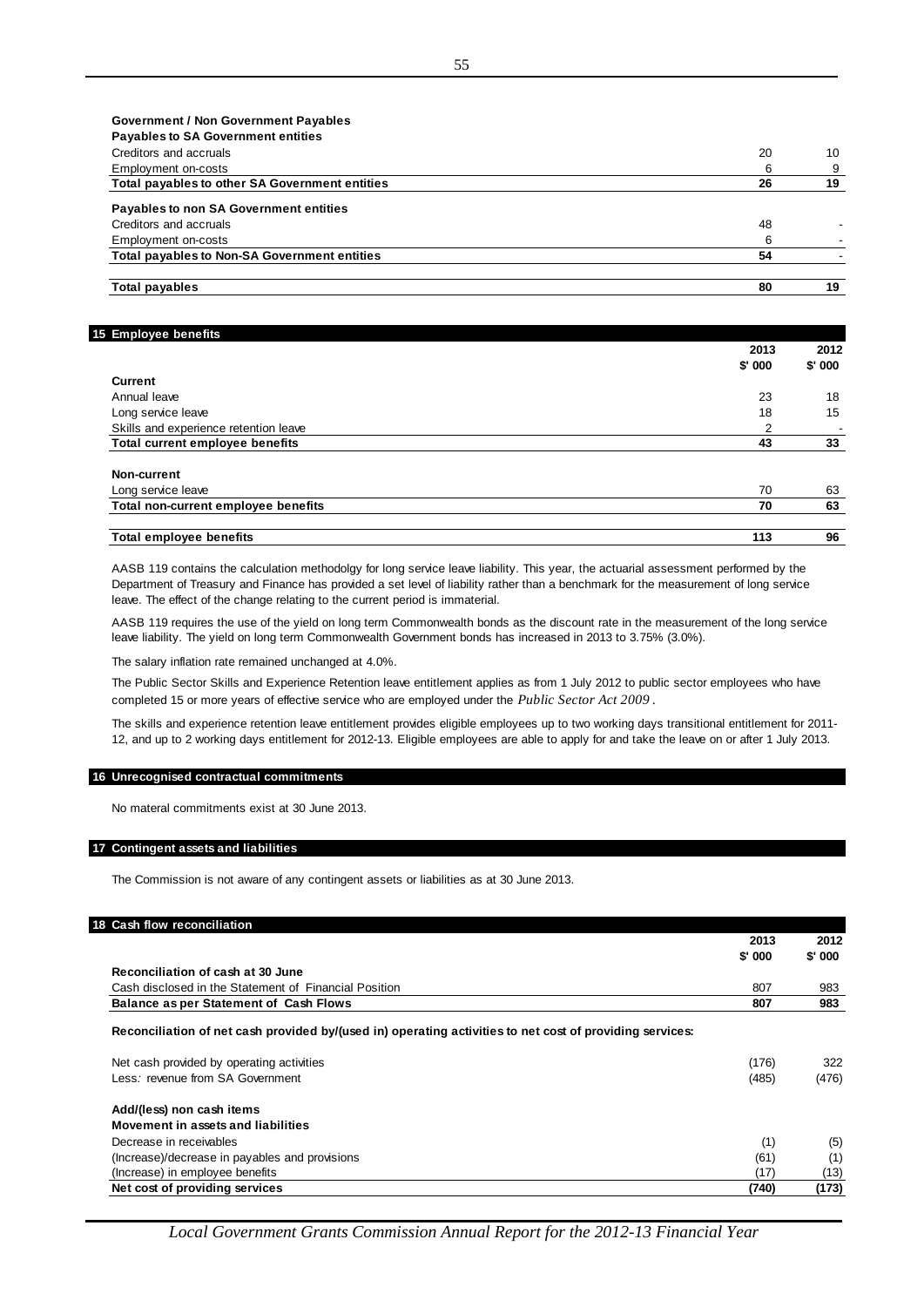#### **19 Remuneration of commission members**

Members that were entitled to receive remuneration for membership during the 2012-13 financial year were:

Gascoigne C J Patetsos M Ross J S

Members who were entitled to receive remuneration during the year are listed in the following

| summary table:                 | 2013 | 2012   |
|--------------------------------|------|--------|
| \$10 000 - \$19 999            |      | $\sim$ |
| \$20 000 - \$29 999            |      |        |
| <b>Total number of members</b> |      |        |

Remuneration of members reflects all costs of performing board member duties including sitting fees, superannuation contributions, fringe benefits tax and any other salary sacrifice arrangements.

The travel allowance paid to members has not been included as remuneration as it is considered to be a reimbursement of direct out-ofpocket expenses incurred by the relevant members. The total remuneration received or receivable by members was \$46,000 (2012: \$50,000).

Amounts paid or payable to a superannuation plan for board members was \$4,000 (2012: \$4,000).

Unless otherwise disclosed, transactions between related parties are on conditions no more favourable than those which it is reasonable to expect the entity would have adopted if dealing with the related party at arm's length in the same circumstances.

|                                                                                               | 2013    | 2012     |
|-----------------------------------------------------------------------------------------------|---------|----------|
|                                                                                               | \$' 000 | $$'$ 000 |
| Administered revenues - Commonwealth receipts                                                 |         |          |
| Commonwealth Financial Assistance Grants                                                      | 146.081 | 185,520  |
| Commonwealth Roads to Recovery Grants                                                         | 4,370   | 4,785    |
| <b>Commonwealth Specific Purpose Grants</b>                                                   | 16.862  | 16,249   |
| Refunds received by the Commission applied to program                                         | 116     |          |
| Total administered revenues - Commonwealth receipts                                           | 167,429 | 206,554  |
| Administered expenses - Commonwealth payments<br>Local Government Financial Assistance Grants | 146,197 | 185,520  |
| Local Government Roads to Recovery Grants                                                     | 4,370   | 5,813    |
| Commonwealth Specific Purpose Grants                                                          | 16,862  | 16,249   |
| Total administered expenses - Commonwealth payments                                           | 167,429 | 207,582  |
| Net operating surplus                                                                         |         | (1,028)  |
| Cash held at the commencement of the year                                                     |         | 1,028    |
|                                                                                               |         |          |

#### **21 Events after the reporting period**

As a result of restructuring of administrative arrangements outlined in the Government Gazette on 1 August 2013, the Local Government Grants Commission administrative reponsibility would transfer from the Department of the Premier and Cabinet to the Department of Primary Industries and Regions SA.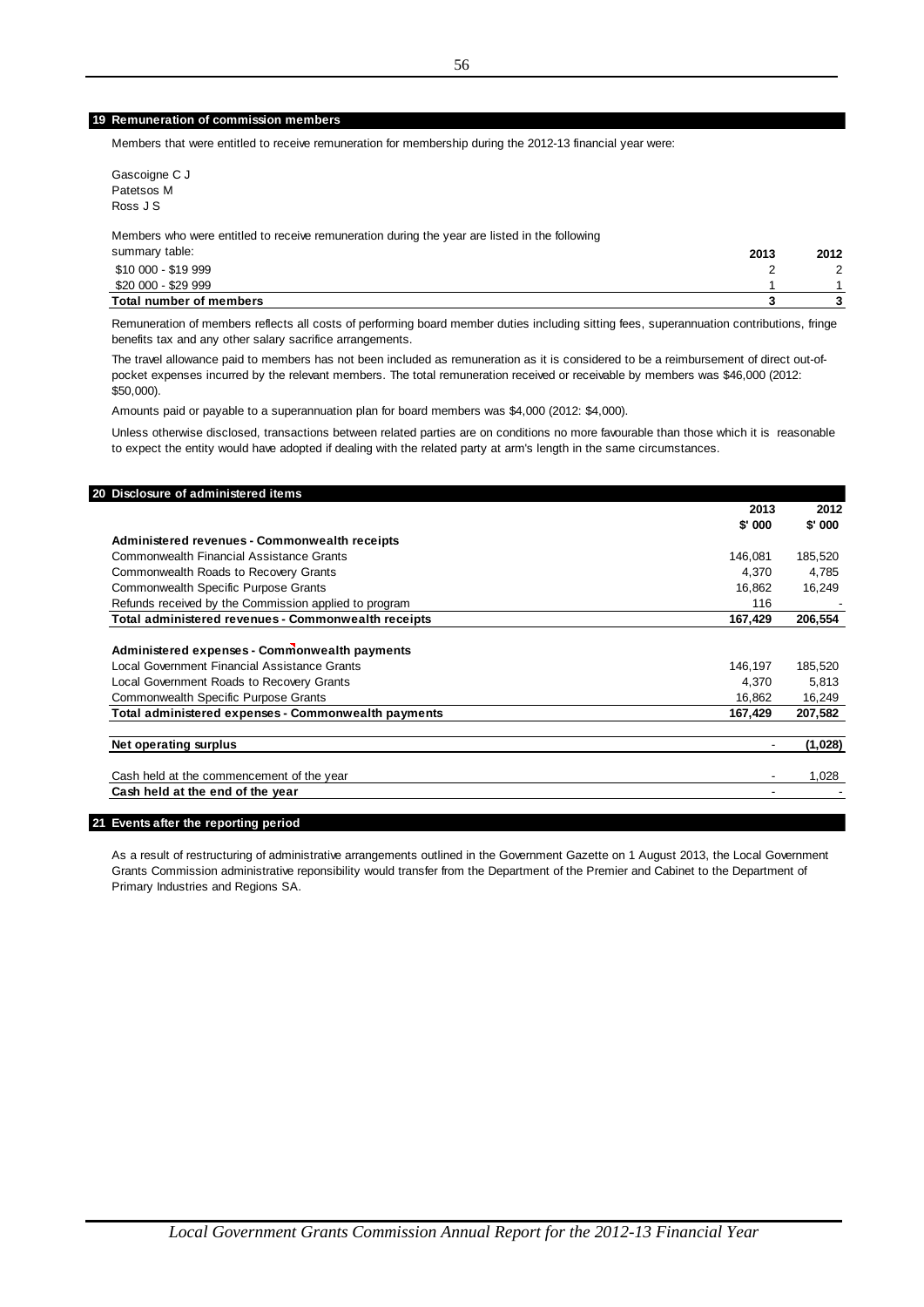## **SOUTH AUSTRALIAN LOCAL GOVERNMENT GRANTS COMMISSION**

## **Certification of the Financial Statements**

We certify that the attached general purpose financial statements for the South Australian Local Government Grants Commission:

- **.** comply with relevant Treasurer's instructions issued under section 41 of the *Public Finance and Audit Act 1987* , and any relevant Australian accounting standards;
- **.** are in accordance with the accounts and records of the Commission; and
- **.** present a true and fair view of the financial position of the South Australian Local Government Grants Commission as at 30 June 2013 and the results of its operation and cash flows for the financial year.

We certify that the internal controls employed by the South Australian Local Government Grants Commission for the financial year over its financial reporting and its preparation of the general purpose financial statements have been effective throughout the reporting period.

…………………………………………… ……………………………………………….. Mary Patetsos **Peter Ilee Chair Person Executive Officer South Australian Local Government Grants Commission**

**South Australian Local Government Grants Commission**

27 November 2013 27 November 2013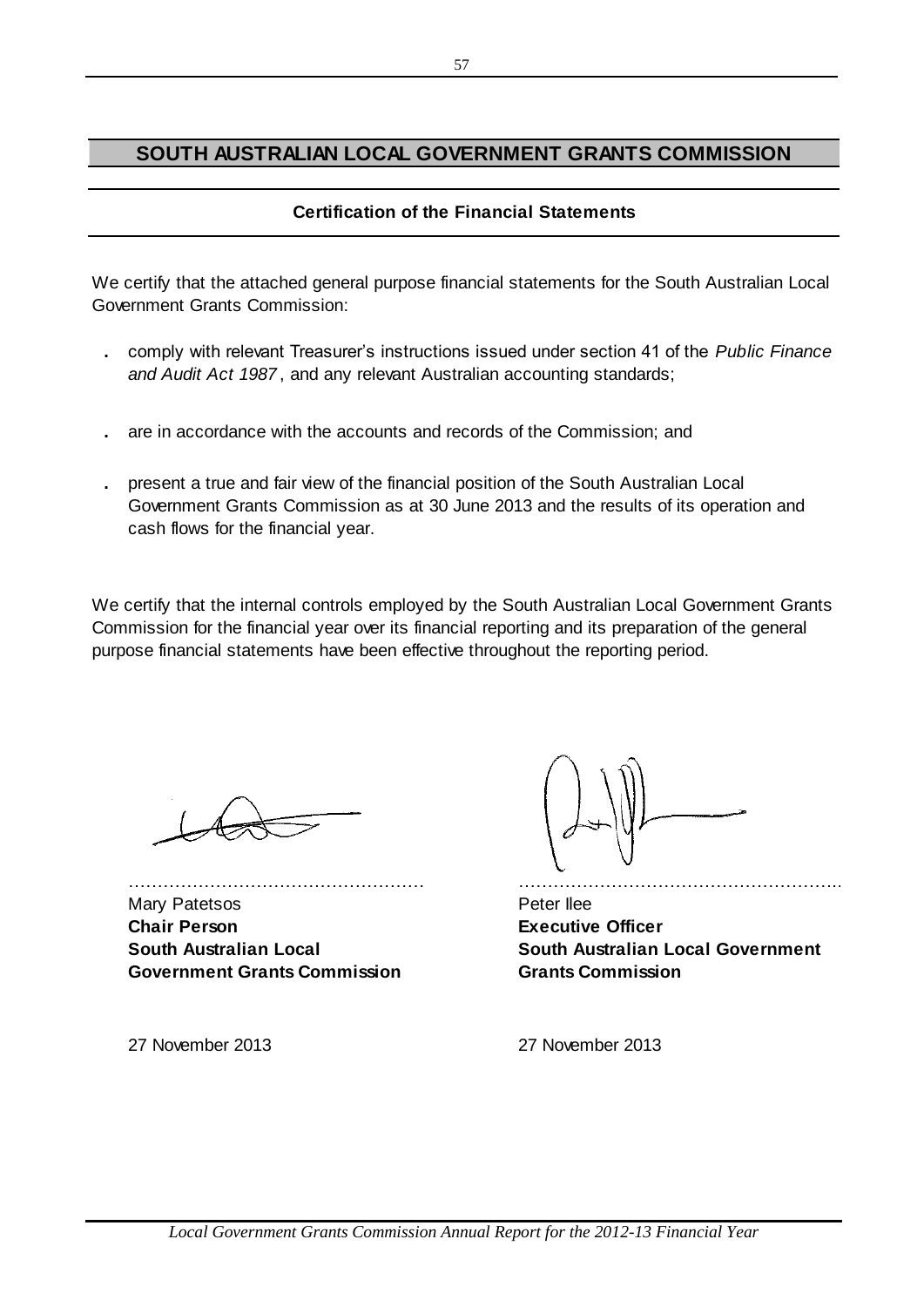## **INDEPENDENT AUDITOR'S REPORT**



## **Government of South Australia**

Auditor-General's Department

9th Floor State Administration Centre 200 Victoria Square Adelaide SA 5000 DX 56208 Victoria Square Tel +618 8226 9640 Fax +618 8226 9688 ABN 53 327 061 410 audgensa@audit.sa.gov.au www.audit.sa.gov.au

## To the Chairperson South Australian Local Government Grants Commission

As required by section  $31(1)(b)$  of the *Public Finance and Audit Act 1987*, I have audited the accompanying financial report of the South Australian Local Government Grants Commission for the financial year ended 30 June 2013. The financial report comprises:

- a Statement of Comprehensive Income for the year ended 30 June 2013
- a Statement of Financial Position as at 30 June 2013  $\ddot{\phantom{0}}$
- a Statement of Changes in Equity for the year ended 30 June 2013
- a Statement of Cash Flows for the year ended 30 June 2013
- notes, comprising a summary of significant accounting policies and other explanatory information
- a Certificate from the Chairperson and the Executive Officer.

## The members of the South Australian Local Government Grants Commission's **Responsibility for the Financial Report**

The members of the South Australian Local Government Grants Commission are responsible for the preparation of the financial report that gives a true and fair view in accordance with the Treasurer's Instructions promulgated under the provisions of the *Public Finance and Audit* Act 1987 and Australian Accounting Standards, and for such internal control as the members of the South Australian Local Government Grants Commission determines is necessary to enable the preparation of the financial report that is free from material misstatement, whether due to fraud or error.

## **Auditor's Responsibility**

My responsibility is to express an opinion on the financial report based on the audit. The audit was conducted in accordance with the requirements of the Public Finance and Audit Act 1987 and Australian Auditing Standards. The auditing standards require that the auditor comply with relevant ethical requirements and that the auditor plan and perform the audit to obtain reasonable assurance about whether the financial report is free from material misstatement.

An audit involves performing procedures to obtain audit evidence about the amounts and disclosures in the financial report. The procedures selected depend on the auditor's judgement, including the assessment of the risks of material misstatement of the financial report, whether due to fraud or error. In making those risk assessments, the auditor considers internal control relevant to the entity's preparation of the financial report that gives a true and fair view in order to design audit procedures that are appropriate in the circumstances. An audit also includes evaluating the appropriateness of the accounting policies used and the reasonableness of accounting estimates made by the members of the South Australian Local Government Grants Commission, as well as the overall presentation of the financial report.